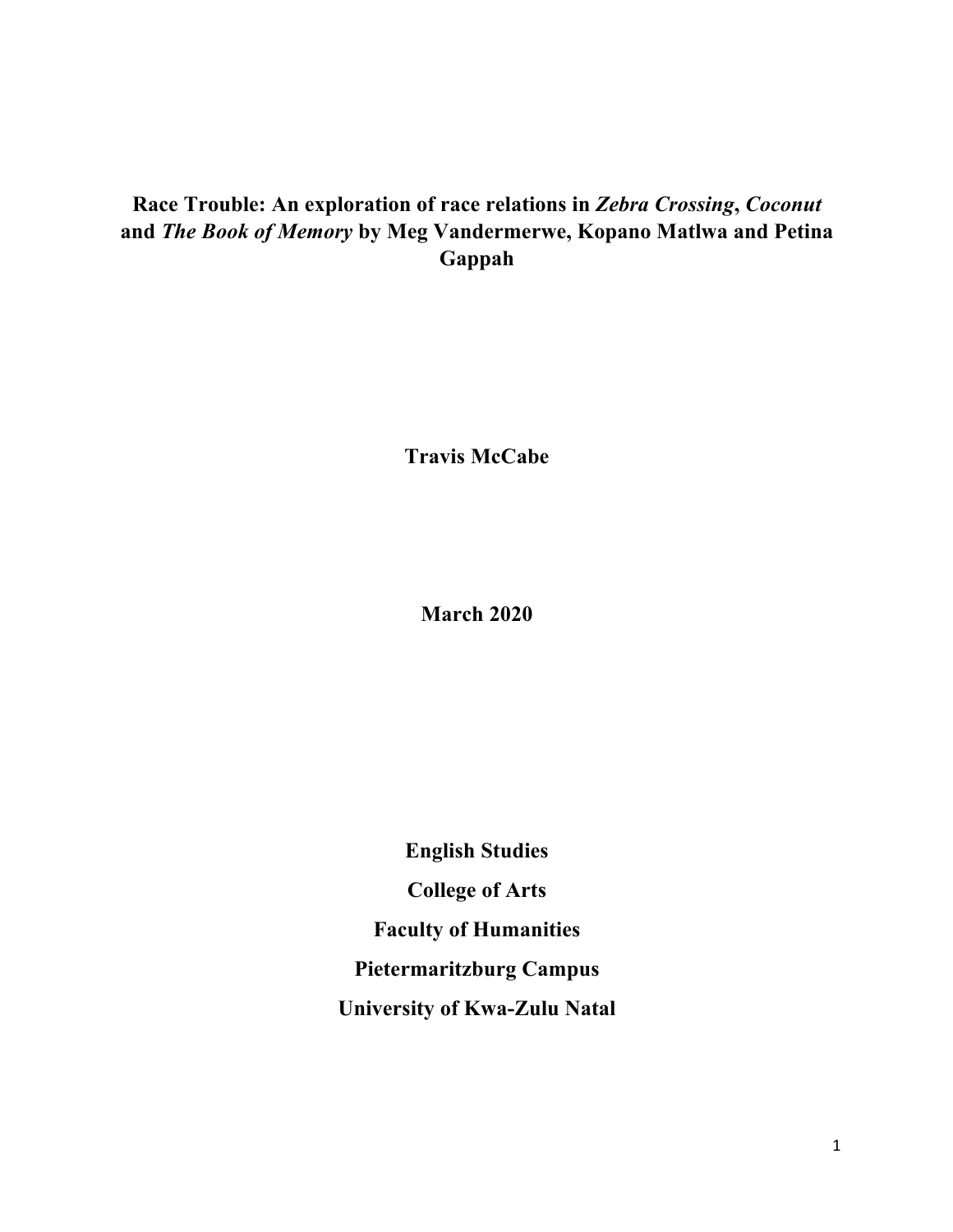# DECLARATION

Submitted in fulfilment of the requirements for the degree of Master of Arts, in the Graduate Programme in English Studies, University of KwaZulu-Natal, Pietermaritzburg, South Africa.

I, Travis McCabe, declare that

1. The research reported in this thesis, except where otherwise indicated, is my original research.

2. This thesis has not been submitted for any degree or examination at any other university.

3. This thesis does not contain other persons' data, pictures, graphs or other information, unless specifically acknowledged as being sourced from other persons.

4. This thesis does not contain other persons' writing, unless specifically acknowledged as being sourced from other researchers. Where other written sources have been quoted, then:

a. Their words have been re-written but the general information attributed to them has been referenced

b. Where their exact words have been used, then their writing has been placed in italics and inside quotation marks, and referenced.

5. This thesis does not contain text, graphics or tables copied and pasted from the Internet, unless specifically acknowledged, and the source being detailed in the thesis and in the References sections.

12 March 2020

Travis McCabe

214542406

 $g$ . mcbabe

Supervisor:

Dr Claire Scott

Signature Signature Signature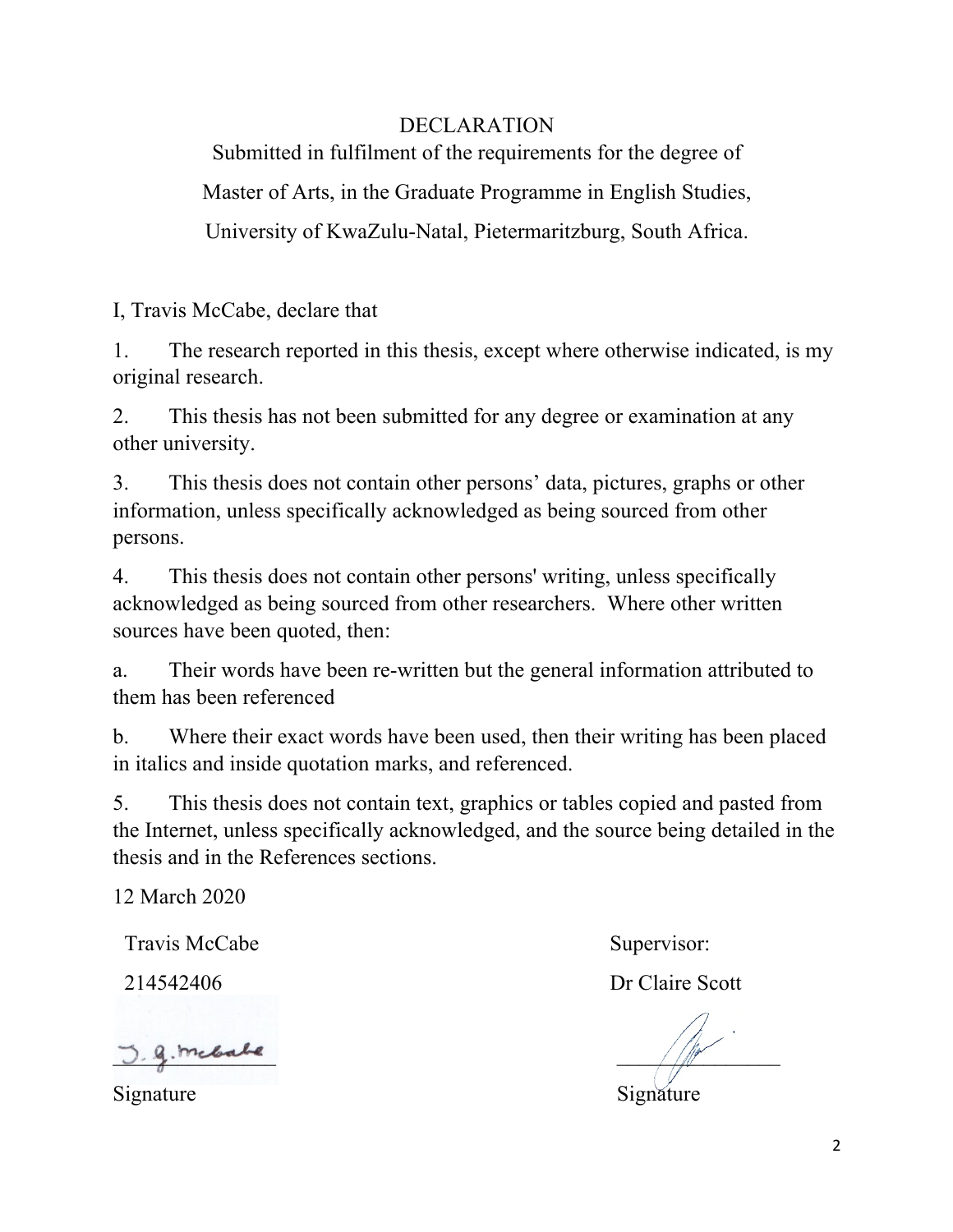## Abstract

Despite the formalised abolishment of both apartheid and colonialism, it would in many respects be remiss to conclude that the legacy of these systems of oppression do not continue to exert some level of influence on the attitudes and behaviour of individuals and groups. Alistair Fraser (2007) refers to this phenomenon as the "colonial present" (836) which "highlights the endurance, persistence or reactivation of particular *colonial-style* relations" (836, italics in original), alluding to a framework of relations that persists in the post-colonial and post-apartheid setting that is characterised by inequality and oppression despite systemic changes to national systems of government and the introduction of policies that have sought to redress past racial inequalities and introduce racial equity. In *Coconut* (2007), *Zebra Crossing* (2013) and *The Book of Memory* (2015) by Kopano Matlwa, Meg Vandermerwe and Petina Gappah, my central research question is to investigate how the conditions of race relations that were set up in the colonial past continue to influence the colonial present as it is depicted in the novels. While much research has been done in examining the respective eras of colonialism and apartheid, focus has often not been placed on the nuances of conflict, anxiety and competition that characterises these new spaces as it relates to issues of identity, belonging, exclusion and interracial interaction. Complicating this transition into a new democratic dispensation in both Zimbabwe and South Africa is the intrusion of the past into the present, in the form of the influence of whiteness that problematises racial relations, creating situations of crisis and conflict. To determine to what extent the practices that characterise the everyday lives of individuals and groups invoke the legacy of apartheid and colonialism and what effect this potentially has on race relations as it is depicted in the novels, the perspective of race trouble, conceptualised by Durrheim, Mtose and Brown (2011), is used as a central framework. Within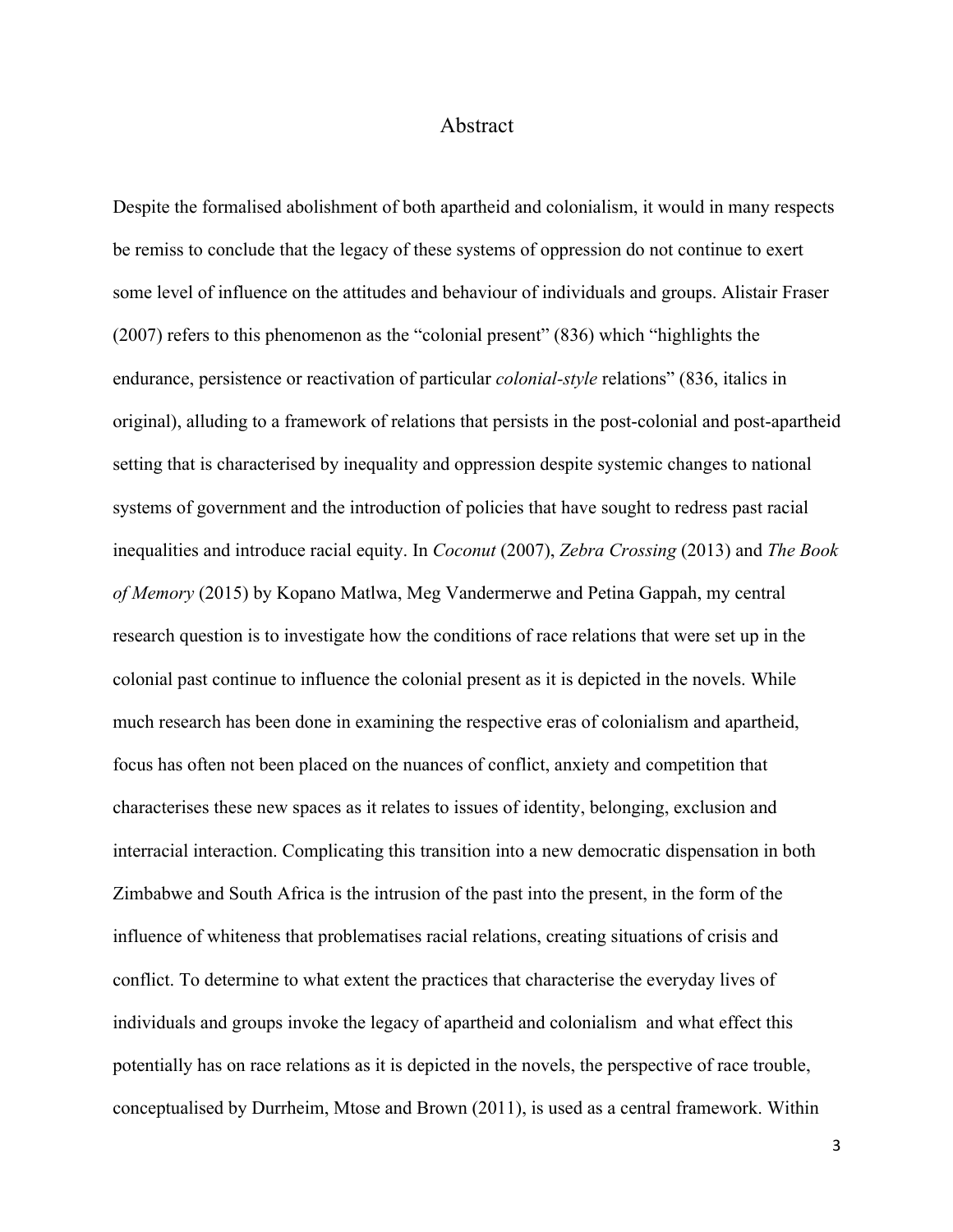the perspective of race trouble, three constructs will be used to analyse the novels, namely that of discourse, practices and ideology. Ideas regarding the nature of discourse, with particular emphasis on whiteness as an institutional construct, will be primarily used in examination of *Coconut*, while the notion of everyday practices will be used to analyse *The Book of Memory* and finally, ideology to look at *Zebra Crossing*. Within the construct of practices, I primarily explore the nature of the practices that characterise the everyday lives of the characters in constructing notions of place identity and a sense of attachment to various environments and how these environments influence identity, self-perception and belonging. In *Zebra Crossing*, I analyse how dominant ideology constructs subjects to behave and think in certain ways, with the concept of 'othering' providing a tangible link between the presence of ideology and the emergence of the subject.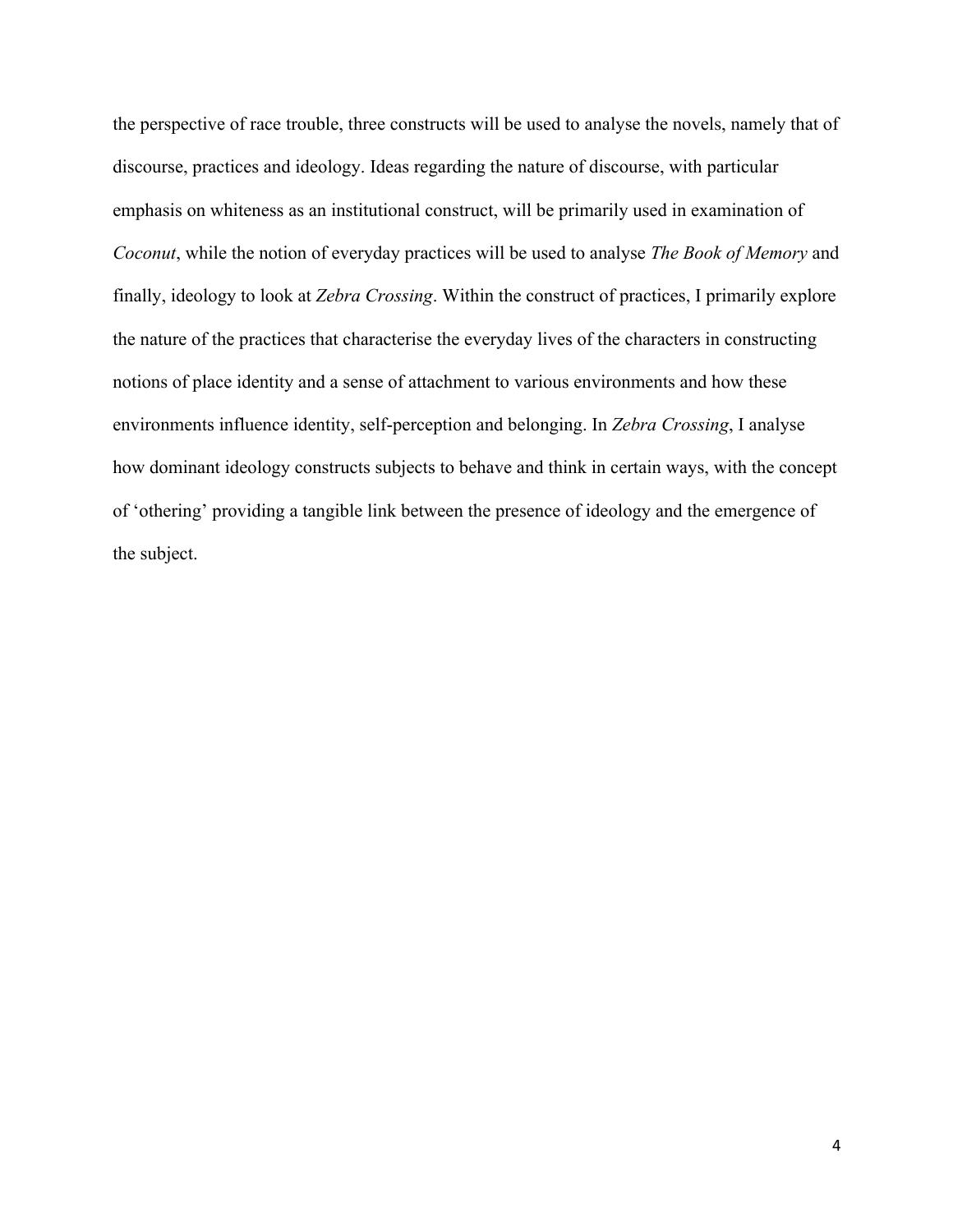# **Table of Contents**

| LITERATURE REVIEW: THE PROBLEM OF THE POST-COLONIAL AND POST-APARTHEID CONTEXT  18     |  |
|----------------------------------------------------------------------------------------|--|
| WHITENESS: MAPPING ITS CONSTRUCTS AND UNDERSTANDING ITS CONTINUED INFLUENCE  23        |  |
| METHODOLOGY: AN INTRODUCTION TO THE PERSPECTIVE OF RACE TROUBLE36                      |  |
| <b>CHAPTER THREE: DISCOURSE IN THE CONSTRUCTION OF IDENTITY</b>                        |  |
|                                                                                        |  |
|                                                                                        |  |
|                                                                                        |  |
|                                                                                        |  |
|                                                                                        |  |
|                                                                                        |  |
|                                                                                        |  |
| STIGMA AND IDEOLOGY IN THE EMERGENCE OF 'ACCEPTABLE' IDENTITY POSITIONS: 66            |  |
|                                                                                        |  |
|                                                                                        |  |
| <b>CHAPTER FOUR: PRACTICES AND PLACE</b>                                               |  |
|                                                                                        |  |
|                                                                                        |  |
| <b>CONTEXTUALISATION: THE HISTORICAL SIGNIFICANCE OF PLACES IN THE CONSTRUCTION OF</b> |  |
|                                                                                        |  |
|                                                                                        |  |
| EXPLORING THE ASSOCIATION OF IDENTITY, SENTIMENTALITY AND STIGMA TO PLACE  81          |  |
|                                                                                        |  |
| MUFAKOSE TOWNSHIP: ARRANGEMENTS OF SPACE AND SYSTEMS OF RELATIONS THROUGH THE PROCESS  |  |
|                                                                                        |  |
|                                                                                        |  |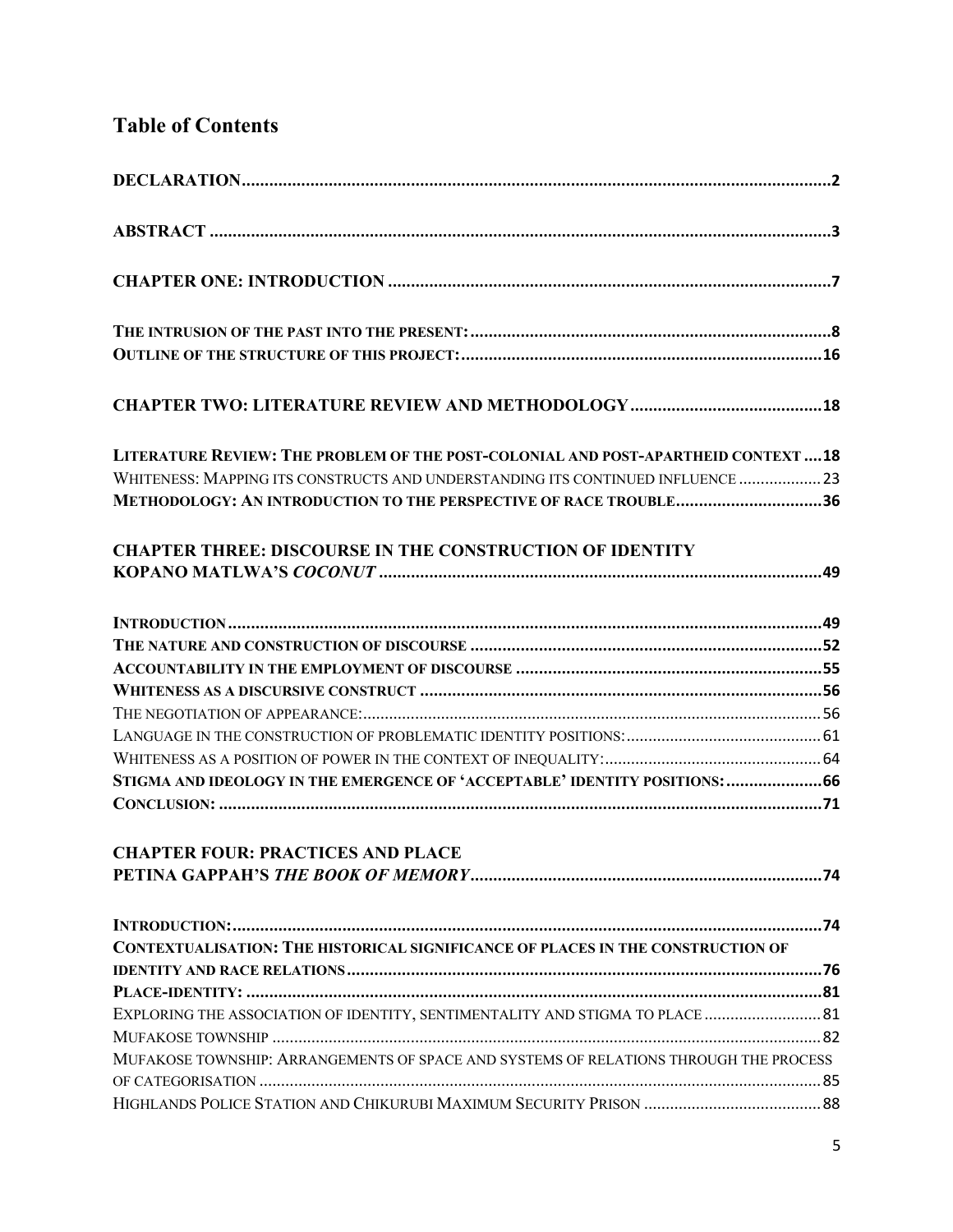| <b>CHAPTER FIVE: IDEOLOGY, SUBJUGATION AND OTHERING</b>                                     |
|---------------------------------------------------------------------------------------------|
|                                                                                             |
|                                                                                             |
| INTRODUCTION TO SUBJUGATION AND THE ROLE OF LANGUAGE IN THE CONSTRUCTION OF THE             |
|                                                                                             |
| SUBJUGATION AS PERFORMATIVE: EXPLORING THE ROLE OF PRACTICES AND ENVIRONMENT IN THE         |
|                                                                                             |
| ROUTINES OF CONDUCT, IDEOLOGY AND GENDERED SELF-IDENTITY IN THE PRODUCTION OF THE           |
|                                                                                             |
| <b>OTHERING: EXAMINING EXCLUSIONARY BEHAVIOUR AND ITS ROLE IN IDENTITY CONSTRUCTION.114</b> |
| THE 'HOME COUNTRY': INCLUSION, EXCLUSION AND THE POLITICS OF BELONGING ON A NATIONAL        |
|                                                                                             |
| WHITENESS AND THE ATTAINMENT OF POWER AND STATUS IN THE CONTEXT OF MARGINALISATION          |
|                                                                                             |
|                                                                                             |
|                                                                                             |
| THE PERSPECTIVE OF RACE TROUBLE: UNDERSTANDING RACE RELATIONS IN THE POST-APARTHEID         |
|                                                                                             |
|                                                                                             |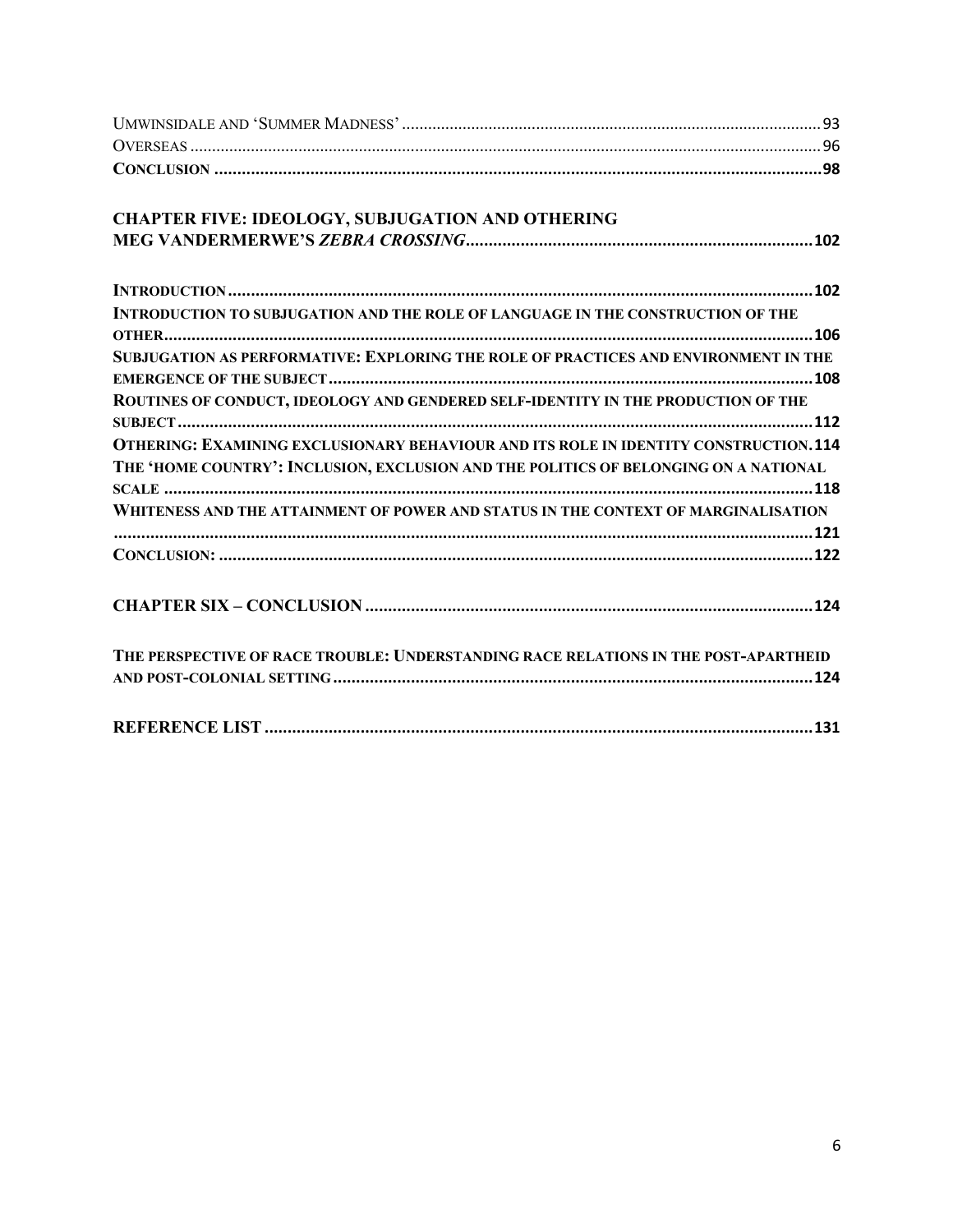## Chapter One: Introduction

South Africa as a country is well known for its history of racial inequality, conflict and disparity. The term 'apartheid', translating literally as 'separateness', elicits on a global scale, vivid images in one's mind's eye of the most decrepit levels of violence and oppression that was inflicted on blacks at all levels of the apartheid South African state. This ranged from the white National Party (NP) government and its state sponsored policies of division, inequality and violence against black people to the common, inter-personal practices of everyday life, which included carrying pass books when entering geographical areas that were reserved for whites to the conduct and behaviour that was expected of blacks when interacting with whites, which was characterised by submissiveness and complete docility. As a matter of clarification, this study, when referring to the racial categories of individuals or groups, utilises the terms 'white' or 'black' for the sake of greatest simplicity. While the project recognises the controversy attached to racial terms, such debates over the appropriateness of certain racial terms over others is beyond the focus of this study. What is indeed of focus is the *series of effects* that arises from the labelling of groups and individuals according to racial attributes and how individuals and groups themselves negotiate this racial grouping as opposed to the nature of the actual terms themselves – which nevertheless is not a central concern of any of the novels explored in this project. I utilise the term 'black' in an inclusive sense to refer to all racial groups who were not classified as 'white' during the period of apartheid and colonialism – such as Indians and 'coloured' people, which is a colloquial South African term used to refer to 'mixed-race' individuals. The above explanation is however purely for the purpose of clarity with regard to use of terms, as individuals of the Indian or coloured race do not feature within any of the novels examined.

It is difficult to locate the emergence of apartheid to an exact time or location, as this grand system in which blacks – referring to all races that were excluded from the racial classification of 'white' – were systemically disenfranchised, violated and subordinated did not suddenly manifest itself in one moment after being completely absent in society the moment before. While the NP won the South African national elections in 1948, this marked the beginning of them simply enforcing and eventually adding onto discriminatory policies that were already in existence, such as the 1913 Land Act. ("Apartheid", 2010) For centuries the rudimentary fundamentals of separateness, inequality and prejudice, all of which were common to apartheid,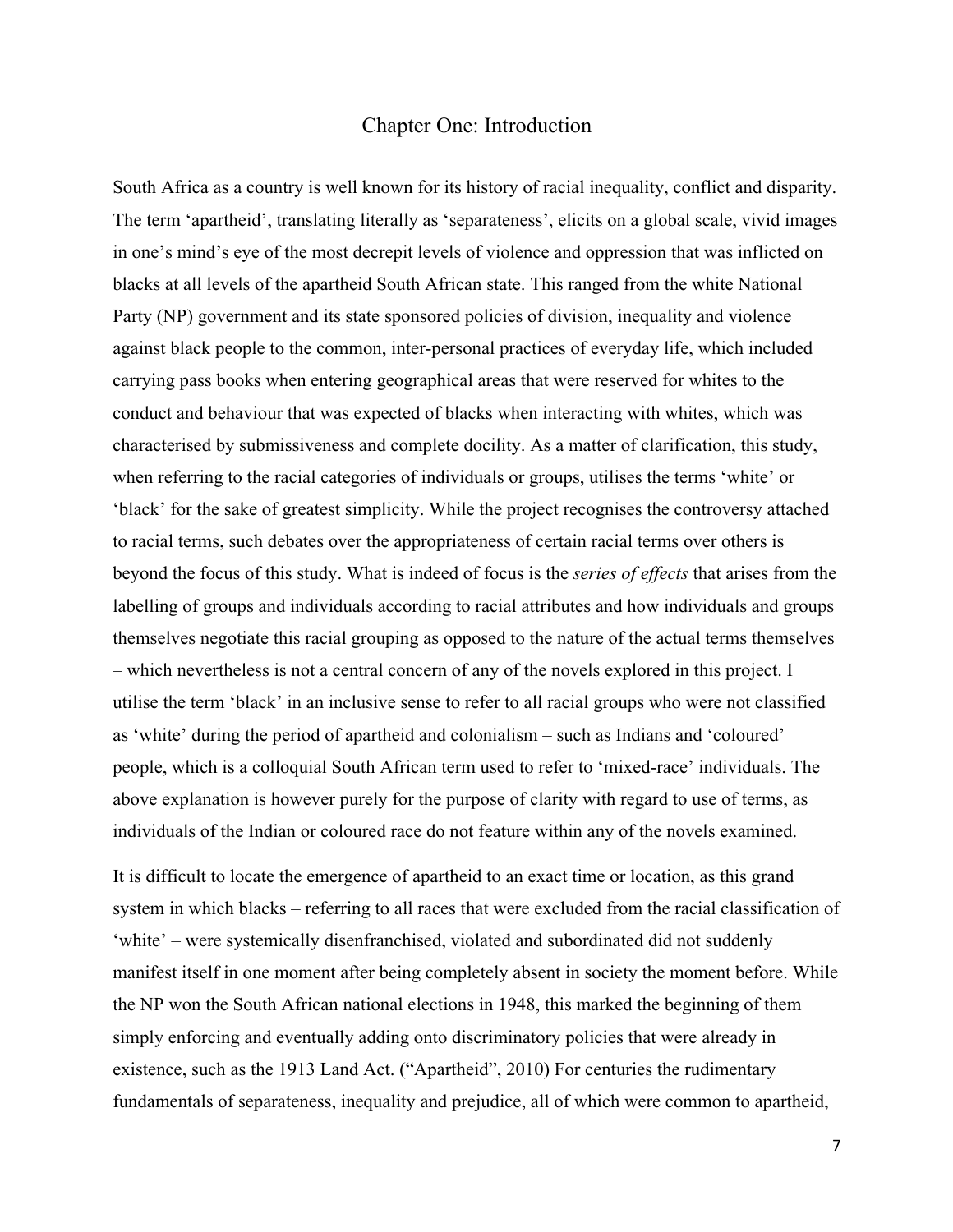have characterised the lived experiences of black people in South Africa, creating a long standing and historically charged precedent of hostility, conflict and distrust that informs much of the nuanced relations between black and white people in post-apartheid South Africa. (Durrheim 2011:1)

Despite the formalised ending of colonialism in Zimbabwe in 1980 and the emergence of the ZANU-PF as leaders of the newly independent country, Zimbabwe remains a racially textured terrain that is the sum of decades of intra- and inter-racial conflict, negotiation and tense cohabitation. (Herbst 1989:43) This is because of the fact that the significance and implications of various narratives regarding the state of politics, the economy, racial interaction and restitutive dispensation, with particular regard to the issue of land and its redistribution, are continuingly fought for within and between races in Zimbabwe. Conflict regarding equality, belonging, racial interaction and redress continue to characterise social life in Zimbabwe as people attempt to work through the issues of the past.

#### **The intrusion of the past into the present:**

Accounting for this status quo of the intrusion of the past into the present, Durrheim *et al.* (2011:21) comments that it seems as though:

Transformation in South Africa has been profound and yet it seems as though many things have barely changed at all. Certainly, apartheid is no more; South African society has been desegregated and inequality has been deracialized. However, old patterns of inequality and segregation persist and new patterns have emerged that continue to be structured around race. We are accountable to black leadership in public and many private organisations and our ordinary lives are filled with cross-racial encounters of various kinds and complexions. And yet old hierarchies reach into the present as the racial underclass (and much of the working class) remains insecure, exploited and under-resourced.

This subtle and contested nature of racial relations is highlighted effectively in an incident that took place on live television. On a Saturday evening on 19 May 2018, during a live DSTV broadcast of a post-game rugby analysis between the Lions and the Brumbies, Ashwin Willemse, a mixed-race or otherwise known as a 'coloured' male, was one of three former Springboks who was acting as an analyst on the show, abruptly walked off the set of the Super Rugby program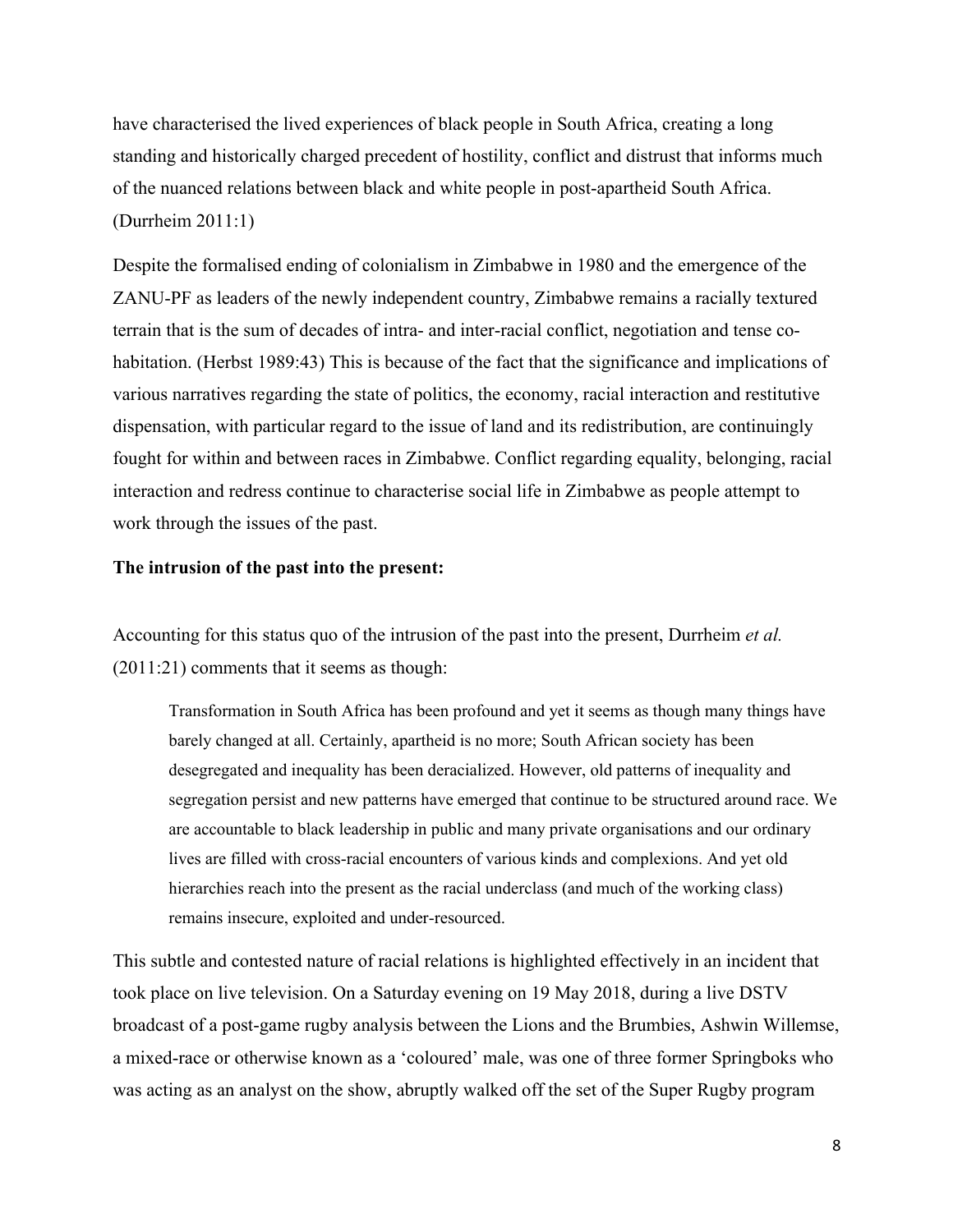for reasons that were not entirely forthcoming at the time. Before walking off, however, Willemse stated that:

You see, I think it's important for me because you know, I've played this game for a long time, like all of us here, and as a player, I was labelled a quota player for a long time. I worked hard to earn my own respect in this game. So, I'm not going to be patronised by two individuals who played in apartheid – a segregated era – and come and want to undermine… So, I think for me, I've had my fair share. I can't work with people that undermine other people. And you can sit and you can laugh about it, but you know exactly what happened. And it's fine, it's fine. I don't mind being ridiculous. I'm glad it happens on air so that people can see, because you two sit here – no, it's fine. (Mohamed, 2018)

The quote references two of Willemse's co-hosts on the show, Nick Mallet and Naas Botha – both white males – who played for the Springboks in the 1980s at the height of apartheid. What is referred to as a "quota" in the above quote references a transformative policy of player selection for national, provincial and district sports teams in which it is mandated that a certain number of players from each race group must be included in the training and playing squad. The incident caused a national debate about the justifiability of Willemse's actions and whether or not there was indeed a patronising and racial element at play between Mallet and Botha that was subtly directed at Willemse. Opinions regarding the incident were divided along racial lines, with supporters of Willemse's actions identifying the incident as being motivated by racism and citing Mallet and Botha as probably being inclined to having racist tendencies due to being white and having associations with apartheid due to playing rugby during the era. Supporters further concurred with Willemse that a patronising workplace element is likely to be at the root of the incident, with supporters sharing their own experiences of being undermined in the workplace. Detractors of Willemse claimed that Willemse was oversensitive with no evidence of racism or subordination being visible during the broadcast.

Following this incident, Supersport, the channel on which the program was broadcast, conducted an investigation in an attempt to elucidate the sequence of events that led to the incident and to determine whether it was caused by patronising dynamics and an element of racism between the analysts. In a meeting between the three analysts, it was revealed by Willemse that a comment by Botha after the game but before going on air, in which he told Willemse that "it's all yours" and then proceeded to laugh, was the cause of his walkout (Basson & Burnard, 2018). Botha's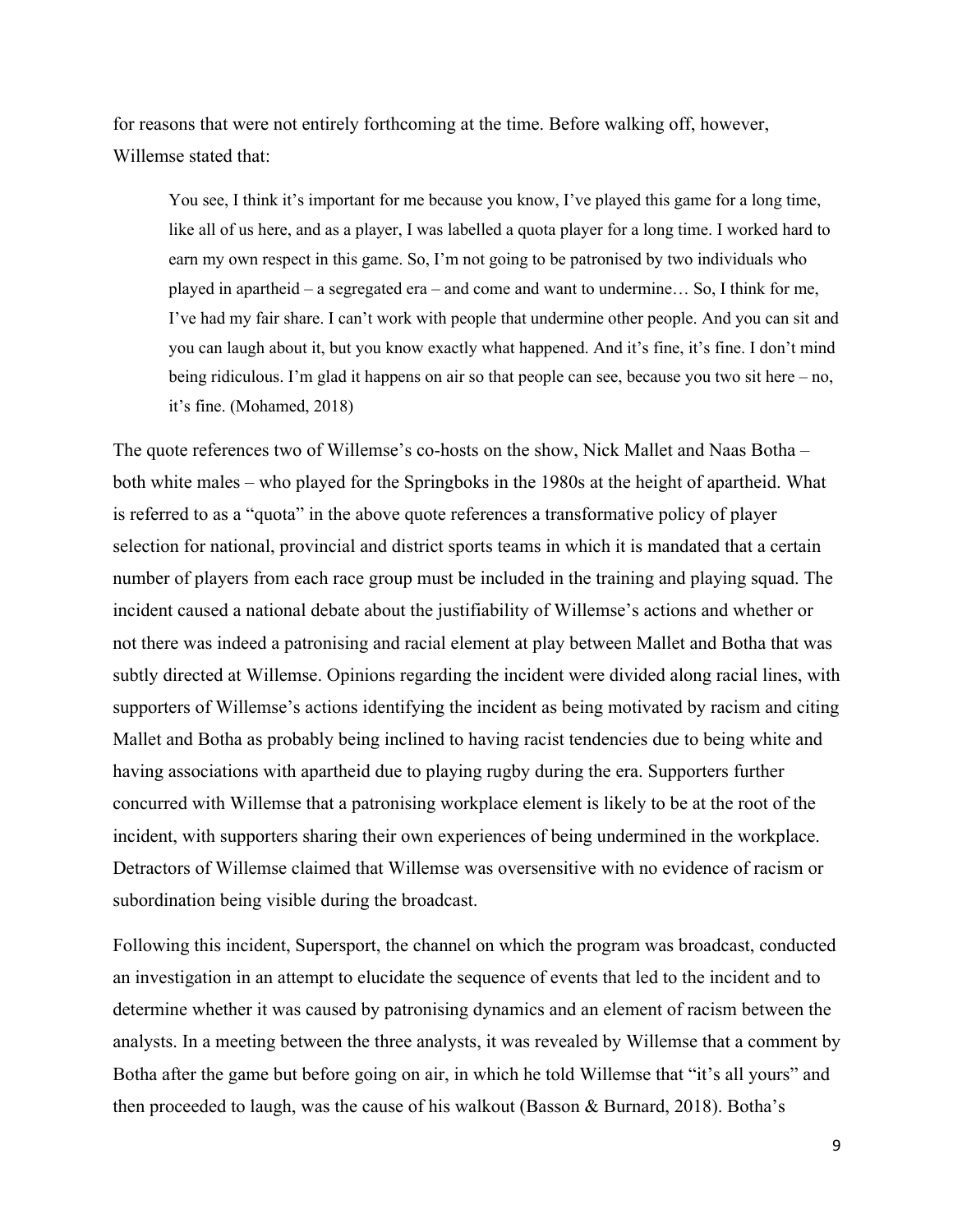comments appear to form part of a wider environment of banter between the analysts, with jokes and laughter being familiar forms of interaction between the individuals. The comment came after Willemse was unable to offer his opinions during the pre-game analysis due to a technical failure which allowed only Mallet and Botha to offer their opinions on the game. Botha had then also proceeded to offer his apologies to Willemse for not being given the chance to offer his opinions. While off-air, Mallet reportedly asked the host of the show and the producer to cross to Willemse first after the game to give him the opportunity to share his views, with his walkout occurring shortly after.

This very recent incident is of interest as it demonstrates a number of critical elements and highlights a number of important features of race relations in post-apartheid South Africa which can further be extended to post-colonial Zimbabwe. Our lives are explicitly and implicitly troubled by race much of the time, and this is poignantly realised in the abovementioned incident involving Ashwin Willemse. There is nothing explicitly or even perhaps implicitly racist about the conduct of Nick Mallet or Naas Botha, with suggestions that the three analysts even share an informal workplace relationship that is characterised by mutual humour and teasing (Mohamed, 2018). Despite no visible markers of prejudice or inequality, Willemse was convinced that the conduct from his co-analysts, which was at worst ambiguous and interpretable in a number of ways and at best an example of friendly banter, was instead motivated by an underlying racist tendency that manifested in patronising comments. Why was this the case? Much of the reason involves the backdrop of historical racial oppression that took the form of apartheid that informs the inter-racial relations between the three colleagues and is alluded to in Willemse's comments that Mallet and Botha were "individuals who played in apartheid – a segregated era" (Mohamed, 2018). Mallet and Botha would deny any attributes of racism in their conduct, and would perhaps even accuse Willemse of attempting to identify racial issues where there are none.

This anecdote, which reflects the persistence of racial tension, distrust and the stigma associated with whiteness post-apartheid raises one of the central questions which acts as the overlaying motivation for this project. I seek to determine to what extent do the practices that characterise the everyday lives of individuals and groups invoke the legacy of apartheid and colonialism and what effect this potentially has on race relations in the novels *Coconut*, *Zebra Crossing* and *The Book of Memory* by Kopano Matlwa, Meg Vandermerwe and Petina Gappah respectively? A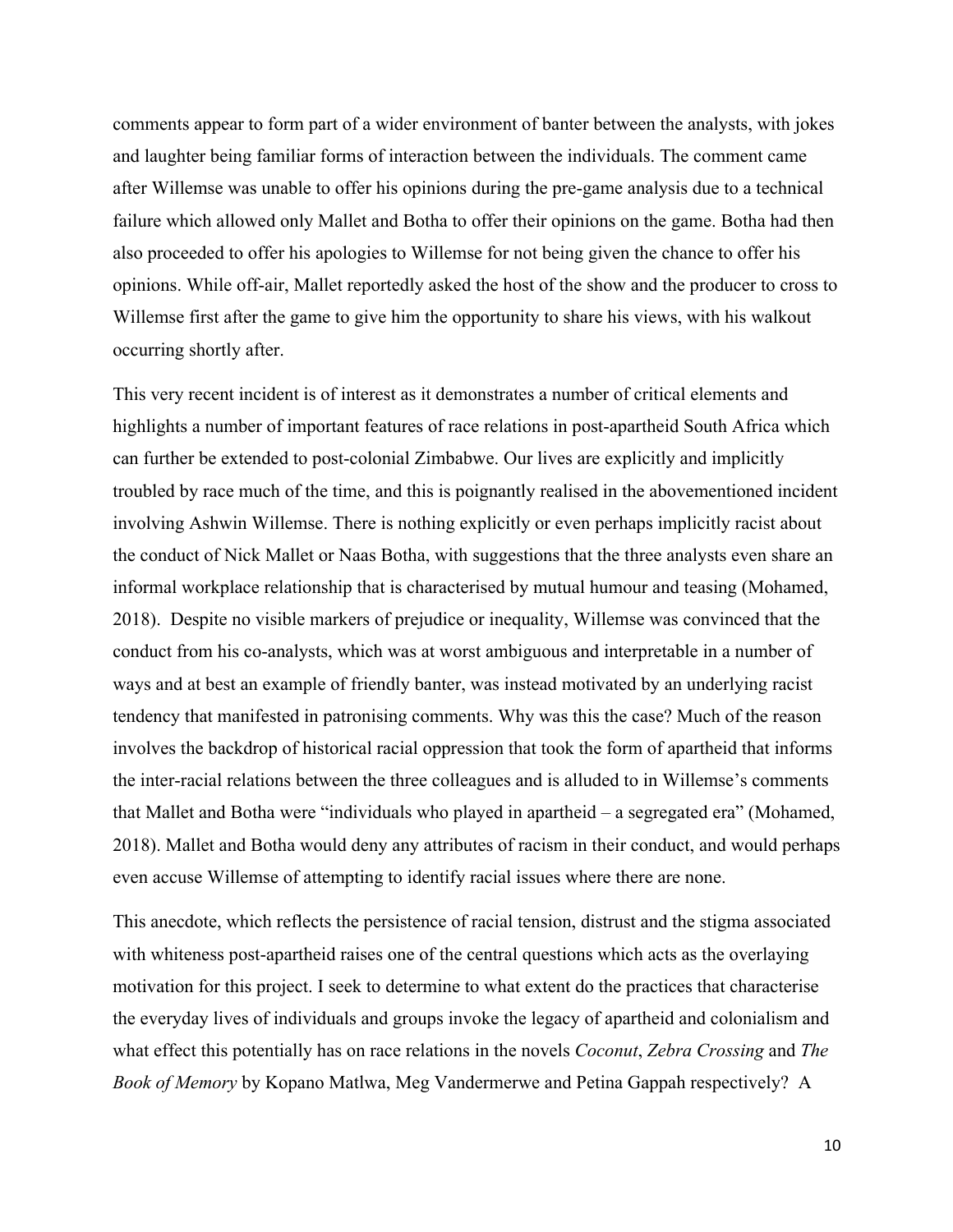complicated and profound question to answer, one of the main tools that this project will use to reveal the significance of the behaviour, attitudes and identity developments of the characters in the novels is the perspective of race trouble, which has been conceptualised by the prominent South African social psychologist Kevin Durrheim (2011), with the assistance of researchers Lyndsay Brown and Xoliswa Mtose in the book *Race Trouble: Race, Identity and Inequality in Post-Apartheid South Africa*. Durrheim et al. (2011:27) defines the phenomenon of race trouble as "a social psychological condition that emerges when the history of racism infiltrates the present to unsettle social order and create situations that are individually and collectively troubling."

A significant aspect of this research question centers around the concept of practices, which refers to the ways in which individuals conduct themselves and orient their behaviour in the context of normal, everyday scenarios. The emphasis here lies in the mundane – actions that individuals partake in consciously and unconsciously that shape their perspectives, identity and the environments around them. In this regard, it is necessary to make the distinction between two modalities of practice – talk and embodied. While the distinction is somewhat academic, as activities relating to talk are facilitated through embodied acts, it is necessary to examine the two constructs respectively due to their separate significance within this project. Practices of talk such as simple acts of communication allow individuals and groups to make meaning of their world, interpret situations and position one's self in relation to others in racially significant ways. Language is used to depict and gloss environments, construct individuals as racial beings – otherwise known as racialisation – and facilitate systems of relations. It is through the medium of talk that narratives are created that depict the nature of individuals and groups and frame the social parameters in which people are viewed and how they consequently act. It is in this way that instruments such as prejudice and stereotypes are formed. While the actual veracity or inaccuracy of stereotypes are of minor concern to this project, what is of interest is the notion that "stereotypes allow people to position themselves as group members in contrast to other groups, to explain and justify relations between groups, and to account for themselves as individual participants or group members." (Durrheim 2011:114)

11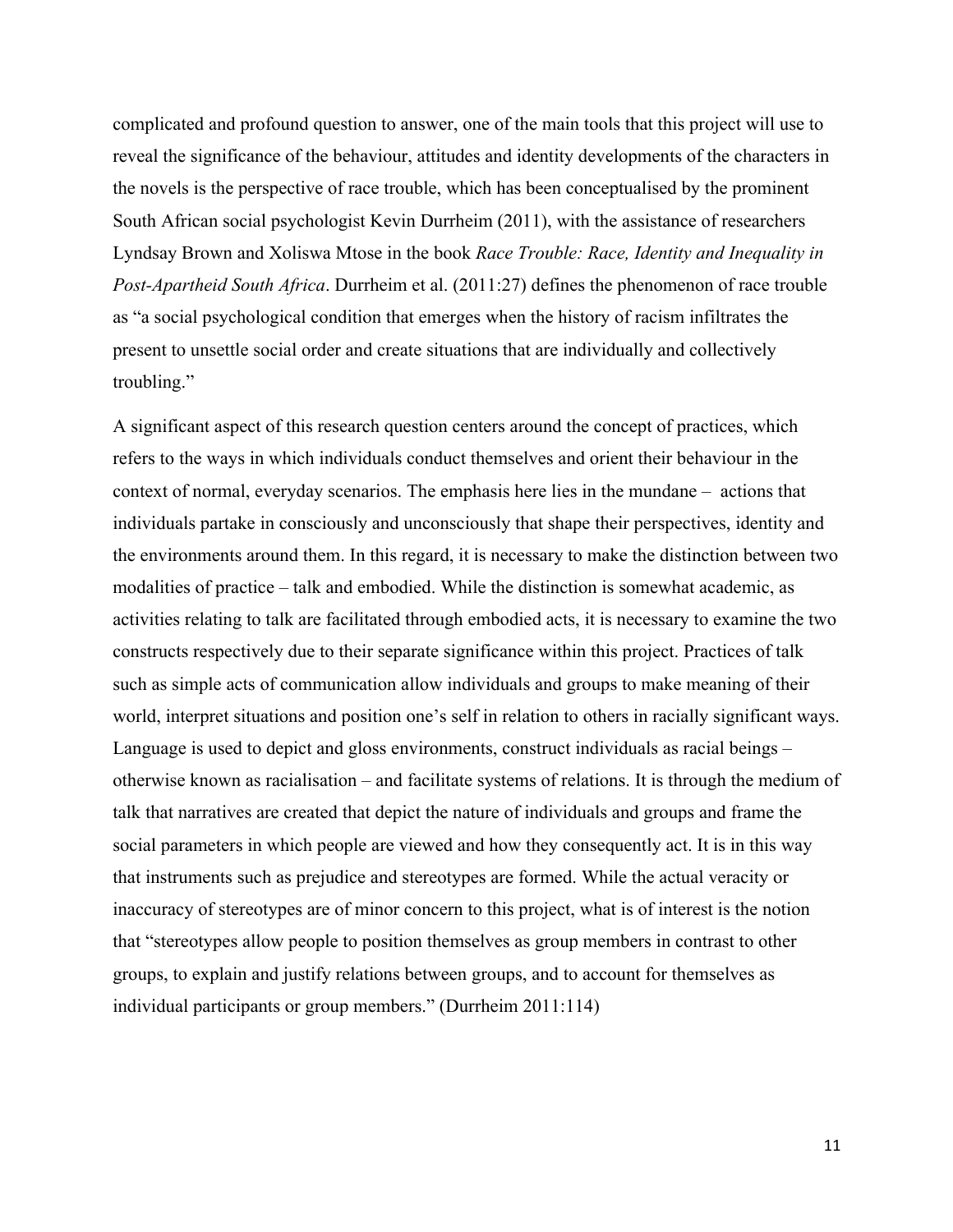Moreover, it is important to note that instances of prejudice, stereotype or discrimination are rooted in socially shared discourse. This refers to the idea that humans partake in collective forms of understanding and comprehension in every activity that they engage in. This collective 'consciousness' has a definite foundation and starting point in our use of language and other communicative instruments, which flows between institutions and people and perhaps most importantly, makes a tangible difference in "the way in which people comprehend and make sense of their social world [and] has consequences for the direction and character of their inaction and action." (Purvis & Hunt 1993:474) One of the key characteristics of discourse is its central role as a tool for understanding the manner in which language not only influences social relations and experience, but also produces social subjects in the specific contexts in which they operate. Michel Foucault (1981) provides an interesting account of the emergence of these social subjects through the mechanism of 'interpellation', where individuals and groups are 'hailed' by ideological constructs to behave, perceive and think in certain ways – congruent with the requirements, either implicit or explicit, of the particular ideology.

To briefly talk about the distinction between discourse and ideology, while both concepts refer to participation in social life and shared understandings, ideology places emphasis on broader external influences outsides of one's immediate context, while discourse tends to be more contextually specific and individually determined. For example, within *Coconut*, while the broader ideology of the value of whiteness and white constructs are foregrounded as an overarching theme of the novel, the focal characters of Ofilwe Tlou and Fikile Twala negotiate this influence through the employment or rejection of discourses that are specific to their context that either at times reinforces or undermines the overarching ideology.

The material aspect of discourse and ideology are the practices that animate everyday life. This refers to the tangible effects of discourse and ideology on the behaviour of individuals and how they construct their immediate environments to cater to specific ideologies and discourse. It is in this sense that discourse and "ideology is 'real', or material, rather than fictional or delusory, and is thus unavoidable in that it simply describes the framework of meanings and values within which people exist and conduct their social lives." (Purvis & Hunt 1993:479)

The novels under discussion offer a rich exploration of these issues across the contexts of both Zimbabwe and South Africa post-colonialism and post-apartheid. *Coconut*, which has garnered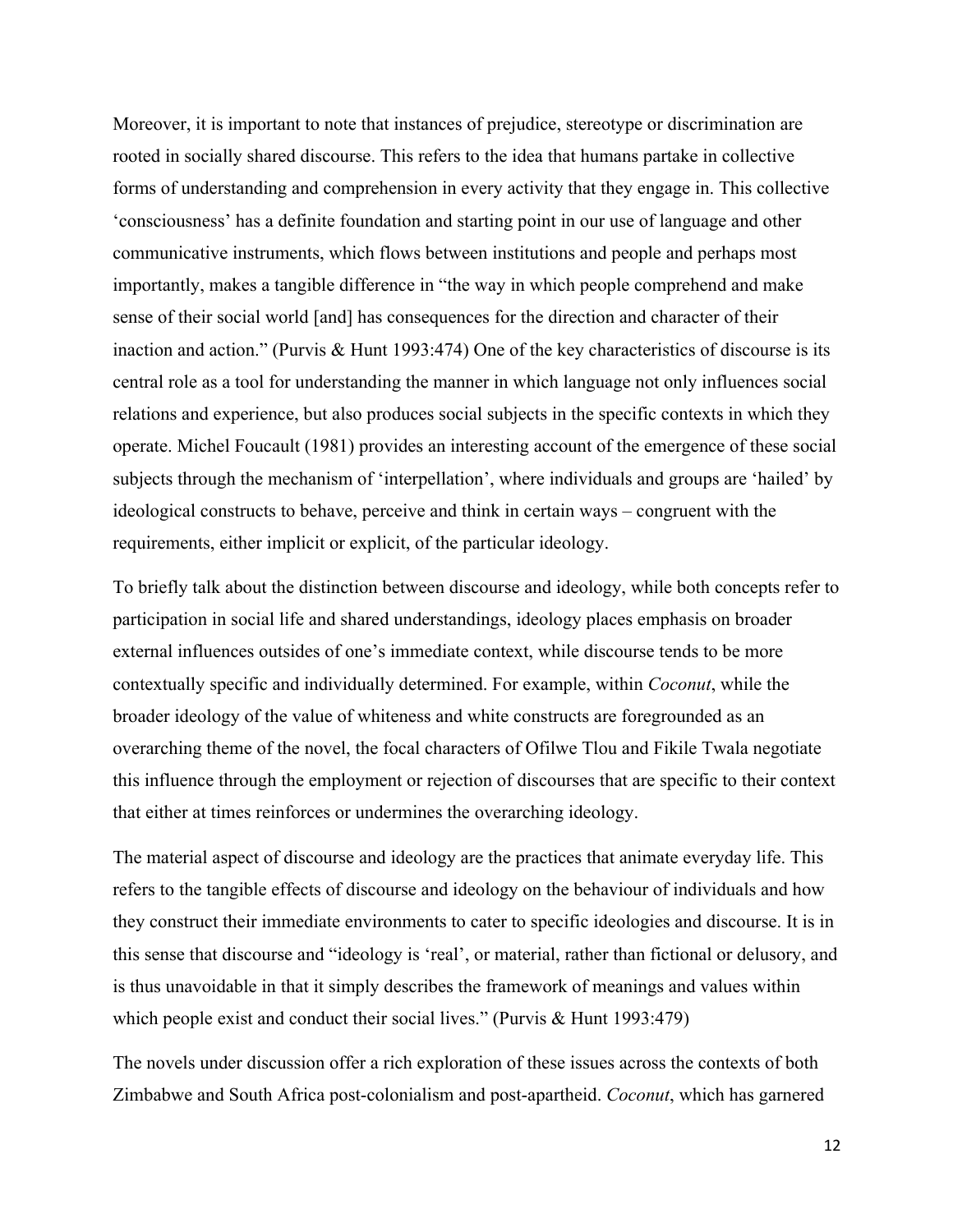critical acclaim as the winner of the European Union Literary Award for 2007, offers a thoughtprovoking depiction of the condition of black identity as it attempts to define itself in the nuanced social, political and economic landscape of the post-apartheid dispensation. Of particular interest in this novel is its concern with how the main black protagonists grapple with issues of belonging, racial identity and the lingering influence of white ideals within the institutional and cultural realm. In a multitude of ways however, this is complicated by the characters resistance of imposed discourse and their ability to reflect upon, assimilate or reject ideology, cultural and contextual expectations.

*Zebra Crossing* and *The Book of Memory* both utilise albino characters, Chipo and Memory, as their central protagonists. Both characters provide the unique opportunity to examine the process of racialisation and identity development from a new perspective due to their rejection of conventional categories of classification. *The Book of Memory,* set primarily in Zimbabwe, however also traversing across an international spectrum, is a coming of age narrative that focuses on the main protagonist, Memory. The novel is a gripping tale of how Memory negotiates poverty, discrimination, prejudice and unique environments as she attempts to grapple with finding a cohesive sense of self as an albino in post-colonial Zimbabwe. *Zebra Crossing*, similarly, highlights the plight of the main albino character, Chipo, and her less than savoury brother, George. Set during the context of the 2010 FIFA World Cup, the novel foregrounds the perceptions and actions that were characteristic of apartheid and colonialism and their continued influence in the treatment of immigrants coming into South Africa.

One of the main ideas that Durrheim *et al.* (2011) proposes through the perspective of race trouble is that there is an inextricable link between the ideologies of oppression, segregation and racism that individuals were subjected to during colonialism and apartheid and the nature of race relations as it is shown in the novels. While South Africa attained democracy with the inauguration of Nelson Mandela as the first black president in 1994 and Zimbabwe with Robert Mugabe as president in 1980, through the fall of oppressive regimes in both countries individuals and groups were expected to suddenly work together, relate and interact in environments that were no longer defined in terms of privileging whiteness. Compounding this sense of unease was the attempt by both the South African and Zimbabwean government to reconcile the binarism between promoting political and social upliftment while simultaneously attempting to avoid the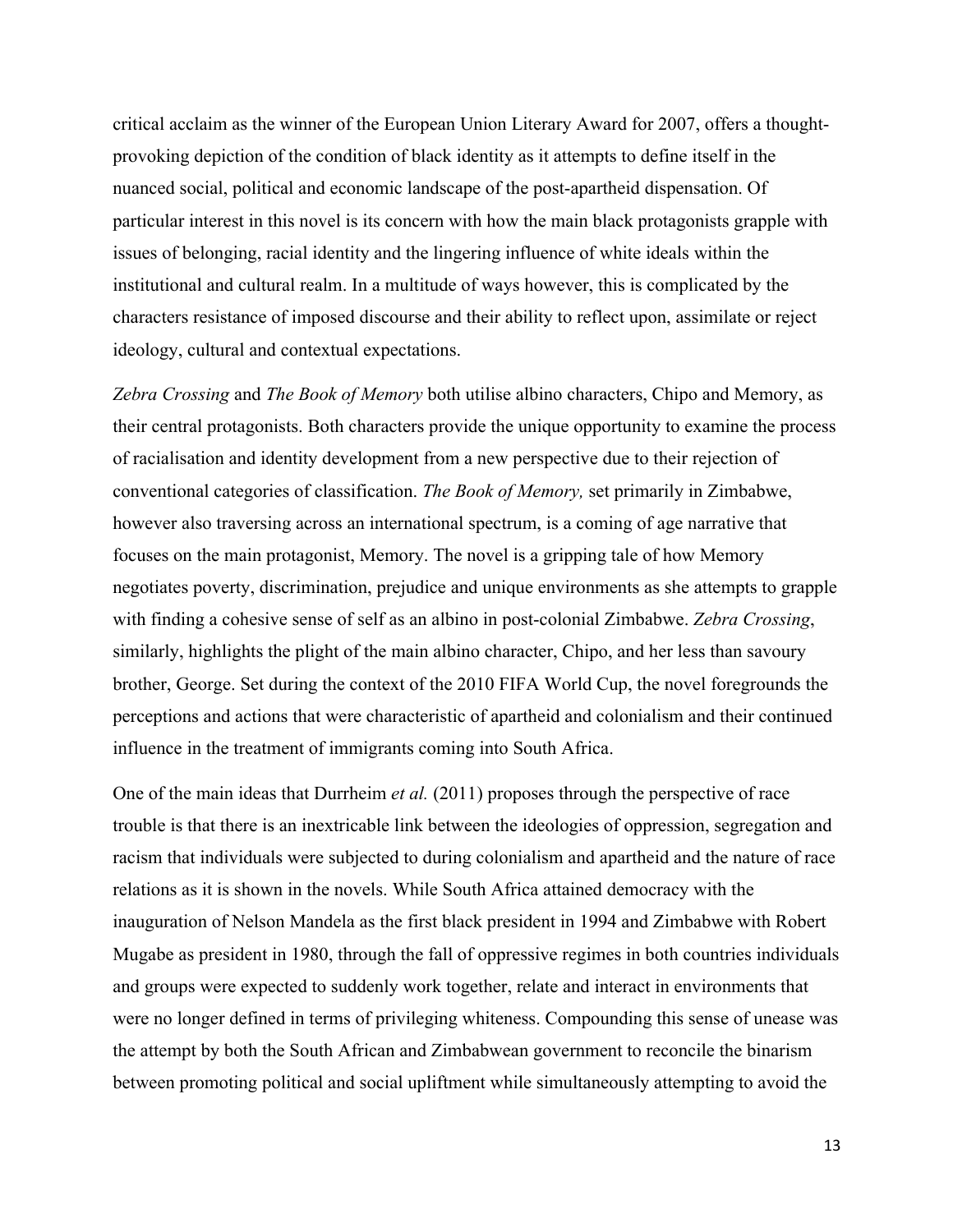complete exclusion of those who were previously advantaged. In the case of South Africa and Zimbabwe, black individuals now had the ability to move away from their previous positions of being subservient to white interests and had the opportunity to embrace identity positions that were previously unavailable to them. What role the identities of whiteness and blackness would assume in this post-apartheid context became a point of inquiry for researchers and is a point of investigation for this project.

Within the perspective of race trouble, three constructs will be used to analyse the novels, namely that of discourse, practices and ideology. Ideas regarding the nature of discourse, with particular emphasis on whiteness as an institutional construct, will be primarily used in examination of *Coconut*. The story is told in the format of a first-person narrative, and I place specific focus on this key feature of the novel as the manner in which the two main focalisers, Ofilwe and Fikile, describe events, the diction that they use and the unique internal monologues that they each utilise to reflect on events in the novel – signposted by italics – is paramount in analysis of the characters engagement with contextual discourse and their subjective perception of it. This is a key feature of the perspective of race trouble, as rather than analysing the truth or falsity of discourse, the emphasis lies in the effect that discourse has and the potential race trouble that it produces.

The notion of everyday practices will be used to analyse *The Book of Memory* and finally, ideology to look at *Zebra Crossing*. Within the construct of practices, I primarily explore the nature of the practices that characterise the everyday lives of the characters in constructing notions of place identity and a sense of attachment to various environments and how these environments influence identity, self-perception and belonging. *The Book of Memory* also takes the format of a first-person narration and this is important to the notion of race trouble as it places Memory, the main protagonist, in a position to most intimately recount the significance of the events of the novel. This is particularly evident in her vivid descriptions in the environments that shape her personality and alter her racial identity and her perception of the conflict between blacks and whites in the novel. The manner in which community members from Mufakose Township, Umwinsidale and other characters in the novel construct her racial identity is of some significance, as this does influence her overall impression of self, however I place more emphasis on her introspective interpretation of herself and the changes in her disposition,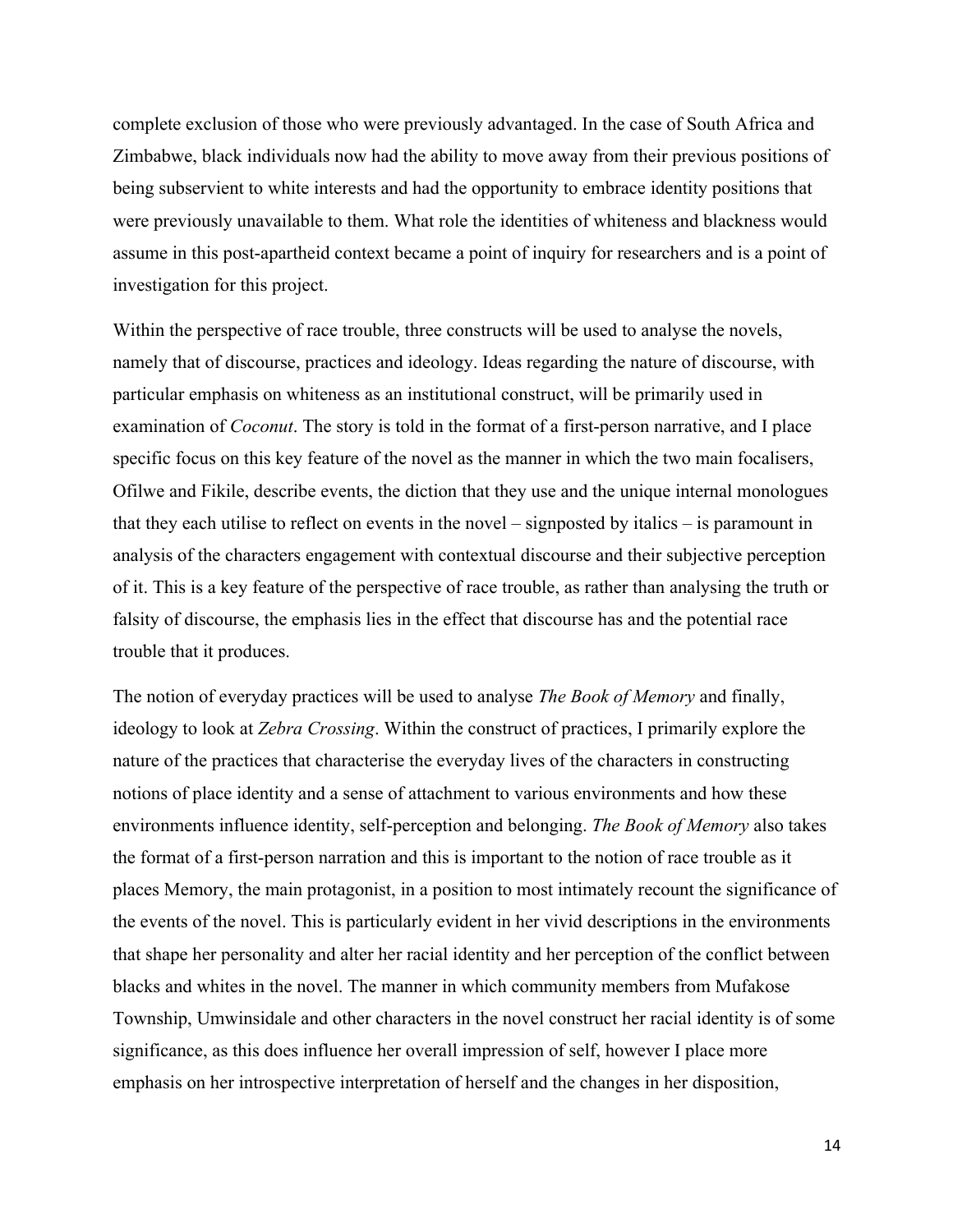outlooks and attitudes that she recognises in herself. The lexicon of place-identity is closely tied to Memory's journey of discovery, as she attaches sentiment and meaning to the locations across which she transposes herself, but I place focus on how these environments leave an impression on her identity, creating trouble as she attempts to negotiate the multiplicity of these racial influences. I extend upon the discussion of everyday practices that the chapter on *Coconut* focuses on primarily through this introduction to place-identity. While place-identity indeed falls under the notion of everyday practices, the distinction with place-identity is that the starting point of it is immaterial – as people come to associate emotion with location and begin to romanticise its attributes, which is where I focus in *The Book of Memory*.

In *Zebra Crossing*, I analyse how dominant ideology constructs subjects to behave and think in certain ways, with the concept of 'othering' providing a tangible link between the presence of ideology and the emergence of the subject. The notion of 'othering' is an important feature of this novel as it references both the material and immaterial aspects of race trouble. The process of 'othering', by virtue of its exclusionary framework, highlights collective schools of thought that are held at a broader level, such as at the realm of the national, and that are also acted upon in patterned ways that are reflective of these broader ideologies. The structure of the narration in *Zebra Crossing*, which takes place in the format of the first-person with the main albino protagonist of Chipo as the focaliser, personalises and problematises othering in her specific context as an albino. One of the main thematic concerns of the novel is the pervasiveness of racial grouping and ideas regarding belonging, exclusion and ownership of space. Chipo, as a character who subverts identity categories, becomes the focus of aggression, prejudice and oppression, and to connect this to the perspective of race trouble I analyse how these emotions are linked to the apartheid context. A material consequent of the presence of pervasive ideology in the South African society shown in *Zebra Crossing* is the production of the subject – defined as an individual acting in a subjugated state in conformance with ideology. While I analyse a number of events in the novel to illustrate this, a telling indication of the ability of subjective states to alter behaviour are the instances where Chipo adopts prejudicial behaviour towards other marginalised individuals in the novel, where I examine the diction used as well as the timing of these instances to reveal the conflict that they produce.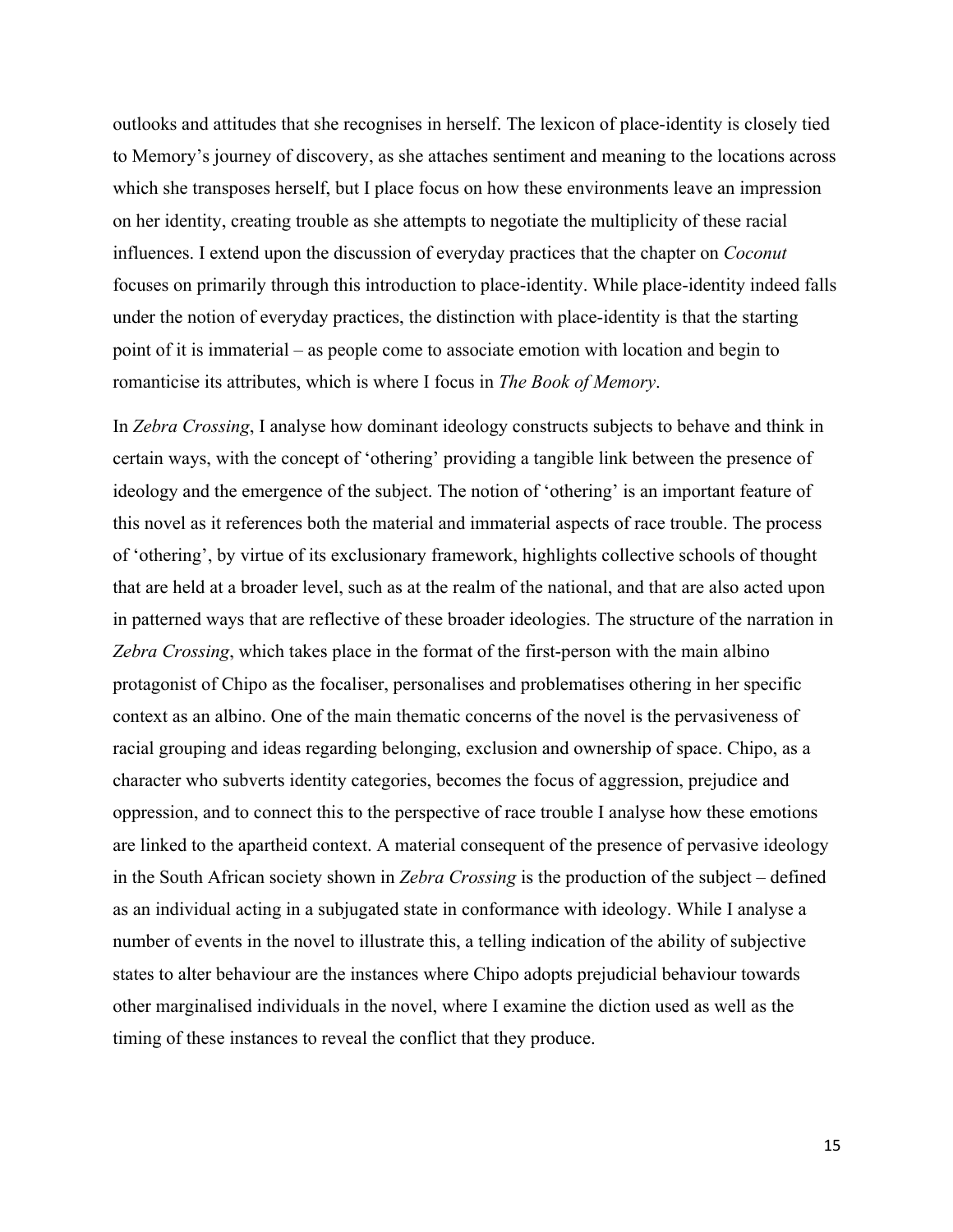These ideas, as outlined here for all three novels, will however be elaborated on further in the actual chapters themselves. Considering this, a key research aim that motivates the undertaking of this study is to achieve a greater comprehension of the challenges that key characters in each of the novel face in navigating the respective, unique requirements that accompany the postapartheid and post-colonial contexts. This includes how characters balance the expectations of conduct and thought that is associated with the racial category that they belong to with attempting to embrace new, pluralistic identity positions. It includes attempting to interact and co-exist with whites in a harmonious manner – despite their racial category continuing to be associated with the painful stigma of the past.

Moreover, I aim to account for the troubled nature of interaction, engagement and relationships between blacks and whites that have persistently transitioned from apartheid and colonialism to the post-apartheid and post-colonial environment.

Related to this is the research question of whether whiteness continues to be considered as a dominant construct that is associated with power and privilege and the extent to whether this is responsible for the conflict between races in the books.

#### **Outline of the structure of this project:**

To briefly highlight the ordering of this project, Chapter Two will act as a literature review and outline of the methodology with which this project will be approached. While the notion of race trouble will be utilised as an overarching perspective to examine the novels, a number of scholars such as Rosemary Marangoly Gold (1996), Alistair Fraser (2007), Judith Butler (1993,1990), Aretha Phiri (2013), Richard Dyer (1997), Michael Foucault (1972), Gugu Hlongwane (2013), Homi Bhabha (1994), Ruth Frankenberg (1993) and Jessica Murray (2012) contribute extensively to the critical lexicon of this project and are highlighted, among others, in the literature review.

Chapter Three explores *Coconut* by Kopano Matlwa with a specific focus on discourse, the characters negotiation of whiteness as institutionally embedded and the adoption of their own traditional cultures and traditions. Ideas regarding a loss of tradition due to the perceived dominance of western ideals is also analysed as well as the quest of the characters in achieving a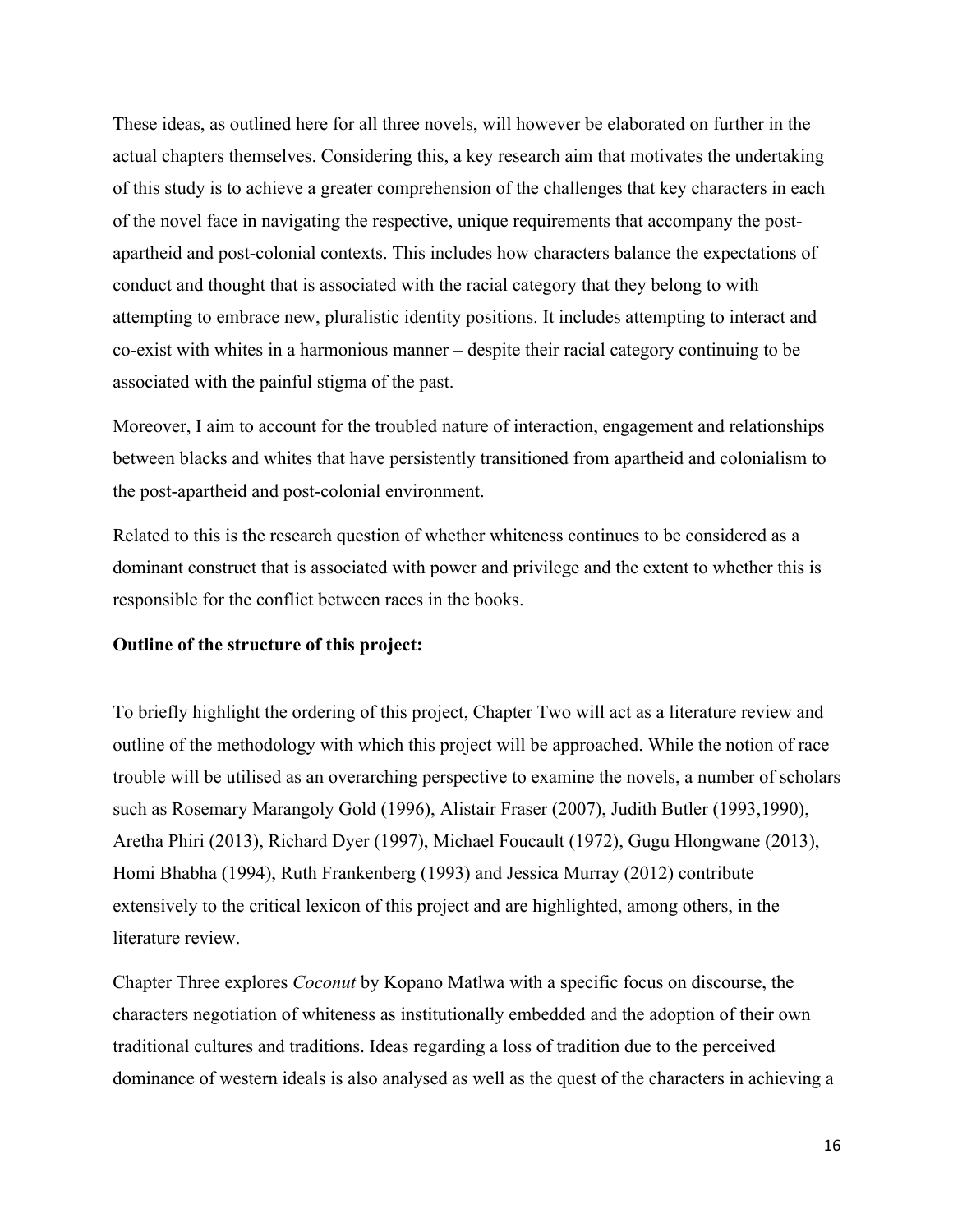sense of 'authenticity' in embracing traditional values and customs. Closely tied to this are issues of appearance and how the characters reject and assimilate certain aesthetic prescripts.

Chapter Four looks at Petina Gappah's *The Book of Memory* and highlights the malleable nature of racial identity as it pertains to albinism and changing contextual variables. Notions of place identity and belonging also form significant points of focus in this chapter. Tying these notions together is the idea of practices, which animates environments and links them to the development of identity.

Chapter Five examines Meg Vandermerwe's *Zebra Crossing* with emphasis placed on the idea of ideology, identity and issues of belonging and exclusion in the context of the 2010 FIFA World Cup. The Chapter explores the significance of place, practices and discursive constructs in the production of the subject. A further point of focus in the chapter is the idea of 'othering', which forms the basis for the idea of subjugation and categorisation and which creates the primary conflict within the novel.

Chapter Six will act as the concluding chapter in which analysis made throughout the project will be assessed and interpreted in order to determine what can be concluded with regard to the perspective of race trouble as it pertains to the plot developments of the novels.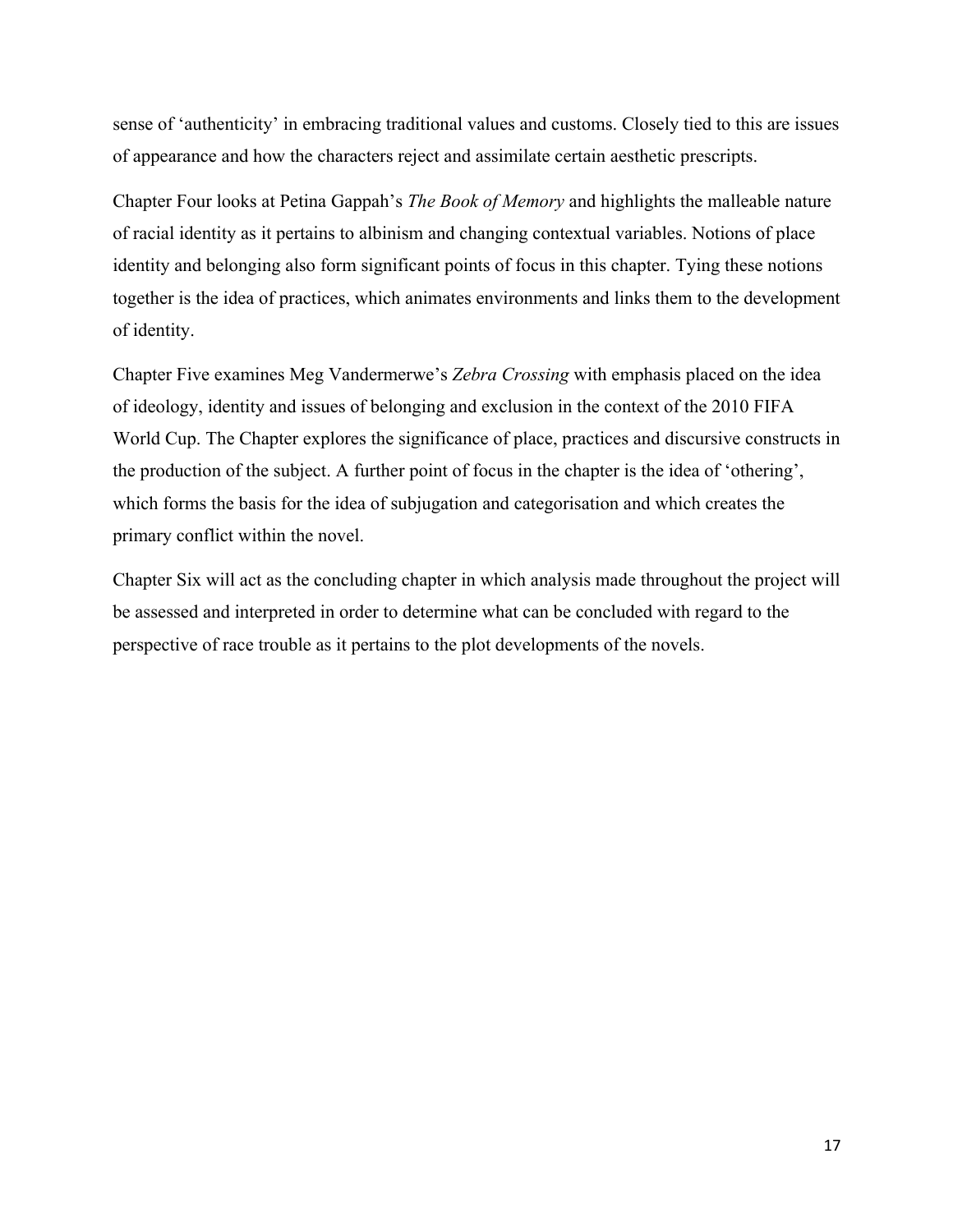#### **Literature Review: The problem of the post-colonial and post-apartheid context**

The domain of race relations within both the international and local spectrums is a popular point of study for scholars who have sought to understand the often unequal, complicated and contradictory dynamics of relations between people. This can be attributed largely to the historical prevalence of pervasive systems of oppression and conflict that have gripped many parts of the world at one time or another. Of interest to scholars was the attempt at gaining an understanding of the social mechanism and phenomenon behind instances of prejudice, racism and inequality as well as investigating the nature of interracial contact following periods of racial inequality, such as apartheid and colonialism.

Robert Park (2000:106) in the book *Theories of Race and Racism* offers an insightful perspective on what is meant by the term 'race relations', stating that "it includes all the relations that ordinarily exist between members of different ethnic and genetic groups which are capable of provoking race conflict and race consciousness or of determining the relative status of the racial groups of which a community is composed." What this refers to is that in an instance of contact between individuals and groups, any and all actions that isolate the racial aspect of an individual's identity and renders it meaningful, whether it be with regard to the relative status of that race, or the connotations associated with that race. The definition is concerned less with the nature of actual actions or behaviour between people as opposed to the racial effects that it produces. Characteristic of a racial encounter or of 'race relations' are actions within the encounter that produce a heightened sense of one's race and the accompanying weight of meaning associated with that race. Moreover, when race relations are spoken of, these relations reflect pre-existing social orders such as hierarchy and power. When two individuals or groups engage in race relations then, it is always from a position of inequality, and this in itself produces conflict and tension as participants in race relations become aware of this, particularly if they fall within the category of the disenfranchised or less powerful. Instances of race relations then are not arbitrary encounters with no social meaning or impact. Monumental systems of oppression with far reaching consequences, such as apartheid and colonialism, were founded off of the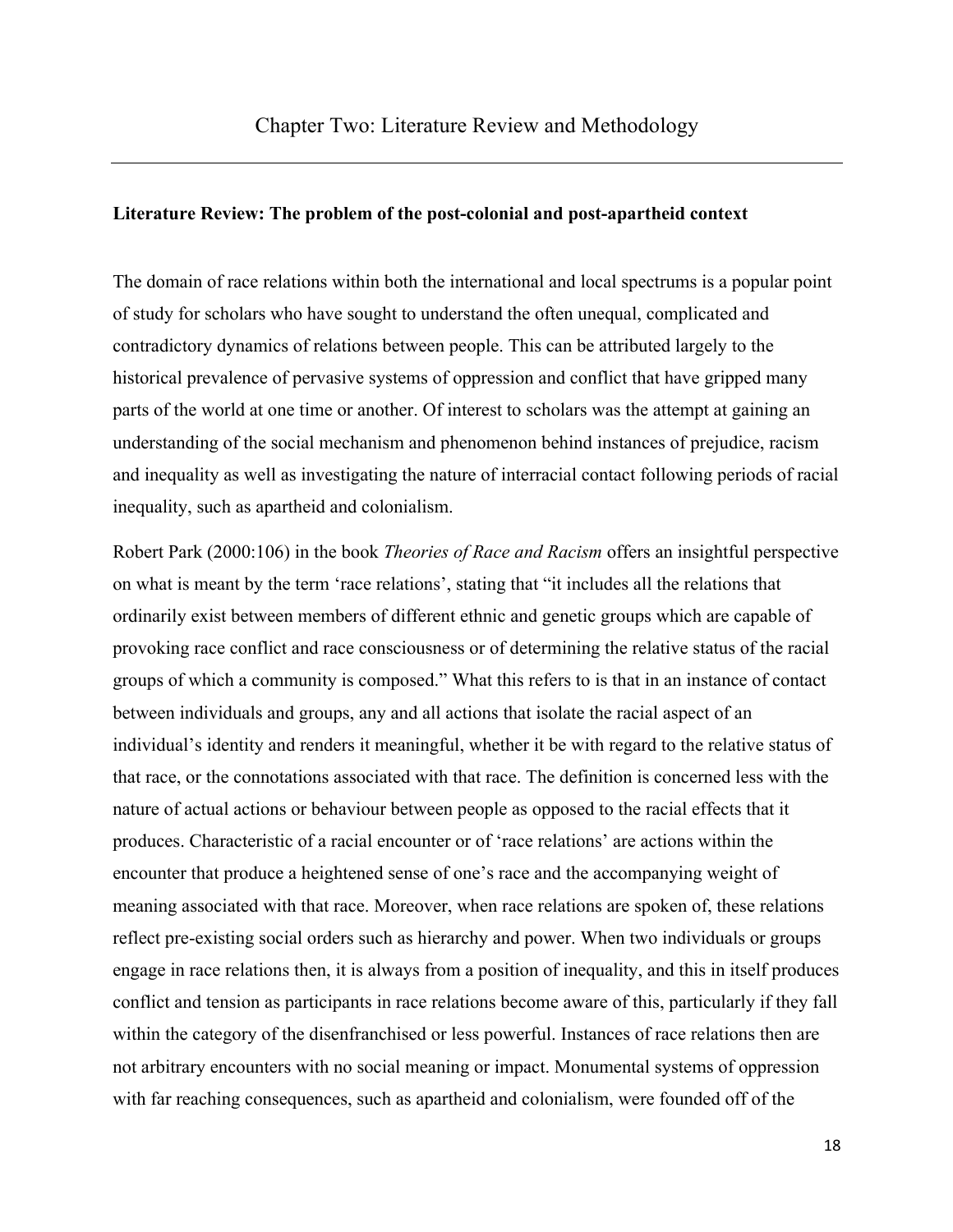backs of instances of race relations where discourse and power relations were formed that laid the foundation for systems of racial inequality.

In the case of South Africa, the year 1994 marked an unprecedented and anxious embrace of democracy, nonracialism and pluralism that sought to ratify and promote the ideals of unity and peace that had been espoused by Nelson Mandela and the election of the first democratic government under the leadership of the African National Congress. Aretha Phiri (2013:164) notes that "this post-apartheid discourse, heavily exploited, signaled a re-invented socio-political ideology and racial landscape…but the heady euphemisms [belied] the continued racially and socio-economically stratified lived reality of [the] majority [of] South Africans." Adam Habib (2008:xi), in the preface to the book *Racial Redress & Citizenship in South Africa* acknowledges this ambiguity in stating that:

The single biggest question of the  $21<sup>st</sup>$  century is how to build the bridges of solidarity that enable the emergence of a common citizenship and a cohesive human community…yet, as if this challenge is not huge enough, South Africans are burdened with an additional one: the task of building this human solidarity in a context of inequality. Our society is divided by the burdens of our historical legacy…the consequences of that history live with us today.

Despite the formalised end of both apartheid and colonialism, it would in many respects be remiss to conclude that the legacy of these systems of oppression do not continue to exert some level of influence on the attitudes and behaviour of individuals and groups. Alistair Fraser (2007) in his paper "Land Reform in South Africa and the Colonial Present", refers to this phenomenon as the "colonial present" (836) which "highlights the endurance, persistence or reactivation of particular *colonial-style* relations" (836, italics in original), alluding to a framework of relations that persists in the post-colonial and post-apartheid setting that is characterised by inequality and oppression despite systemic changes to national systems of government and the introduction of policies that have sought to redress past racial inequalities and introduce racial equity in the political, social and economic arenas. Irrespective of this, race trouble appears evident in the form of racial anxiety, suspicion and consequent conflict. What appears to be the enduring effects of colonial ideology, which is described by the notion of the colonial present, is mentioned by Homi Bhabha (1994:67) as "crucial to the binding of a range of differences and discriminations that informs the discursive and political practices of racial and cultural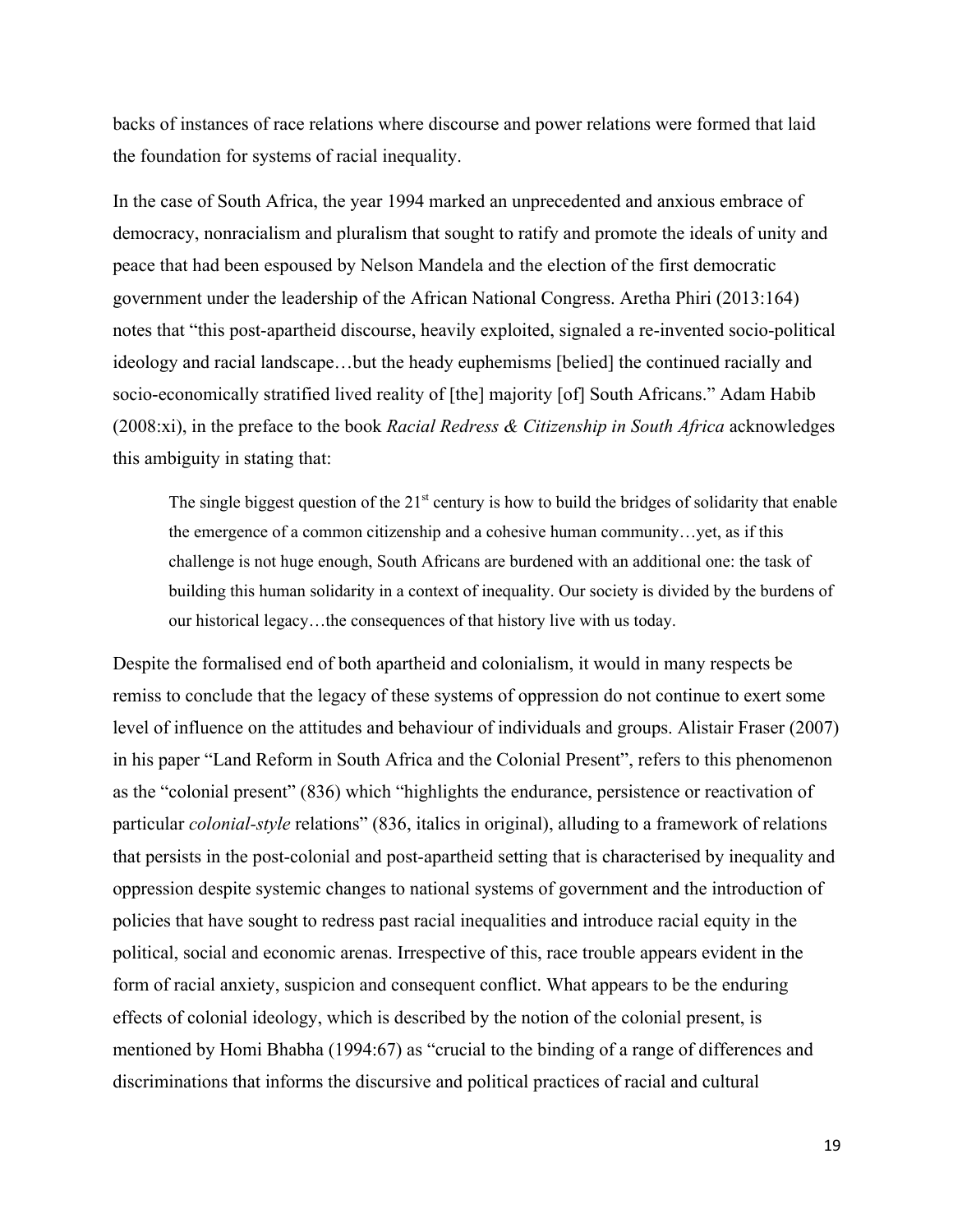hierarchization." He further notes that the goal of colonial discourse is "to construe the colonised as a population of degenerate types on the basis of racial origin, in order to justify conquest and to establish systems of administration and instruction." (70) This lends credence to the idea that the motivation for the construction of racial groups was for the attainment of power, in which certain attributes of inferiority could be associated with certain race groups in order to justify their domination.

To comment briefly on the origins of race generally, Bernard Boxill (2001:1) in his introductory chapter to the book *Race and Racism* states that the invention of race was postulated likely in the eighteenth or nineteenth centuries following the French and American revolutions and the social upheavals which followed – such as the inclination towards imperialism and the exploration of unchartered continents. Boxill suggests that the tentative foundations of race were formulated to account for the phenotypical distinctions between European explorers and the individuals and groups that they were encountering on different continents. (3) Boxill (2001:5) rejects the popular notion that race was initially invented in order to justify the system of slavery, as he notes that "by the time Europeans started enslaving Africans, slavery was already an ancient human institution, and there were already many rationalizations for it. Although, Boxill states that the distinctions in appearance between Africans and Europeans likely resulted in Europeans feeling little to no affirmation or sympathy towards them – likely contributing to the idea that Africans were suited to slavery. (10)

Robert Bernasconi (2000:83) concurs with Boxill's sentiment of the mutually-exclusive nature of slavery and the emergence of race, reiterating the fact that the exploitation of Africans that was carried out by the Spanish or the English, for example, did not require the construction of an advanced system of racial classification. Bernasconi argues that one of the first individuals to conceptualise the notion of race is the German philosopher Immanuel Kant. Working to systematically classify and organise the raw data that was provided to him by travelers, he attempted to explain differences in skin colour through reference to four fundamental races – "Whites, Blacks, Hindustanic and Kalmuck." (91) Kant also advocated for the idea of racial essences in which races could be distinguished by immutable characteristics or predispositions that were unique to each race – terming this as a racial 'seed'. (91)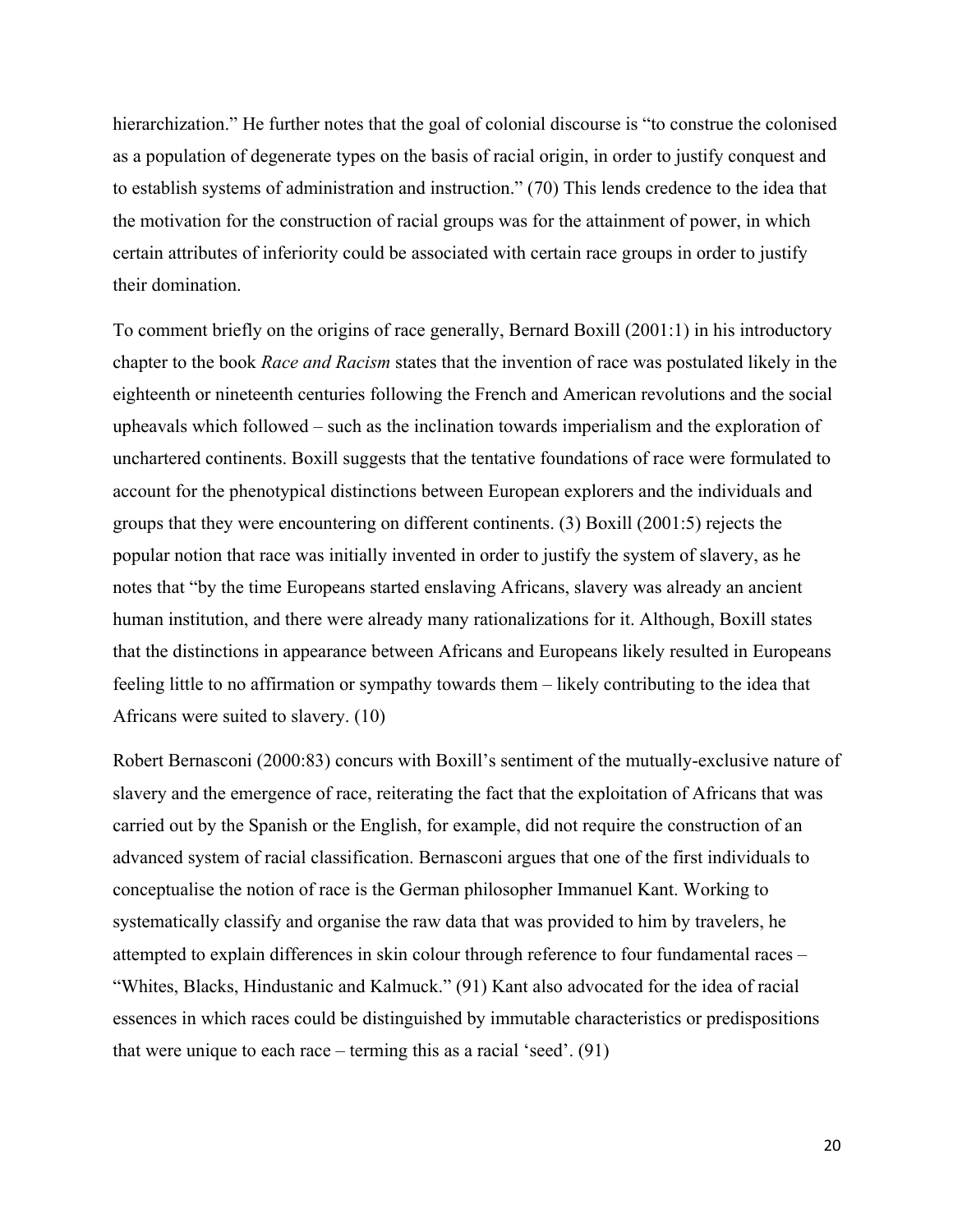The influential scholar W.E.B. Du Bois (2000:105) adopts a similar understanding of races that are separated by more than aesthetic differences, alluding also to the idea of racial predispositions. Attempting to define race, he states that "it is a vast family of human beings, generally of common blood and language, always of common history, tradition and impulses, who are both voluntarily and involuntarily striving together for the accomplishment of certain more or less vividly conceived ideals of life." There are however a number of problems with Du Bois' conception of race, as Kwame Anthony Appiah (1992) observes. Appiah (1992:33) states that the proposal of a common history in order for individuals to be considered as part of the same racial group is not forthcoming, as individuals ordinarily classified under the same racial group often have vastly contrasting histories, with similarities at only the broadest of levels. The reference to racial group members as belonging to a "vast family" (Du Bois 1992:105) brings with it the possibility of members of the family joining by choice or choosing not to join by choice, producing an inaccurate depiction of the racial 'family'. (Appiah 1992:31) Finally, Appiah comments on how there is nothing to indicate that members of the same racial group possess the same instincts or inclinations and that more often than not, this is not the case. (35)

While the early tradition regarding ideas around race centered around the school of thought of essentialism – that racial categories originate from a unique 'essence' that all its members possess – more recent understandings of race position it as a social construct. This proposes that the emphasis regarding race needs to be placed less on the possibility of its biological origins and more on how race is a malleable construct that is given changing meaning based off of changing contexts and changing practices.

Margo Hendricks (2000:19) notes that "race is a fluid, transforming, historically specific concept parasitic on theoretical and social discourses for the meaning it assumes at any given moment…in order to invest race with meaning, modern societies must frame visible (and, quite frankly, minor) differences among people in terms of antithesis." The colonial environment, which is in many respects applicable to the contexts of South Africa and Zimbabwe as they are depicted in the novels, is characteristic of extreme imbalances of power and influence, where major inequalities separate dominant groups from those who exist on the periphery. Derek Hook (2005:11) states that "we find here a massive attention paid to otherness, to the generation of knowledge of cultural and racial others."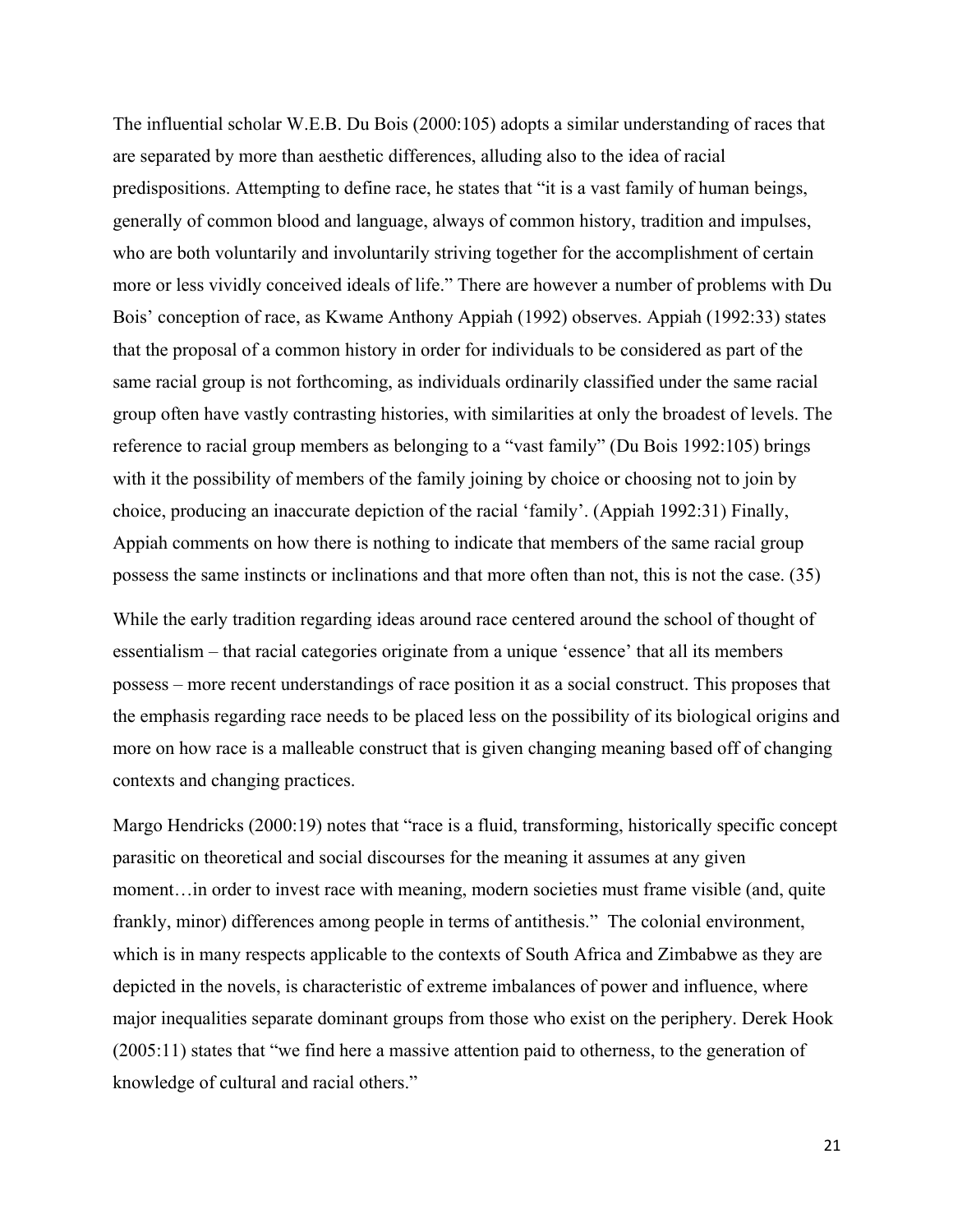Central to the establishment of intergroup conflict particularly in the context of limited resources is the idea of competition. The renowned social psychologist Herbert Blumer (1958:5) states that:

The source of race prejudice lies in a felt challenge to this sense of group position. The challenge, one must recognize, may come in many different ways. It may be in the form of an affront to feelings of group superiority; it may be in the form of attempts at familiarity or transgressing the boundary line of group exclusiveness; it may be in the form of encroachment at countless points of proprietary claim; it may be a challenge to power and privilege; it may take the form of economic competition. Race prejudice is a defensive reaction to such challenging of the sense of group position. It consists of the disturbed feelings, usually of marked hostility, that are thereby aroused.

Central to the establishment of intergroup conflict particularly in the context of limited resources is the idea of competition. The renowned social psychologist Herbert Blumer (1958:5) states that:

The source of race prejudice lies in a felt challenge to this sense of group position. The challenge, one must recognize, may come in many different ways. It may be in the form of an affront to feelings of group superiority; it may be in the form of attempts at familiarity or transgressing the boundary line of group exclusiveness; it may be in the form of encroachment at countless points of proprietary claim; it may be a challenge to power and privilege; it may take the form of economic competition. Race prejudice is a defensive reaction to such challenging of the sense of group position. It consists of the disturbed feelings, usually of marked hostility, that are thereby aroused.

Vandermerwe's *Zebra Crossing*, which utilises the main albino character of Chipo, is exemplary of this. The novel centers around pertinent issues of xenophobia in the context of the 2010 FIFA World Cup and the process of assimilation that ties individuals' and groups' sense of self with various environments. As a migrant in *Zebra Crossing*, Chipo is painfully aware of her status as an outsider – stating that "refugee sounds like flea. That is how, we are warned, many at Home Affairs view us. Like fleas that need to have their heads squeezed off." (Matlwa 2007:36) Foregrounded furthermore throughout the novel as a central theme is the discursive and embodied practice of 'othering' in perpetuating prejudice and oppression between groups, which acts as a bitingly ironic contrast to the image of unity and peace that is promoted during the

22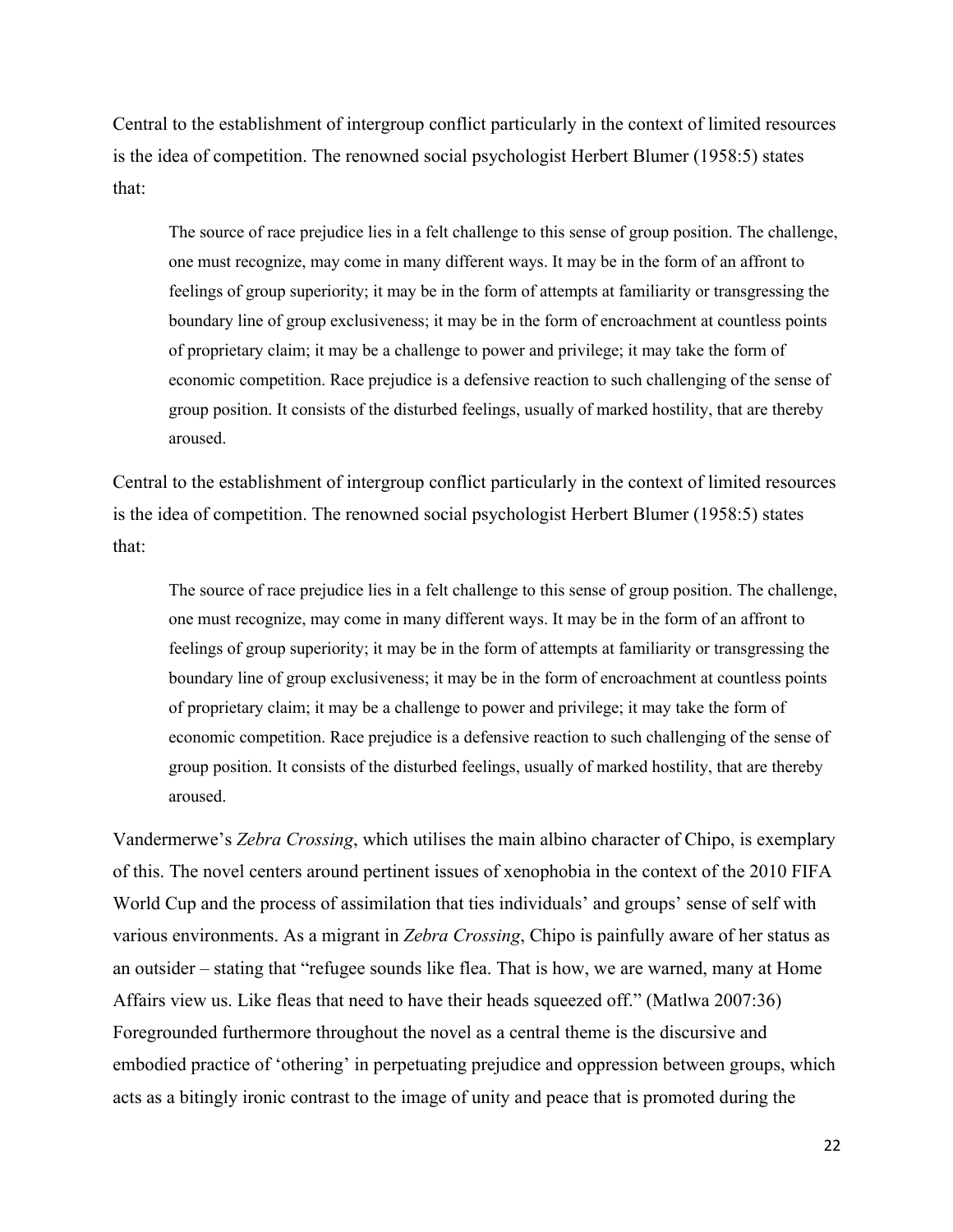World Cup. Within *Coconut*, ideas regarding belonging and exclusion appear to operate within a far more nuanced landscape of subtle social cues, culture and ideology. The negotiation and interpretation of this is a constant source of anxiety for the main protagonists within the novel such as Ofilwe, who notes while sitting in the restaurant that is aptly named Silver Spoon:

*Oh, how it nauseates them if we even fantasise about being black, truly black. The old rules remain and old sentiments are unchanged. We know, Lord, because those disapproving eyes scold us still; that crisp air of hatred and disgust crawls into our wide-open nostrils still.* (Matlwa 2007:31-2, italics in original)

Within the post-colonial and post-apartheid environment, much of this tension results from the fact that individuals of different races are expected to work together, interact and co-exist in spaces that are no longer defined in terms of white monopoly or authoritarian leadership. Instead, various races must co-exist as colleagues and equals despite existing within broader societal processes, such as prejudice and racial conflict, that do not appear to lend themselves towards promoting unity and equality.

### Whiteness: Mapping its constructs and understanding its continued influence

Implicit in research that relates to race and interracial relations in the post-colonial and postapartheid eras is the concept of whiteness. A central question that has assisted in motivating the research for this project and that has been of interest to scholars is the question of what exactly whiteness is, what role it would assume in the post-apartheid and post-colonial setting and what influence this would have on race relations, identity and newly prioritised agendas of redress and reconciliation? While whiteness as a domain of social, political and economic dominance was complicated with the emergence of independence in Zimbabwe and democracy in South Africa, remnants of white privilege continue to linger within the new democratic dispensation. For Ofilwe in *Coconut*, this takes the form of suffocating, prescriptive dictates on behaviour:

*We do not eat with our naked fingertips, walk in generous groups, speak merrily in booming voices and laugh our mqombothi laughs. They will scold us if we dare, not with their lips, Lord, because the laws prevent them from doing so, but with their eyes…and we will pause, perplexed, unsure of what that means, for are we not black, Father? No, not in the malls, Lord. We may not be black in restaurants, in suburbs and in schools.* (Matlwa 2007:31, italics in original)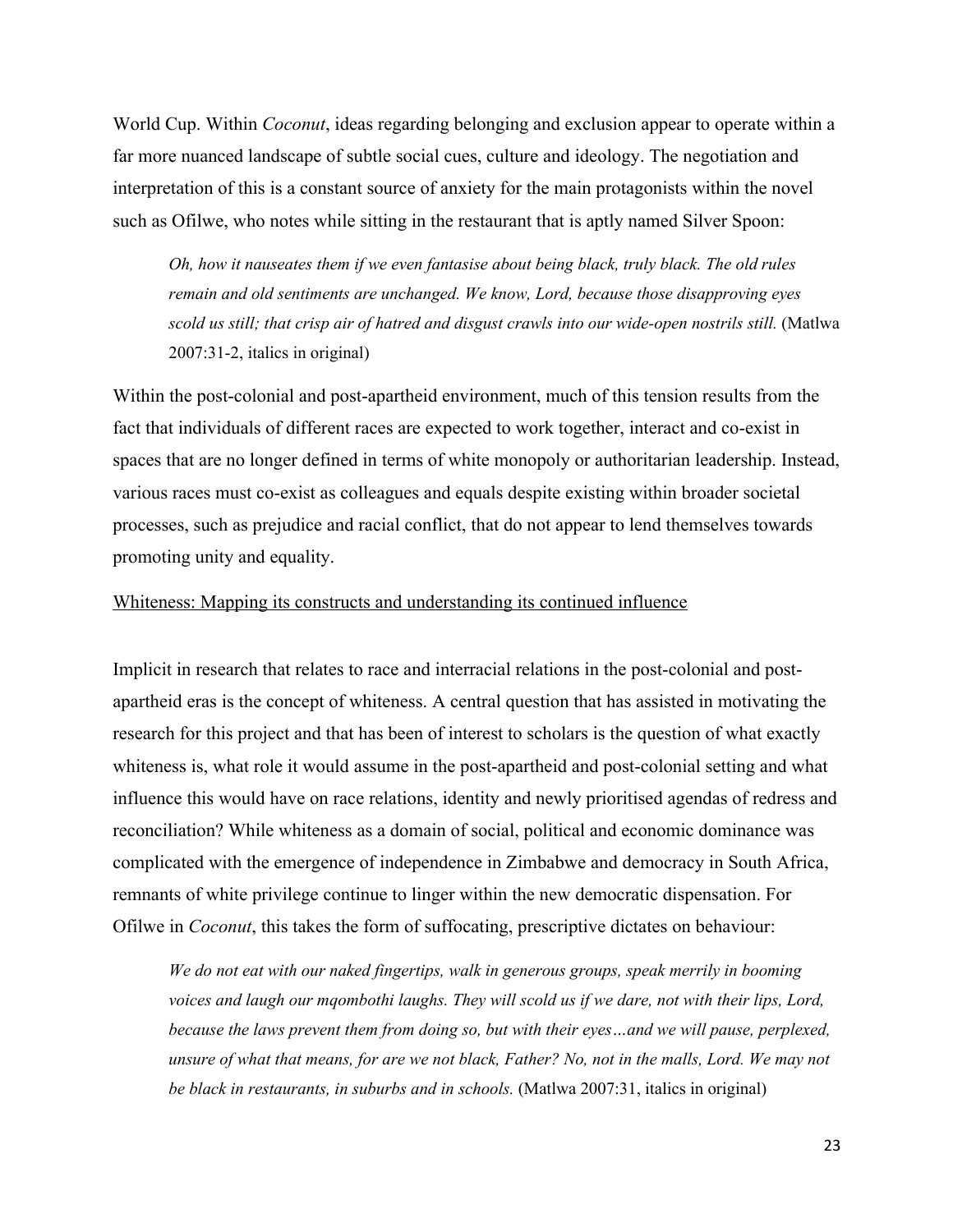While there are certainly contextual differences between South Africa and Zimbabwe, in both contexts races exist within transformed spaces that require individuals and groups to negotiate new challenges and ways of interaction.

Commenting on *Coconut*, Gugu Hlongwane (2013:9) believes that it "offers a timely investigation of the power of whiteness, even in a South Africa where the black majority now governs." Hlongwane, throughout her article, places the overarching imperative of her research on the pervasive influence of whiteness and what she believes as the characters desire to be white, noting that being "uncomfortable in their own black skins, they desire the very whiteness that is the cause of their agonizing identity complexes." She states that while unequal racial systems continue to exist, she acknowledges that "it's no longer open season for colonial whiteness and how it, in the past, shaped the global environment." (11) She does however depict whites as "angry and negrophobic" who have lost their former privileges and zones of comfort. She states that within the context of *Coconut*, many of these issues play out within the schooling system, which she characterises as exclusive, private and predominately white. (12) She argues that an overwhelming culture of whiteness, which is pervasive, domineering and exclusive, makes it difficult for black individuals to see their value. She describes the two main characters in the novel as possessing "psychic scars of oppression" (14) that has resulted in a loss of native culture and self-resentment. She concludes by saying that:

One of the important points of *Coconut* is that the private school system Matlwa describes in her novel is not necessarily 'well-functioning' in the sense that her characters are spiritually dysfunctional and impoverished even as they learn in the lap of luxury. Because these characters are not taught a positive African history, they die in white environments where they are of the right class but the 'wrong' skin colour. Matlwa's black characters – both young and old – are dazzled by perceptions of a radiant whiteness. (Hlongwane 2013:14)

Within the international community, critical whiteness studies began in the late 1990s with Richard Dyer (1997) in his pioneering book, *White*. He observes that while extensive research had been undertaken before *White* on issues of racial representation, the phenomenon of white culture had been largely ignored. (1) He comments that for "as long as race is something only applied to non-white peoples, as long as white people are not racially seen and named, they/we function as a human norm. Other people are raced, we are just people." (1) The implication of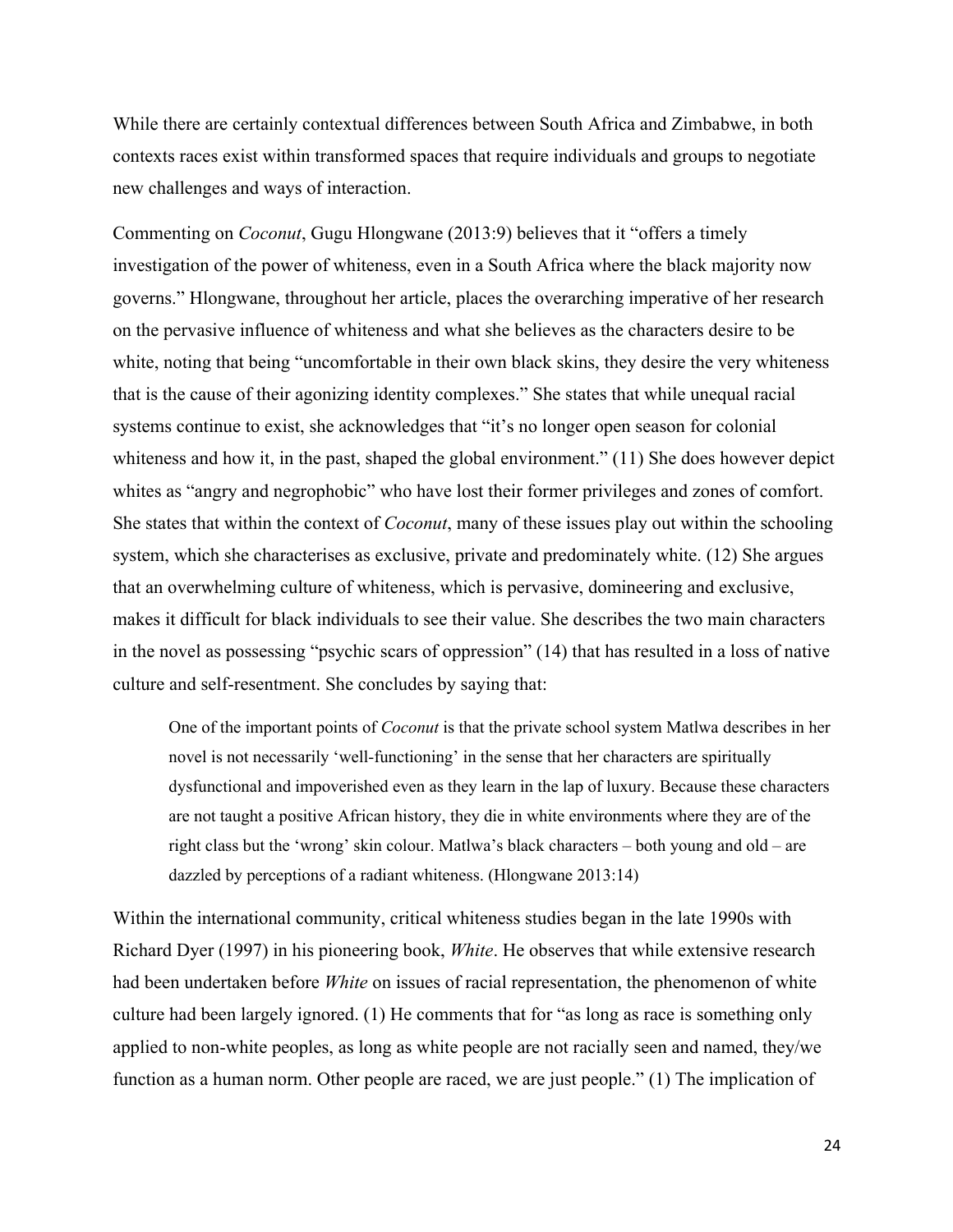this is the creation of a normative/other dichotomy in which white individuals are seen as representative of the common interests of humanity while individuals whose race is at the forefront of their existence can only speak for their race. One of the ways that white culture is constructed as normative and sensical in *The Book of Memory* is through the portrayal of black spaces, experience and culture as characteristic of abnormality. This is achieved through the association of the townships with mysticism, magic and superstition. Memory, the novel's main protagonist, notes that:

As you travel around the country, you will find that a lot of people believe in the power of witchcraft and dark magic. Jimmy is full of stories from her village in Chipinge about wives who put spells on their husbands so that when they go with other women, their genitals disappear. (Gappah 2015:81)

Dyer asserts that "the point of seeing the racing of whites is to dislodge them/us from the position of power, with all the inequities, oppression, privileges and sufferings in its train". (2) While Dyer is articulate in his call for the exposure of whiteness for the purpose of undermining its hegemony, he recognises that there exists the potential for attention to facilitate the reinforcement of its constructs. He states that "my blood runs cold at the thought that talking about whiteness could lead to the development of something called 'White Studies'…the point of looking at whiteness is to dislodge it from its centrality and authority, not reinstate it" (Dyer 1997: 10).

This tension between the inclination to expose the invisibility of whiteness while avoiding its reinforcement is captured effectively by Sara Ahmed (2004), where she states that "if whiteness becomes a field of study, then there is clearly a risk that whiteness itself will be transformed into an object. Or if whiteness assumes integrity as an object of study, as being 'something' that we can track or follow across time and space, then whiteness would become a fetish, cut off from histories of production and circulation." Sentiments of a similar nature are echoed by a number of other scholars, including Aretha Phiri (2013), Ruth Frankenberg (1993) and Fine, Weis, Powell and Wong (1997:xi). Fine, Weis, Powell and Wong (1997:xi) explain that they "worry that in our desire to create spaces to speak, intellectually or empirically, about whiteness, we may have reified whiteness as a fixed category of experience; that we have allowed it to be treated as a monolith, in the singular, as an 'essential something'".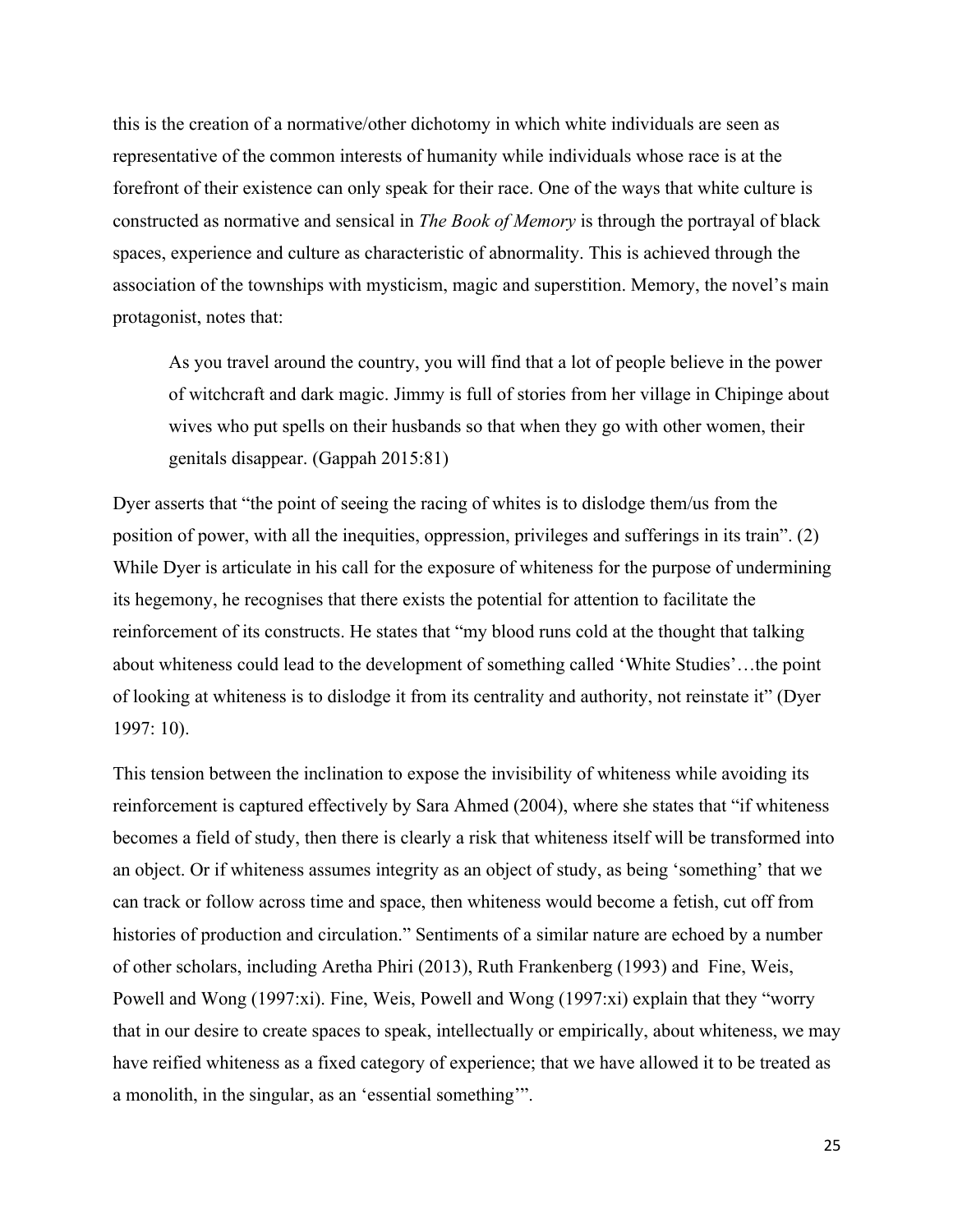Melissa Steyn (2005:121) understands whiteness to refer to "an ideologically supported social positionality that has accrued to people of European descent as a consequence of the economic and political advantage…whiteness is the shared social space in which the psychological, cultural, political, and economic dimensions of this privileged positionality are normalised, and rendered unremarkable." MacMullan (2009:54) adds that instead of being "a real, received, and antecedent racial group", the white race was "slowly created though violence, legislation, and other practices of exclusion and privilege". Sally Matthews (2015:118) indicates that "a consideration of the history of race shows that whiteness does not describe membership of some clearly defined 'sub-species' of humanity, nor does it refer simply to the possession of a particular set of characteristics." The fluidity of whiteness as a social construct is observed by Theodore Allen (1994:27), where he states that "historically, 'racial dissimilarities' have not only been artificially used, they are themselves artificial. In colonial Hispanic America, it was possible for a person, regardless of phenotype (physical appearance), to become 'white' by purchasing a royal certificate of 'whiteness'." This observation is also noted by Roediger (1991) as well as Bonnet (1997:175), who adds that "the notion that a group of people were 'white' did not imply that they belonged to a discrete biological entity with a set of immutable 'racial' attributes." The idea of whiteness as a mobile vessel with mutable characteristics is poignantly portrayed in the character of Grandma Tlou in *Coconut*, who appears to have internalised white values and concerns. It is noted that:

Grandmother Tlou took a week off from work at the Department of Education after she had heard the news of the sudden death of Diana, Princess of Wales…Grandmother Tlou commenced packing away all her clothing of colour, including her trademark Emporium scarves, into the spare bedroom downstairs, committing herself to dress in black until such a time when it would be appropriate to cease mourning. (Matlwa 2007:18)

Despite allusions of fluidity within the international context, the lingering institutional embedment and interrelated societal positioning is commented on by a number of scholars. Ruth Frankenberg (1993:1), in her book *The Social Construction of Whiteness: White women, race matters*, states that "first, whiteness is a location of structural advantage, of race privilege. Second, it is a 'standpoint', a place from which white people look at ourselves, at others, and at society." Continuing, she adds that "whiteness refers to a set of locations that are historically,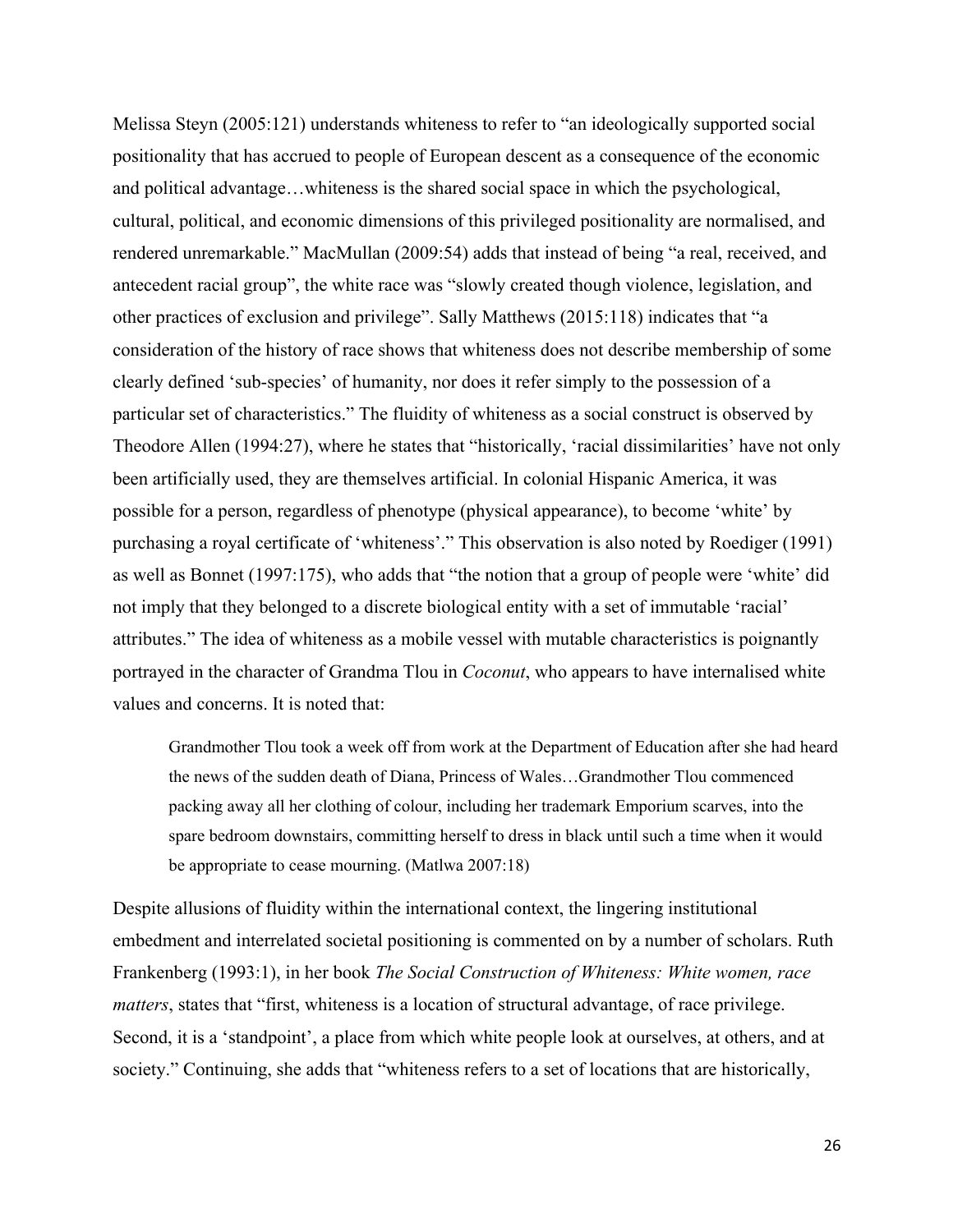politically, and culturally produced and, moreover, are intrinsically linked to unfolding relations of domination." (6) Sally Matthews (2015:118, italics in original) adds that whiteness:

refers most saliently to the occupation of a *particular societal position*: whites are those who occupy a dominant position as a consequence of colonial expansion and who are advantaged by societal hierarchies…on the flip side, black people are those who are disadvantaged and oppressed by these same societal hierarchies…to be white or black or coloured or Asian…is most saliently a term that points to the position that one occupies within a stratified society.

This suggests that while white values manifest with the presence of white people themselves, whiteness forms part of wider areas of concern in the post-colonial and post-apartheid eras that require remedy through the dismantling of systemic racial advantages and discrepancies through redress – which has the potential to produce conflict, affect notions of identity and so forth. The allusions that have been made to structure, position, stratification and hierarchy I deduce are all facilitated and maintained through a particular systemic framework that privileges white culture, values, standards and behaviour. In *Coconut*, Ofilwe believes her family is subjugated by these covert prescriptions of whiteness, noting:

I hate it, Lord. I hate it with every atom of my heart…I am furious. I do not understand. Why, Lord? Look at us, Lord, sitting in this corner. A corner. A hole. Daddy believes he enjoys this food. Poor Mama, she still struggles with this fork and knife thing. Poor us…it is pitiful. What are we doing here? Why did we come? We do not belong. (Matlwa 2007:31)

Phiri (2013:168) comments that "blacks are subject to a covert ethos of whiteness… [which] is illustrated in the Tlous' inability to perform a thanksgiving ceremony at their home". She further adds that this can consequently result in a "crisis *of* identity" (171, italics in original) in which individuals have to engage and grapple with a multitude of influences in order to attempt to achieve a coherent sense of self. Whiteness however appears to confer privilege to those who subscribe to its dictates, which is alluded to by Jessica Murray (2012:91), who explores how appearance features in the identity construction of the characters. She notes that the legacy of apartheid and colonialism continues to be impactful with particular regard to a woman's relationship with her hair (92). She acknowledges that while the characters in the novel possess a minimal amount of agency in wrestling with external influences, they display an uncomfortable relationship with white standards of beauty and are ultimately subordinated. Murray interestingly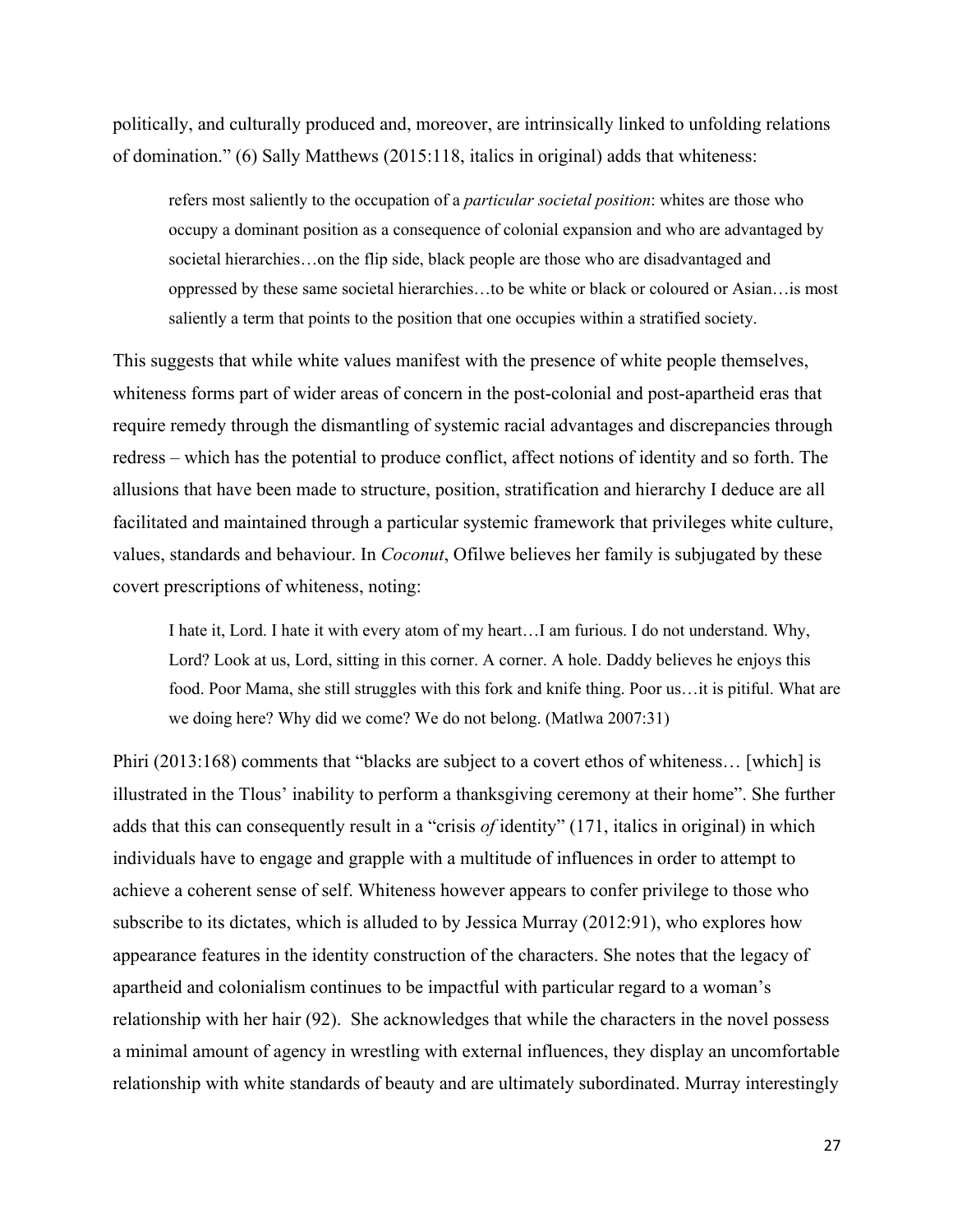notes how "the mostly peripheral white female characters in *Coconut* are also shown to engage in certain 'preparations' to alter their appearance." (96) An example of this is the owner of the Silver Spoon Coffee Shop, who "clicks her gel-tipped French painted nails" (Matlwa 2007:149) as she gives instructions to the staff. While white standards of beauty subjugate both black and white women to varying extents, Murray argues that blackness is repeatedly depicted as ugly and inferior (99).

Considering the destructive force that many scholars have attributed whiteness to be, a school of thought termed as racial eliminativism has formed that advocates for the elimination or abolition of racial taxonomy, terminology, ideologies and discursive constructs as a referent for identity. Eliminativists such as Noel Ignatiev (1997) deny any biological basis to race, acknowledge its destructive force and consequently call for its abolition. Ignatiev (1997:2) notes that:

We hold that so-called whites must cease to exist as whites in order to realise themselves as something else…as workers, or youth, or women, or whatever other identity can induce them to change…the white race is neither a biological nor a cultural formation; it is a strategy for securing to some an advantage in a competitive society.

Steyn (2005:122) however adopts a differing perspective on the 'invisibility' of whiteness, noting that "the particular historical and political configuration in South Africa has meant that whites have never experienced their whiteness and the advantages it afforded them as invisible…throughout the apartheid era white South Africans knew they were racialised, and some of their earliest memories recount differences in how they were positioned relative to 'others'." She notes further that "despite the way in which white people experience their social space as culturally neutral and individually determined, whiteness has definite cultural content, characterised by assumptions, belief systems, value structures and institutional and discursive options that frame white people's self-understanding." (2004:144) This sentiment is in contrast to widespread perspectives of whiteness, which portray it as cultureless, empty and used as a mechanism for societal advancement.

One of the consequences of the historical baggage of whiteness is the stubbornly persistant association of whiteness with racism. The pertinence of this association does not discriminate according to economic status, class, age, education, creed or religion. Individuals are however not passive recipients of potentially harmful labels. Accusations of racism and prejudice are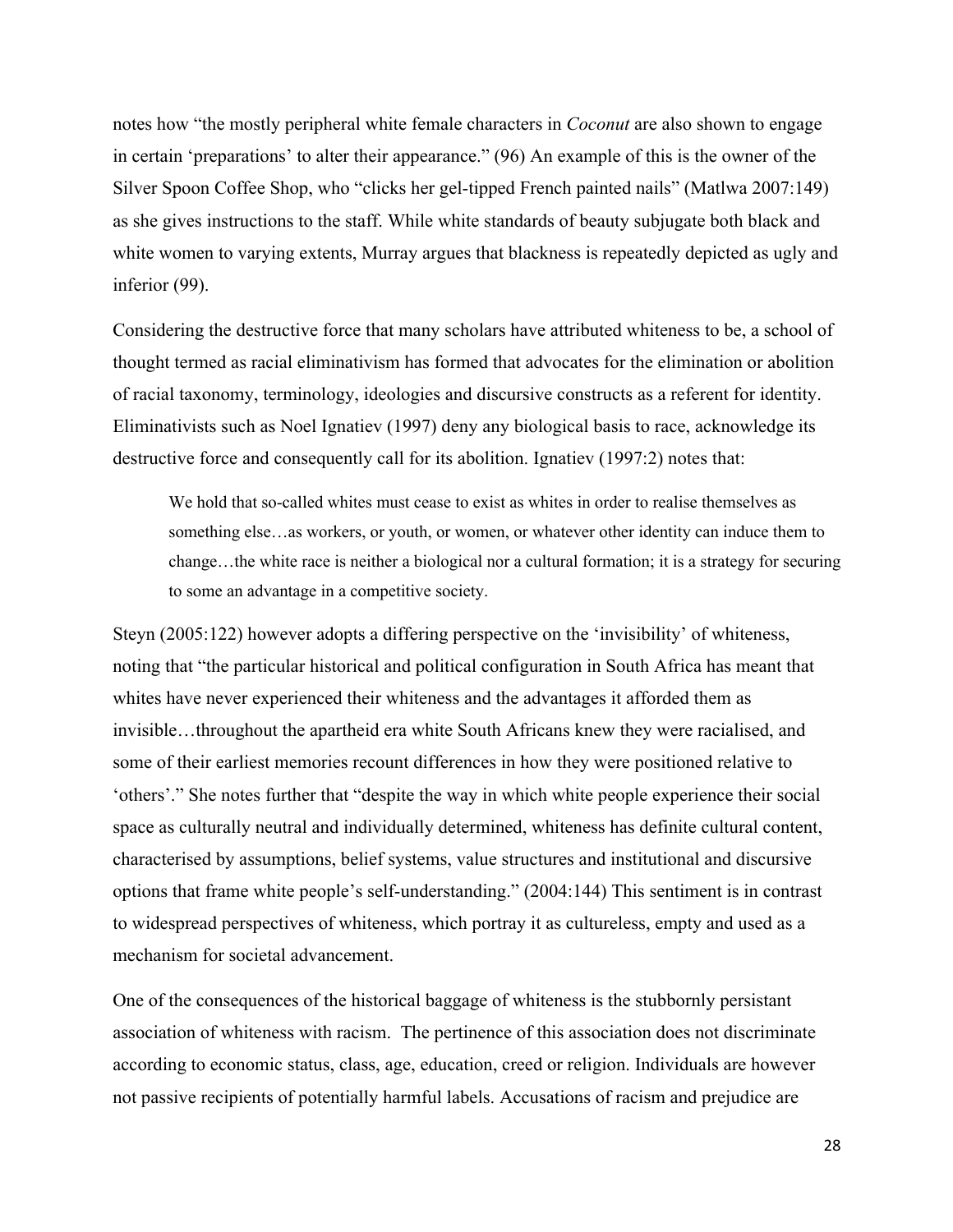negotiated, engaged with, denied, rebutted and are met with anger, irritation, conflict and counter-accusations. Debates about the nature of racism and who its perpetrators are position all involved individuals in racial terms, sometimes explicitly, but "more often, it is implicit, as we come away from situations and encounters with a sense of unease, fear or suspicion, wondering whether our actions or treatment by others was influenced by race" (Durrheim 2011:24).

Melissa Steyn (2005:120) observes that race relations now involves "redirecting the academic gaze: from 'racism', the way in which the center constructs the margins, to the way in which the center constructs itself." The implications of this are two-fold: First, Steyn observes the necessity of previously dominant ideology in reconstructing itself in order to remain relevant and congruent with societal paradigms that are no longer constructed on the basis of oppression, inequality and segregation. Second, this then opens the possibility for the center to be challenged and potentially undermined by emerging races that historically existed at the periphery. In *The Book of Memory*, this is portrayed through the area of Umwinsidale, which appears to exist as a 'white' safe haven that is isolated from the broader political and social environment of Zimbabwe. While the community here feigns their incorporation with wider society and liberal ideology, such as through the employment of black staff, the true nature of the community is revealed through the fact that black individuals in this location exist only to serve the purpose of being hired as maids and helpers. Alexandra, the daughter of Lloyd, despite harbouring racial prejudices, attempts to fly a ruling party flag in her car so as not to appear as a detractor. The necessity for whiteness to exhibit change from its position of power is reinforced by Matthews (2015:113), who states that "a non-racist South Africa is only possible if white

South Africans no longer consider themselves superior to other South Africans and no longer expect to occupy a central and dominant position in South African society."

The social psychologist Herbert Blumer, as far back as 1958, in his article entitled *Race Prejudice as a Sense of Group Position* posited the notion of prejudice and antipathy as originating from a sense of group position, as opposed to individual sentiments. Adopting a collectivist approach, he argued that "prejudiced individuals think of themselves as belonging to a given racial group. It means, also, that they assign to other racial groups those whom they are prejudiced. Thus…a scheme of racial identification is necessary as a framework for racial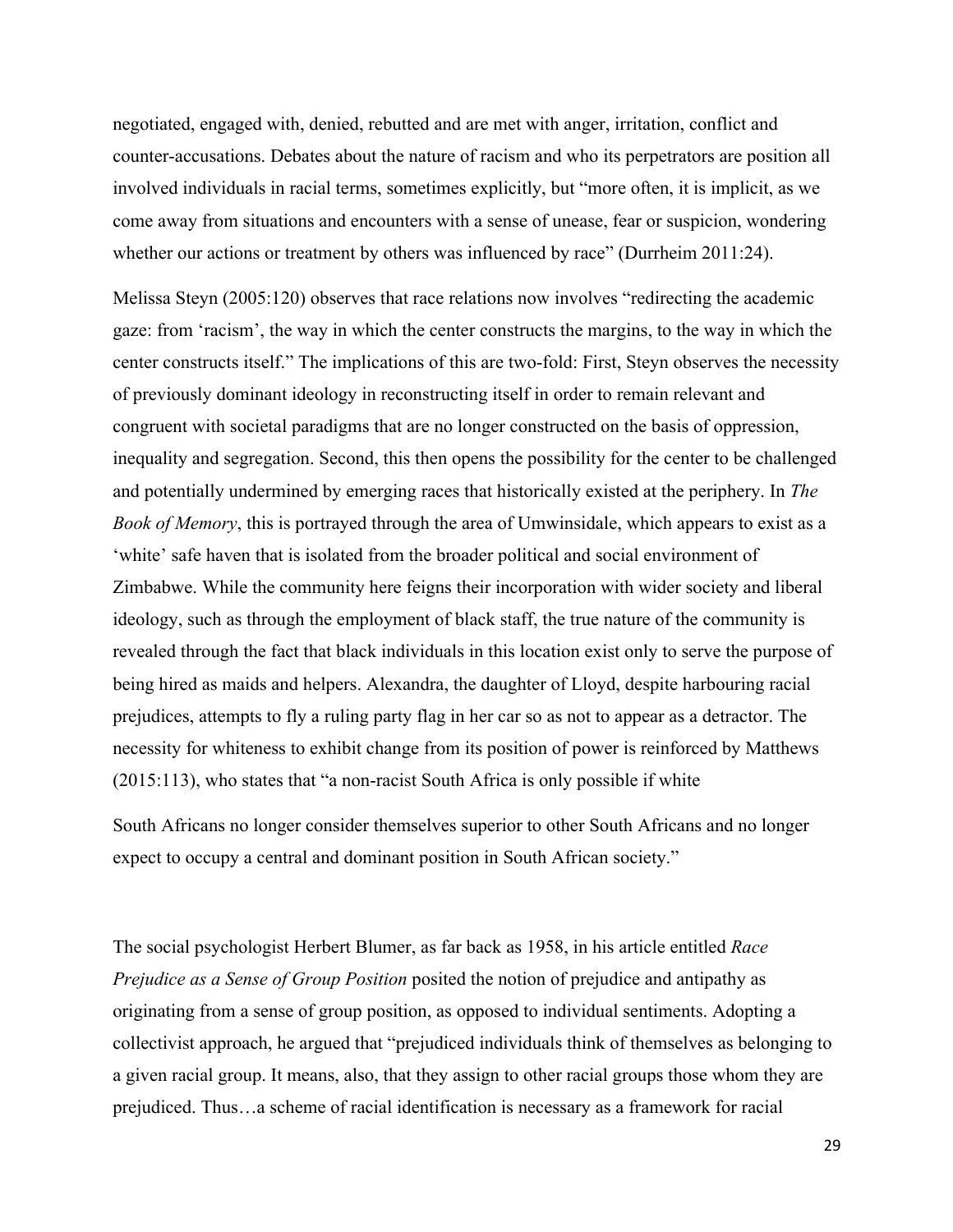prejudice." (Blumer 1958:3) He further notes that fundamental to group positioning is the establishment of positions of dominance and subordinance between the groups and a motivation by the dominant group to maintain these distinctions – which is based on "(1) a feeling of superiority, (2) a feeling that the subordinate race is intrinsically different and alien, (3) a feeling of proprietary claim to certain areas of privilege and advantage, and (4) a fear and suspicion that the subordinate race harbors designs on the prerogatives of the dominant race." (4)

These patterned ways of thinking that are influenced by shared social conventions allude to the presence of broader frameworks of ideology that are systemically embedded, whether pervasively or not and exert influence on individual and group mentality and behaviour. An extension of this is the phenomenon of 'othering', which has been researched critically by scholars such as Robyn Wilkinson (2016) and Gina Robson (2010) and refers to the description of subordinate groups in inferior terms by superior groups in order to create a distinction between the two groups. What is of interest is the ability of 'othering' in influencing the formation of identity and placing individuals and groups in positions of opposition with each other. In *Zebra Crossing*, this process of 'othering' is depicted multifariously. Chipo, the main protagonist in the novel, is an albino and arrives in South Africa from Zimbabwe with her brother George in order to seek a better life. Robyn Wilkinson highlights the intertwined and pervasive instances of othering that occurs throughout the novel. Chipo, due to her fair complexion, is ostracised and excluded in both Zimbabwe and South Africa and is often treated with ridicule, suspicion and a condescending fascination that is laced with myth, superstition and mysticism. Wilkinson (2016:36) however notes that even "within this immigrant community there is a constant rhetoric of 'othering' that allows each ethnic group to remain separate and distinct, by constructing all others as different and inferior."

This occurs further between Chipo and her brother George, who looks to exploit and ridicule her at every available opportunity, disguising it under the pretense of being a paternalistic figure. Wilkinson (2016:42), highlighting the biting irony of the situation, notes an instance in the novel where "despite being the victim of prejudice all her life, Chipo immediately starts speaking about David and Jeremiah as 'other' once she learns about their sexual orientation". Sandra Saayman (2016:73) places the main focus of her research on the central question: "Is literature able to represent the migrant in ways that transcend myths and stereotypes?" She notes that "*Zebra*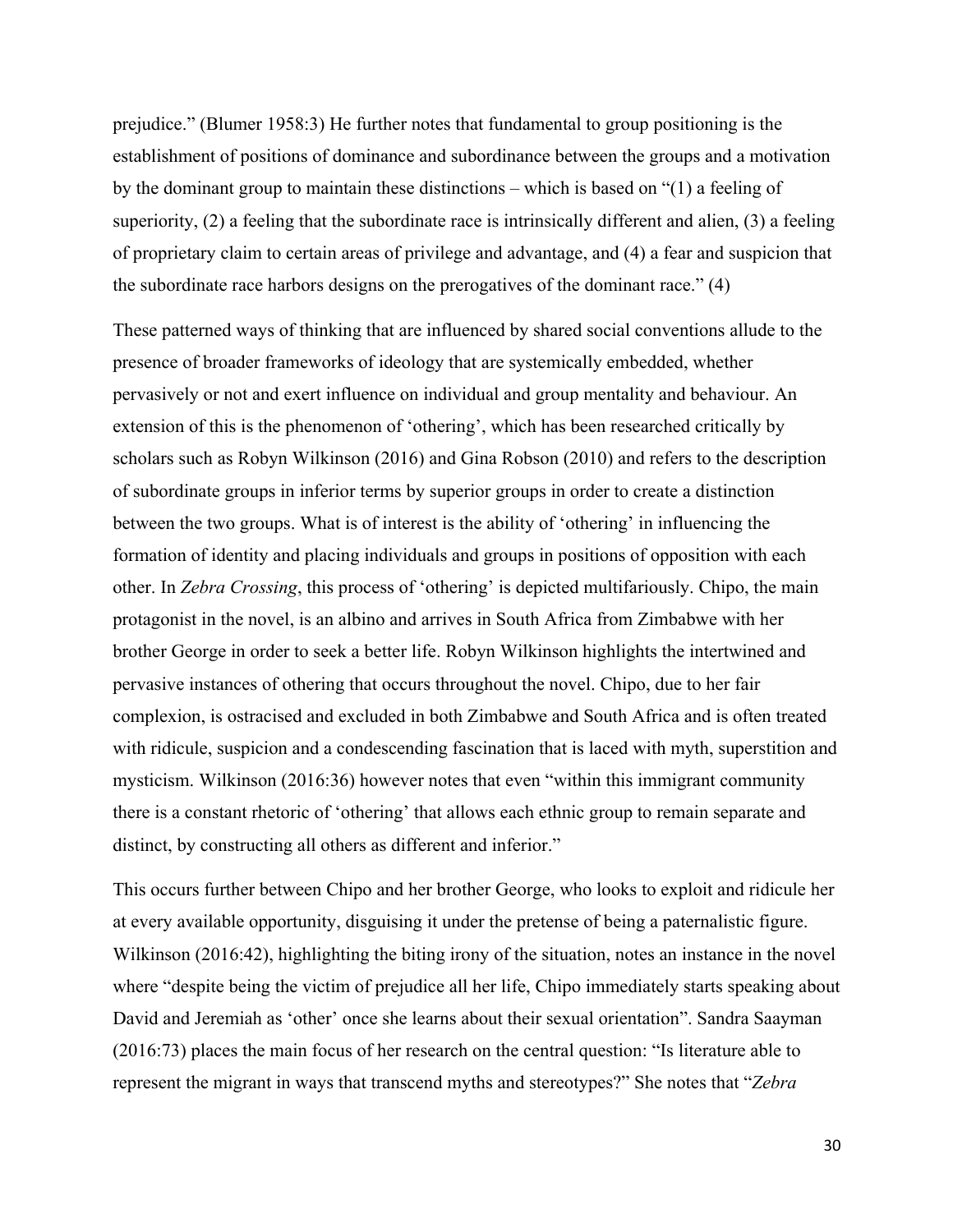*Crossing* stands apart by featuring Chipo, a young Zimbabwean migrant who is also an albino, as [sic] main character." (78) She however concludes that due to her representation as the 'other':

Chipo has double outsider status as migrant and albino, she fails in places to fill out as a credible three-dimensional character…Chipo's naivete leads to her betrayal by fellow Zimbabweans (including her brother) who will exploit popular superstitions about albinos to sell her 'clairvoyance' during the Soccer World Cup betting frenzy. At the end of the novel she is their prisoner and the excipit [sic] suggests 'the Tanzanians' murder her to obtain her albino body for the purposes of sorcery. Thus stereotypes related to crime, betrayal, sorcery and the supernatural culminate in the final pages of *Zebra Crossing*. (Saayman 2016:78)

Jenny Robson (2000), for example, in her novel *Because pula means rain* also invokes these ideas critically in the form of her main albino protagonist, Emmanuel. Within the novel, the narrative revolves around Emmanuel's journey in attempting to find belonging in his local community. He finds himself in a position of exclusion and oestracisation as the stigma surrounding his skin condition places him on the periphery of daily existence. A central conflict within the novel is the challenge that Emmanuel faces in reconciling his outward 'white' appearance with the indigenous Setswana 'blackness' that he feels internally and that defines his character. Emmanuel however, through negotiating the influences of the various environments that he finds himself in, concludes that embracing both polarities of his identity is the best solution for him.

Identity as linked to context and space and the nature of race, with particular regard to albinism, to mould to environmental variables is depicted extensively in *The Book of Memory*. The novel also poignantly depicts race trouble through illustrating not only the strained status of whites within Zimbabwe and their interactions with members of other races, but also the attitudes of prejudice and intolerance that circulate within the racial groups of the previously disadvantaged. This phenomenon of intra-racial conflict is also explored extensively in *Zebra Crossing*, which juxtaposes the 2010 FIFA World Cup, a symbol of positivity and unity, with the issue of migrancy, racial identity, belonging and exclusion.

While Blumer alludes to the idea that instances of racial prejudice involve more than the enactment of stereotypes and negative feeling and instead rely more on a commitment to a relative status positioning of groups in a racialised social order and that race prejudice lies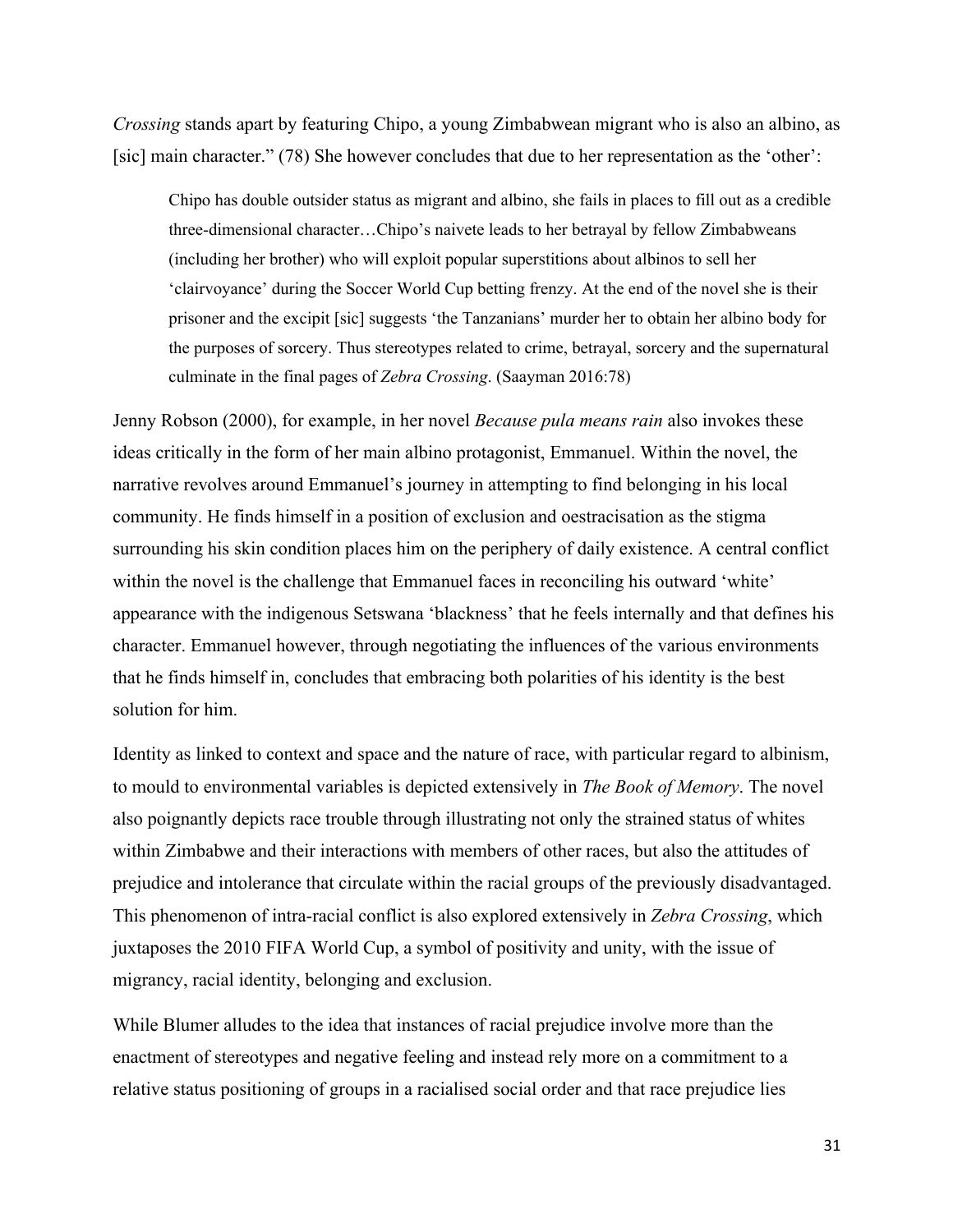ultimately in a felt challenge to a sense of group position, a number of scholars have adopted differing views.

Writing for *Alteration* in his article '*There is a racist on my stoep and he is black': A Philosophical Analysis of Black Racism in Post-apartheid South Africa*, Bernard Matolino (2013) postulates the notion that the concepts of prejudice and a felt challenge to a sense of group position might be mutually exclusive phenomena – in the sense that it is possible for a racial group, with particular reference to white people, to hold prejudicial views but not feel a threat to relative group position. He commences his investigation by posing the question as to whether it is possible for black individuals to be racist or not. Through conducting 'thought experiments', which is a philosophical method of inquiry which allows for the illustration or assessment of points or ideas through the construction of abstract mental scenarios, Matolino conceives of three situations in which black people might be thought of as being racist or at the very least, prejudiced.

The first situation involves an organisation that is thought of as favouring black people through specifically catering for their holistic advancement at the exclusion of white people. The possible motivation for this is stated as being an antipathy towards white people and blaming them for the condition of black people due to their role in systems of racial inequality that characterised the past. (Matolino 2013:62) He then constructs a second situation "where black people engage in acts of violence against white people", targeting white people exclusively through acts such as crime because of reasons such as their role as oppressors in the past or simply due to the desire to appropriate and redistribute wealth from white people. (62) In the final situation, he imagines a scenario where a black person or group of black people in official or national capacity explicitly discriminate against white people – either through the promotion of separate development that favours black people or through the enactment of policies or laws that discriminates against or disenfranchises white people. (64)

Despite the escalating nature of the three thought experiments, Matolino notes that he does not consider any of the scenarios to be instances of effective prejudice or racism as they should be "of such a nature that the victims…feel the impact of the perpetrator's behaviour as truly significant to cause them genuine discomfort, fear or feelings of real exclusion." (65) For Matolino, whites view the culture, living conditions, attitudes and behaviour of blacks in a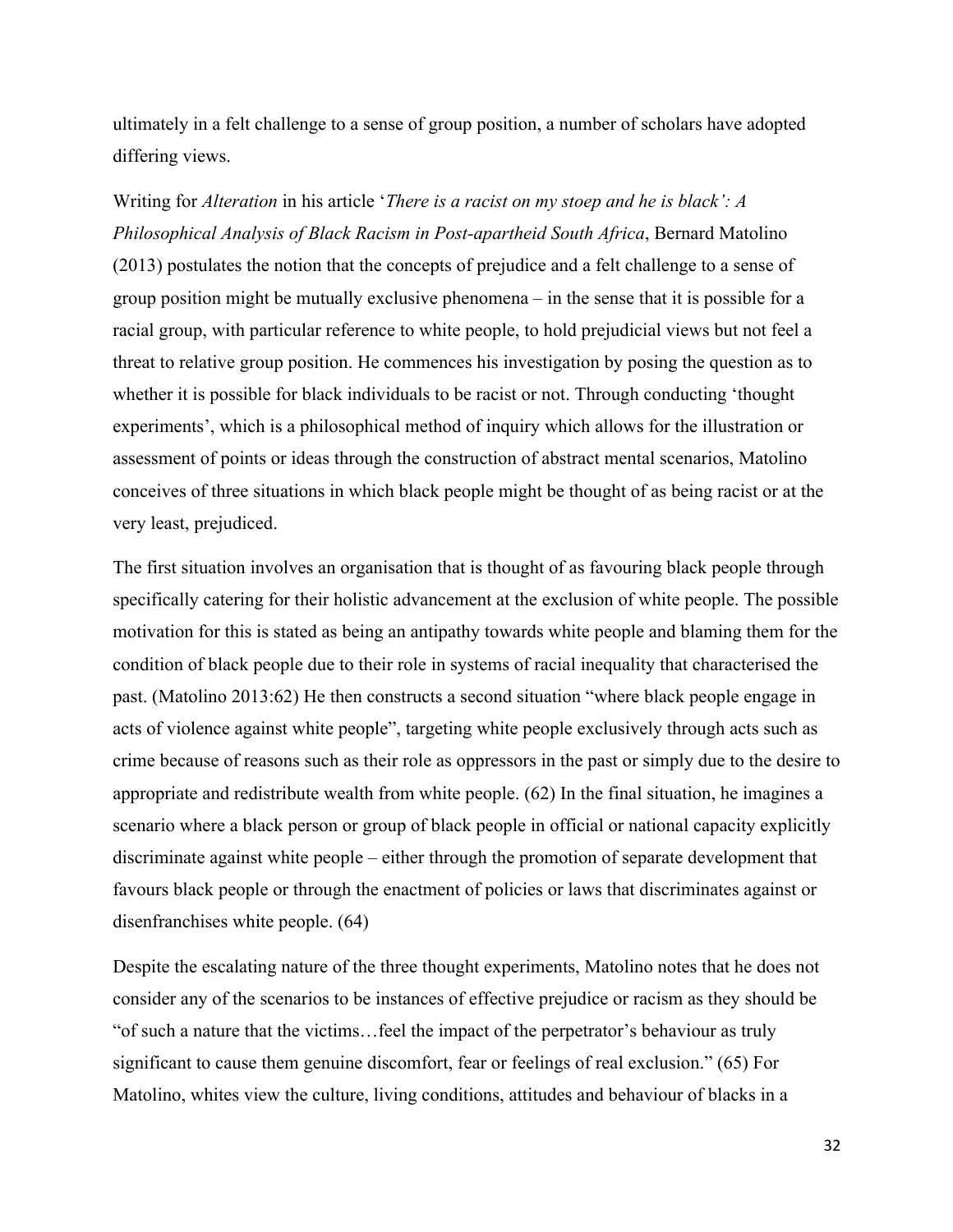condescending manner, viewing their way of life as inferior – deducing that "…by virtue of white belief that blacks are inferior, they are not likely to take black racism that seriously." (68) He further adds that black individuals do not have the social capital to make perceived acts of racism or prejudice meaningful to whites. This, he concludes, is due to two main reasons: First, whites tend to occupy more superior positions economically, socially and politically. Second, there is no historical precedence of prejudice against whites as there is against blacks, making acts of racism baseless and consequently meaningless. (72) While Matolino focuses on the idea of black racism, what this perspective interestingly alludes to is the notion that the threat of positional encroachment by a group that is deemed to be subordinate is not a necessary condition for the incitement of prejudicial behaviour from the group deemed to be dominant if the threat is not judged to be legitimate. The concept of race trouble suggests that all races in the modern era are troubled by race to varying degrees, irrespective of historical status or classification. The veracity of these claims will also be explored within the course of this project.

Adopting a similarly anti-humanist approach to Blumer while however differing on the significance of social structure and perceptions of threat and encroachment in catalysing prejudice, Gerhard Mare (2001:76) centers his article around the question of how race informs the structuring of identity and interracial relations. He states that the very act of racialism, which refers to the categorisation of individuals into racial groups, is a sufficient basis for the construction of ideals surrounding exclusion, inclusion and racial prejudice. He states that:

Race thinking refers not only to the manner in which we make sense of social relations, actions and events, but also the way in which we perceive our own group membership and those of others, the way in which we share identities with some and are distinguished from others – the making of boundaries between 'us' and 'them'. (Mare 2001:77)

Mare notes that one of the primary functions of racialism is the creation of what he terms as 'stories', which refer to discursive constructs that "provide us with common sense" (78) regarding the nature of people, social situations, environments, behaviour, interactions and racial groups. Mare believes that these 'stories' are either reinforced or undermined by ideology, which interpellates individuals to behave and think in accordance with its prescribes. These 'stories' then facilitate racialised conceptualisations of morality and hierarchy but also undermine the possibility of alternative social orders and visions of society. (79) Most importantly, one of the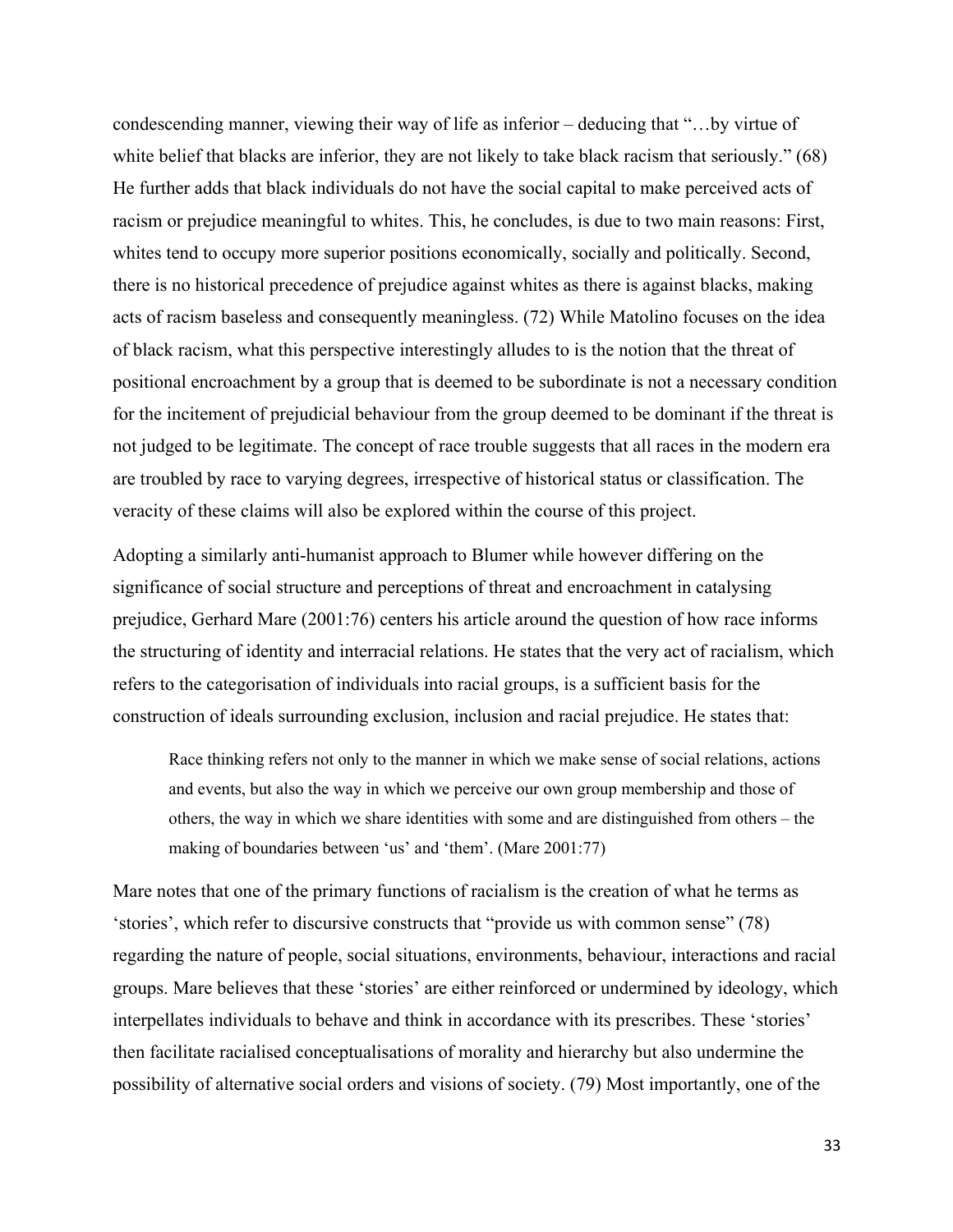main functions of 'stories' is to provide a heuristic tool that offers explanations of daily phenomena. Mare (2001:79) observes that because of 'stories' "there is no need for every situation to be perpetually encountered and defined again."

Prominent South African political activist and race theorist, Steve Biko (1987), in the book *I Write What I Like* conceptualises an alternative approach to racial ideology and the path to potential reconciliation. In contrast to Gerhard Mare, who alludes to the underpinnings of prejudice, exclusion and discrimination as arising from racialism and segregation, Biko notes the issue of racial oppression and inequality as being resolved ideally through the paradigm of the black consciousness movement, of which he was the founder. The black consciousness movement was:

In essence the realisation by the black man of the need to rally together with his brothers around the cause of their oppression---the blackness of their skin---and to operate as a group in order to rid themselves of the shackles that bind them to perpetual servitude. It seeks to demonstrate the lie that black is an aberration from the "normal" which is white. It is a manifestation of a new realisation that by seeking to run away from themselves and to emulate the white man, blacks are insulting the intelligence of whoever created them black. Black Consciousness therefore, takes cognizance of the deliberateness of God's plan in creating black people black. It seeks to infuse the black community with a new-found pride in themselves, their efforts, their value systems, their culture, their religion and their outlook to life. (Biko 1987:49)

For Biko, the racialisation of individuals is believed to be a positive step in the attainment of black emancipation. He observes that the black population have been downtrodden politically, socially and economically and have "been oppressed by an external world…through laws that restrict [black people] from doing certain things, through heavy work conditions, through poor pay, through difficult living conditions and through poor education." (Biko 1987:100)

In many respects, these sentiments are accounted for within the perspective of race trouble as black individuals attempt to assert their identity in spaces of racial interaction as compensatory for the subordination that characterised the past, in which their identities were systematically denied to them or given to them through the assertion of stereotypes and assumptions, as discussed in an earlier section. This is evident in the novel of *Coconut*, in which Ofilwe comes to display scorn towards elements of whiteness, such as the use of English or acceptable displays of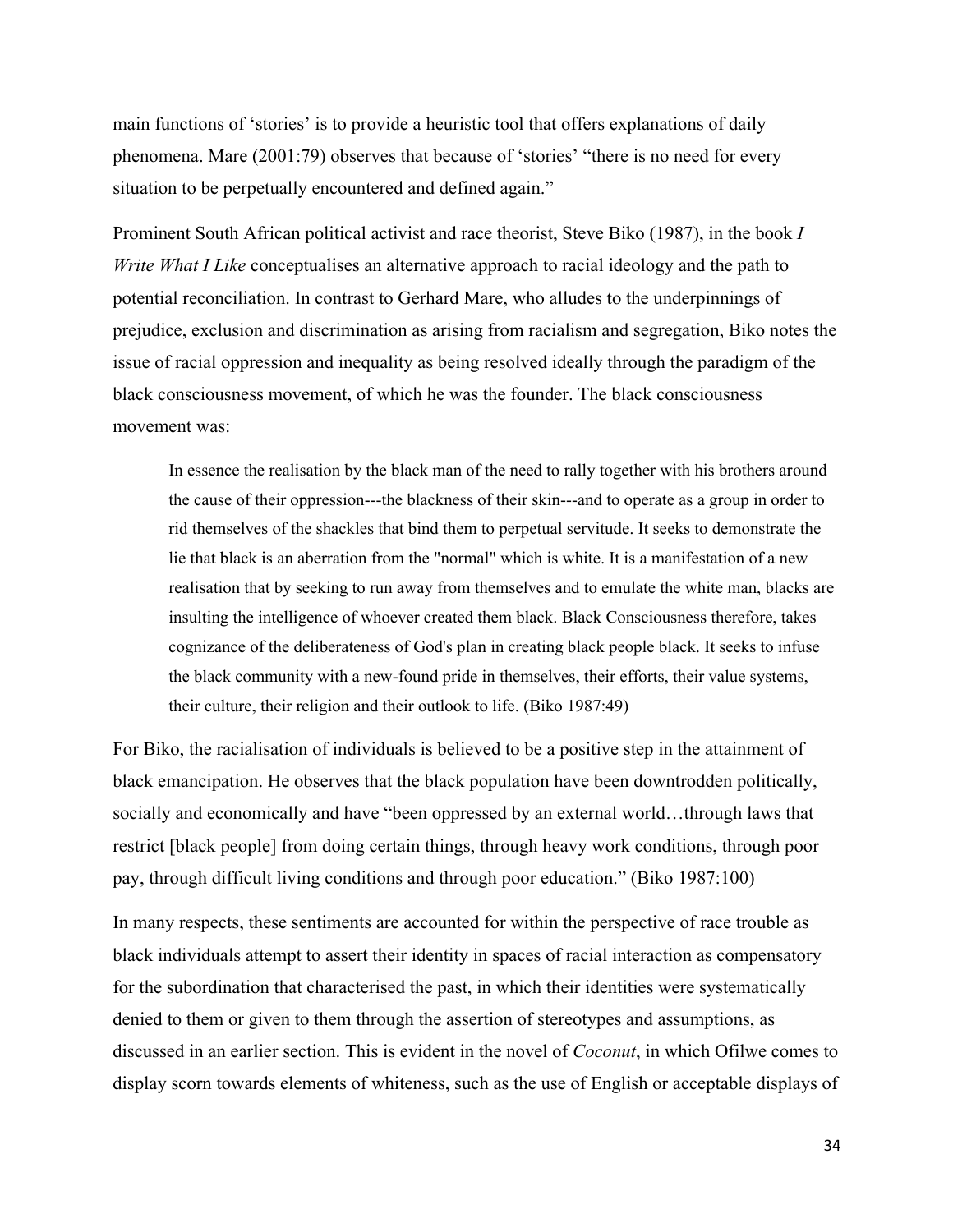behaviour, beginning then to make a conscious effort of embracing what she believes to be more authentically 'black' behaviour, such as speaking in her native language.

Accompanying this is the self-stigmatisation that the black individual attaches to himself or herself – with regard to his or her worth, value and status. Biko states that this is because of the inherent worth and value that black individuals associate with whiteness. (100) Biko attributes this sense of self-stigmatisation partly to the role that culture, religion, economics and education have played in placing the black individual in a state of disadvantage and consequently, subservience. He writes that "in all aspects of the black-white relationship…we see a constant tendency to depict blacks as of an inferior status…our culture, our history…have been battered nearly out of shape". (92) This is visible partly through the character of Fikile in *Coconut*, in which she attaches herself to behaviour associated with whiteness in order to attain the power and status that is linked to it. While Fikile displays scorn towards black individuals, she doesn't appear to retain the same sentiments regarding herself as a black woman – she is complimentary of herself and is proud of what she regards to be her preferable appearance and mannerisms.

Biko's response however to self-stigmatisation is the idea of collective self-actualisation, where the emphasis of freedom from oppression lies in the power of the group, as opposed to the individual, in resisting white influence and hegemony. The ideology of black consciousness centers itself around the idea that "at the heart of this kind of thinking is the realisation by the blacks that the most potent weapon in the hands of the oppressor is the mind of the oppressed." (68) In order for black people to regain their sense of self and value, Biko believes that it is necessary for racialisation to occur as "once the various groups within a given community have asserted themselves to the point that mutual respect has to be shown then you have the ingredients for a true and meaningful integration." (21) While contexts of inequality and oppression exist, it is necessary first for the black population to establish their value and the conditions of their treatment before any meaningful interracial contact can occur. Elaborating upon this, Biko writes that "what is necessary as a prelude to anything else…is a very strong grass-roots build-up of black consciousness such that blacks can learn to assert themselves and stake their rightful claim." (21) There are two other main reasons why Biko privileges racialisation. First, he is wary of those who he terms as "white liberals", stating that by: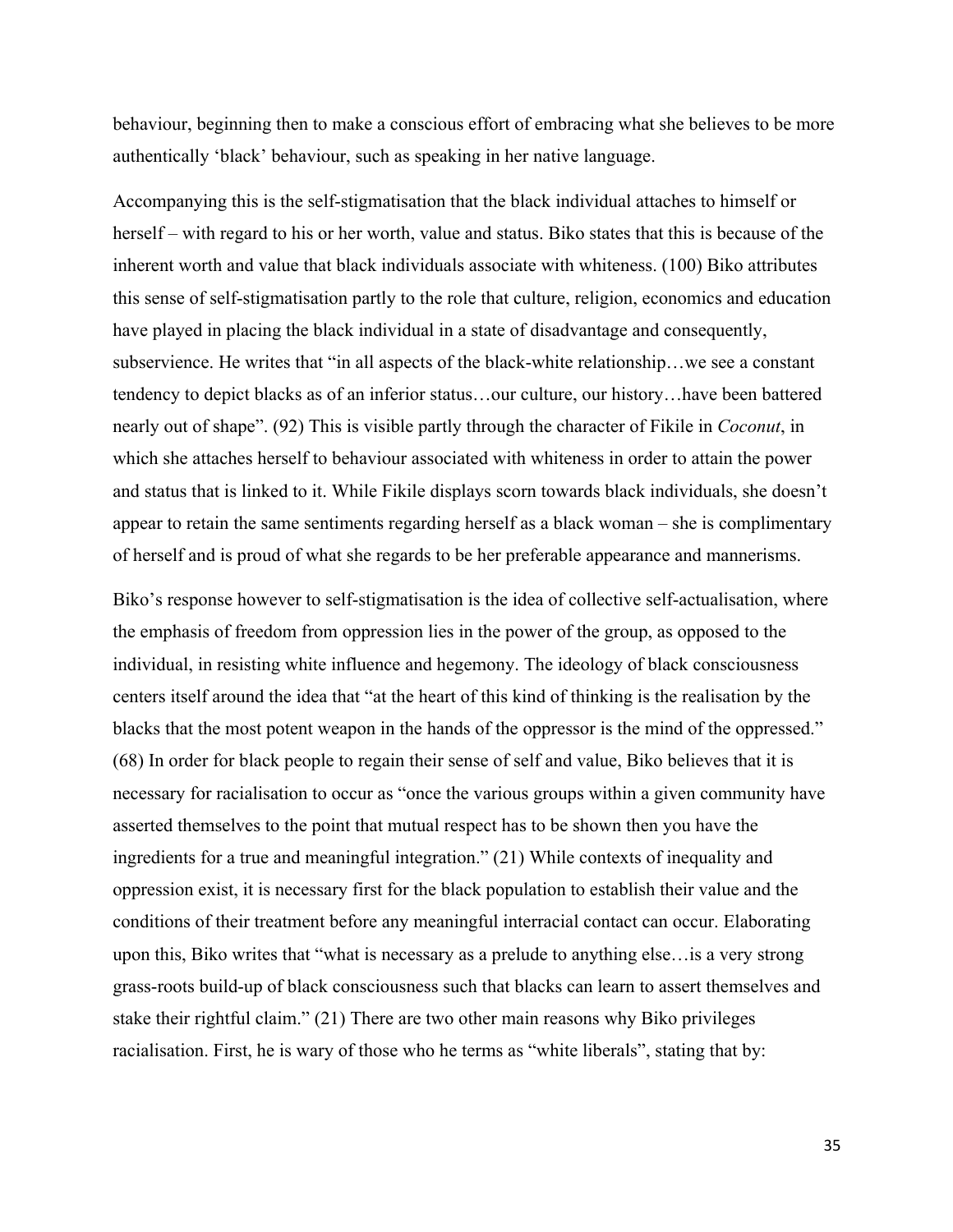adopting the line of a nonracial approach, the liberals are playing their old game. They are claiming a "monopoly on intelligence and moral judgement" and setting the pattern and pace for the realisation of the black man's aspirations. They want to remain in good books with both the black and white worlds. They want to shy away from all forms of "extremisms", condemning "white supremacy" as being just as bad as "Black Power!". They vacillate between the two worlds, verbalising all the complaints of the blacks beautifully while skillfully extracting what suits them from the exclusive pool of white privileges. (Biko 1987:21)

Biko further believes that at best, liberal whites can only offer a sort of condescending paternalism in which they attempt to frame the struggle, behaviour, reactions and methodology on behalf of black people. This is potently realised in *Coconut* through the character of Belinda, who attempts to help Ofilwe in moulding her behaviour and use of English. Belinda frames the mispronunciations and behaviour of Ofilwe as problematic, however for Ofilwe, this is a nonissue. While Belinda thinks that she is being of help, she however appears to only further entrench Ofilwe's anxiety with regard to adopting constructs of whiteness and her scorn towards Belinda's behaviour.

Second, Biko supports an emphasis on racial distinction for the purpose of achieving black recognition, stating that "while we progressively lose ourselves in a world of colourlessness and amorphous common humanity, whites are deriving pleasure and security in entrenching white racism and further exploiting the minds and bodies of unsuspecting black masses." (50) For Biko, the mental and physical emancipation of the black person, facilitated through the black consciousness movement, first requires a recognition of the black demographic as an autonomous body capable of independent thought and action which, at least initially, requires isolation from parasitic and oppressive forces. He posits that this cannot be meaningfully achieved if black people are not granted the space to assume their rightful place in the world.

#### **Methodology: An introduction to the perspective of race trouble**

Our lives are explicitly and implicitly troubled by race much of the time and this appears to be due largely to the backdrop of historical racial oppression that took the form of apartheid and colonialism that continues to inform much of the interracial relations that can be witnessed in the contexts of Zimbabwe and South Africa as they are depicted in the novels by Kopano Matlwa,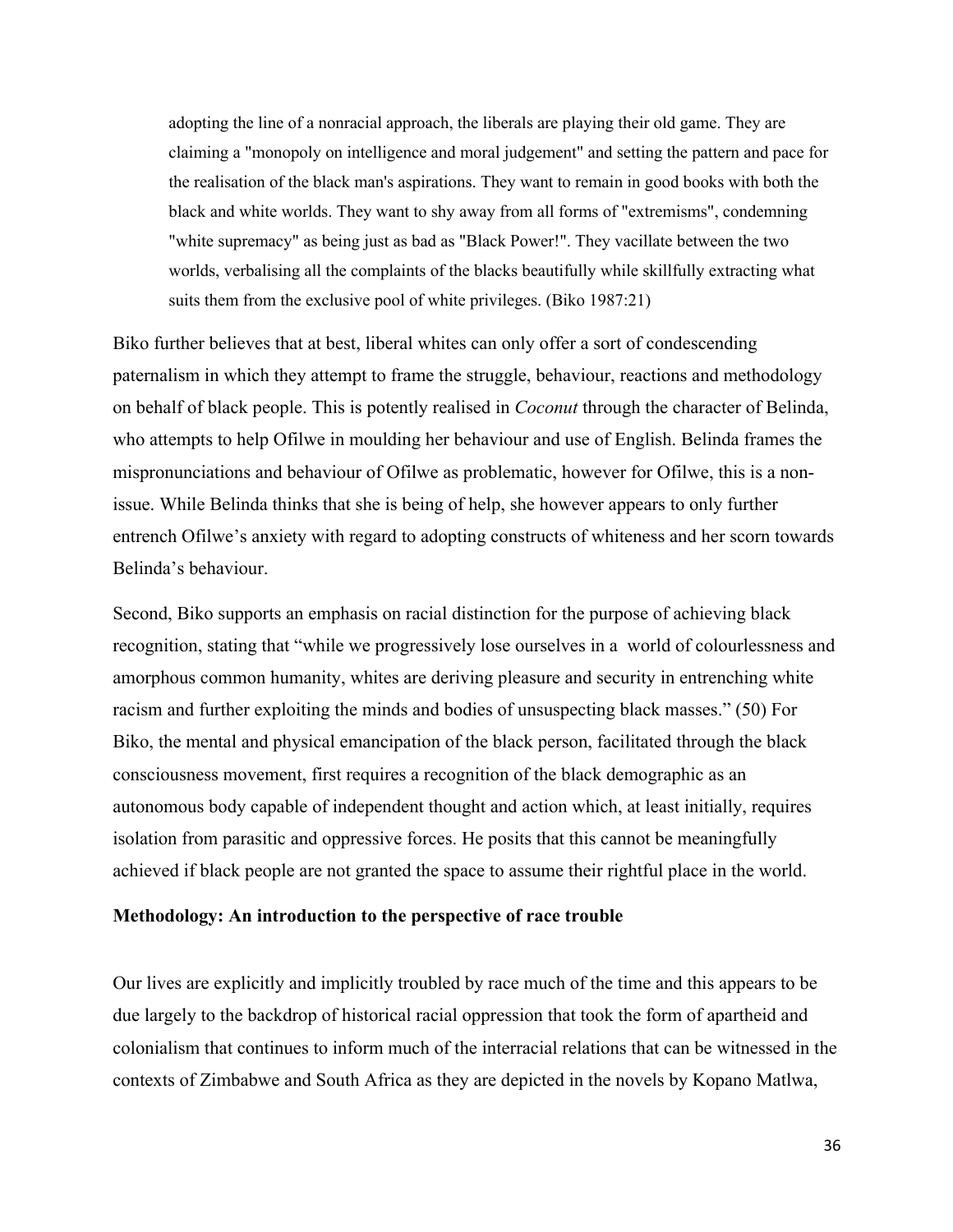Petina Gappah and Meg Vandermerwe entitled *Coconut*, *The Book of Memory* and *Zebra Crossing* respectively. Within all of the novels race and group membership are depicted as being at the centre of social life. Perceptions and ideas about racial groups have implications for appropriate relations between individuals within those groups. Inherently, group membership as it pertains to race necessitates issues of ownership, belonging and exclusion as individuals attempt to compete for limited resources, opportunities and for place within spaces and groups. This is however made complex by the fact that racial categories appear to be more a matter of group consensus as opposed to a set of immutable, aesthetic characteristics.

Race and social standing continue to define the social outlooks and available opportunities for many, making the legacy of colonialism and apartheid impactful in the national status quo. Transformative post-apartheid and post-colonial policies, such as Broad Based Black Economic Empowerment (BBBEE), Affirmative Action (AA) and racial quotas, which have sought to give equity of the country to the previously disenfranchised, are themselves marred by controversy as they attempt to reconcile the binarism of promoting the political and socio-economic empowerment of the previously disadvantaged while simultaneously attempting to cater to those who were advantaged under the systems of apartheid and colonialism, which has resulted in much contention. In *Coconut*, the controversy of these policies is alluded to by Ofilwe:

When Daddy's company, IT Instantly, won the post office tender in which Daddy had invested numerous golf balls, a thousand glasses of JC, endless swipes on the Diner's Club card and a professionally gift-wrapped ten diamonds and steel limited-edition Mitchell bracelet in, Koko advised that a thanksgiving ceremony would be fitting. (Matlwa 2007:71)

While these frameworks of redress have achieved limited success, they have also been the source of much interracial trouble and anxiety, with some black individuals coming to resent these policies of redress due to the stigma and corruption that is attached to  $it$  – in which black individuals who are employed under these frameworks are seen as 'transformative appointments' as opposed to being hired on the basis of their skillset.

While it is difficult to deny that much has been done in attempting to transform the lives of ordinary black South Africans since 1994, the burden of poverty continues to be overwhelmingly carried by the black population (Durrheim *et al*. 2011:17). A phenomenon that is unique to the post-apartheid context is the occurrence of an economic stratification within the black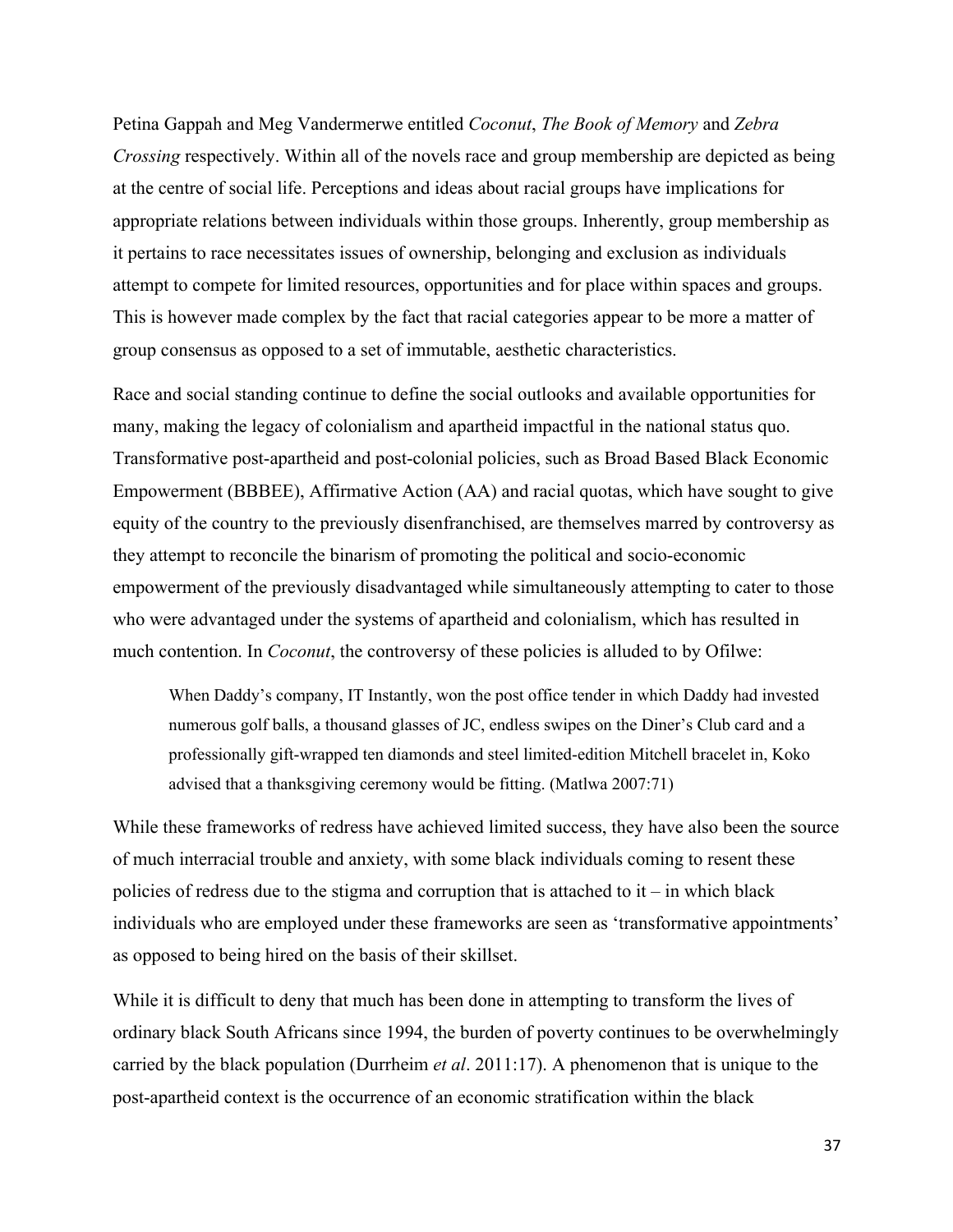population, with a rapid growth of the black elite and middle-class financial brackets, with the black middle class increasing by 78 percent in comparison to an increase of the white middle class by 15 percent between 1991 and 1996. (17) While changes have definitely occurred, this transformation has often not reached the lower economic echelons of black society, with many still living without employment, proper housing and access to basic amenities and infrastructure. While unequally transforming the lives of the black population, policies of redress have left the white population feeling sidelined, displaced and particularly targeted by transformative policies that they believe amounts to 'reverse-racism' and is motivated by a desire to 'take revenge' on them for the past. With particular applicability to Zimbabwe, whites have responded by either immigrating *en masse*, by accepting the new political and economic dispensation, by disengaging with local and national developments and living as much of an isolated existence as possible or by moving into closed-off communities in affluent areas, as in the case of Lloyd's family residing in the isolated location of Umwinsidale in *The Book of Memory*. (Gappah 2015:38)

All this indicates that solving the impasse between necessary transformation and holistic racial inclusion is a practical challenge in which interested stakeholders pit various notions of redress, fairness and non-racism against each other. (Durrheim *et al.* 2011:16) These ideological conflicts are the source of much race trouble, as the outcome of these confrontations have real-world social consequences that dictates primacy, prospects and available opportunities. These interactions however do not occur in a vacuum, but are rather informed and influenced by the historical weight of racial discrepancy that positions people in "racially aligned practices of engagement" (194). The theory of race trouble can therefore be formally defined as:

a social psychological condition that emerges when the history of racism infiltrates the present to unsettle social order, arouse conflict of perspectives and create situations that are individually and collectively troubling. (Durrheim *et al.* 2011:27)

This project views the notion of race as a performative construct – being achieved in the performance of everyday practices. While the terms 'performance' and 'performative' might ordinarily be glossed as having the same meaning, there is indeed a subtle distinction between the two terms that is noteworthy for the purposes of this project. Judith Butler (1990), in her seminal work *Gender Trouble,* provides an excellent framework for the distinction between these two terms. The concept of performance refers to the assumption of the individual in a particular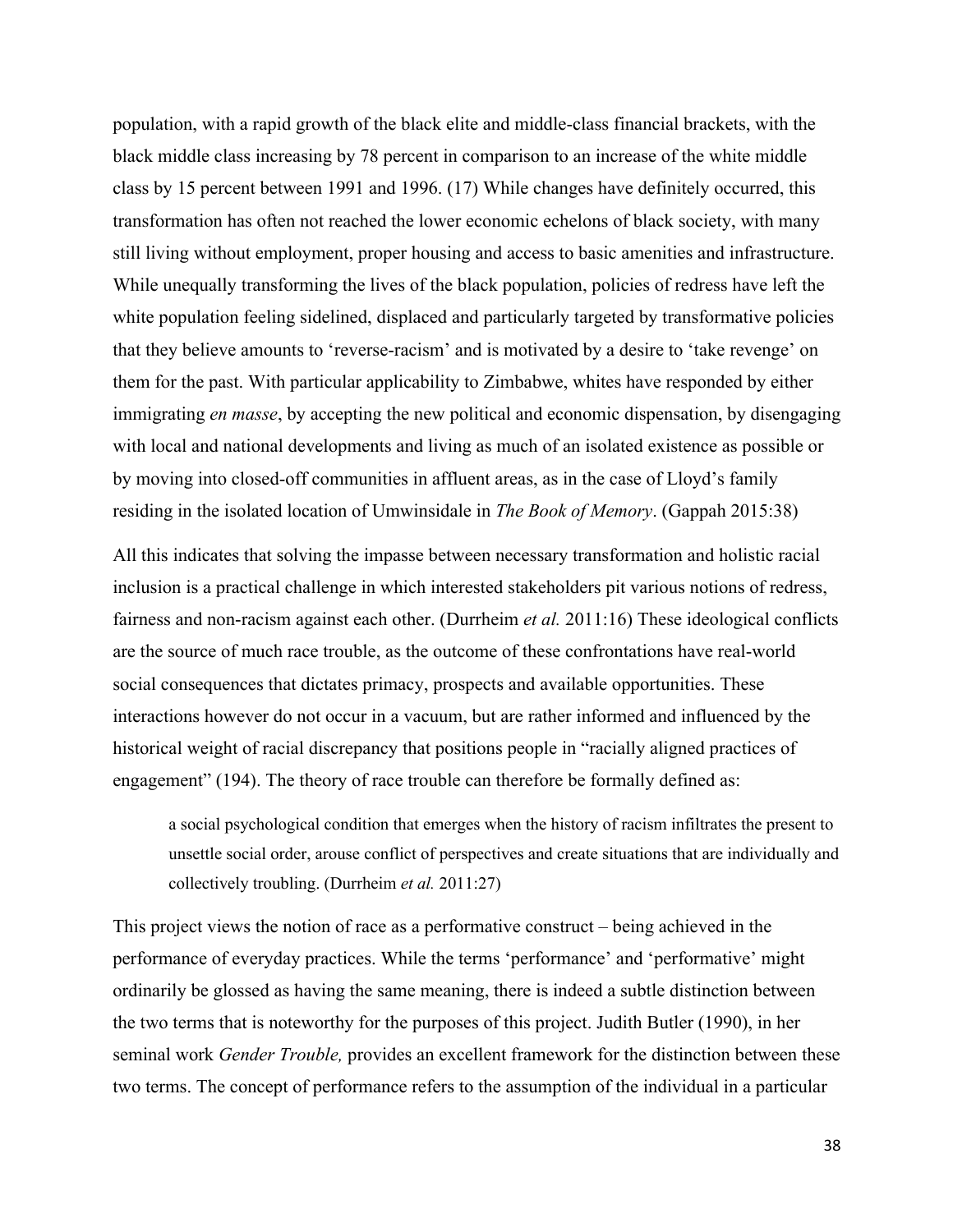role – which can be likened to an actor on stage fulfilling a particular persona or character. The legitimacy of the role that the individual plays is necessitated upon the routines of conduct and everyday actions that characterise that particular role in that particular context. In *The Book of Memory*, for example, Memory recognises the various roles that she must adopt in order to fit into the various contexts that she encounters. Within Umwinsidale, she moulds her personality attributes to the values of whiteness that dominate the environment, however outside of that environment within the prison, her attitude towards whiteness and the privilege that it incurs is far more antagonistic – viewing whiteness with scorn and lamenting over the influence that she recognises that it has had on her. If this concept is applied to race, it follows then that the actual attributes of race, such as the intonation of an individual's skin, hair type and so forth are meaningless without the social performance and contextual background that gives it meaning and significance through the process of racialisation. Racialisation here can be defined as the active process of categorisation into racial groups through which phenotypical traits are rendered significant and meaningful in a specific context.

The notion of performativity, on the other hand, refers to the ability of something to produce a series of effects. In this manner, it is prudent to state that performativity as it pertains to race highlights the idea that the process of racialisation and the concept of race incurs with it social ramifications that place impositions on the racialised individual, such as expectations for conduct or attitude that are either realised or not through tangible practices that are engaged in on an everyday, normative basis. It is the implications of this process of meaning that is given to these differences in phenotypical traits and how this is influenced by the post-apartheid and postcolonial context that is a point of focus for this project. Butler (1990:xv) notes that "performativity is not a singular act, but a repetition and a ritual, which achieves its effects through its naturalization in the context of a body, understood, in part, as a culturally sustained temporal duration." Within *Coconut*, Ofilwe and Fikile are profoundly influenced by their various contexts that leads them into conducting themselves in certain patterned ways of behaviour that are consistent with expected norms. Fikile, despite originating from a humble background – for example having to use a plastic bucket to bathe herself from water that she collects outside of her residence and boils (Matlwa 2007:118) – she carries herself as an individual far removed from that setting and as someone emanating from a more wealthy background and radiating the values of whiteness, which is aligned with the requirements of her

39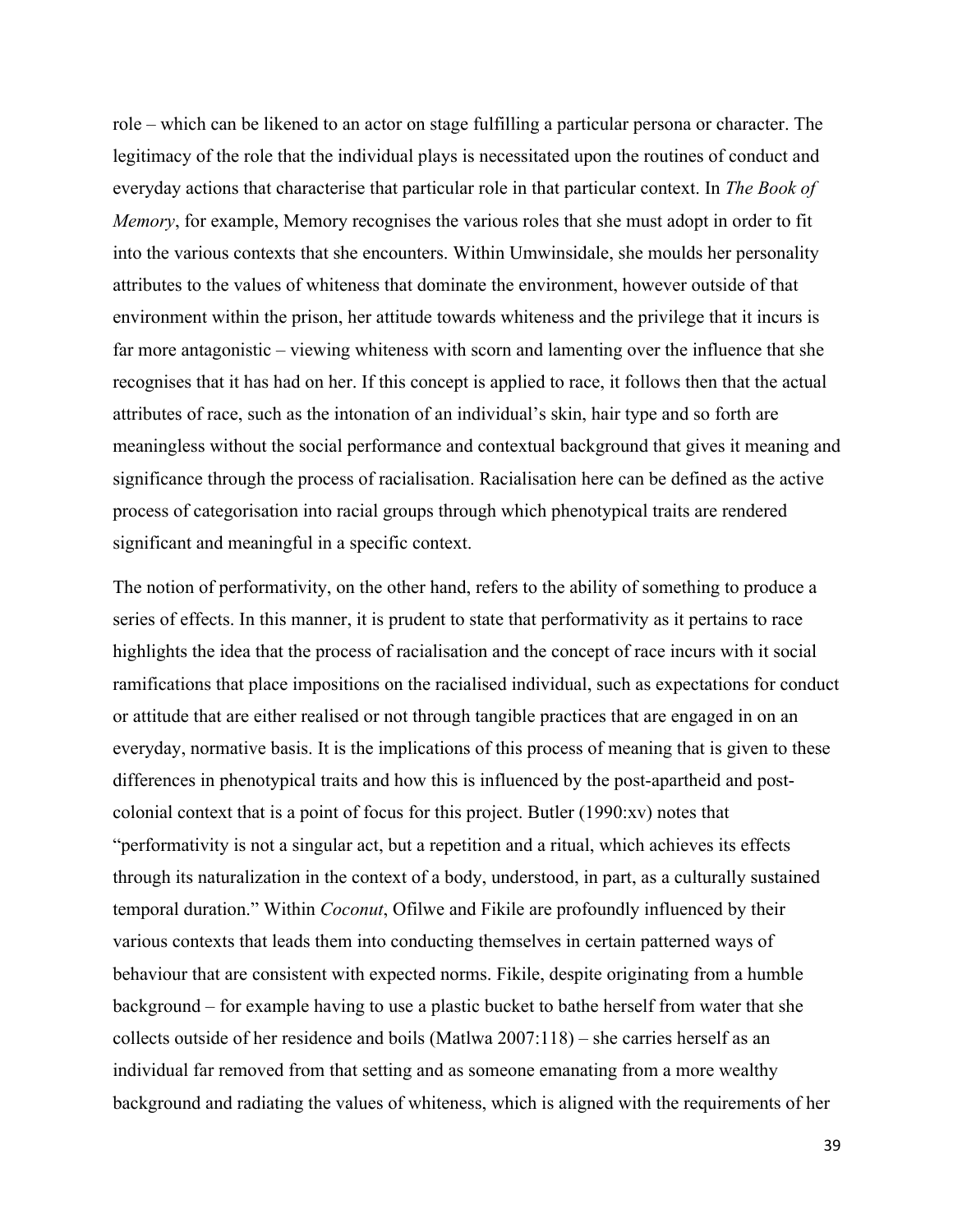workplace, The Silver Spoon Coffee Shop. While this results in Fikile adapting more explicitly to these contextual cues, such as altering her appearance through coloured contact lenses and skin lightening cream (117), it is also evident in the more nuanced choices of behaviour that she makes and attitudes that she holds, such as the stereotypes that she believes regarding black men on the train that she uses to travel to work as potential rapists and criminals (129), or how she crosses the road to avoid having to interact with street vendors as she walks the last part of her journey to work. (140) She classifies herself as racially different from the black people around her, stating conclusively "*I am not one of you*. You are poor and black and I am rich and brown." (140, italics in original)

Race is something that the characters in the novels therefore 'do', as opposed to being a feature of society that exists outside of them. Natasha Distiller and Melissa Steyn (2004:4) in their introductory chapter to *Under Construction: 'Race' and Identity in South Africa Today* state that "race is given meaning by the political economy in which it is located. It needs props, a social and economic script, and co-stars, before it can assume its commonsensical proportions. In addition, it is most obviously registered visually, which implicates an audience in the meaning of the social stage in which 'race' is performed." This alludes to the idea, which will be explored in more detail throughout the project, of the idea of race as a collaborative effort and not a fixed category that is not subject to change and negotiation. I however refer to Michael Omi and Howard Winant (2008:405, italics in original) in *The New Social Theory Reader* for an encompassing definition of race which this project privileges as authoritative:

The effort must be made to understand race as an unstable and 'decentered' complex of social meanings constantly being transformed by political struggle…*race is a concept which signifies and symbolizes social conflicts and interests by referring to different types of human bodies*. Although the concept of race invokes biologically based human characteristics (so-called 'phenotypes'), selection of these particular human features for purposes of racial signification is always and necessarily a social and historical process.

In *The Book of Memory*, race as a position that signifies social conflict is vividly realised through the main albino character of Memory, whose racial identity, which operates from a position of liminality between traditional racial categories, produces race trouble in and of itself as she attempts to negotiate her sense of self in relation to the various environments and influences that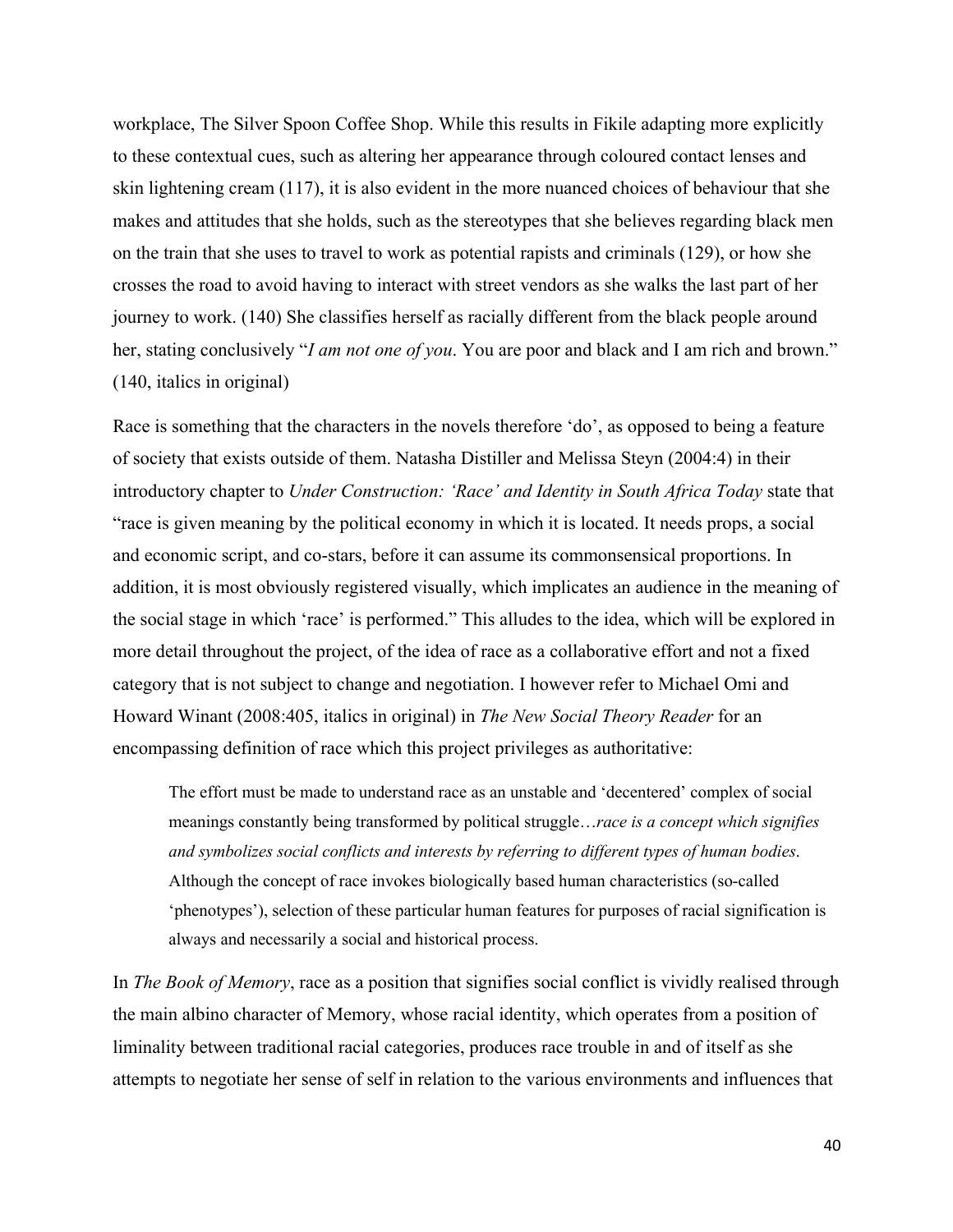she finds herself exposed to throughout the novel. As she is exposed to various environments, from her township home in Mharaphara Street to the luxurious tranquility of Umwinsidale and Lloyd's house that she affectionately terms as 'Summer Madness', she adopts the mannerisms of her respective environments with her racial identity being influenced accordingly. In *Coconut,*  both the central protagonists, Ofilwe and Fikile, undergo subtle but significant shifts in their racial identities and systems of beliefs in order to fit into the socio-political requirements of their immediate environments.

Attempting to examine this phenomenon, Kevin Durrheim, Lyndsay Brown and Xoliswa Mtose have conceptualised the perspective of race trouble in the book *Race Trouble: Race, Identity and Inequality in Post-Apartheid South Africa* which acts as a pioneering contribution to the field of modern-day race relations in the post-apartheid and post-colonial context. Durrheim *et al.*  (2011:22) notes that "post-apartheid interactions continue to be troubling in racial terms. They take place in a context where the memory of racism is still fresh and where the legacy of apartheid is visible in concrete form in the shape of persistent racial inequality and segregation." This project uses the concept of race trouble to interrogate the negotiation of identity, place and belonging that is necessitated through the post-apartheid and post-colonial contexts of South Africa and Zimbabwe as it is portrayed in the novels.

The perspective of race trouble is used as a tool to reveal the potential connection between the legacy of apartheid and colonialism and the practices, behaviour and attitudes that characterise the everyday lives of the individuals and groups that are depicted in the novels. The perspective of race trouble uses three elements to engage in a close reading of the novels – namely the ideas of discourse, practices and ideology. It is important to note that while each of these concepts are examined individually within each chapter, as has already been alluded to they are certainly not mutually-exclusive analytical constructs, but are rather inextricably intertwined and entail each other.

The ordering of the texts, where I examine *Coconut* first, then subsequently *The Book of Memory* and finally *Zebra Crossing* is motivated by the applicability and appropriateness of the three constructs to each of the novels and their nature in extending upon one another. Both discourse and ideology refer similarly to the same element of social life, that individuals simultaneously participate in and construct shared forms of comprehension or understanding that organises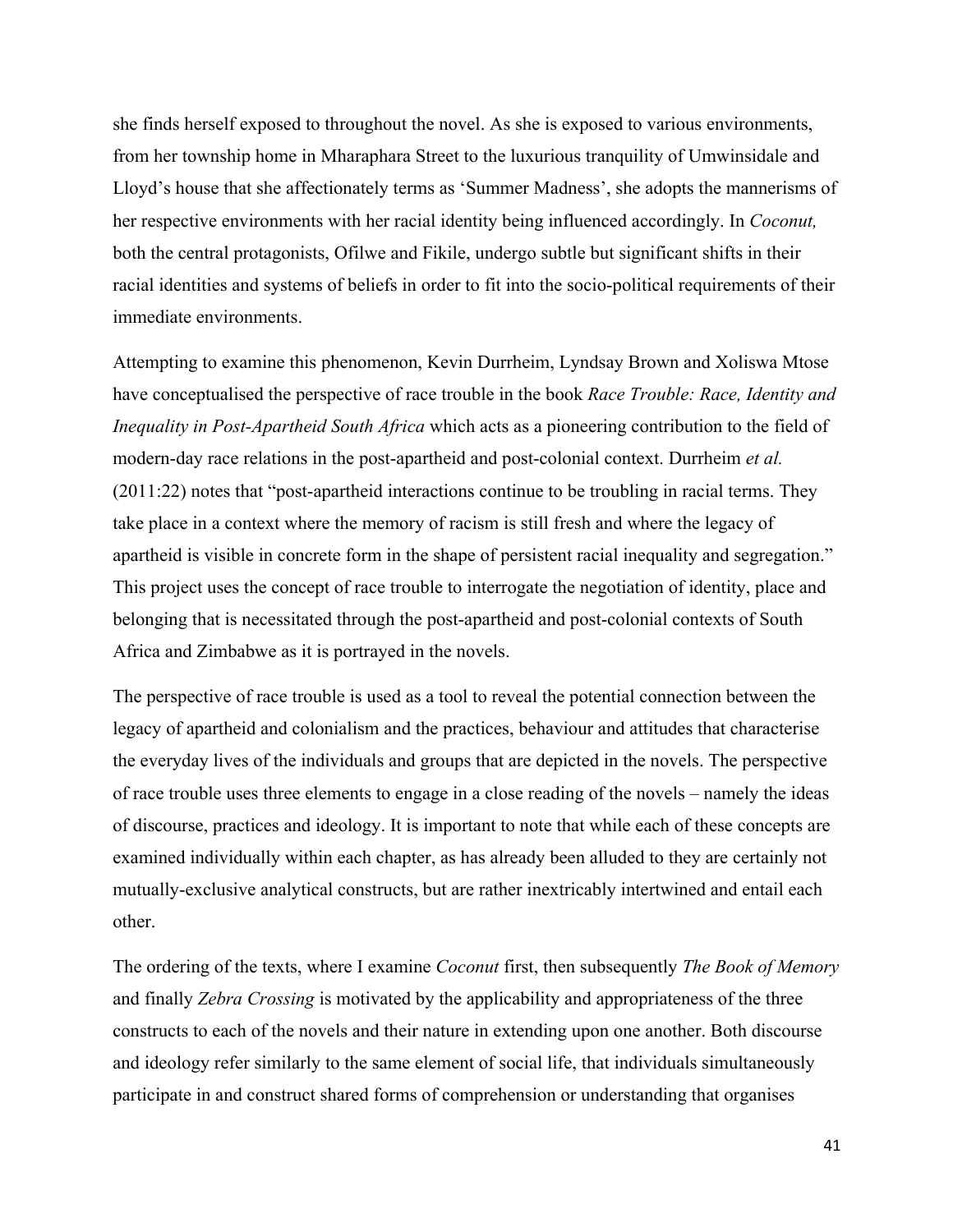activity and identity. The main distinction between discourse and ideology is however two-fold: First, while constructs of discourse include broader society in its critical lexicon, in comparison to ideology, more focus is placed on the individual's subjective engagement with discourse and how this influences the nature of discourse and its employment. Second, discourse uniquely "derives its significance from its central role in the linguistic turn in modern social theory by providing a term with which to grasp the way in which language and other forms of social semiotics not merely convey social experience, but play some major part in constituting social subjects." (Purvis & Hunt 1993:474) It is for these reasons that discourse theory is most appropriately applied to Matlwa's *Coconut*. The main thematic concerns of the novel, as the title insinuates, examine issues relating to competing modalities of racial identity, the negotiation of whiteness and the new challenges of being a black individual in the context of a post-apartheid setting, which includes the main characters' search for their 'authentic' selves.. This process of negotiating identity, place, competing for resources and managing interracial interaction in newly defined spaces of contact in which equality appears to be the emphasis is troubling for all involved individuals. Racial identity, it is argued, is a discursive construct, and like all discourses, it is continually in the process of being altered, reinforced and undermined by contextual variables. More than this, however, is the idea that is postulated by the perspective of race trouble, which is that issues of racial interaction, trust and unity as they are depicted in the novels, with particular applicability to *Coconut*, are not straightforward or uncomplicated but cut across political, economic and social lines and reject neat compartmentalisation or easy conclusions.

A recurring feature of *Coconut* is also the employment of stereotypes, assumptions and prejudices that is associated with racial identity that allows for individuals and groups to quickly assess the nature of people and situations, without having to take the time and cognitive effort to conduct new appraisals of situations and people. With this, however, comes the real potential for complete errors in judgement and perception and the perpetuation of prejudices and inequalities that ultimately become pervasive due to continued use. The other main issue with this, as will be further elaborated on later in this chapter, is its tendency towards reification, which refers to the unexamined association of characteristics with certain individuals and groups. An example of this occurs in the second half of *Coconut* in which the waitron, Ayanda, encounters a rude white customer who comments that "if it wasn't for us you wouldn't be able to read so don't you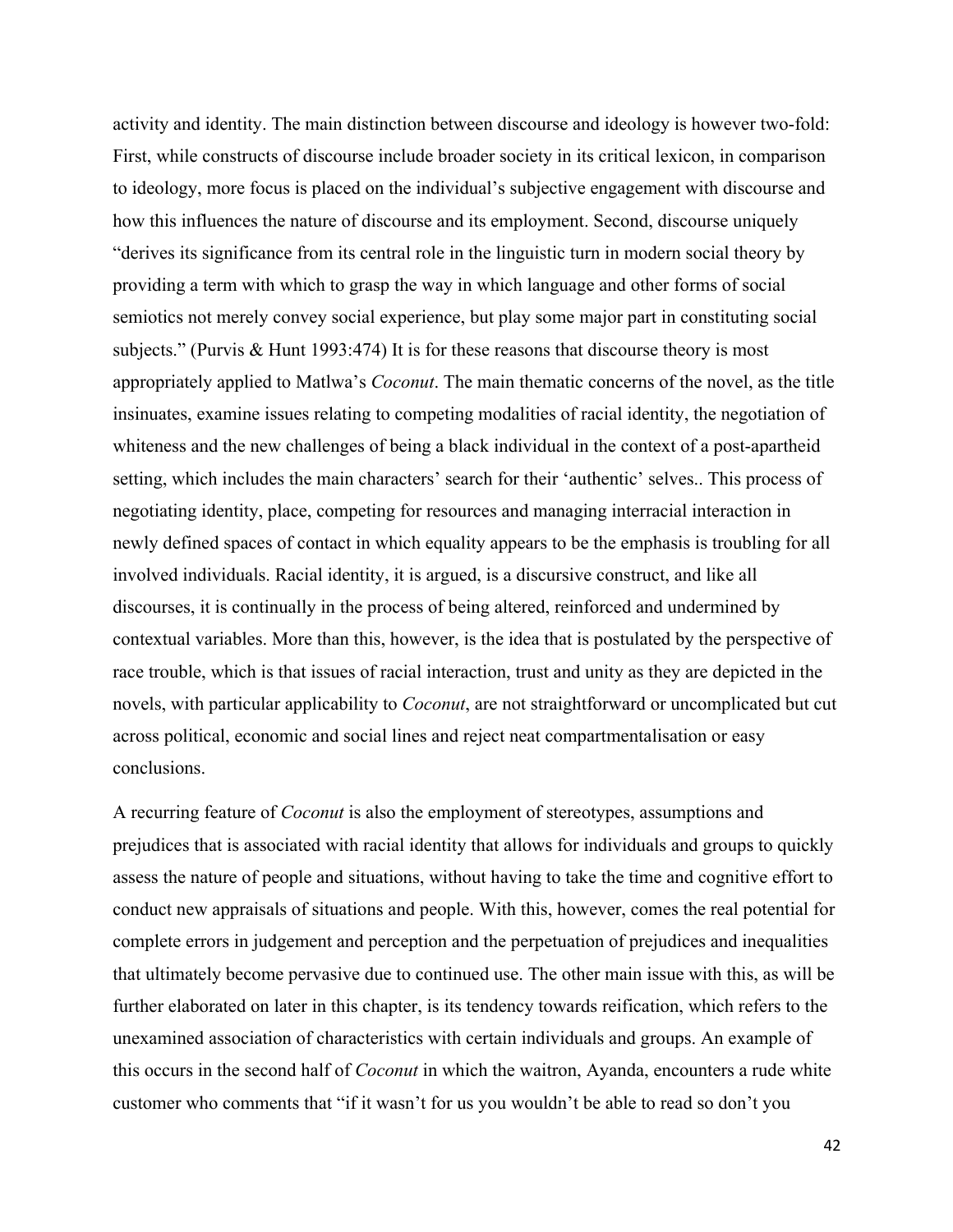patronise me." (Matlwa 2007:150) While the comment is most certainly egregious, is it without a doubt racist? Despite there being arguments for it being or not being racist, the fact that Ayanda automatically assumed that the comments were racially motivated and consequently replied with an expletive that was directed at the customer indicates the potential danger of assumptions and stereotypes in assessing social cues and everyday situations. I examine how discursive constructs such as reification and stereotypes contribute to the themes of the novel and the manner in which they influence the development of the characters.

While I place particular focus on the main characters of Ofilwe Tlou and Fikila Thwala, I also reference many of the supporting characters in the book, such as Kate Jones, Granny Tlou, Ayanda and Tshepo. I examine a number of events within the plot of the novel and seek to determine the nature of discourse that is employed in those specific instances and how this not only affects the behaviour and attitudes of the characters, but how it also reinforces or undermines the overall thematic concerns of the book, such as the hegemony of whiteness and racial identity. I look to scholars such as Michel Foucault (1972), Judith Butler (1993, 1990) and Purvis & Hunt (1993) to supplement the chapter's exploration of discourse and Durrheim *et al*.'s race trouble.

I analyse Gappah's *The Book of Memory* under the analytical category of practices, as it fits most appropriately with the nature of the novel but moreover, it is the mundane practices and events that characterise everyday life that are at the root of race trouble. *The Book of Memory* centers itself around its main albino protagonist, Memory, who is accused of the murder of her white, informally 'adoptive' father Lloyd Hendricks. The title of the novel derives from the journal/book of events that she is asked by her appeal lawyer to keep, where she recollects the series of events leading up to the death of Lloyd. This death acts as a central conflict in the novel and is foregrounded as a central theme. It sets up the coming of age tale of the novel, as Memory traverses a number of environments, from the streets of Mufakose township to the plush farmlands of Umwinsidale and eventually to Chikurubi Maximum Security Prison, where she awaits a retrial. Each of these environments, with the varying demographics of people, contrasting spatial arrangements and attitudes and cultures that characterise these contexts all contribute to the character development of Memory and the changing perceptions and nature of her racial identity. In Chapter 4 where I explore this novel, I comment on and contrast the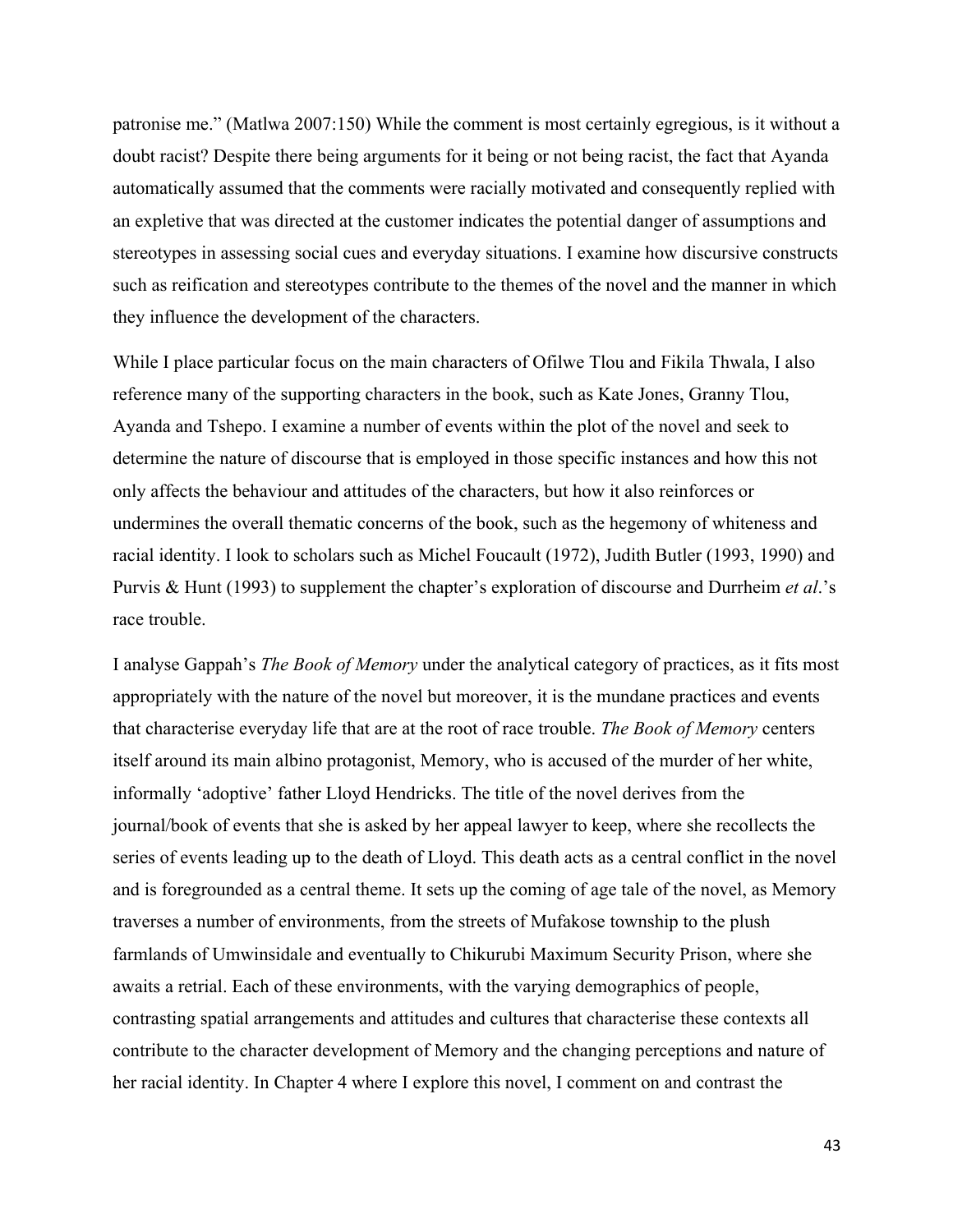aesthetics of the various environments, from the monotony and degradation of Mufakose Township, with its dusty streets and "families [who] lived together all packed one on top of the other, like sardines in a tin" (Gappah 2015:37) to the "tranquility" (38) of Umwinsidale. Part of the reason for the distinctions in each of the environments, I propose under the perspective of race trouble, is due to the legacy of colonialism in Zimbabwe and the systematic segregation that took place – where whites were placed in favourable locations in the centre of economic and social activity, while blacks were placed on the periphery of civilisation in unfavorable, harsh conditions, without access to basic amenities, such as housing, electricity and water. As I explain in more detail in a historical contextualisation at the beginning of the chapter, this was justified through discourse of blacks as degraded, uncivilised and unworthy of equal rights to whites, which facilitated through individuals like Cecil John Rhodes, proposed whites as being the superior race. Practices, which can take a variety of forms, from the attitudes that people have, the way they organise themselves, to the manner in which they construct and alter their surroundings, is affected by discourse, as people begin to embody and believe instances of discourse that encapsulate a context. Discourse and these tangible practices exist within a causal relationship and I examine how discourse that originates from the colonial context continues to influence the practices that are seen within the novel, such as prejudice, exclusion and stereotypical discourse that becomes associated with place. I supplement this lexicon of race trouble through the theory of place identity in a seminal text that is postulated by Proshansky, Fabian and Kaminoff (1983) in order to understand the process by which places acquire connotations and meaning for people and how this is racially troubling for individuals, especially those who are associated with malice, evil and backwardness by virtue of the location in which they reside, as indicated by Alexandra's attitude towards Memory when she first arrives in Umwinsidale. (Gappah 2015:158)

More than this, I explore racial dynamics in the novel through analysing the strained relationship of whites with the surrounding black community and how Memory oscillates between embracing aspects of a white identity and aspects of a black identity and the position of liminality that this places her in. The idea of racialisation, which refers to the grouping of individuals into racial categories along with all of the associations of that racial category, can be profoundly troubling for individuals as it crafts conduct to suit behavioural expectations in spaces of interaction. The immaterial aspect of this racialisation is interpretation, as people position themselves in racial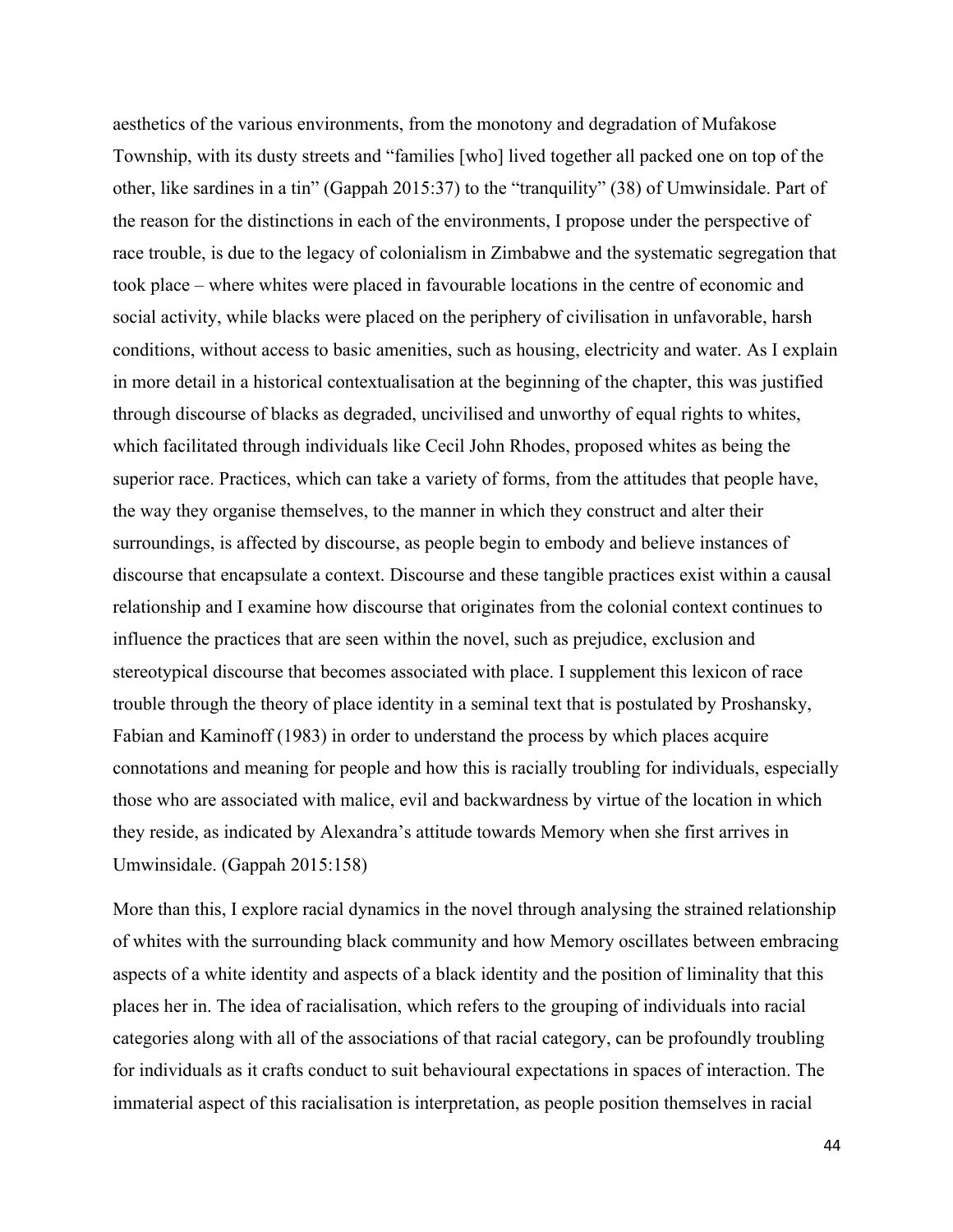terms as they negotiate, affirm, rebuke and arrive at concessions regarding the nature of events that they experience and the ideologies of racism, transformation and redress that shapes every aspect of their lives. Both these immaterial and tangible aspects of society form part of the framework of race trouble. Innately, the racialisation of individuals through practices tends to produce a context of opposition that catalyses tension and antagonism between the races for as long as unequal systems of relations exist within society. In the novel this is evident to note in the relationship between the residents of Umwinsidale and the surrounding black community.

It is through our actions that we not only necessitate the continuing racialisation of society, but also how we manage relations and episodes of contact with each other. Durrheim *et al.* (2011:83) notes that:

Practices – both talk and embodied – are at once individual and collective. They are informed by individual people, but in ways that are informed by shared social conventions. In addition, when many individuals perform actions in this way they bring about collective and patterned ways of doing things that is the very substance of group life.

As is noted in the above quote, the notion of practices includes activities such as the immaterial aspects of talk and discourse, but it extends upon this to include material activities that have tangible effects on behaviour and environments.

These patterned ways of thinking that are influenced by shared social conventions allude to the presence of broader frameworks of ideology that are systemically embedded, whether pervasively or not and exert influence on individual and group mentality and behaviour. In Chapter 5 I apply the concept of ideology to Vandermerwe's *Zebra Crossing,* which focuses on the plight of its main albino protagonist, Chipo. The novel is set during the context of the 2010 FIFA World Cup, however this time of supposed African unity and joy is quickly juxtaposed against the prejudice, xenophobia and harassment that Chipo and her brother George face after entering into South Africa illegally from Zimbabwe.

The term 'ideology' refers to shared aspects or understanding of social life at a broader level than what items of discourse operate at  $-$  a type of collective consciousness  $-$  that guides thought and behaviour. Purvis & Hunt (1993:476) note that ideology "directs attention towards the external aspects of focusing on the way in which lived experience is connected to notions of interest and position that are in principle distinguishable from lived experience." What this refers to is the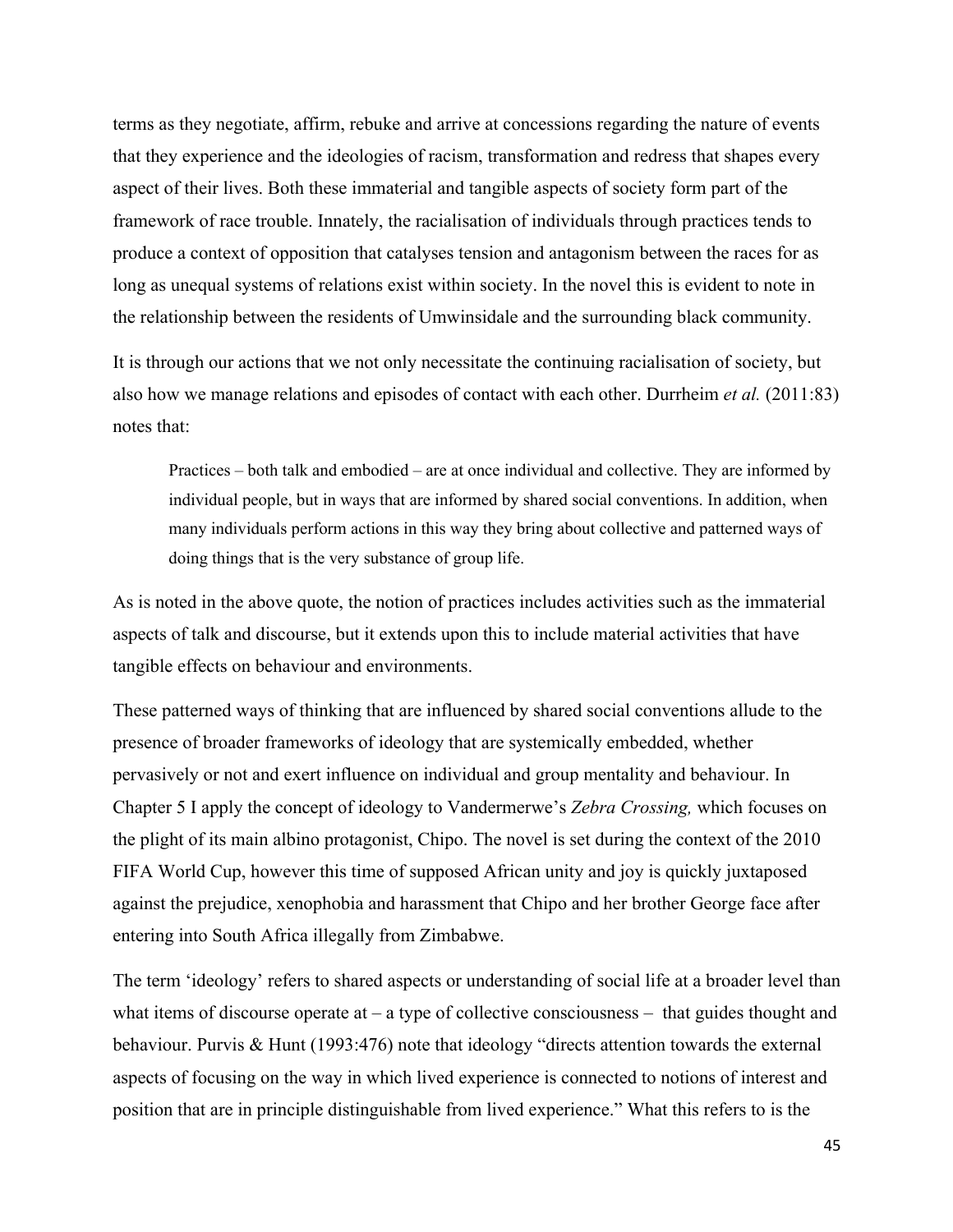idea that individuals and groups can be influenced to think and act in ways that are potentially outside of their normative ways of being. This alludes to the possibility of individuals being subjugated by ideology to behave in ways that is consistent with that particular ideology, such as the notion of foreigners being unwelcome in South Africa – which is a recurrent theme in the book – and having South African nationals behave in ways that reinforce that ideology, such as threatening foreigners, employing negative stereotypical discourse and so forth. I make use of Judith Butler's (1993) seminal book *Bodies That Matter: On the Discursive Limits of 'Sex'* as an aid in further understanding this phenomenon.89

Stereotypes and prejudices have throughout recent history had a profound impact on racial dispersion, attitudes and behaviour. In the case of South Africa, the typical methodology for the subordination of black people was to justify their unequal treatment through assertions of their innate biological inferiority – which takes its origins through stereotypes and generalisations. In comparison to their white counterparts, black people were thought of as being intellectually and emotionally underdeveloped and were often likened to barbaric savages with no qualities of civilisation and maturity. In this manner, the complexes of inferiority and superiority were naturalised. Black people were made to believe that due to their biology, they were suited only to work of a menial, degrading nature and deserved their ill-treatment at the hands of white people to curb their qualities of savagery. I argue that one of the main reasons for the presence of exclusionary ideologies that are aimed at foreigners by South African nationals is as a result of these stereotypes that acted as justification for the systematic disenfranchisement of black people in South Africa. As seen with in the novel, black South Africans attempt to assert their identity in spaces of racial interaction as compensatory for the subordination that characterised the past, in which their identities were systematically denied to them or given to them through the assertion of stereotypes and assumptions.

Furthermore, one of the main tools that is used in the reinforcement of exclusion in the novel, across multiple fronts, is the concept of 'othering'. Briefly, this refers to the process in which dominant groups define other or subordinate groups in inferior terms. In the novel othering is depicted as a multifaceted phenomenon that occurs within as well as between various nationalities and races (Wilkinson 2016:36). What is of interest is the ability of ''othering' in influencing the formation of identity and placing individuals and groups in positions of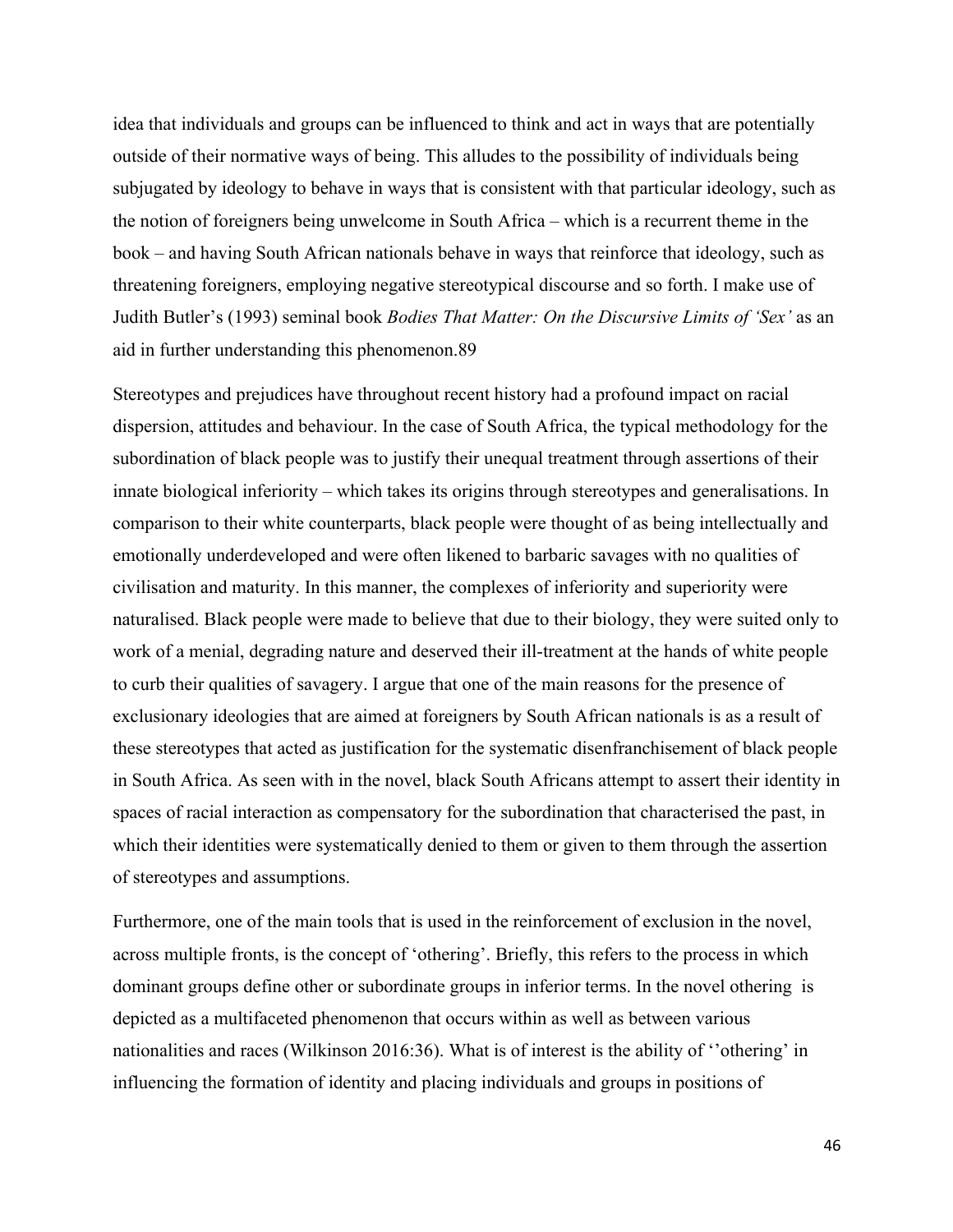opposition with each other. I reference the works of both Robyn Wilkinson (2016) and Richard Ballard (2004) in this regard to gain a greater understanding of the operation within the context of *Zebra Crossing*.

Lastly, I postulate that one of the central themes of the book is the search for the location or place where the self is at home. The concept of home delineates the most intimate location where one feels most comfortable, the most welcomed, the most in-place – the very antithesis of discomfort or exclusion. To this end, I reference Rosemary Marangoly George (1996) and her and her influential book entitled *The Politics of Home: Postcolonial relocations and twentiethcentury fiction* where she argues for the notion of home as a contested terrain with conflict that is inherent to it. In the plot of *Zebra Crossing*, this is evident in the intense antagonism that results when South African nationals believe that foreigners are encroaching on South Africa, the location to which they believe is their home, exclusively – which is another of the main themes in the novel that I place focus on.

*Zebra Crossing* and *The Book of Memory* both utilise albino characters, Chipo and Memory, as their central protagonists. Albinism is exemplary of the perspective of race trouble through its ability to disrupt traditional binary conceptualisations of racial identity and highlight the malleable nature of race as context-bound, in-flux and closely linked to issues of belonging, exclusion, potential conflict and the exploration and negotiation of racial ideology.

Through adopting a close reading of the novels by Matlwa, Vandermerwe and Gappah, the project aims to determine if a context of race trouble is produced through the plot developments of the novels. Implicit within the perspective of race trouble is a particular focus on the issue of whiteness and how the characters within the novels engage with it. Focus will be placed on the institutional and positional embedment of whiteness, as this is significant in informing the possibility of race trouble. This project approaches the research on race trouble with a focus on the nuances of racial experience in contexts of interaction between people as depicted in the novels. Every day, normal practices are at the root of race trouble as individuals conduct themselves in racially oriented ways. Practices such as simple acts of communication allow individuals and groups to make meaning of their world, interpret situations and position one's self in relation to others in racially significant ways. The construction, maintenance and undermining of ideology, whether dominant or subordinate, is intimately linked to the use of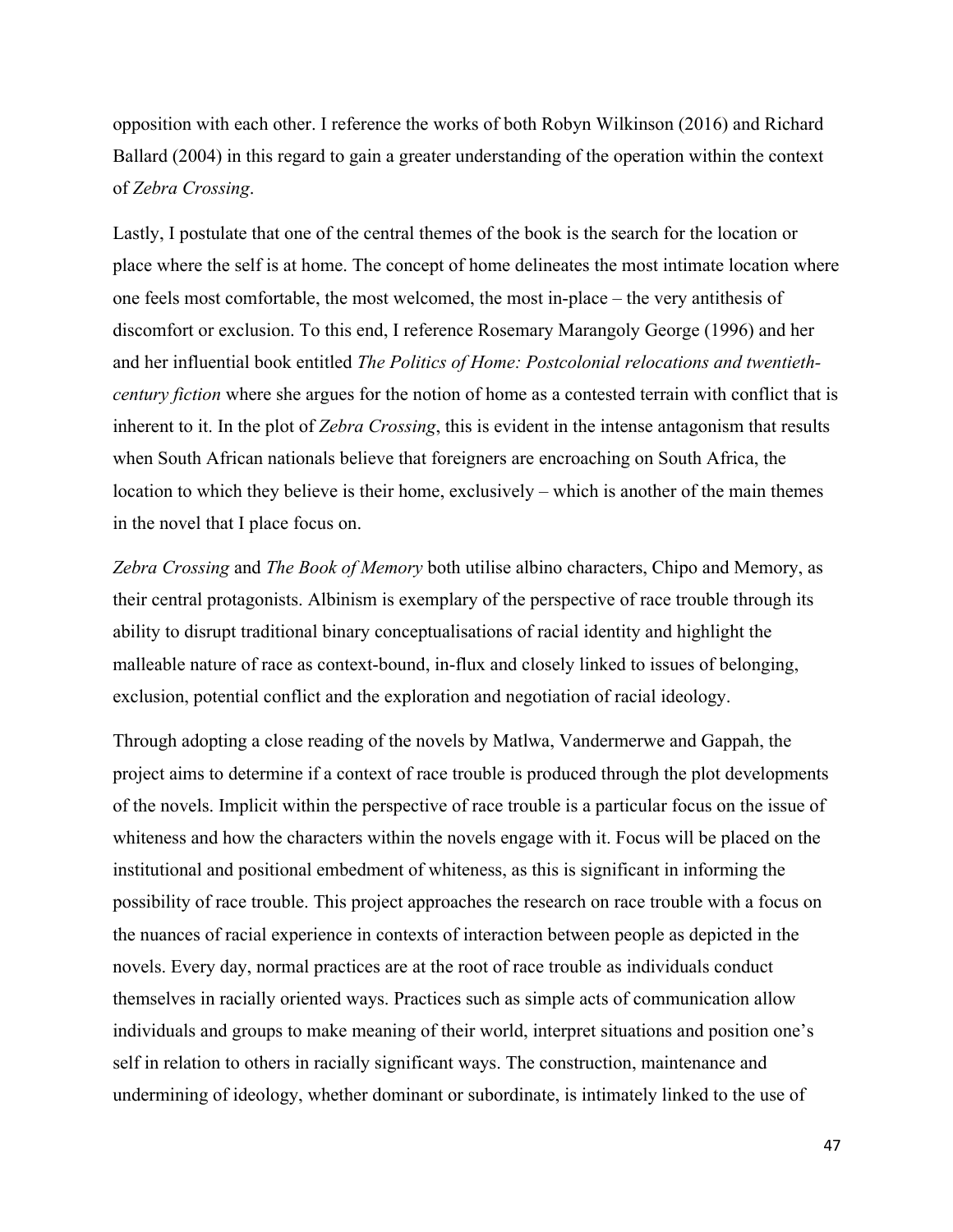language and discourse. Ideology, which also influences the content and nature of language, has tangible effects on all forms of social life, which is a noteworthy point of exploration in this project. There is also a further tendency for the associations of place to be moulded by prevailing groups who appropriate those spaces. This, as a consequence, has significant implications for notions of belonging, exclusion, ownership and identity as contextually grounded. This, among those already mentioned, feature as the most significant approaches to the study.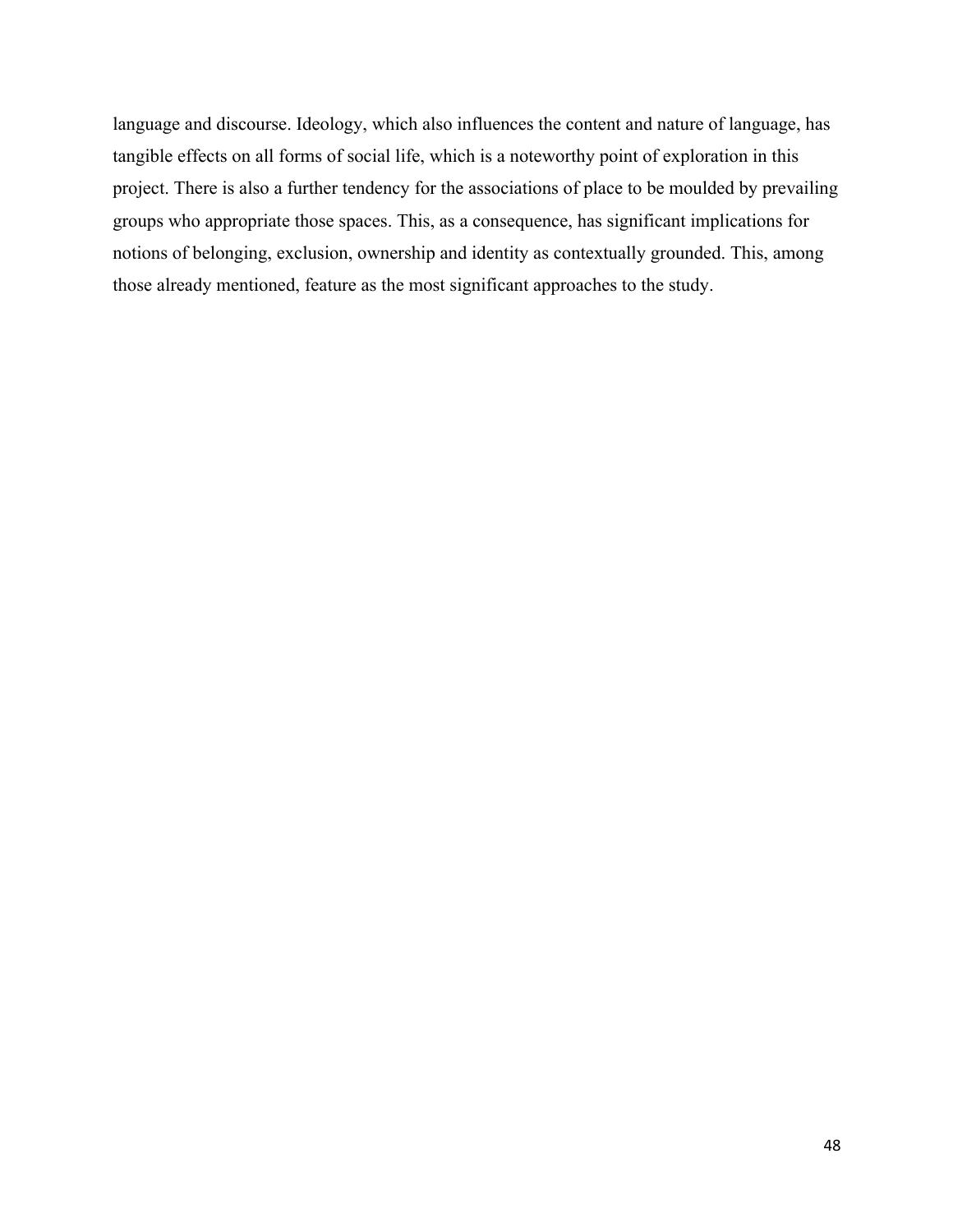# Chapter Three: Discourse in the construction of identity

Kopano Matlwa's *Coconut*

### **Introduction**

*Coconut* by Kopano Matlwa, which has garnered critical attention as the winner of the European Union Literary Award for 2007, is an innovative novel that offers an intimate, relevant exploration of the lived experiences, negotiation of ideology and character development of the main black protagonists that are depicted in the novel. It offers an eloquent examination of the difficult question that many blacks of varying economic and social status found themselves asking post-apartheid – what does it mean to be black in the context of a newly formed South African democracy with newly attained liberties, freedoms and the promise of opportunities and a better life?

The implementation of policies of redress and restitution have had mixed outcomes in terms of manifesting tangible, lasting change in the lives of black South Africans. Seekings and Nattrass (2006:308) observe that the deracialisation of economic wealth in the country has occurred predominately within the upper echelons of society, with "accelerating growth of the African elite and 'middle-classes'". This has given rise to what Richard Ballard (2015:1) terms as "black diamonds", which refers to the emergence of affluent black South Africans following the end of apartheid who have been aided in attaining their wealth by the presence of policies of redress, the term "black diamond" alluding to their rarity and value. Although there have been considerable changes to the racial demographics of the middle to upper-class, policies of affirmative action such as Black Economic Empowerment (BEE) have seemingly failed the most vulnerable and destitute within society, with studies suggesting that the burden of poverty continues to be overwhelmingly placed on the backs of black South Africans, with 63 per cent of black children living in households whose total earnings per month equated to less than R800 per month, compared to 4 per cent of whites who lived in the same conditions. (Seekings *et al.* 2006:308)

While this situation classified South Africa as a country with one of the biggest economic inequalities between the rich and the poor in the world, it also created an internal economic stratification within the black population that continues to be the source of much conflict and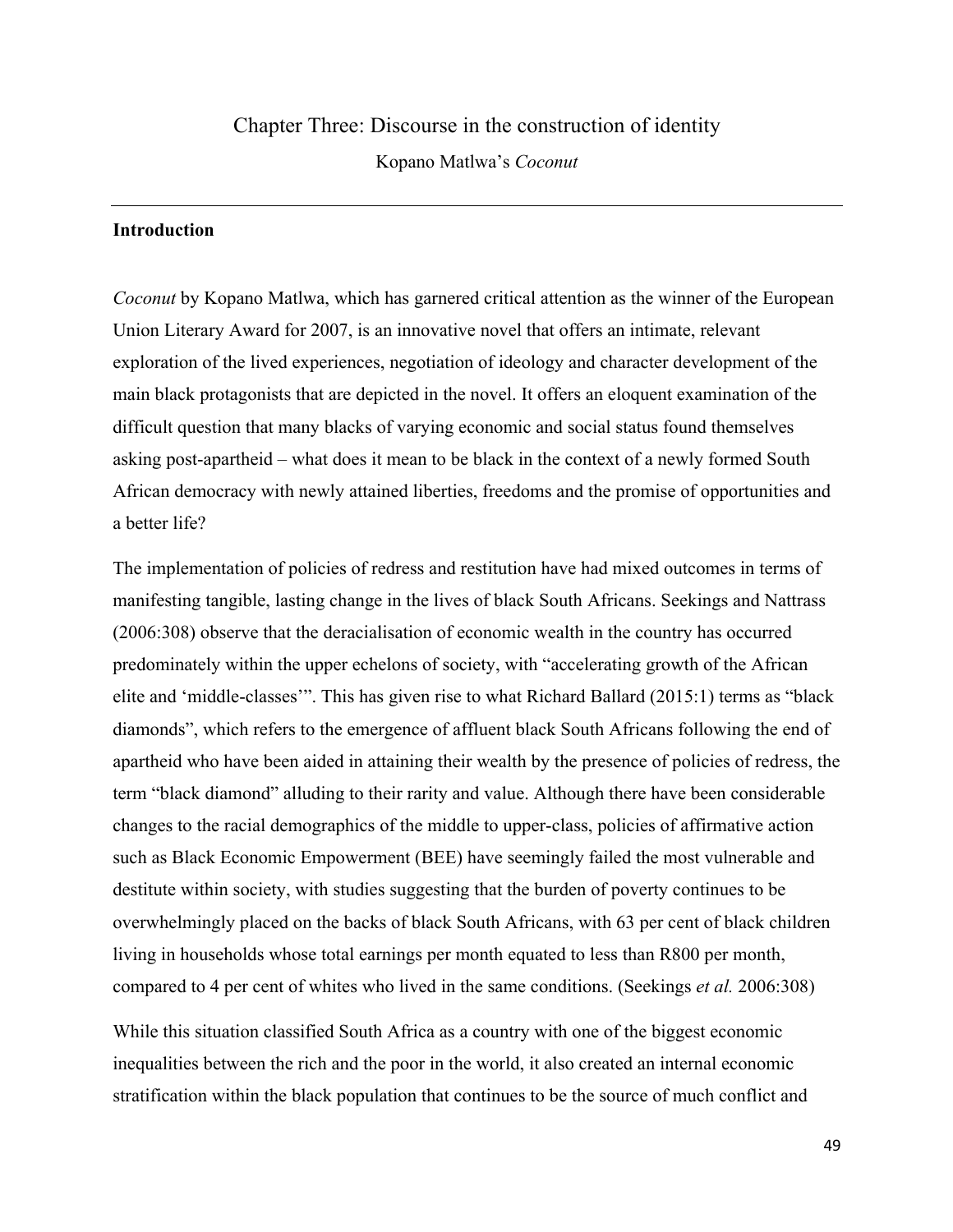animosity. *Coconut* is unique in the sense that it takes cognisance of both of these economic realities in the form of the main two black female protagonists, Ofilwe Tlou and Fikile Twala, who each come from contrasting economic backgrounds – Ofilwe being the far more affluent of the two. Despite their differing economic backgrounds and the element of entanglement between the two girls that occurs in the Silver Spoon Coffee Shop that the reader has the opportunity to be party to, it is revealed that both characters endure similar issues of identity conflict and influences that they must negotiate in a post-apartheid South African setting. Gugu Hlongwane (2013:18) argues that Ofilwe and Fikile yearn "for a more coherent rather than a fixed sense of identity." The novel in many respects attempts to piece together a reconciliation of difference between the two lead protagonists through illustrating the common threads of their individual struggles as the nexus between race, class and gender is thoughtfully explored.

Within this chapter I investigate the veracity of the idea that part of the reason for much of the turbulence throughout *Coconut* lies in the fact that whiteness continues to be influential due to the attribute of normality that it possesses, with Phiri (2013:168) noting "that blacks are subject to a covert ethos of whiteness, [they] must thus erase or modify their blackness in order to fit in or 'exist'." A telling example of this is the inability of the Tlous to perform a cultural ceremony within the bounds of the Little Valley Country Estate, with Ofilwe relaying that:

*Tshepo was the one who received the letter of warning from the two security guards that explained that the couple in No. 2042 behind us had alerted them that we were sacrificing animals after they spotted a chicken hung up on our washing line. The letter warned that we were liable to be heavily fined because we had breached rules no. 12.3 and 15.1 in the Little Valley Country Estate Code of Conduct Handbook*. (Matlwa 2007:73, italics in original)

Commenting on whiteness as a normative construct, Richard Dyer (1997:2-3) argues that:

Whites are everywhere in representation. Yet precisely because of this and their placing as norm they seem not to be represented *as* whites but as people…there is no more powerful position than that of being 'just' human. The claim to power is the claim to speak for the commonality of humanity. Raced people can't do that – they can only speak for their race. But non-raced people can, for they do not represent the interests of a race.

What this ultimately results in is the establishment of a subtle 'centre' and 'periphery' dynamic, similar to that of the colonial period, in which blacks exist at the margin of society attempting to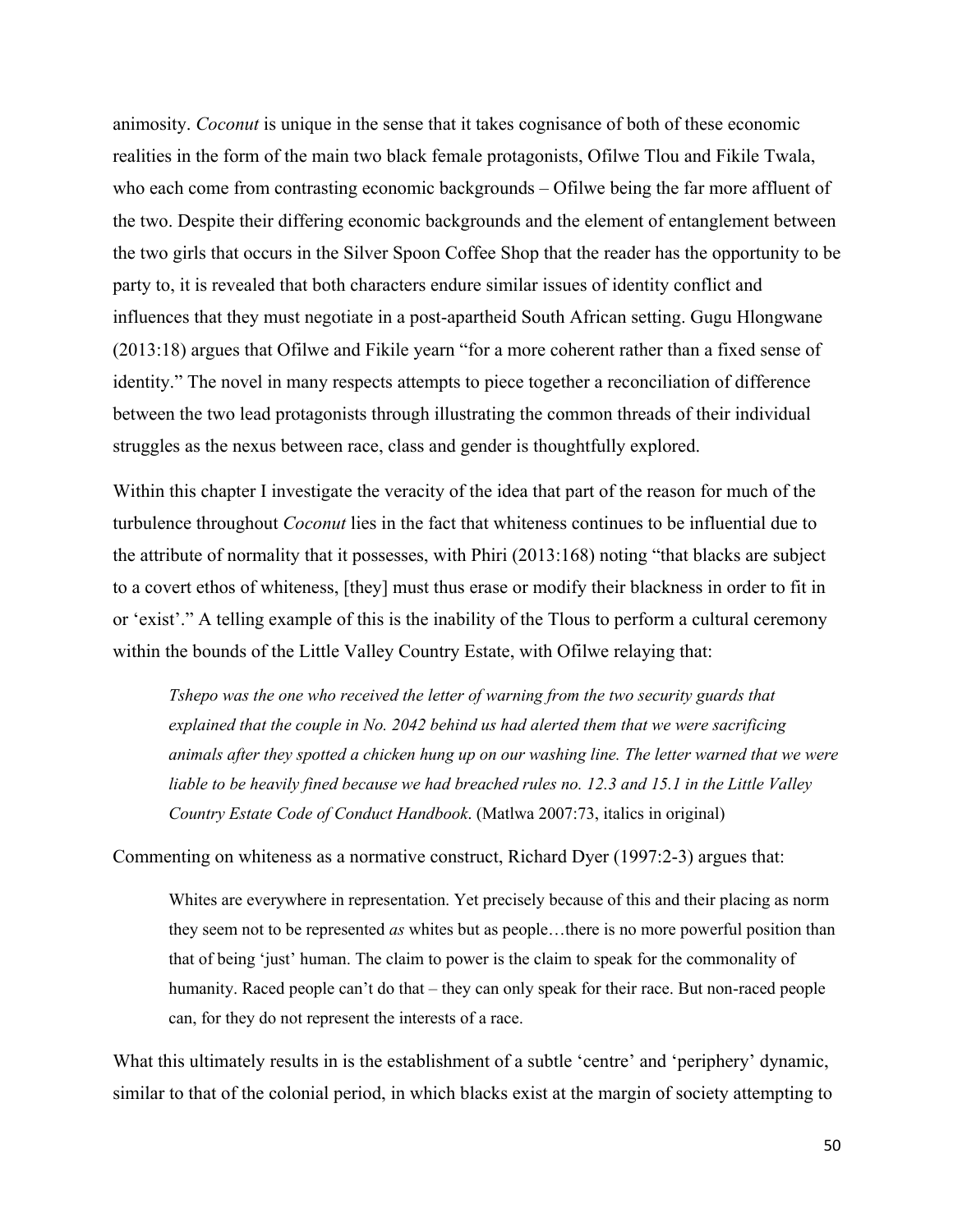work their way inward. Within the framework of discourse, this chapter takes inspiration from Thomas Nakayama and Robert Krizek's (1995) article that views whiteness as a product of strategic rhetoric. Nakayama *et al.* (1995:293) argues that "by viewing whiteness as a rhetorical construction, we avoid searching for any essential nature of whiteness. Instead, we seek an understanding of the ways that this rhetorical construction makes itself visible and invisible, eluding analysis yet exerting influence over everyday life." Taking this direction as a starting point, the aim of this chapter is a simple one: My goal is to look at how discourse affects the lives of the main protagonists of the novel and how they consequently negotiate these influences. At the end of this chapter, I hope to be in a position to make some tentative conclusions regarding the significance or insignificance of whiteness in these spaces as they are shown in the novel and the effect that discourse has on the lived experience of these characters.

I begin by examining the nature and construction of discourse, where I postulate an understanding and definition of discourse that this chapter and project utilises through reference to Durrheim *et al*., who foregrounds the role of language, diction and the phrasing of communication in constructing discourse. I then include Judith Butler (1993) and Michel Foucault (1972) who view the notion of discourse as socially constructed, but who differ in their perspective on the level of agency that individuals have in engaging with discourse. Discourse however also comes with it the risk of having to account for why a particular discourse was employed in a particular situation or environment, causing race trouble, anxiety and tension when the application of a particular discourse is deemed to be offensive or inappropriate, which I subsequently examine.

I then analyse the concept of whiteness in its three dominant forms within the novel: First, as it pertains to appearance and how Fikile and Ofilwe in particular attempt to subscribe to those prescribes and then second, how the discourse of whiteness affects the use of language and the attitudes of the characters towards this influence. Lastly, I explore the allure of whiteness as it relates particularly to the contrasting social positions of Ofilwe and Fikile. Moreover, I explore the subtle dictates that the book holds for acceptable behaviour of blacks and the ramifications that this potentially has on the ability of the characters to self-actualise and exist in a postapartheid South Africa. Finally, I conclude with tentative statements regarding the power of discourse within the novel to contribute to race trouble as it applies particularly to black racial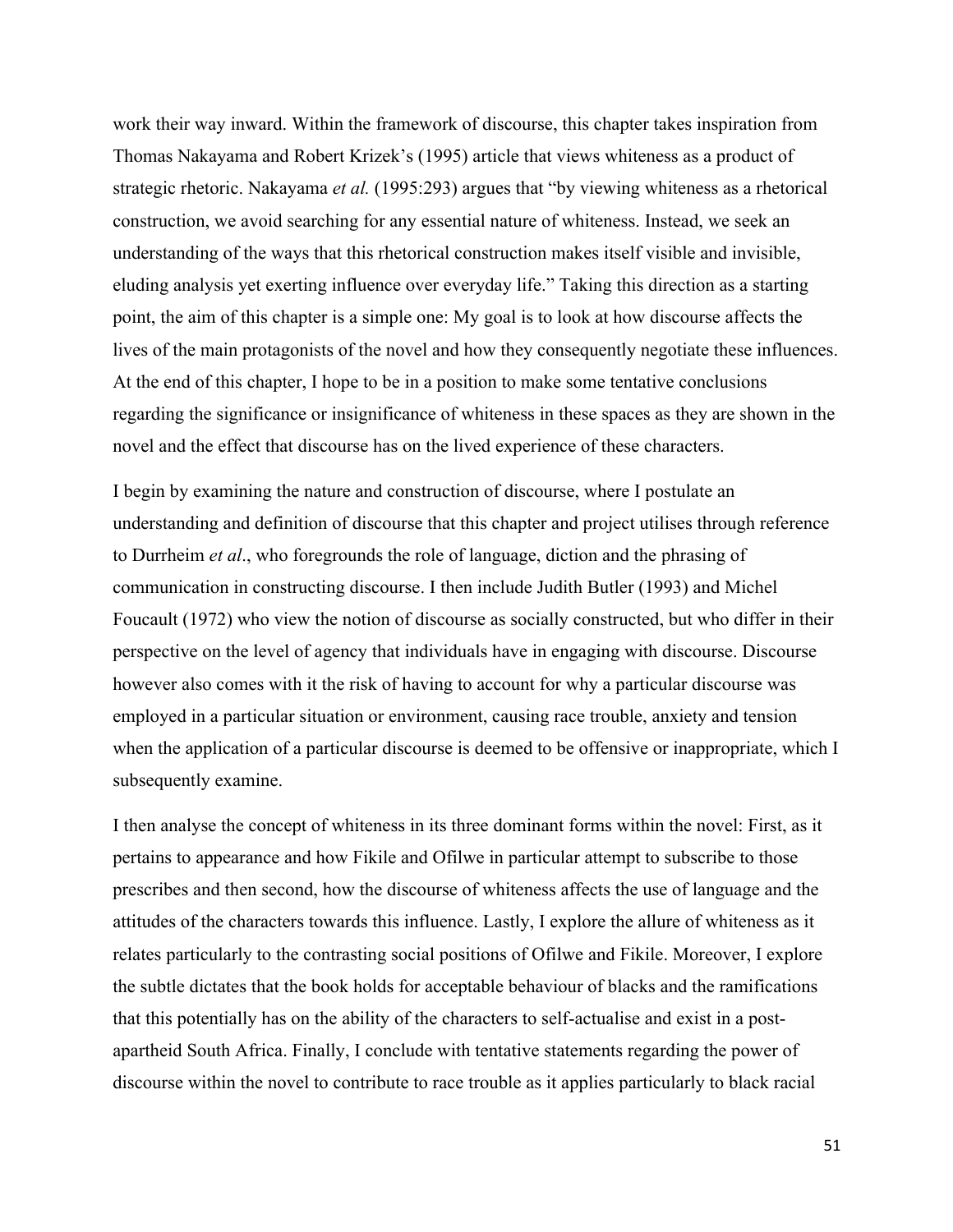identity and the search for self in a post-apartheid context, racial stratification along economic lines and the influence of the recurrent presence of whiteness.

### **The nature and construction of discourse**

The peaks and valleys, ebbs and flows of power relations, racial positioning, identity and intergroup relations have long been reinforced, contested, negotiated and disputed within the bounds of discourse. The formation of discourse is predicated on the presence and continued use of language which allows individuals and groups to make meaning of their world, interpret situations, engage in social interactions and position one's self in relation to others in racially significant ways where the notion of race becomes significant in guiding the social behaviour between individuals and groups. This racial positioning can manifest itself implicitly and explicitly in the form of verbal expression, regulating individual and group behaviour as well as constructing situations of conflict between different racial groups.

While language is enacted by individuals, Durrheim *et al.* (2011:88) notes that "the activities of masses of individuals can be coordinated and synchronised by their use of language to ascribe shared meaning to the world and to locate themselves in it collectively. Through shared conceptualisations of the world, individuals and groups are able to reinforce or undermine the status quo through language and discourse. Privileged groups, through language, frame the necessity of racial discrepancy and inequality. They justify the current situation by stating how there are no alternatives and how things must consequently be this way. Disenfranchised groups however contest such a necessity and advocate for change and inclusive alternatives. Secondly, it is through language that individuals and groups displace the harsh realities of poverty and struggle away from themselves. They present acceptable images of themselves through language that help to remove situations of racial antipathy and inequality away from their immediate realities, a pressing example of this being the uneasy relationship between Belinda and Ofilwe which will be explored later on in the chapter. The sentiment of societal discrepancy being the responsibility of only some people is an ideology that groups who find themselves affected by inequality, conflict and poverty attempt to undermine.

All of the instances that are described above are examples of social life that are facilitated by language and require a certain amount of shared understanding and tacit agreement in order for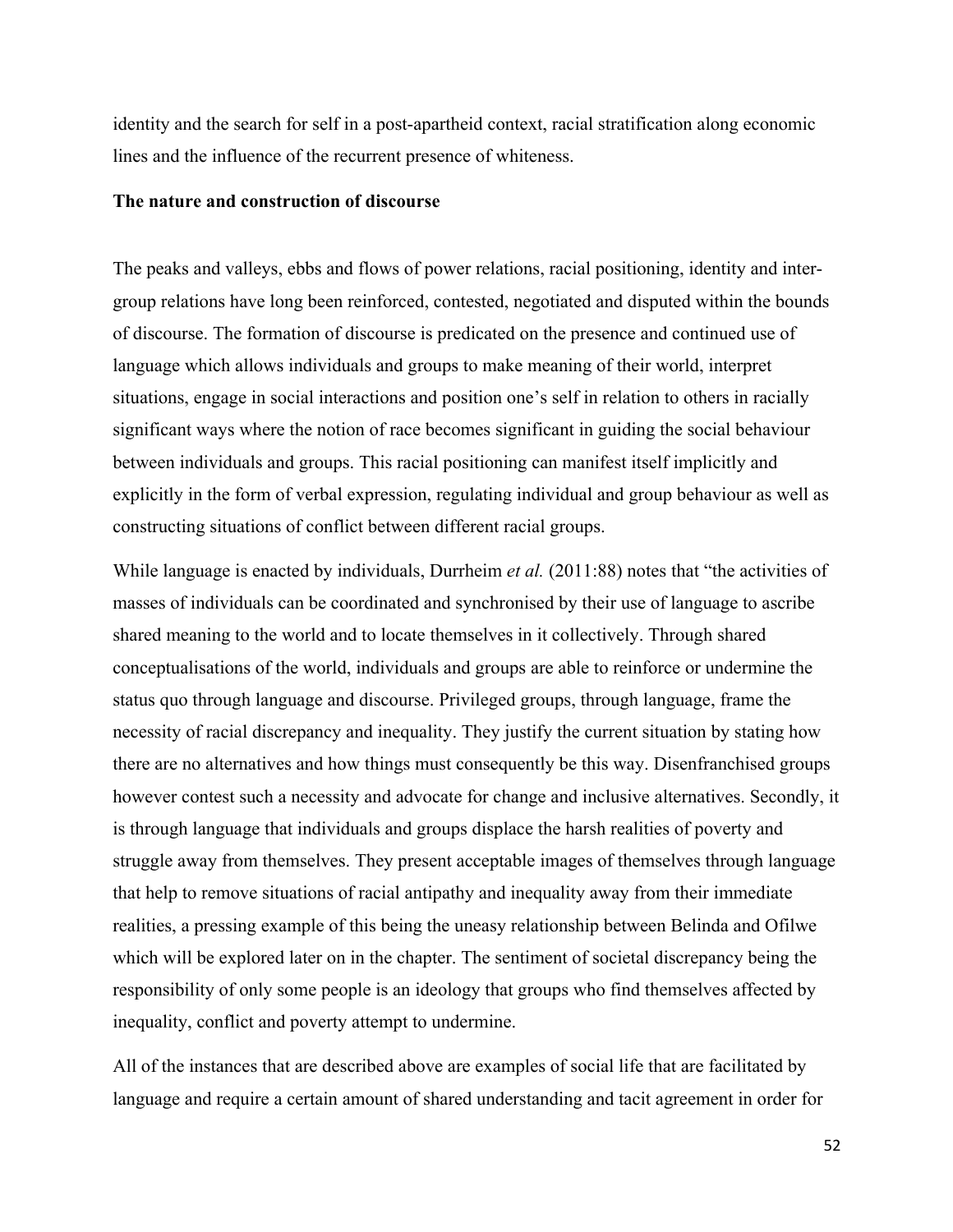language to function as it does. This is achieved in three ways. First, "language gives us a lexicon, the words we use in talk and writing. These are the basic representations that language provides us of the world, cut up to service the way we live in it." (Durrheim *et al.* 2011:89) The diction that we use is of importance, as each word we use carries a packed legacy of connotations, implications and interpretations. Second, the language that we use is limited by the use of grammar in order to render expression meaningful. A speaker must therefore conform to the rules of grammar or risk being incomprehensible to a potential listener. Furthermore, this structuring of words in particular ways with the appropriate use of pronouns and verbs imports with it a range of cultural assumptions that are specific to that particular language. It is not uncommon in the language of isiZulu, for example, to reply with "*siyaphila*" when asked "*kunjane*?". Even though the question "how are you?" is directed at a singular individual, replying with "we are well" is perfectly acceptable, as in the Zulu culture, the communal emphasis of everyday life teaches that an individual moves with his/her ancestors wherever he/she goes, hence the individual replying on behalf of the collective. Last, inherent to the concept of language and the act of speech is dialogue. Whenever there is a speaker, there is always an implied listener, and *vice versa*. This results in speech that is facilitated through language being a social exercise with social implications.

Language and discourse are inextricably intertwined concepts as it is not possible for one to exist without the other. There are multiple definitions of discourse. Michael Foucault (1972:49) defines discourse as "practices that systematically form the objects of which they speak." What this definition highlights is the use of meaning and language in the context of activity as opposed to analysis of words and phrases in isolation. Durrheim *et al.* (2011:94) comments that:

Foucault's definition of discourse also expresses a constructionist view of the world in which the objects that we believe exist are, in fact, formed in discourse. Reality is constructed or produced by discourses. The only way in which we can get to know 'objects' in the world…is by means of the discourses that render them meaningful.

Foucault's understanding of discourse offers the interesting possibility of ideologies of power and racial identity as being socially constructed through language and therefore malleable in order to converge with specific contextual requirements and social cues. What this potentially alludes to then is the potential for discourse to be challenged, undermined or reinforced through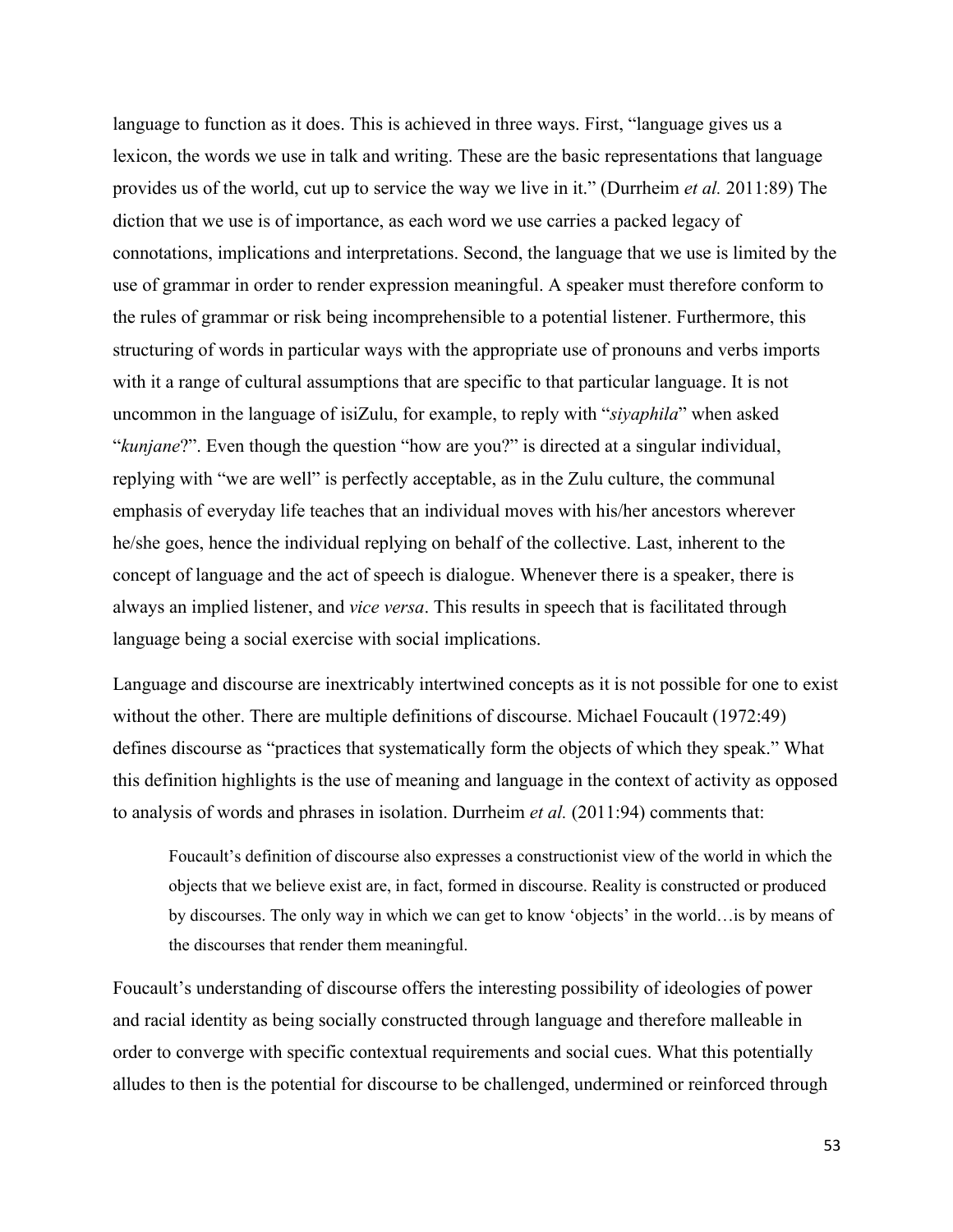the same everyday practices that are responsible for constructing discourse in the first place. This would then confer doubt upon the idea of discourses as immutable and pervasive.

Judith Butler (1993) adopted the perspective of discourse as operating on the basis of citation and recitation. Citation means to summon or interpellate; recitation refers to the repetition of something that is memorised or rehearsed. Durrheim *et al.* (2011:96) explains that:

drawing on a discourse can be likened to quoting others who have used it before, putting the discourse to work in the context of our immediate concern. [A discourse] also has proactive force in the present and the future, summonsing the speaker and the audience to attend to its meaning, to hear it in specific ways, excluding other ways, and to respond appropriately.

Relating her conceptualisation of discourse to gender, Butler (1993:232) believed that the entire idea of sex assignment, for example at birth, was simply the recitation of societal discursive constructs that are considered to be normative. Durrheim *et al.* (2011:97) substantiates by noting that "the process of 'girling' starts at birth with the announcement:

'It's a girl!'…this is not an innocent statement or fact, but a summons to a way of being that is recited over and over again throughout life. [The statement]…functions in the same way to bring an infant under an order of discipline, regulation and punishment, but is not recognised as such because it is so routine, so commonplace.

In comparison to Foucault, Butler adopts a far more anti-humanist perspective with regard to the functioning of discourse in the sense that external influences outside the control of individuals are imposed from birth with little to no agency from individuals in resisting these influences. Foucault, conversely, proposes a collaborative paradigm in that while discourse influences the individual, people still have some level of agency in manipulating discursive influences.

This debate is an important one as evaluating the veracity of the various claims has significant ramifications for how discursive constructs, like the notion of whiteness in the context of *Coconut*, are negotiated by the various characters in the novel. Irrespective of the variations in Butler's and Foucault's accounts of discourse, the link between discourse and power is an intimate one that has the potential to influence behaviour and identity formation markedly. In this regard, Butler (1997:2) argues that: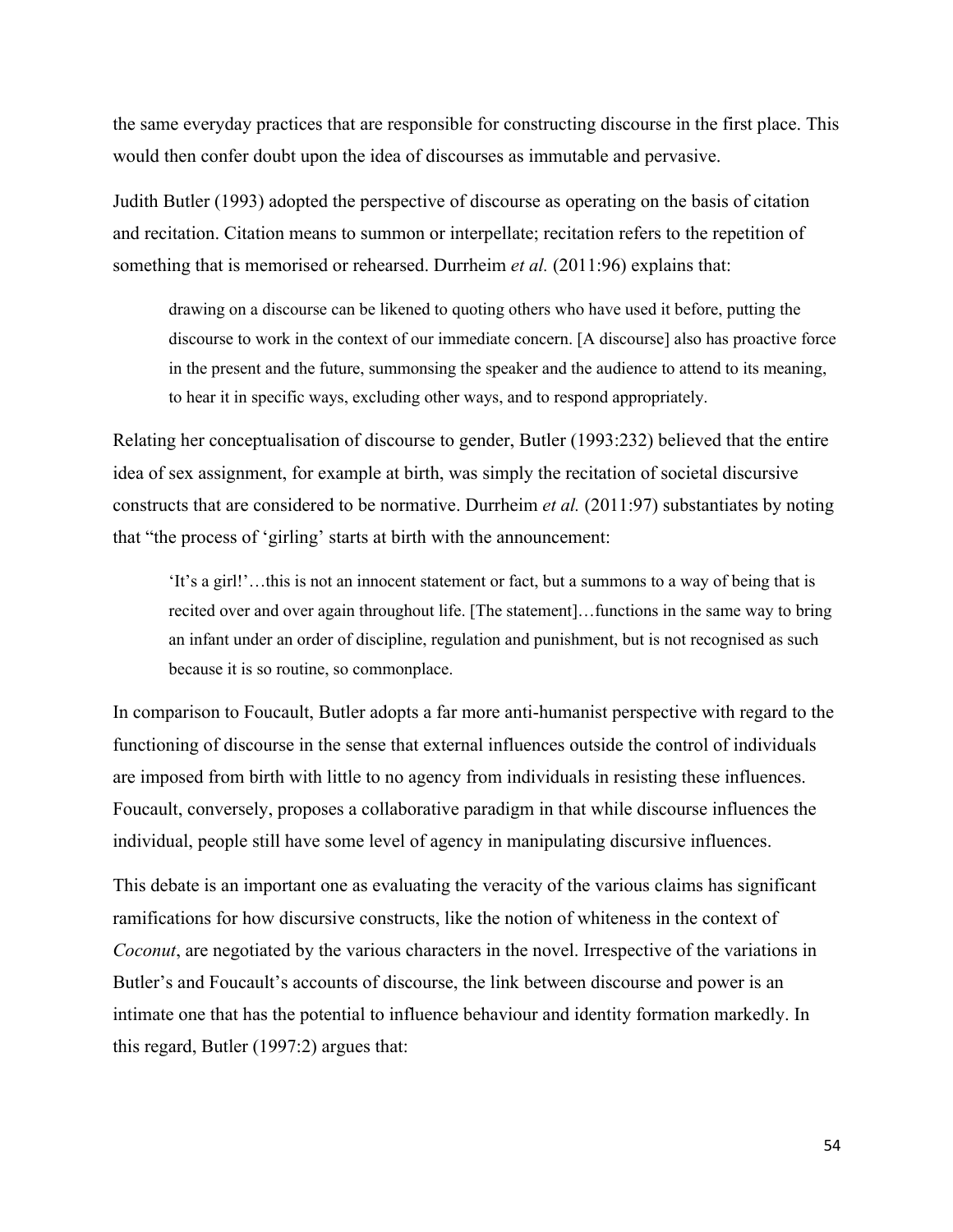We are used to thinking of power as what presses on the subject from the outside, as what subordinates, sets underneath, and relegates to a lower order. This is surely a fair description of part of what power does. But if, following Foucault, we understand power as forming the subject as well, as providing the very condition of its existence and the trajectory of its desire, then power is not simply what we oppose but also, in a strong sense, what we depend on for our existence and what we harbour and preserve in the beings that we are.

In the perspective of race trouble, discourse analysis is not used for the purpose of evaluating situations for markers of racism, prejudice or fairness. Instead, the focus lies in how the characters in the novel subjectively account for the various instances of discourse that they encounter and how they assess its nature as well as the methodology that the characters use in applying instances of discourse to the various situations that they find themselves in and the consequent effects thereof. One of the main aims of this chapter therefore is to explore how the characters in *Coconut* negotiate the discursive constructs that they encounter, the effect that this has on their identities, perspectives and behaviour and how this relates to the wider perspective of race trouble.

#### **Accountability in the employment of discourse**

It is important to note that every interpellation of discourse brings with it the opportunity for conflict, hostility and shame. As has been alluded to before, the implementation of discourse is not a neutral act; it has the capability of dictating power relations, interactions and opportunities. Durrheim, Greener and Whitehead (2015:87) note that:

Speakers produce (potentially) race-relevant positions in the service of particular actions or arguments…and they do so in ways that anticipate possible hearings of their talk as racist or prejudiced…race attitudes are thus not the product of individual minds in isolation, but are produced in interaction through practices that reveal how potential responses have shaped their formulation.

In this way all participants, either implicitly or explicitly, are accountable for the discourse that they employ to account for, interpret, reinforce or undermine social situations. Durrheim *et al.* (2011:103), notes that "being accountable means that the speaker may need to explain why they used this expression in this context, describing the kind of situation that they thought it was."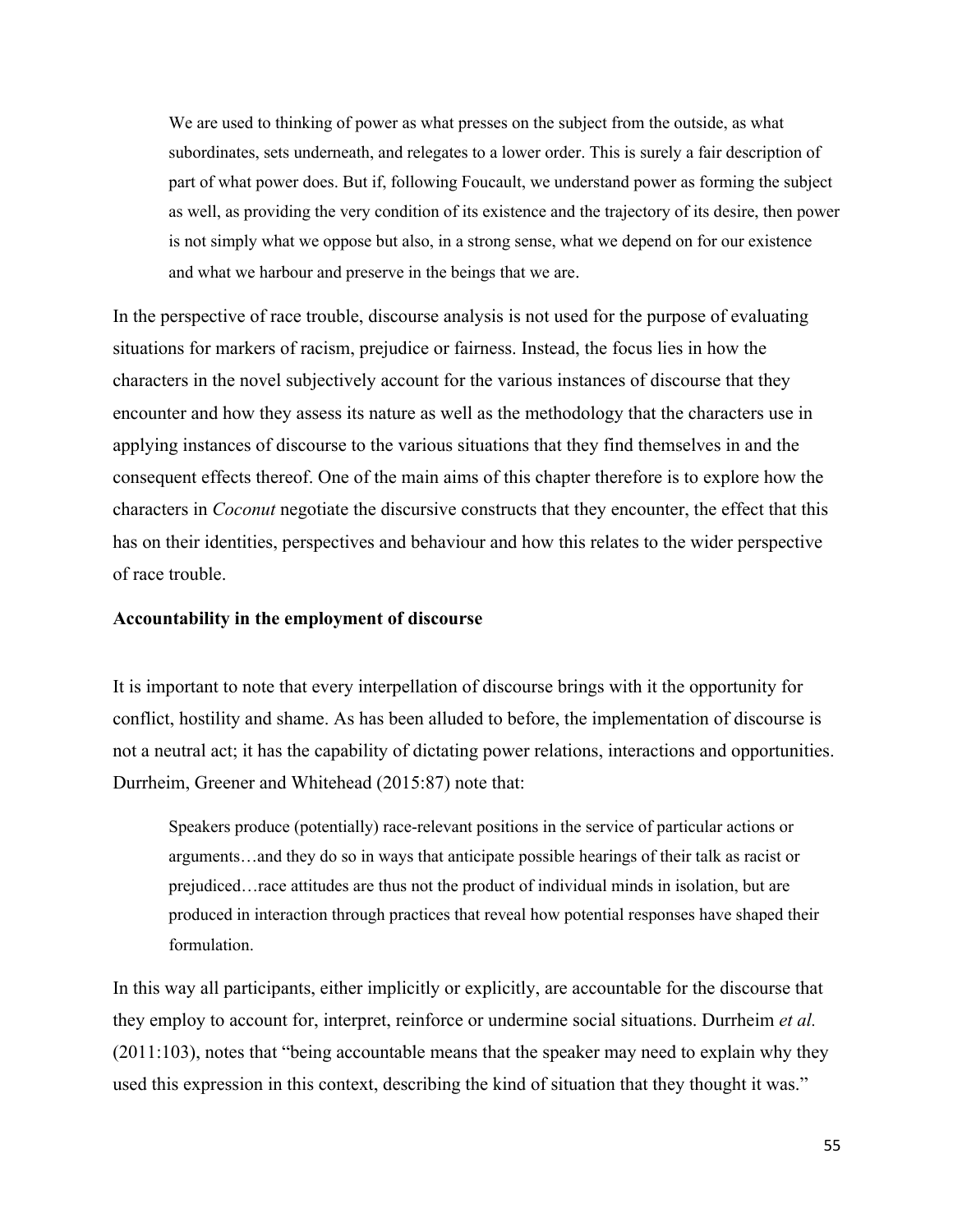The parameters of accountability, that regulate the expression of discourse, are most evidently observed when one or more social participants objects to or is troubled by the use of a particular discourse. Ofilwe feels offended by the conduct of Belinda which negatively transforms the dynamic of friendship between them. Belinda, who appears to recognise this change, attempts to account for her conduct through the writing of a letter to Ofilwe. (Matlwa 2007:46-7) By doing this, it is evident that she aims to portray herself as a caring and compassionate friend who is concerned for the future of her friendship with Ofilwe – reminiscing on the good memories that they have shared. However even though she attempts to negate any insinuations of her as a patronising, degrading individual, Ofilwe is not convinced by her sentiments and appears to view her as a harbinger and reinforcer of oppressive white values – stating "seeing Belinda has put me in sour spirits and I am in no mood to use the accent today." (43) Even through Belinda's writing of the letter, however, she continues to perpetuate the notion of black individuals as objects of ridicule, with particular regard to her description of the household maid, stating "Old Virginia mentioned something about 'he busy being out'. Ha ha! But you know good Ol' Virginia never could get anything right." (47)

What these various events demonstrate in *Coconut* is that far removed from being static and pervasive, discourse that has traditionally been conceived of as hegemonic, such as the values of whiteness, appear to be far more malleable, contested and context-bound than has been previously portrayed by scholarly literature on the novel. Through the depiction of an excessive subscription to Western values as corrupting, consuming and damaging to notions of self, Matlwa has attempted to demonstrate a reprioritisation of native, traditional customs and ideologies as the solution to perceived issues of identity loss and cultural degradation.

# **Whiteness as a discursive construct**

### The negotiation of appearance:

Commenting on *Coconut*, Gugu Hlongwane (2013:14) concludes that:

One of the most important points of *Coconut* is that the private school system that Matlwa describes in her novel is not necessarily 'well-functioning' in the sense that her characters are spiritually dysfunctional and impoverished even as they learn in the lap of luxury. Because these characters are not taught a positive African history, they die in white environments where they are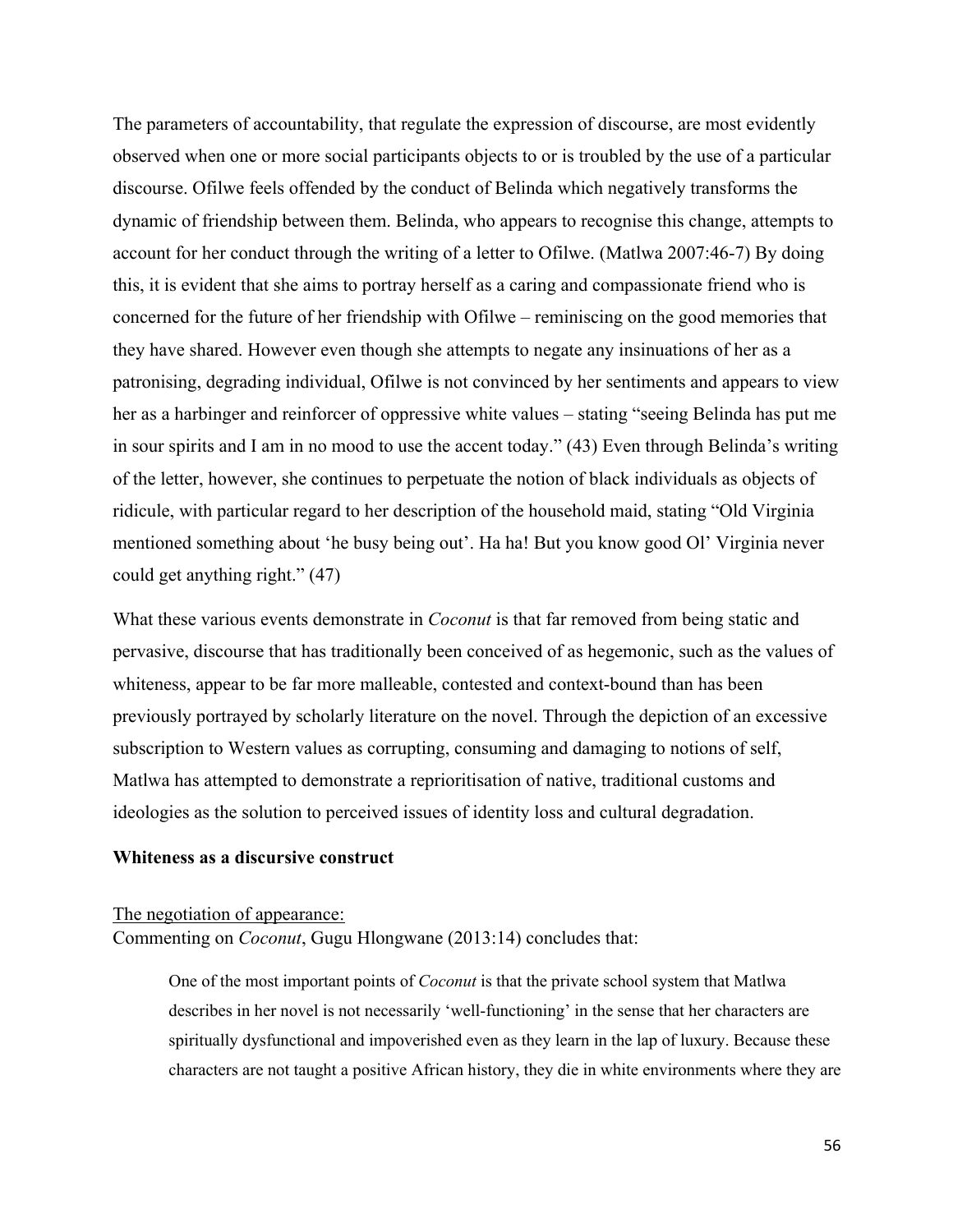of the right class but the 'wrong' skin colour. Matlwa's black characters – both young and old – are dazzled by perceptions of a radiant whiteness.

The notion of whiteness is foregrounded extensively throughout the entire duration of the novel and appears evident from its very commencement, with specific regard to the appearance and value of a woman's hair. Anthony Synnott (1987:381) notes the importance of a woman's hair in constructing ideals of beauty, stating that it is "powerful first because it is physical and therefore extremely personal, and second because, although personal, it is also public rather than private." Ofilwe, who is the focaliser of the novel for the first half of the book, describes her classmate, Kate Jones, as "overfed and hoggish. Kate was spoilt and haughty. Kate was rude and foulmouthed. But with that hair, Kate was glorious. Dazzled by its radiance, class teachers overlooked the red crosses in Kate's school workbooks…[she] had the most beautiful hair I had ever seen in all my eight years of life." (Matlwa 2007:1) Ofilwe, who is eight years old at this point of the novel, admires the hair of Kate to the point of child-like delusion. She likens her hair to elements in nature such as "burnt amber. Autumn leaves. The setting sun" (1) and believes that Kate's hair renders even class teachers as being "dazzled by its radiance." (1) Jessica Murray (2012:95) adds that despite the fact that Kate falls within what is widely considered to be one of the most powerless and vulnerable groups in society as a girl child, "she is able to exercise power in her relationships with her teachers and classmates. While this power is obviously linked to her whiteness, Matlwa uses her hair to encapsulate her conformity to the white standard of beauty."

It is however interesting to observe that despite these explicit descriptions of Kate's hair, Ofilwe, even from this young age, appears to have notions of beauty and value that supersede the actual reality of Kate Jones. While Ofilwe admires Kate's hair, that is the only aspect of her that she is envious of. She does not attempt to emulate her weight, her "podgy face and swollen ankles" (1), nor does she attempt to recite her mannerisms of being "hoggish…spoilt and haughty…rude and foul-mouthed." (1) If white values were as hegemonic and categorical as scholars have previously suggested, Ofilwe in this particular instance would look to emulate Kate identically as an exemplar of what it means to be valued and beautiful. Ofilwe does not even attempt to recreate Kate's hair entirely. Kate's hair is described as being "curled slightly at the ends" in various intonations of orange. When Ofilwe has her hair done at "Ous Beauty's" (3), she requests that the hair straightener be left on for an extended period of time so that "every last tiny weenie curl [is] straight." (4)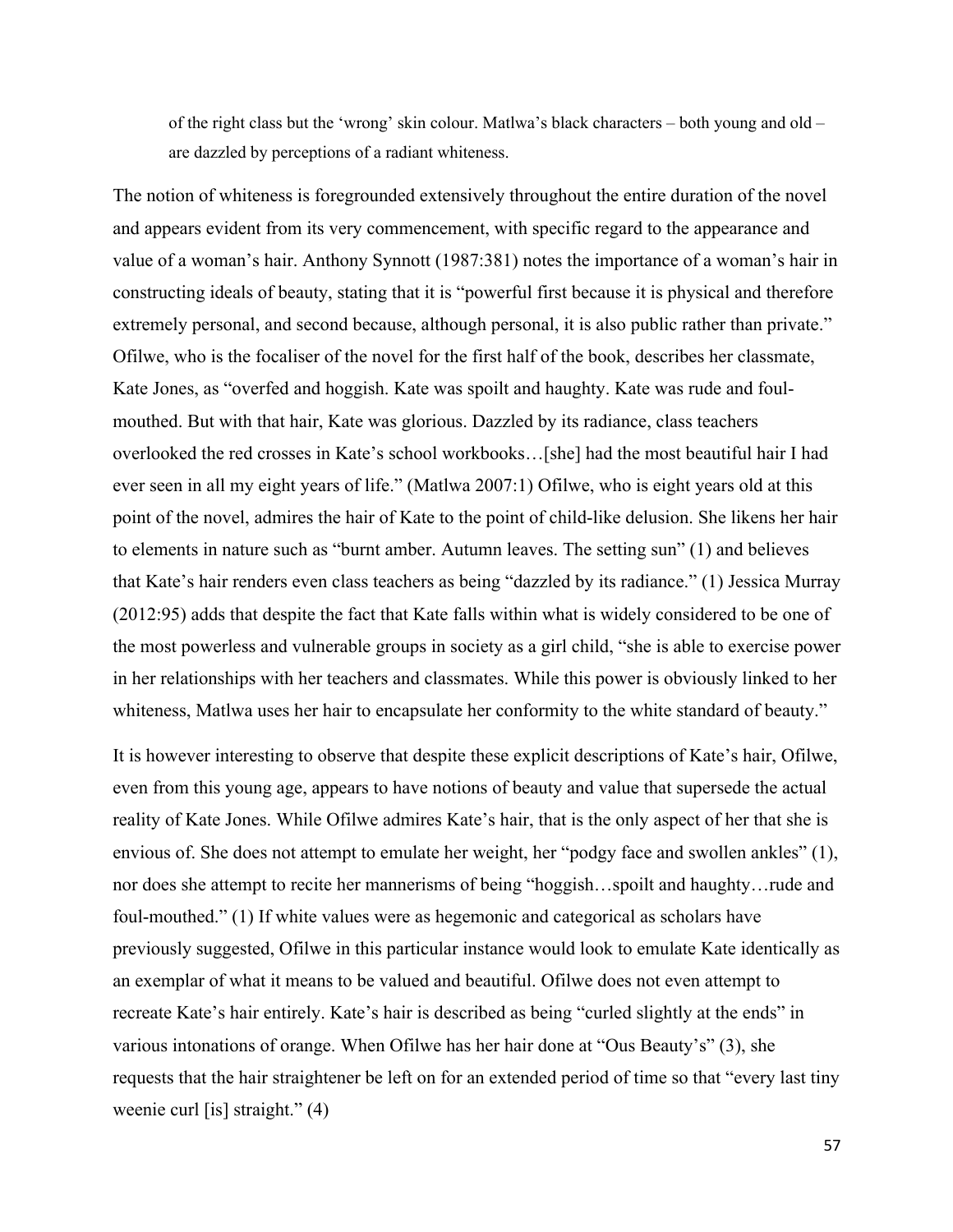While Ofilwe appears to have her own unique preferences with regard to appearance that supersedes what she is exposed to in reality, she describes "Sponono" (Matlwa 2007:1), as a "tiny chocolate girl" as opposed to a black girl. Her choice of diction, with the word "chocolate" (1) being associated with luxury, value and generally possessing a lighter tone than black is a euphemistic term which indicates her inclination towards whiteness and its association with a lighter tone. Her aversion towards using the word 'black' to describe the young girl sitting in the church pew is telling of her subtle attitude towards blackness and what she conceives as its negative associations.

What this indicates is that while the discourse of 'white is beautiful' still holds influence with regards to appearance, it is not necessarily pervasive and certainly not hegemonic. Ofilwe, and black individuals alike, are not agents who unquestioningly follow items of discourse. Instead, they reflect on, amend, challenge and contour discursive ideologies to fit into their sense of self and specific contexts. Ofilwe has her own conceptualisation of what beauty is, and while it is undeniably influenced by white standards, it is not dependent on them but rather dependent on Ofilwe's own ideas of beauty and the specific context of Ous Beauty's hair salon that, with "the black American TV girls on the box of the relaxer cream had hair so straight and so long" (4), who play a role in influencing Ofilwe. Durrheim *et al.* (2011:92) notes that "like all other meanings, our understandings and feelings about people, groups and races are not fixed by their (or our) supposed essential nature, but they are dependent upon contexts of usage."

Discourse, such as what it means to be beautiful, is continually shifting, malleable and context dependent. This is indicated in the recollection by Ofilwe where she states that "Kate asked me one day, during Music, if I could plate her hair into thin plaits like the braids that adorned my head. She said my braids were pretty and that she wished she could have hair like mine so that she could be as beautiful as I was." (Matlwa 2007:2) Much like the earlier child-like fantasy and delusion of Ofilwe when thinking of Kate's hair, Kate displays a similar element of fantasy and admiration where she wishes to have hair like Ofilwe's. This is a shocking counter-discourse of beauty that leaves Ofilwe "flabbergasted". (2) The use of the term "flabbergasted" (2), with all of its rich connotative significance, indicates in an emphasised manner the nature in which Kate's admiration of Ofilwe is completely opposite to Ofilwe's discursive paradigm of beauty and aesthetic value. To Kate, Ofilwe is beautiful, which undermines any hegemonic discourse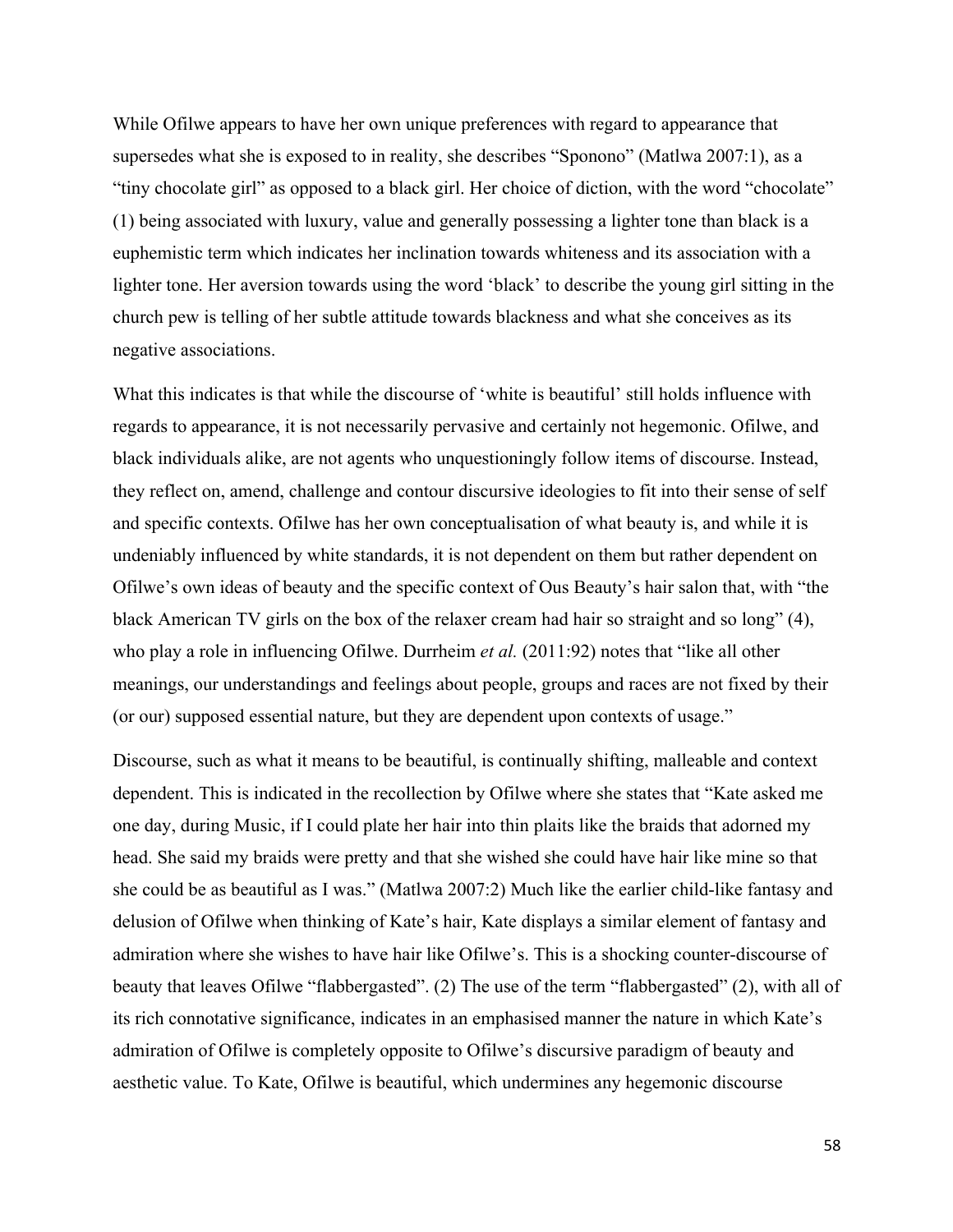relating to preferable appearances. Beauty is defined differently for Kate and Ofilwe and are dependent upon different contexts of usage and the discourse that accompanies these contexts. It is in these varying contexts of discourse that the concept of race trouble is manifested, as incidents of this nature, although seemingly insignificant when considering the multitude of events that characterise an individual's everyday life, are fundamental in formulating the relations, attitudes and power dynamics between individuals and groups. Adding to this, Jessica Murray (2012:92) states that "it is an oversimplification to argue that these women merely internalize racist and patriarchal understandings of female beauty. Rather, they should be read as exercising a certain amount of agency, albeit within the confines of gendered and racial structures."

Despite this, at a broader level, notions of appearance also feature prominently in the life of Ofilwe, who comes to realise that societal acceptance within the novel is arrived at through subscription to valued prescripts and characteristics. Ofilwe recalls an incident when she was twelve while playing a kissing version of the game spin-the-bottle. During her turn to play, the Axe deodorant container determines that she should kiss Clinton Mitchley. Ofilwe then proceeds to close her eyes and prepare for the kiss, however the boy refuses to kiss Ofilwe, saying that "her lips are too dark". (Matlwa 2007:45) This has a visible effect on Ofilwe, who is "unsure of what to do next" (45) as the words reverberate in her head, "not believing that they were spoken words." (45) Another example of whiteness as preferable is the crush that Ofilwe had on a boy in her class by the name of Junior P. Mokoena. Despite having a hatred for what she terms as his "arrogant" (24) mannerisms, she penned a love letter to him describing her feelings for him, to which he replied: "Tell her I only date white girls." (24) When Ofilwe thinks about her mother and her skin complexion, she wonders how her mother is able to walk within an air of confidence, stating "my Mama is a metallic blue-black in colour. My Mama is a giant. My Mama was not supposed to be, not with that foreign skin anyway, but my Mama is. Daddy sought controversy, marrying a metallic blue-black nothing girl". (52) The effects of these thoughts, experiences and influences appear to have far reaching effects on the disposition and psyche of Ofilwe. When she conceptualises the appearance of her future children, she thinks of them in terms of these influences, stating: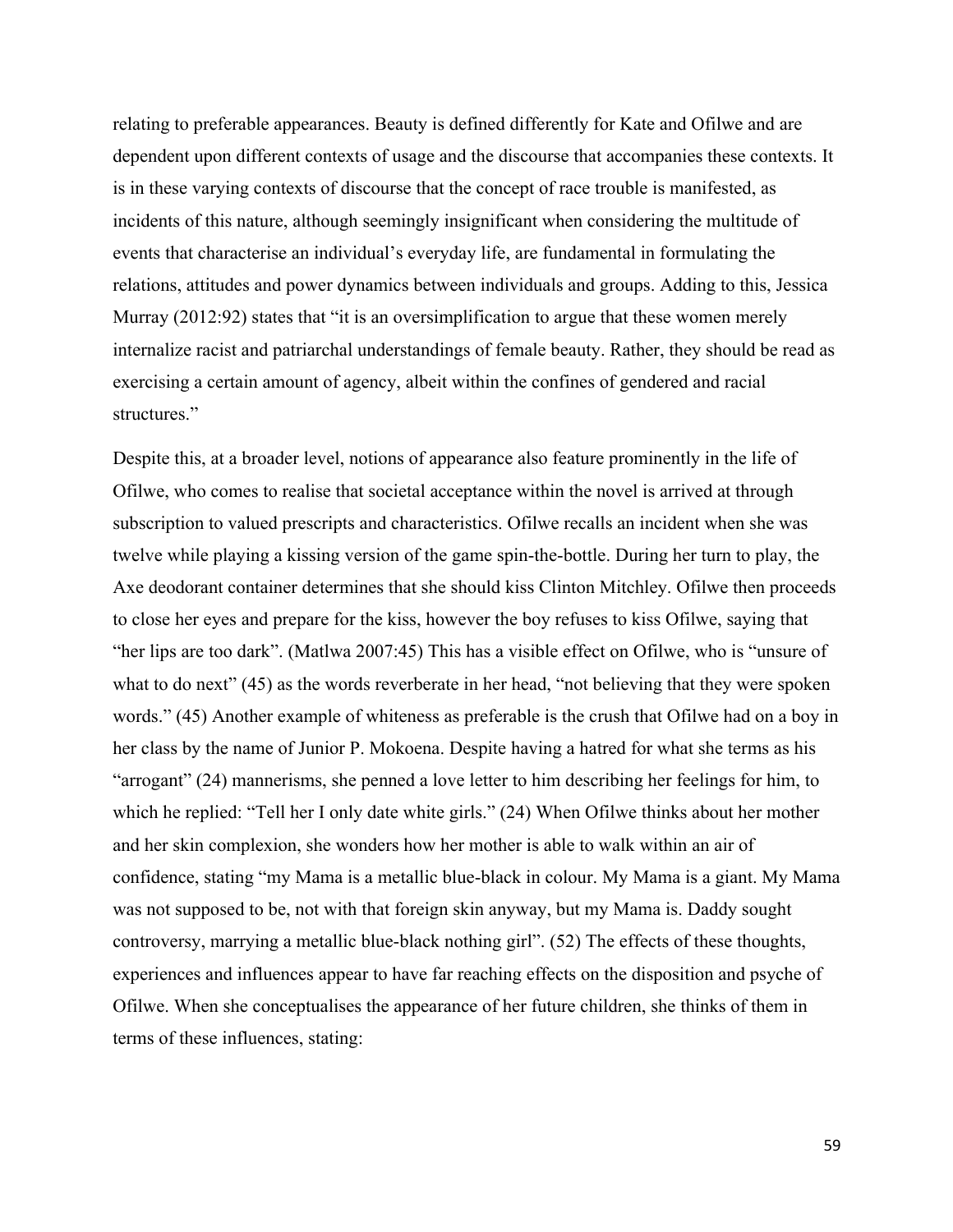Strangely enough, I think about my future children quite a bit. I imagine lovely round dimpled faces and Colgate smiles running past sticky walls. In my dreams they are painted in shades of pink. I am afraid of what that means. (Matlwa 2007:19)

When Ofilwe tasks herself with sticking cut-outs on her bedroom wall from magazines of who she believes to be "the greatest breathing beings of our time" (92), her brother enters her room and observes a common theme:

The rest that followed was a jumble. A jumble I can barely remember, except for the word 'white'. White. White. White. There was not a single face of colour on the wall. I had not noticed. Honest. It was only after he pointed it out that I noticed it too. (Matlwa 2007:92)

Fikile Thwala, who is the second main protagonist and who acts as the focaliser in the second half of the book, is far more explicit and unapologetic in manipulating her appearance in order to converge with what she believes to be white values of appearance. She pays particular attention to her physical appearance and places great value on the various items that she believes enhances her aesthetics. She states that "in the box lie my life's treasures...my magazines...beside them is my contact lens case, holding within the most expensive things I own…my Lemon Light skin lightener cream, my sunscreen, my eyeliner, mascara, eye-shadow, blush, eyelash-straightener and the pieces of caramel-blond hair extension." (Matlwa 2007:117)

She adds further that "every morning I make sure that I top up any nail-polish chips or cracks that may have developed overnight because I have come to know the great importance of presentation." (117) Fikile has come to understand, particularly within the context of her workplace, the Silver Spoon coffee shop, that conforming to a tacitly prescribed appearance is paramount in not only retaining her employment, but in also attempting to access some form of social capital and escape from her living conditions that are characterised by hardship. Miss Becky, the owner of the establishment, praises her for her appearance and mannerisms, stating "dahling, you are gorgeous. So well spoken, so bright, just to die for" (119), strongly alluding to the idea that it is these characteristics that got her hired in the first place. When she faulters from these prescriptions, however, she is chastised, such as when Miss Becky comments on the appearance of Fikile's hair, stating "and that hair, dear, do something about it, anything, just don't come to work looking like that again." (122)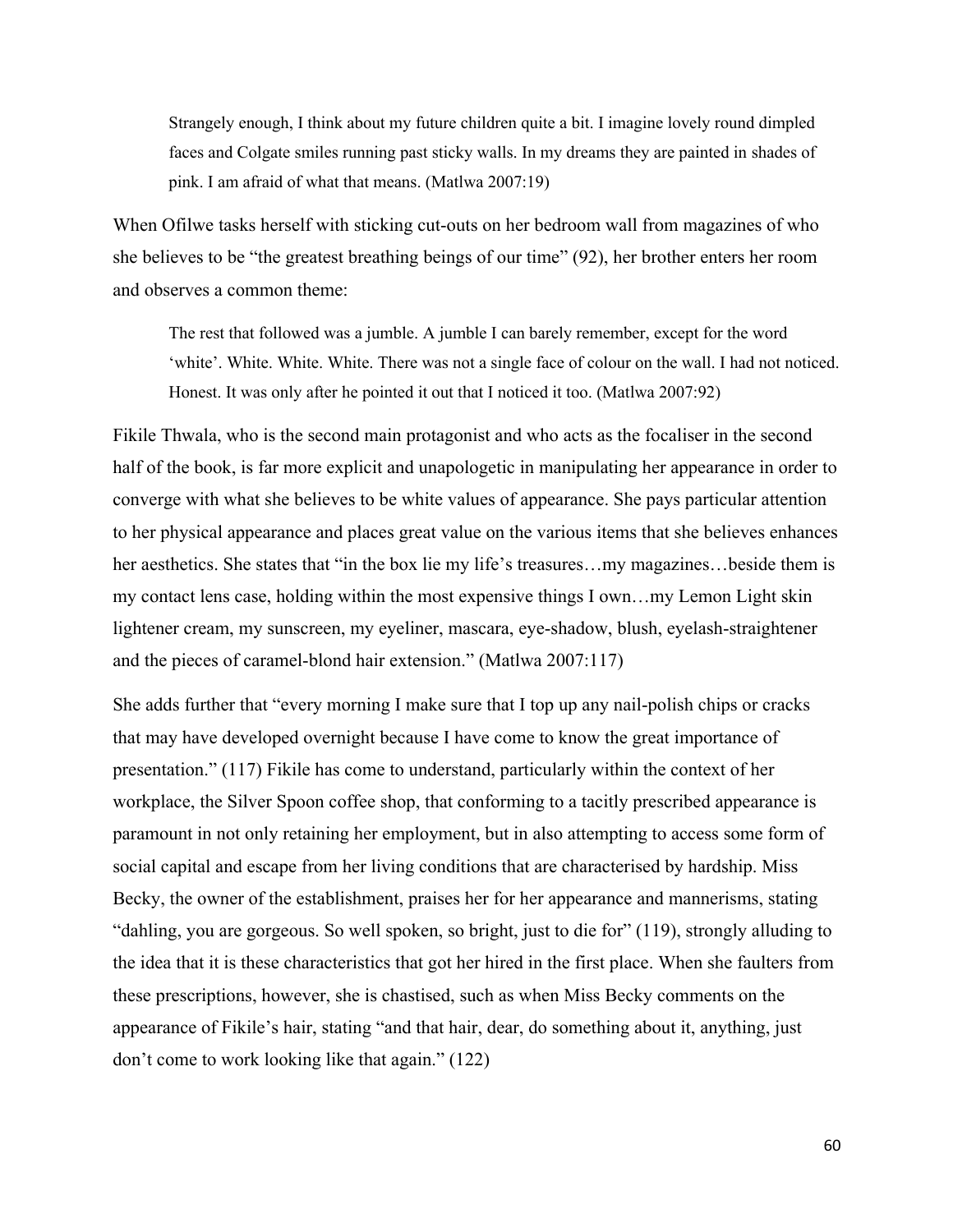#### Language in the construction of problematic identity positions:

The experiences of both Ofilwe and Fikile tie in to one of the main thematic concerns that Matlwa attempts to foreground in *Coconut* – which is the phenomenon of identity loss when exposure to and amalgamation with whiteness occurs. At the beginning of the novel, Ofilwe notes that "[she] was to begin nursery school…and Tshepo grade one, although he should have been in grade two but was held back a year, because he did not speak English as well as his new, elite all-boys' school would have liked." (Matlwa 2007:6) Ofilwe is able to discern from a young age the amount of social capital that is granted to a speaker of English, where she states that "it is because I am smart and speak perfect English. That is why people treat me differently. I knew from a young age that Sepedi would not take me far…I spoke the TV language; the one Daddy spoke at work, the one Mama could never get right, the one that spoke of sweet success." (54)

The use of a particular language and the assumption of culture are concepts that have always been inextricably linked. Through a speaker's conformity towards a particular syntax, rules of grammar and appropriate diction, the speaker assumes the weight of a civilisation with all of its associated customs and traditions through the adoption of its language. What this ultimately constructs is a discourse of binaries in which the use of English is seen as the gateway to "sweet success" (54), while native languages such as Sepedi are associated with backwardness and savagery – Ofilwe stating that her cousins who speak Sepedi think that "a brick is a toy". (54) Important research from Stephanie Rudwick (2008) had been indicative of the thickly-laden implications of adopting English as either a main or supporting form of communication for black people. She observes that while there is the risk that excessive or even limited use of English can result in oestracisation from one's community and culture (110), she also notes that often times "an individual has little prospect of finding a well-paid position in South Africa's job market without English proficiency." (107) She states however that this creates problems for black individuals themselves who are uncomfortable with the use of English, producing a sense of internal turmoil. (110)

The importance of language in the formulation of identity is pervasive throughout the novel and extends to the character of Fikile. The introduction of Fikile's uncle, who remains nameless throughout the duration of the novel except when he is termed as "Silas Nyoni…Black Economic Empowerment partner, and newly appointed Operations Manager of Lentso Communications" (106) when subjugated by his white employer in the process of 'fronting' as a Black Economic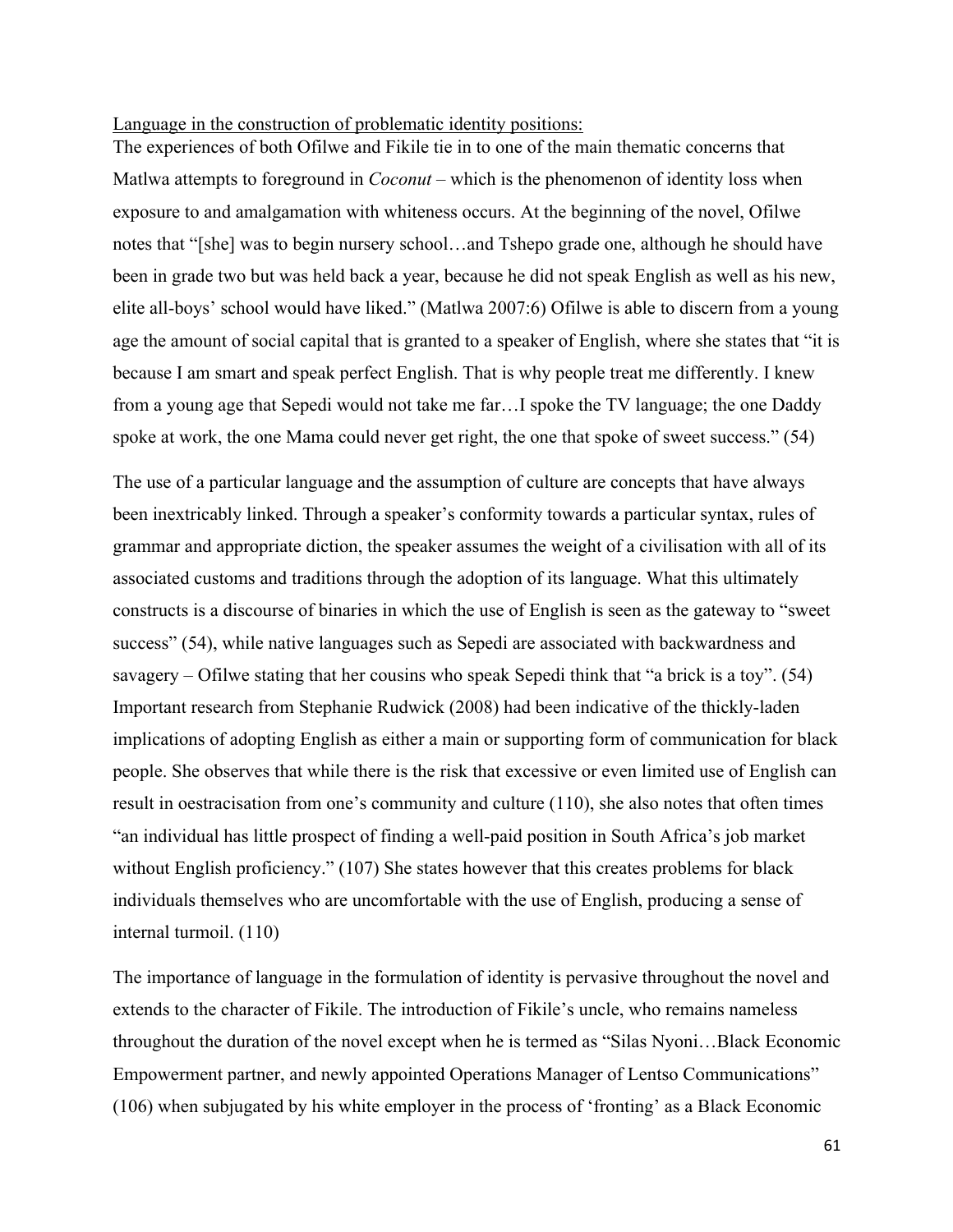Empowerment (BEE) partner, is portrayed as a sexually abusive, pathetic, docile stooge to white interests whose single aspect of differentiation from other low-level employees is his ability to mindlessly recite passages and quotes from the works of Shakespeare. The verbosity and redundancy that characterises the speech of uncle, which is often uttered randomly and in the form of a monologue, with response from a listener only a peripheral concern, is effective in demonstrating the possibility of English, when over-relied upon, in negatively constructing the identity and prospects of an individual.

Uncle however admires the nuances of the language which is indicated by his appreciation of Fikile's over-exaggerated annunciations, Fikile stating that " I would begin to recite the Our Father: 'Our Farther (sic) who heart (sic) in heaven, hello be thire (sic) name,' it always pleased Uncle to hear me roll the r's the way he liked them." (Matlwa 2007:111) When Mr. Dix, the white employer of Uncle, identifies Uncle as demonstrating a good grasp of English due to the literature that he reads and his manner of speaking, Mr. Dix immediately appropriates him to pretend to be a member of upper management in the company, despite his actual occupation being a security guard, so that the company, Lentso Communications, is able to meet the BEE requirements necessary in order to compete for lucrative tender opportunities. In this case, English, thought of as a measure of intelligence and civility that acts as a gateway to opportunity, is simply used as an instrument to further degrade the black speaker while simultaneously uplifting the white benefactor.

Despite this counter-discourse to the contrary, the belief of English as the language of success and value is held dogmatically by Fikile. She states that "I have even started speaking in the English language even when I do not need to. I am no longer concerned with what I sound like as I have come to believe that I sound like any other English-speaking person." (137) Fikile then correlates this increase in the speaking of English with her newly constructed idealistic and boundless outlook on life, stating that "There is this new drive that has taken charge of me: it urges me to take command and create my own destiny. I am certain of where I am going in life and know exactly what it is that I want out of life." (137) The accent in which she speaks English is also of importance for her, indicated in her statement:

It's not something most people give much thought to, let alone wish to change. But for me, my whole life has become about how I speak, about what sounds the words make as they fall on the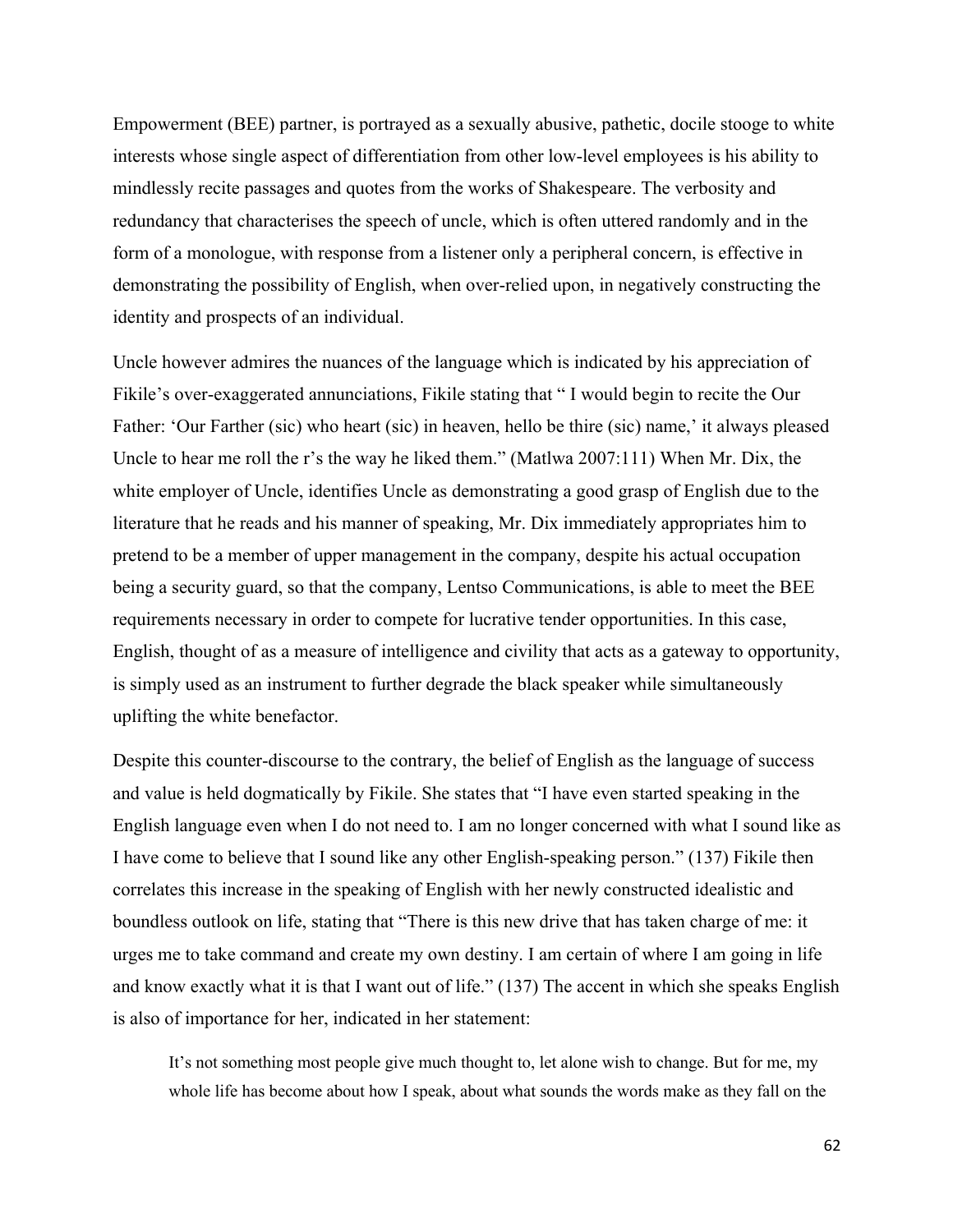listener's ear. People don't realise how much their accent says about who they are, where they were born and most importantly what kind of people they associate with…it is what you sound like that helps people to place you and determines how they'll treat you. Trust me, the accent matters. (Matlwa 2007 :154)

Fikile's admiration of English extends far beyond the actual language itself to the actual phonetical effect with regard to the manner in which words are spoken in order to achieve a specific, desirable accent that alludes to the civility, wealth, education and value of the speaker. This correlates with Fikile's desire to "be white" (135) and to assimilate as much as possible with the white community and the values that they espouse, even going as far to shorten her name to "Fiks" (146) for ease of pronunciation, presumably to cater for white individuals, even though her full name, Fikile, is relatively short and easy to pronounce. Fikile ignores the negative effects that English has had on her uncle, dismissing him with disdain as "an idiot [who] got what idiots got." (127)

Ofilwe, however, resides in a space of interstitiality with regard to acknowledging the value of English while simultaneously harbouring antipathy for its hegemony over her native tongue of Sepedi. On the one hand, Ofilwe acknowledges the value of English and its ability in being instrumental in accessing opportunities for success. (54) Ofilwe however over time becomes increasingly agitated towards English and this is reflected in her conduct towards Belinda, her former best-friend. Ofilwe recalls an incident where Belinda attempts to help her with her English word pronunciations, however Ofilwe reflects negatively towards the memory, stating "I am not used to hating. Hate sits heavy on my heart. It reeks. I can smell it rotting my insides and I taste it on my tongue." (49) It is not conclusively clear what Belinda's intentions were in attempting to correct Ofilwe's English pronunciations, however it is unlikely that it was motivated from a place of malice or an intention to degrade her friend Ofilwe. Reflecting on the incident a number of years later, Ofilwe recognises the memory as symptomatic of the historically recited discourse of black individuals being unable to speak properly due to their inferior intellectual capabilities and consequently needing assistance from an exemplary 'white saviour'.

Items of discourse such as this are historical productions that are kept in existence through their continued identification, allusion and implementation in contexts of social interaction. It is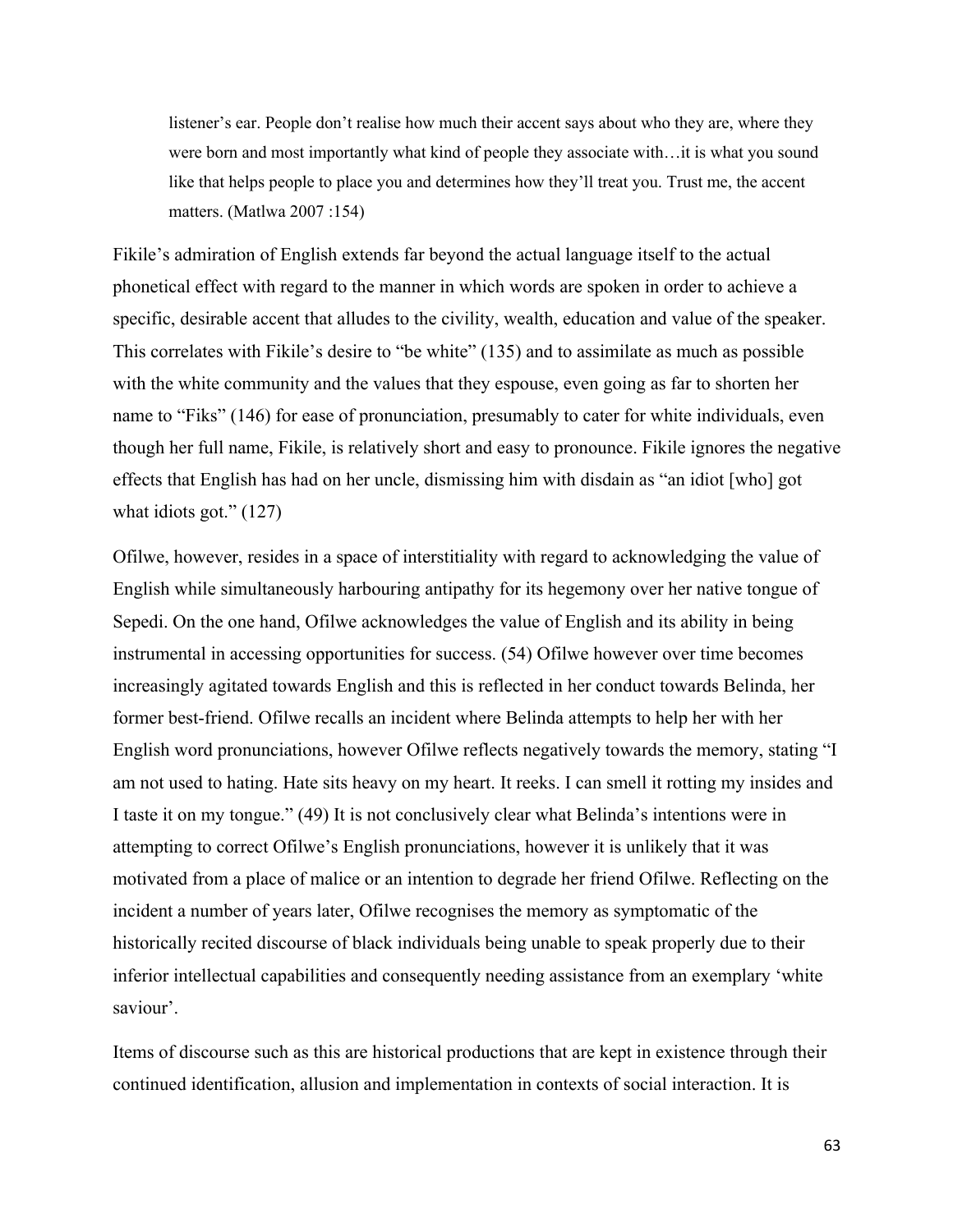unlikely that when Belinda attempted to offer Ofilwe guidance on pronunciation that she aimed to invoke firstly, feelings of degradation within Ofilwe and secondly, an entire historical weight of implication that an act such as assisting with pronunciation can invoke. Instances of race trouble are formulated and enacted in exchanges such as these, where the interpellation of discourse in aiding in interpreting social events such as conversations and other interactions vary between the various participants. A portion of the task that discourse sets out to complete in these scenarios is the construction of identity and motive between social participants, in this case, Ofilwe and Belinda. Belinda, through wanting to help Ofilwe avoid being laughed at for her word pronunciations as the reason for her assistance (49), attempts to construct her identity in a benevolent light – as a helper and 'good friend', as opposed to a denigrator of self-confidence. Ofilwe, drawing on a contrasting discourse, interprets the incident, both at the time of its occurrence and in the future, as negative – viewing it as "boring" (49) at the time and as more patronising and symptomatic of white hegemony when reflecting on it years later. Through attempting to appear as an ambassador for anti-racism and a benevolent 'saviour' of others, whiteness subtly entrenches its hegemony as central to social relations. Alastair Bonnet (1997:182) comments that:

These locations establish Whiteness as an arena not of engagement with anti-racism but of self-generated altruistic interest for 'others' as well as for 'White people's' own moral well-being…'White anti-racism' is continually elevated to a higher ethical terrain, removed from the realm of co-operation and participation to the more traditional (colonial, neo-colonial and anti-racist) role of paternalistic 'concern'

## Whiteness as a position of power in the context of inequality:

Fikile Thwala is depicted as an unapologetic subscriber to white values and culture, however this may be influenced by the respective societal positions that Ofilwe and Fikile occupy and the varying power and opportunities that they are able to access. While Ofilwe and her family have grown accustomed to a life of opulence due to her father's business, I.T. Instantly, and its Black Economic Empowerment (BEE) deals, Fikile and her sexually abusive uncle reside in a one bedroom out-house at the back of another main house in Mphe Batho township. Describing her living conditions, Fikile states that "we do not have a bath or an inside toilet like the Tshabalalas do or like some of the more advanced homes…I have to collect water from the taps outside, boil it and clean myself in a bucket in the kitchen." (Matlwa 2007:118) Both of these contrasting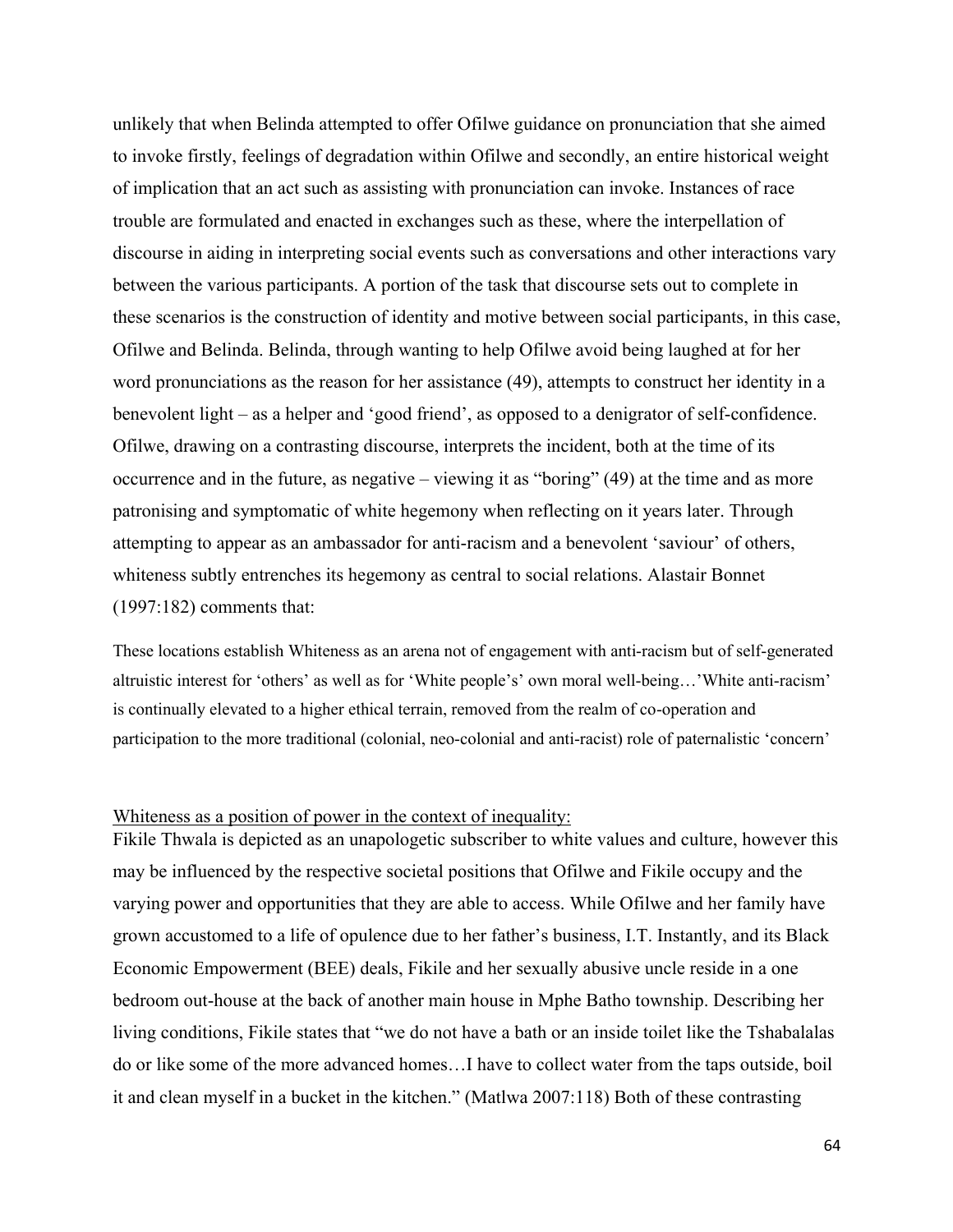situations are however as a result of the legacy of apartheid. Transformative policies such as BEE exist for the purpose of enacting redress while black poverty continues to exist due to the systemic policies of inequality and oppression from the past that continues to linger within the status quo as depicted in the novel. Intra-racial conflict however occurs as while policies such as BEE are welcomed, marginalised blacks like Fikile who continue to live in poverty rarely benefit from government redress due to the fact that like it has been portrayed in the novel, these policies are unequally distributed and are marred by corruption that render them as only being beneficial to the wealthy. This is poignantly noted by Ofilwe when she recalls the nature of her father's business:

When Daddy's company, IT Instantly, won the post office tender in which Daddy had invested numerous golf balls, a thousand glasses of JC, endless swipes on the Diner's Club card and a professionally gift-wrapped ten diamonds and steel limited-edition Mitchell bracelet in, Koko advised that a thanksgiving ceremony would be fitting. (Matlwa 2007:71)

The phenomenon of 'fronting' that is depicted in the novel is also an example of the controversy surrounding these policies. Durrheim *et al.* (2011:51) notes that:

Fronting is the token and superficial inclusion of black men and women in essentially white businesses in order that (sic) the companies are deemed compliant with BBEE regulations, thereby making them eligible to tender for big contracts in the public and private sector. A 2007 study on corruption in the private sector…found that fronting was the second most prevalent form of corruption in the private sector.

This practice of fronting is depicted towards the commencement of part two of the novel, where Fikile's uncle laments over his treatment:

He [the boss] said that they would once again introduce me as Silas Nyoni, their Black Economic Empowerment partner, and newly appointed Operations Manager of Lentso Communications. Today's plan was that Laurie, Mr. Dix's personal assistant, would rush in during the meeting with Borman-Nkosinathi and say that I was urgently needed at the offices. Then I would be hurried out and taken back to my security box. (Matlwa 2007:106)

While policies of this nature have sought to aid in the economic emancipation of the black individual while simultaneously reducing the wealth gap between whites and blacks, what policies of this nature appear to have inadvertently achieved is a situation of classism which has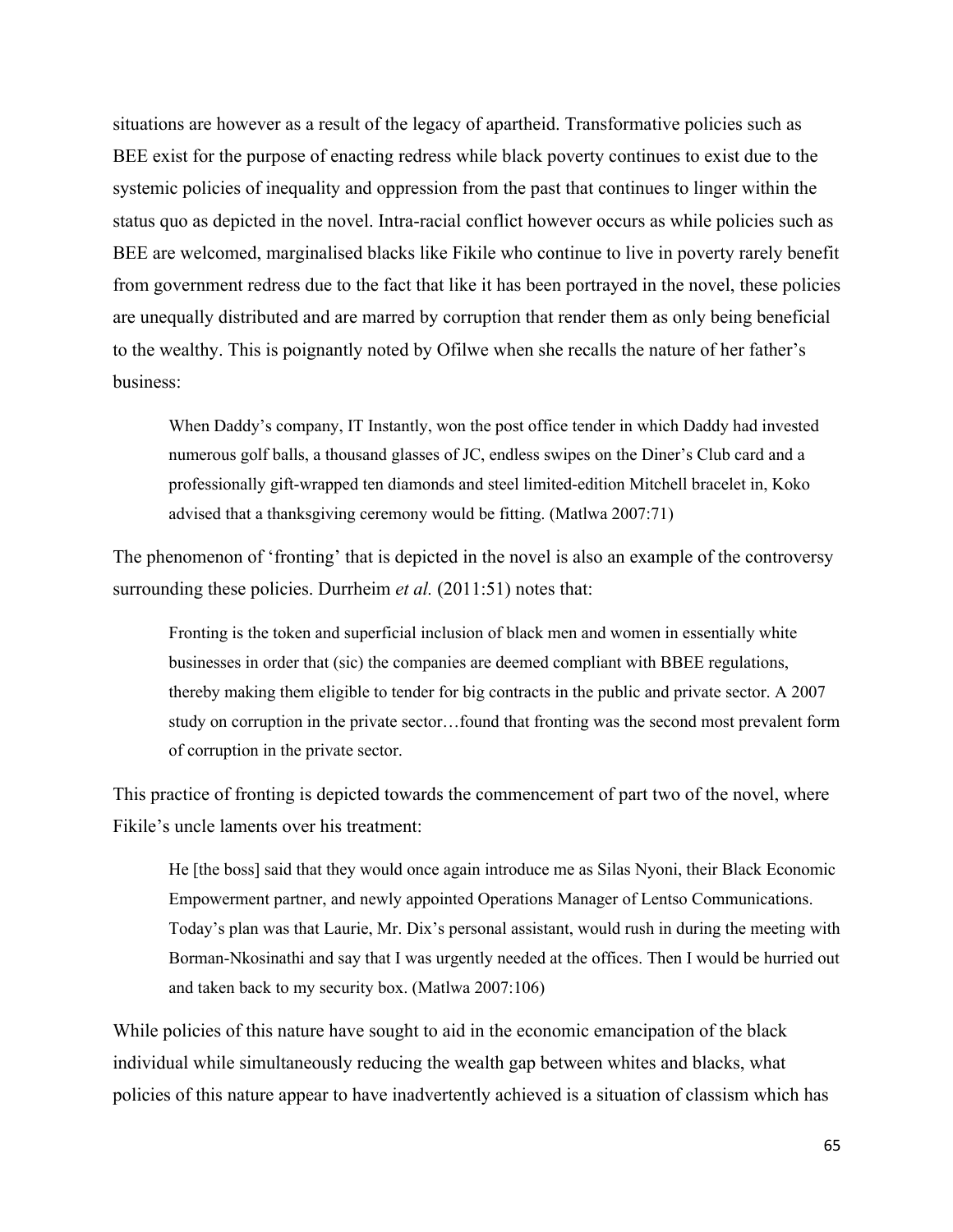divided the black population along economic lines, further entrenching conflict, animosity and division, conforming to the perspective of race trouble. Due to this, Fikile is of the opinion that the government has failed her and failed in its mandate for service delivery, bemoaning the "unreliable" (Matlwa 2007:129) trains, "cable thefts" (134) and "scummy townships" (135). It is therefore because of her position of poverty that Fikile so rigorously follows what she believes to be the dictates of whiteness. For Fikile, whiteness is closely associated with wealth, luxury, power, maturity, convenience and civility. Fikile's actual lived experience in poverty and the details of her background prevent such an association with whiteness, so she lies about the nature of her family life, stating:

I lived in England for a while, Mummy and Daddy still lecture there. I couldn't stand the weather, absolutely dreadful, so I moved back here the first chance I got. It's harder here, though, you have to do everything for yourself. You can't trust anybody, not with all the crime and corruption. But ja, it's home, what can I say? (Matlwa 2011:146)

This is in stark contrast to the actual details of her background, where she states that:

My mother slit her wrists and let her blood spill all over me, right until I was soaked through to my skin as I slept against the hollow of her stomach. Uncle was the only one who was willing to take me in. Gogo, my granny, had too many of her own white children to take care of and my father had run off long before I had even been implanted into my mother's womb. (Matlwa 2011:114)

Fikile's determination in trying to associate herself as closely as possible to the culture of whiteness can be seen as an attempt to escape from her troubled background and attain an element of status and power.

#### **Stigma and ideology in the emergence of 'acceptable' identity positions:**

The entire novel appears as a chastising response by Matlwa towards blacks who appear to excessively embrace white values at the expense of their native traditionalism. The very first indication of this is the choice of word for the book's title, *Coconut*. The word 'coconut' is a patronising term that Rudwick (2008:102) notes "is used in South Africa in reference to a black person. Its use implies that, although this person has dark skin on the outside, he or she is 'white' on the inside, just as a coconut's shell is dark and its fruit is white. In other words, a 'coconut'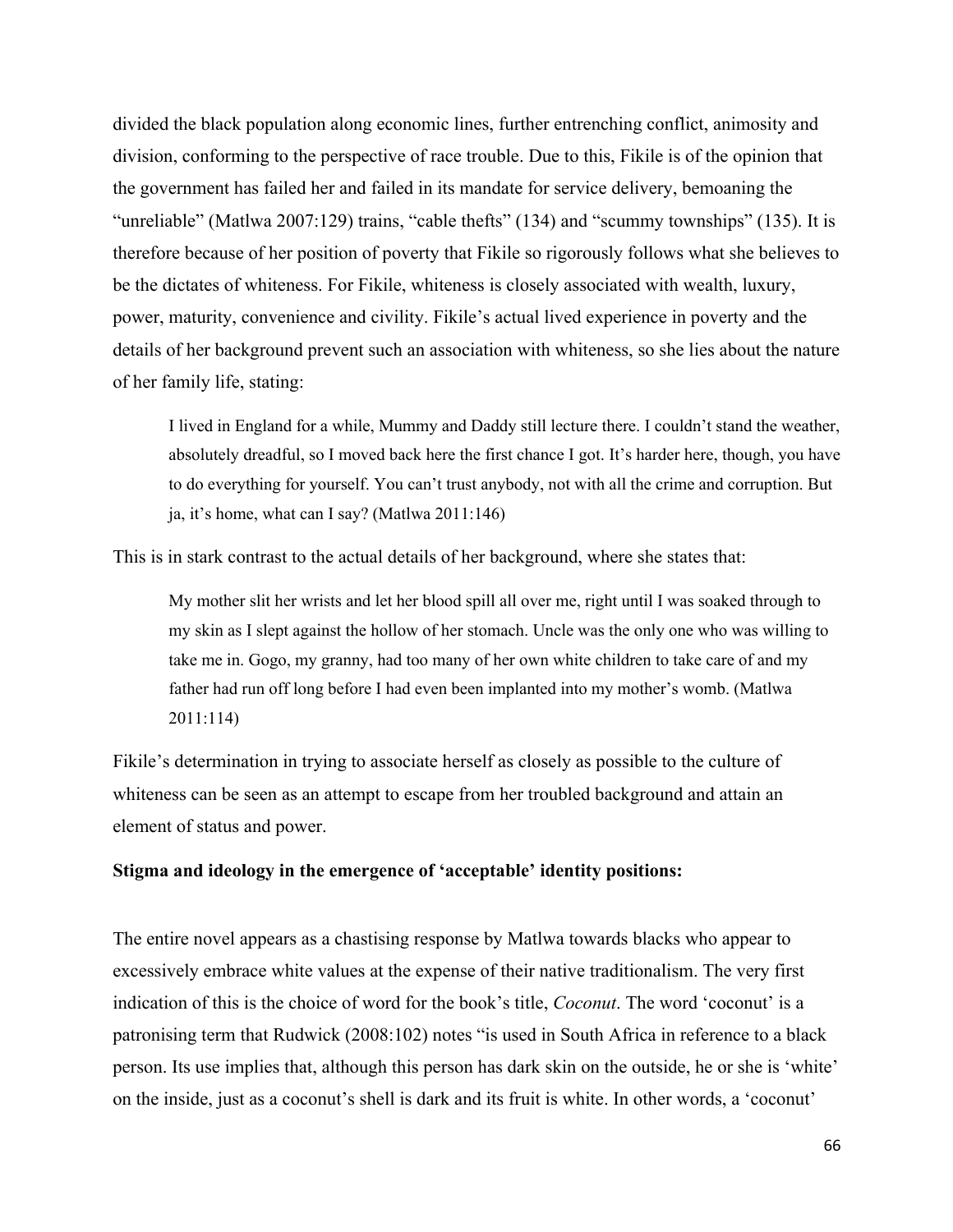acts and behaves 'white'." The term invokes an essential problem that disciplines the behaviour and potential for upward mobility for blacks from both a black gaze and a white gaze. The former demands peripheral association to traditional custom, suffering and working-class identity as emblematic of 'authentic' blackness, while the latter invokes notions of white cronyism, privilege and a denial of inequality – which renders both discourses as problematic in their own ways.

While it appears as though Matlwa's criticism of this phenomenon serves the purpose of attempting to liberate 'coconuts' from their subjugation by white values, the novel inadvertently promotes racial binarism, segregation and the limitation of the agency of the black individual that the book seeks to reinforce. It achieves this through its subtle reverberation of the infamous "Dressed Native" and "Healthy Reserve" discourse, that was conceptualised by the anthropologist Randall Packard (1989:697) and which operates as follows:

The discourse of the 'healthy reserve' consists of a set of understandings that paint a picture of rural African life in idealistic terms. It is a life of ease as rural 'Bantu' communities live in social harmony and in unity with (Mother) Nature that looks after their needs. The myth of the 'dressed native' is the flip side of the 'healthy reserve' discourse. This discourse paints a picture of degradation as African people move from this rural environment of 'blissful ease' to the more demanding and sophisticated environment of the city. According to this discourse, native Africans are somehow unsuited to this way of life and urbanisation brings with it disease, alcoholism and violence. The reason that Africans are unsuited to city life is that they are primitive and simple folk. They live a pre-modern existence in rural areas and are thus innately or constitutively unsuited to  $[21<sup>st</sup>$  century] life.

This ideology tends to manifest itself throughout the novel in the form of the various characters who act as the 'guardians of tradition', such as Ayanda, Fikile's grandmother and Ofilwe's brother, Tshepo. Within the post-apartheid era and as is depicted in the novel, there are a number of identity positions that are available to black people, but choosing the kind of identity that a black person wants to have and the mannerisms and characteristics associated with that identity carries with it significant implications for social relations, perceptions as well as the possibility for conflict, segregation and prejudice as these identities carry with them the stigma of black stereotypes or white privilege, which can make it difficult for black individuals to settle into a static identity, making disjointed identity complexes, as seen with Ofilwe, a common reality.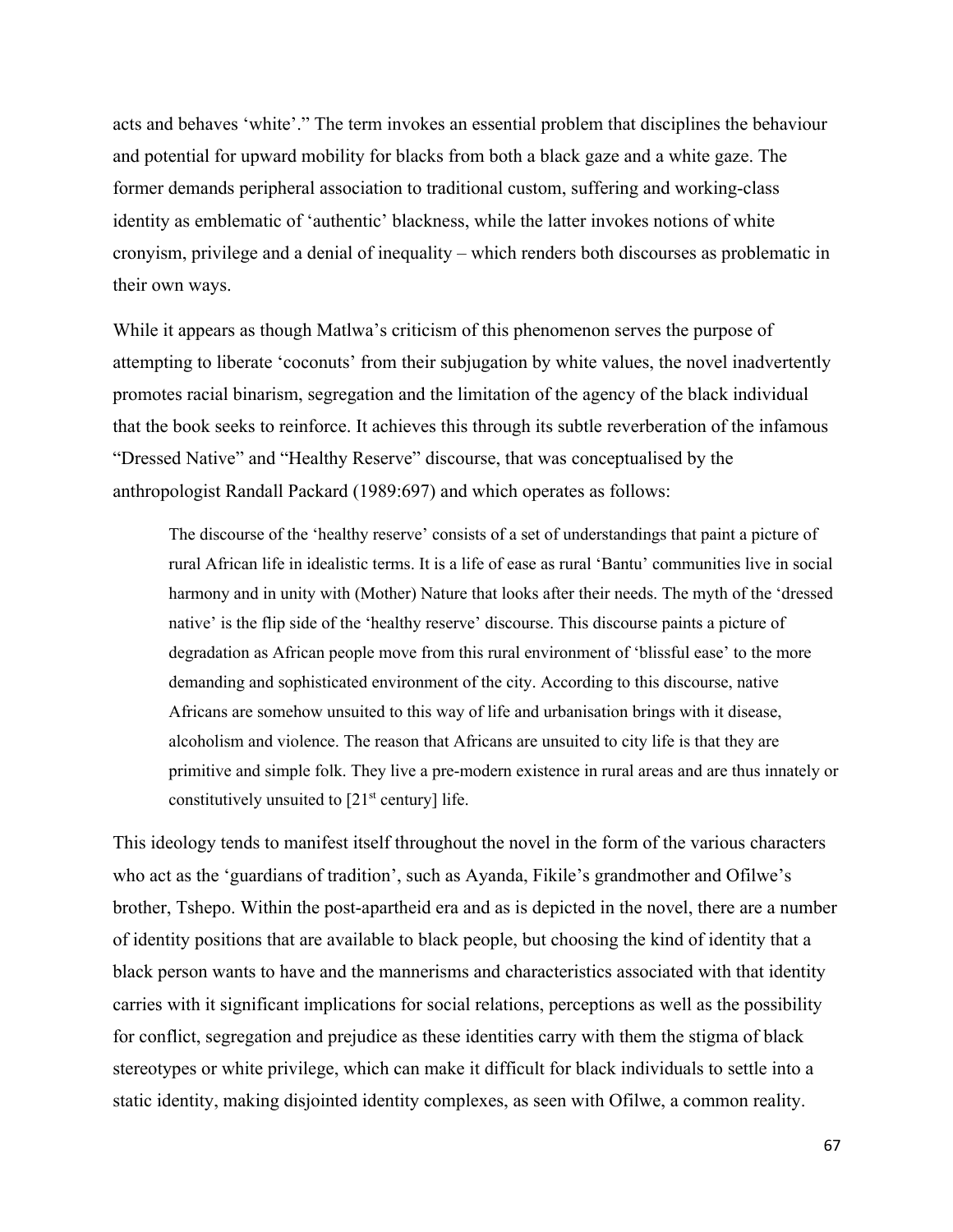Durrheim *et al.* (2011:102) comments that "things get complicated, for example, when similar discourses are used by black Africans to express concern about the younger generation moving away from traditional cultural practices and becoming westernized, 'acting white' or 'becoming coconuts'." This appears to be a source of acute anxiety for Ofilwe, who is aware of her ignorance of traditional customs, stating that:

As the only female grandchild, I fear that day when my turn comes to run these sacred occasions…What is it that one is supposed to say? Perhaps there was a class I missed, lessons in my youth that I was supposed to attend…I do not know what the mourning women should wear, which way her yellow mattress should face, how long she should dress in black for, pray for, kneel for, cry for. I do not know who to call or who to send…I do not know how I am supposed to know, and whether I will ever know. (Matlwa 2007:8-9)

When Ofilwe tells her father about Tshepo's opinion of her, she states: "Tshepo says an Aunty Jemima is a sell-out. Daddy, Tshepo says I am a sell-out. He says I embarrass him and that I mustn't ever come near him when his friends are around." (Matlwa 2007:60) Tshepo is highly critical of many aspects of Ofilwe's life, including her choice of friends:

Friends, Ofilwe, know your name. Friends ask where you come from and are curious about what language you and yours speak. Friends get to know your family, all of them, those with and those without. Friends do not scoff at your beliefs, friends appreciate your customs, friends accept you for who you really are. (Matlwa 2007:43)

Commenting on her behavior, he further states:

You will find, Ofilwe, that the people you strive so hard to be like will one day reject you because as much as you may pretend, you are not one of their own. Then you will turn back, but there too you will find no acceptance, for those you once rejected will no longer recognise the thing that you have become. So far, too far to return. So much, too much you have changed. Stuck between two worlds, shunned by both. (Matlwa 2007:93)

Fikile's grandmother, further into the novel, scolds her for her enjoyment of reading fashion magazines and keeping to herself:

I am fed up with you sitting here all day reading those fashion magazines. I have a good mind to take those magazines away from you. I thought that they would be a fine way for you to practice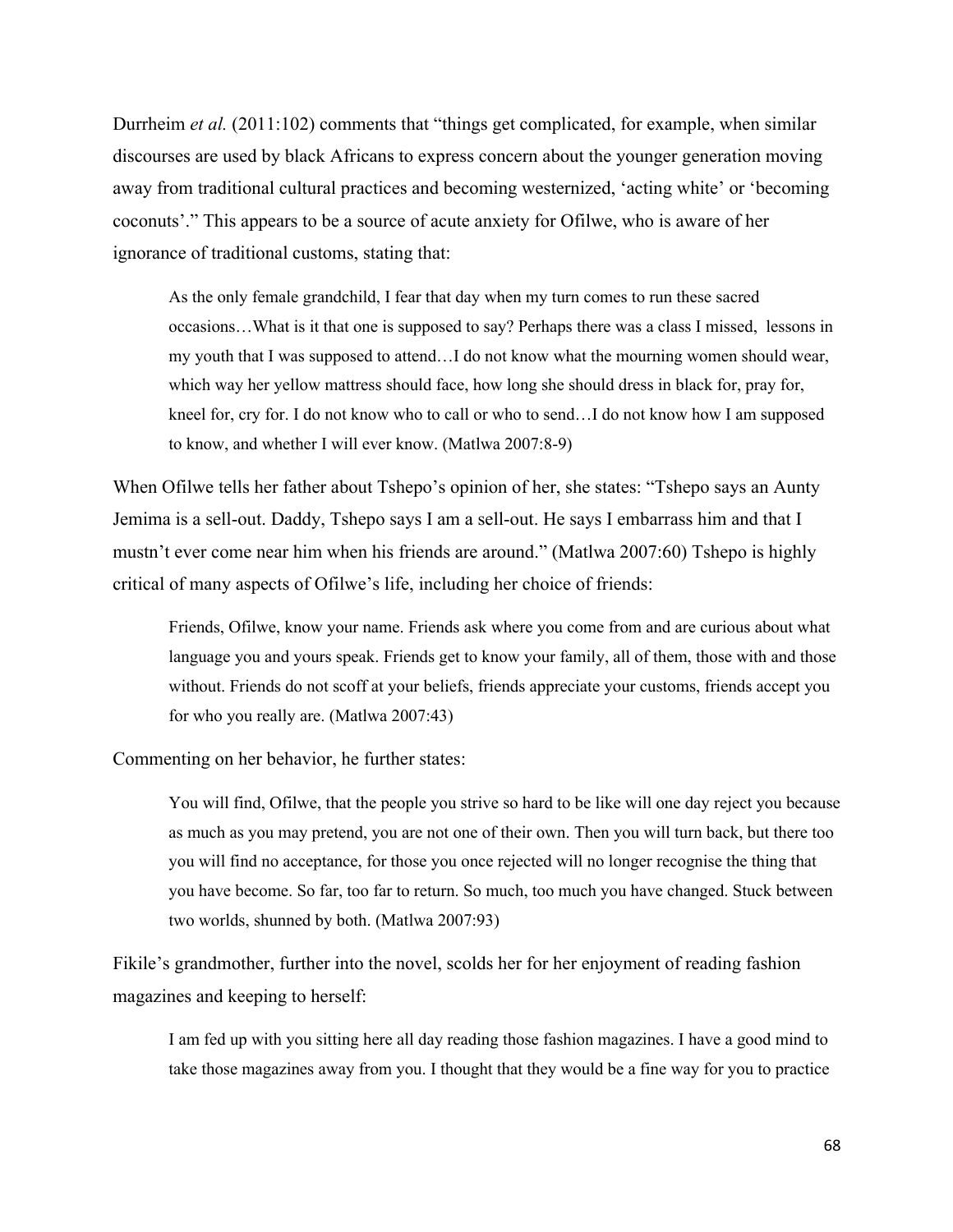your reading but they have taught you nothing but to be a snob. Go outside and play. (Matlwa 2007:131)

Ayanda, Fikile's colleague at the Silver Spoon Coffee Shop, expresses contempt for her workplace demeanor:

The effort that you put into remembering even their middle names, their ridiculous little preferences, their favourite seats and those childish stories they tell about their lives and their dramas and their hardships. It's real cute [but] do you know that if you were to walk past any one of them in the street on any other day of the week in some other place they wouldn't even know who you were? These people are not your friends, Fikile. (Matlwa 2007:143)

Both Ayanda and Tshepo can be described as operating on different sides of the same coin as they share a number of the same characteristics and motivations, with particular regard to their choice of workplaces. Despite coming from a background of affluence, Tshepo attempts to closely associate himself with the lived experiences of the lower and middle economic brackets. Commenting on Tshepo's desire to be a waiter at a fast-food establishment called Instant Fried Chicken, Ofilwe states:

I laughed because I did not think he was serious. As much as Tshepo liked to push the whole 'down with the people thing', he is by nature the type whose mere existence depends on being intellectually stimulated, so I was pretty certain that even if he was to go as far as showing up for his first day at work, he wouldn't last longer than a week. (Matlwa 2007:25)

Ayanda appears to also come from a wealthy family, with Fikile stating that she is unsure of why he has sought a job as a waiter because "he lived in some loft his parents had bought for him in Morningside" (152) and that "Ayanda had tons of white friends, good friends, friends he cared about. Ayanda had gone to a white school, lived in white neighbourhoods all his life. He had the life that everybody dreamed of." (153) Despite their efforts, their attempts at associating themselves with those of a lower societal position appears to be insincere and sterile. First, they are able to neatly compartmentalise their two experiences of working with the working class in order to appear more grounded and then go home afterwards and step into the lap of luxury – oscillating between the two experiences in a compartmentalised way as if they can exist jointly without appearing as farcical. The incompatibility of the two experiences manifests itself in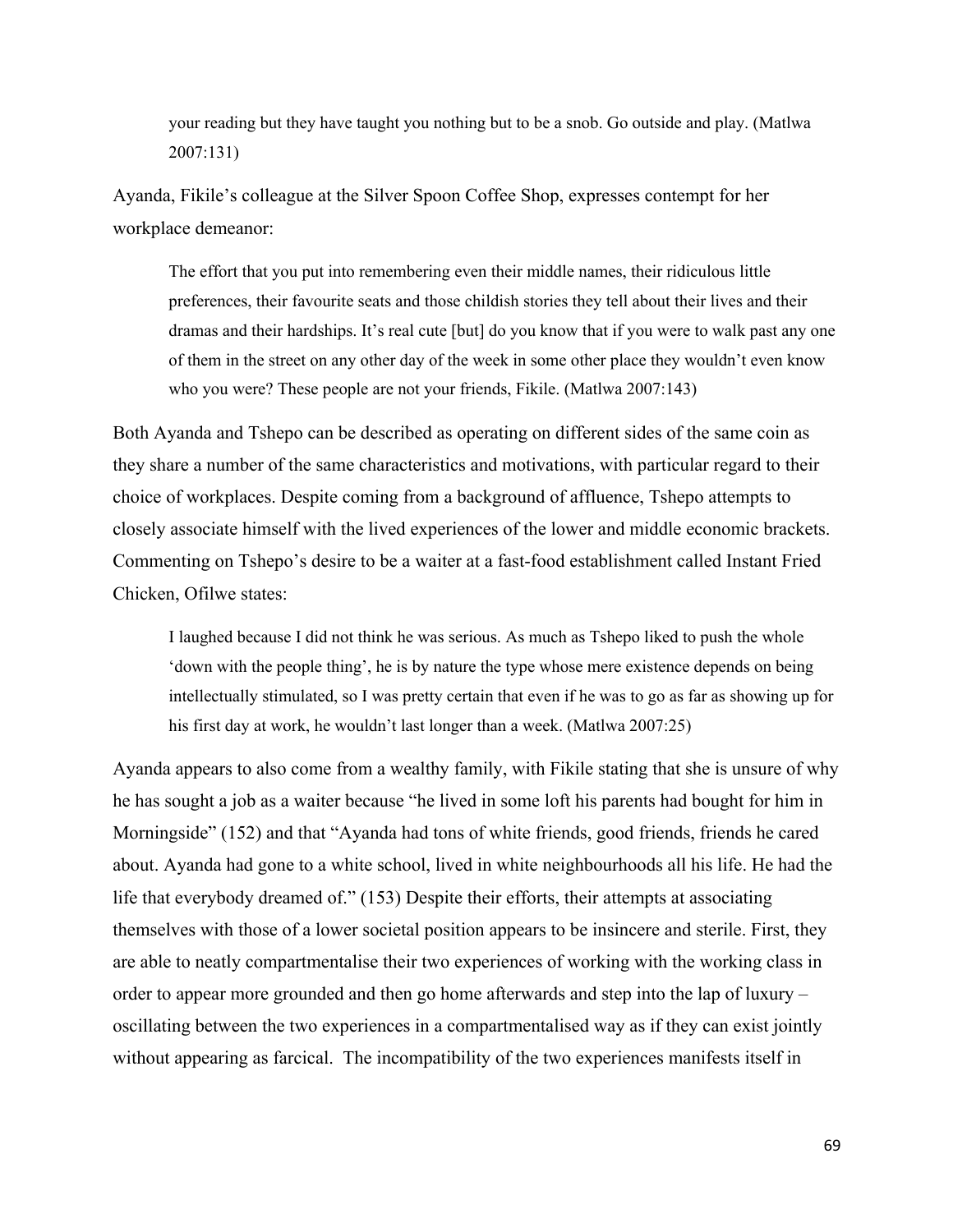Tshepo being unable to relate to his colleagues at Instant Friend Chicken, where he reflects in his diary:

I am afraid of them. I know I am different. I reek of KTV, IEB, MTV and ICC, although I have tried to mask it behind All Stars sneakers and a free Youth League election T-shirt. I am certain that they will catch me out as soon as I open my mouth. (Matlwa 2007:26)

Second, the determination to relate to working-class people appears to quickly unravel for both Tshepo and Ayanda when they encounter struggle and strife in their working environments and resort to referencing their upper-class background to differentiate themselves from their colleagues, as in the case of Tshepo when a customer at Instant Friend Chicken does not return his greeting:

I am enraged. I want to call them to order. Tell them that they have no right treating people the way that they do. I want them to hear my voice. I want them to listen to the manner in which I speak. I want to slap their stuffed faces with my private school articulation and hurl their empty heads into a dizzy spin with the diction I use. I will quote our democratic Constitution. I will remind them that it is now, and not then. I will demand respect. (Matlwa 2007:29)

Due to being used to a life of luxury, Tshepo appears to be out of touch with the reality of employment that is sometimes a thankless occupation. His colleagues subsequently highlight his naivety, pointing out that "there is much [that he] must learn." (29)

Ayanda has a similar incident at the Silver Spoon Coffee Shop when a customer insults him, ultimately hurling expletives at her. (150) Characters such as Ayanda and Tshepo, as well as the novel itself to a large extent, appear to serve the purpose of advocating for a particular definition of what it means to be black, the nature of white values and the effects of racial interaction that ultimately converges towards a very narrow conceptualisation of identity and individual agency and is itself an example of race trouble, as those individuals in the novel such as Ofilwe and Fikile who don't always subscribe to these definitions are left to bare the weight of judgement and oestracisation. What is ironic however is that despite appointing themselves as the stalwarts of 'black authenticity', close interpretive analysis of the events of the novel reveal both Tshepo and Ayanda to be lacking substance of character as upon first encountering strife, they appear to unravel – revealing that they suffer from the same identity complexes that they judge Ofilwe and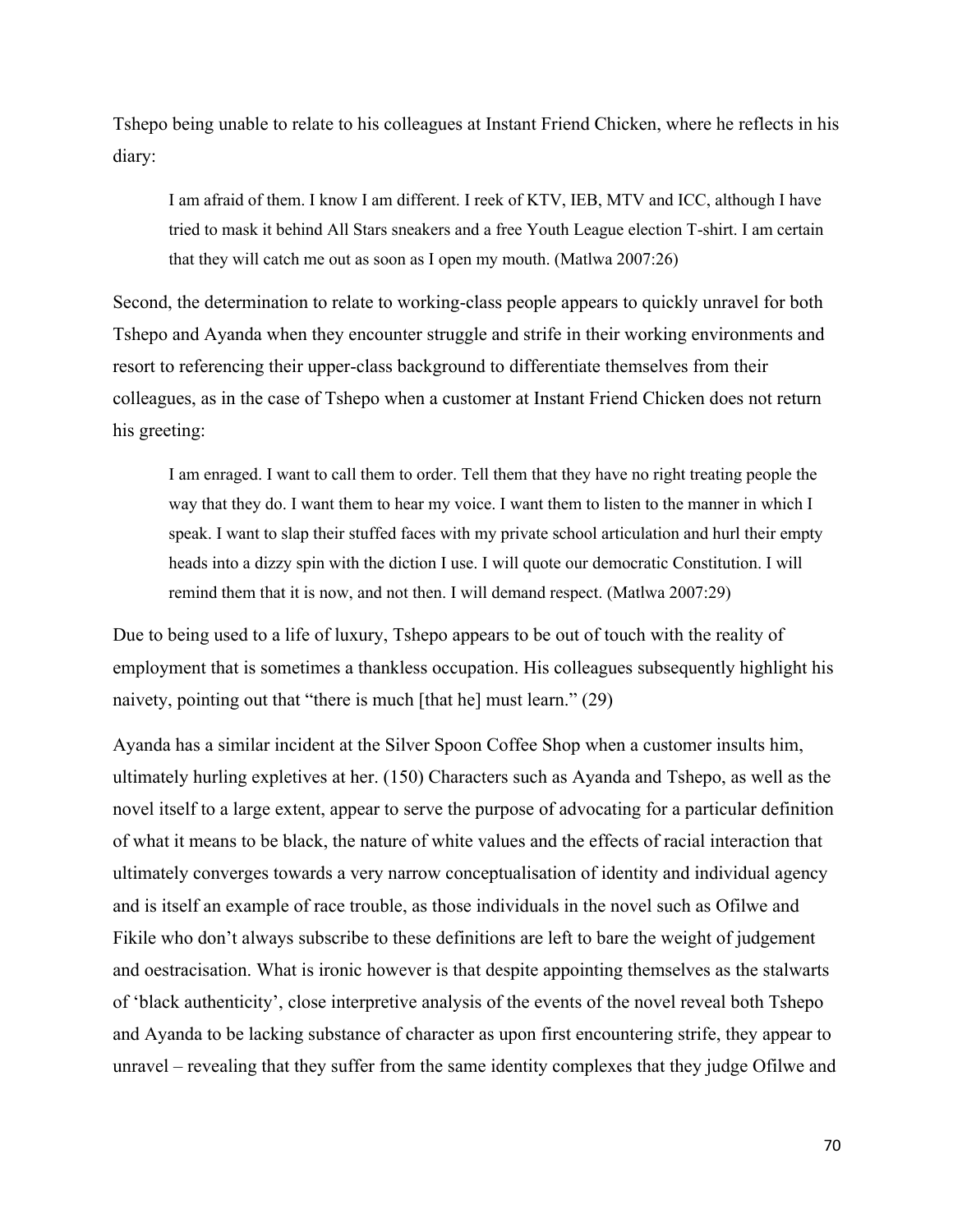Fikile for having. Fikile's grandmother, who is also critical of whiteness, is hesitant to offer an earnest account of its positive qualities, which is reflected in Fikile's recollections:

She didn't have much to say about them [the Kinsleys] because they weren't as cruel and coldblooded as the others. My grandmother hated speaking about the good white people, so she would often only say a word or two about the Kinsley family and their home. (Matlwa 2007:124)

It however also appears that the endemic fear of whiteness as a hegemonic, pervasive construct that necessitated the presence of these 'guardians of black tradition' is to a certain extent misplaced as on a number of levels, whiteness and the agents and values that represent it are ridiculed and undermined. A reader of the novel who reads the antics of Miss Becky, the owner of the Silver Spoon Coffee Shop, does not view her as an object of admiration who conducts herself in a graceful manner. Instead, the reader is primed through the construction of her behaviour to dislike her and the values that she represents. Furthermore, she is portrayed as naïve and ignorant when she assumes that all black individuals live together, stating "and you go tell that to your people when you get home tonight. Striking is no way to solve any problems." (149) Towards the conclusion of the novel, when a white individual approaches Fikile with amorous intentions, he is portrayed as a caricature of stupidity in not even being able to pronounce two words of IsiZulu correctly – stating "kumuhle kakhulu" (183) instead of "umuhle" (183). The white characters in the novel exist mostly within the periphery and are portrayed often as mindless and lacking depth of character – hardly attributes that encourage admiration.

# **Conclusion:**

This chapter has attempted to answer the central question of what it means to be black in the context of post-apartheid South Africa. For blacks within South Africa, this appears as a difficult and complicated question to answer because of the multiplicity of identity positions that can be assumed. Unlike during apartheid, with the rise of democracy the liberated black South African has access to much more lucrative opportunities and far greater resources that make the possibility for self-actualisation and upward mobility a much more realistic prospect. Much of this has been facilitated through the introduction of policies of affirmative action, such as Black Economic Empowerment. This has created race trouble on two fronts: First, whites feel disadvantaged by these policies of redress that they feel systemically exclude them and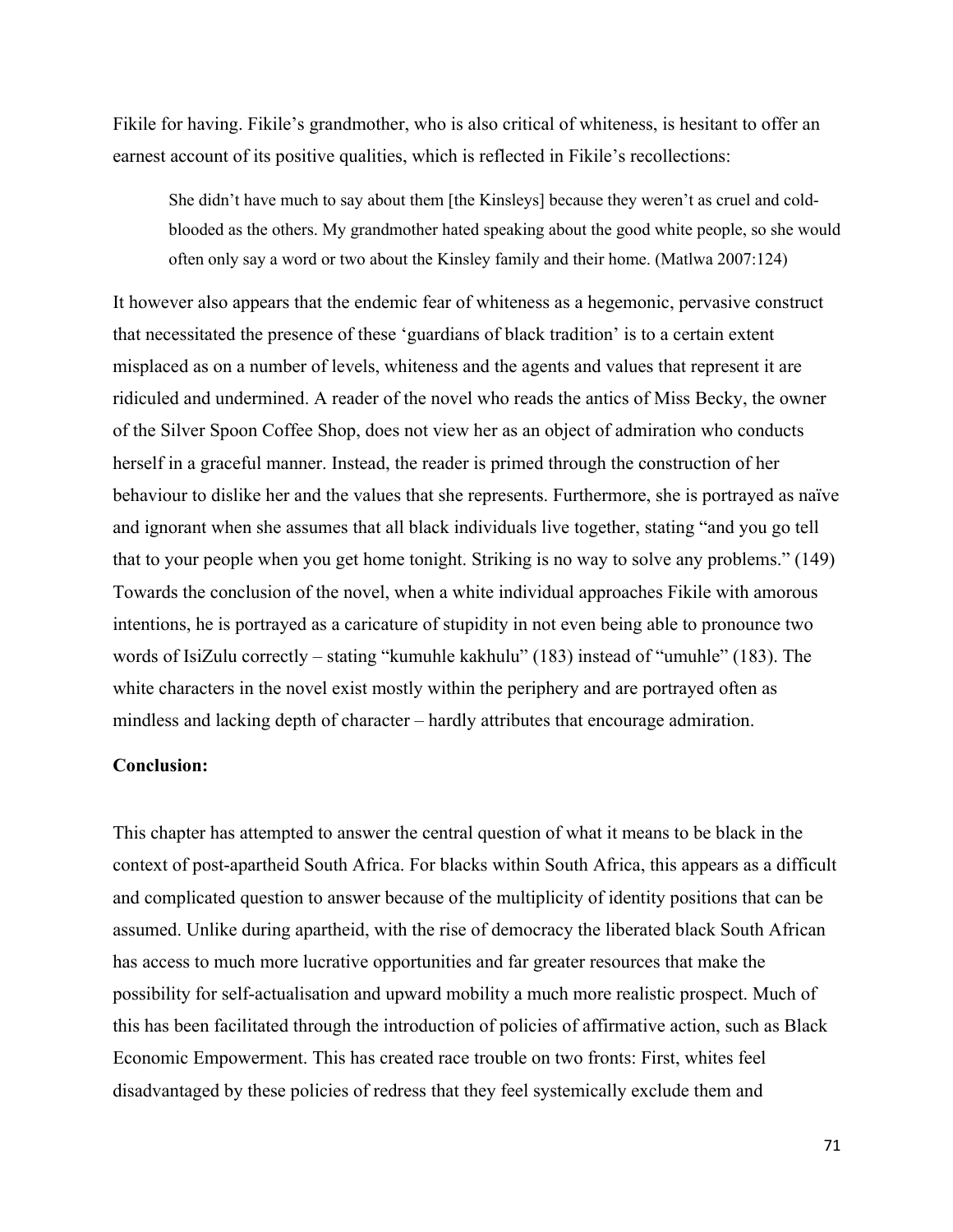consequently place animosity towards blacks who they feel do not deserve their economic gains. In this regard, Ofilwe recalls incident while waiting for her father to pick her up after school:

As I am getting up, Stuart Simons walks from the high-school sports fields towards the parking lot with a clique of senior boys who I know are only allowing Stuart to hang with them because he is wealthy. Although I never liked Stuart very much, I wave bye to him so that he can see me climbing into the most captivating car on the school grounds. As I open the boot to put my bag in, Stuart walks over and says something like "Nice wheels, Ofilwe, who did your father hijack this one from?" (Matlwa 2007:16)

Second, these policies of redress have been implemented unequally within the black community that has created an economic stratification between the rich and the poor that has been the source of much tension.

While Ofilwe is depicted as a product of South Africa's "black diamond" (Ballard 2015:1) phenomenon, on the opposite end of the spectrum is Fikile, who resides in a one-bedroom outhouse with her abusive uncle in the township of Mphe Batho. Portrayed as a disenfranchised individual, Fikile attempts to use the power that is associated with the prescripts of whiteness in order to attain some level of social capital and status, through the manner in which she speaks, the importance that she places on her appearance and the manner in which she behaves both outside and inside her place of work, The Silver Spoon Coffee Shop. Within the novel, whiteness is purported to be closely associated with comfort, civility and power for Ofilwe and Fikile, who both enjoy the comforts it provides. For Ofilwe, it's the joy of living in an opulent gated community, attending a private school and embracing the materiality of luxury goods. For Fikile, the prescribes of whiteness mean the possibility of upward mobility in life and the construction of a stratification between herself and other black people that she believes that she is better than.

Irregardless of their varying economic positions, Ofilwe and Fikile are depicted as undergoing the similar issue of attempting to negotiate a coherent identity in the context of conflicting discourses. This has been looked at through the lens of discourse, which has been defined earlier, in being imperative in influencing identity, attitudes and behaviour.

Ofilwe's character development in this regard is portrayed as far more profound and dynamic in comparison to Fikile. While Ofilwe in many respects embraces white influence, it is not unthinkingly and without regret. On multiple occasions she laments her perceived alienation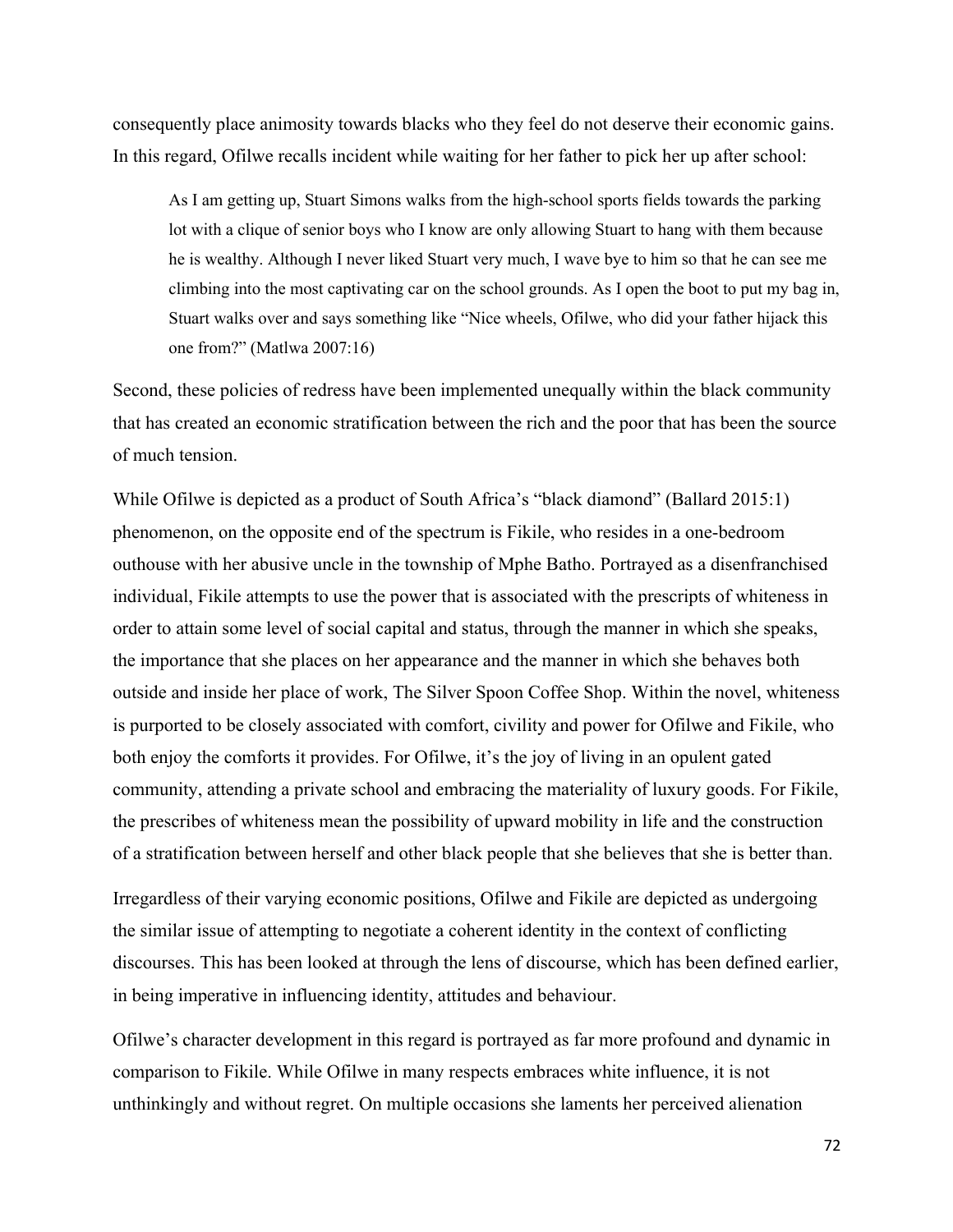from her traditional culture and the influence that whiteness has on her behaviour, perceptions and aspirations. With varying success, she attempts to distance herself from what she believes is condescending behaviour from her friend Belinda and minimises her use of English, with the goal of learning more of her traditional language of Sepedi.

One of the main reasons for her character shifts throughout the novel who act as the 'guardians of tradition' and employ the discourse of only one authentic version of 'blackness'. For Ofilwe, this is a major source of anxiety that results in much of her identity conflict as she is shunned by her brother as a sell-out while attempting to negotiate modes of conduct that are deemed as 'too white'. Ultimately, it appears as though prescriptions of an 'authentic black identity' limits the agency and potential for upward mobility for Ofilwe instead of promoting liberation, which appears to be the aim of the book for the characters that are depicted.

Fikile, on the other hand, embraces constructs of whiteness as instrumental in achieving what she terms as "Project Infinity", which describes her ideal lifestyle of comfort and luxury. While her disposition is portrayed as class obsessed, she is shown also to be driven and motivated in pursuit of her goals. Despite her harsh criticisms of others, through the reference towards the middle of the novel of her humble beginnings, the reader is primed in some respects to feel sympathetic towards her plight.

What the perspective of race trouble reveals in Kopano Matlwa's *Coconut* is that while discourse is a powerful instrument in affecting and influencing change, the characters in the novel demonstrate an element of maneuverability in their capacity to mould discourse, such as the primacy of whiteness and black identity, to suit their own desires. Moreover, the novel reveals that the plurality of the post-apartheid setting and the multiplicity of influences and identity positions that are associated with it need to be embraced in order for true liberation to occur.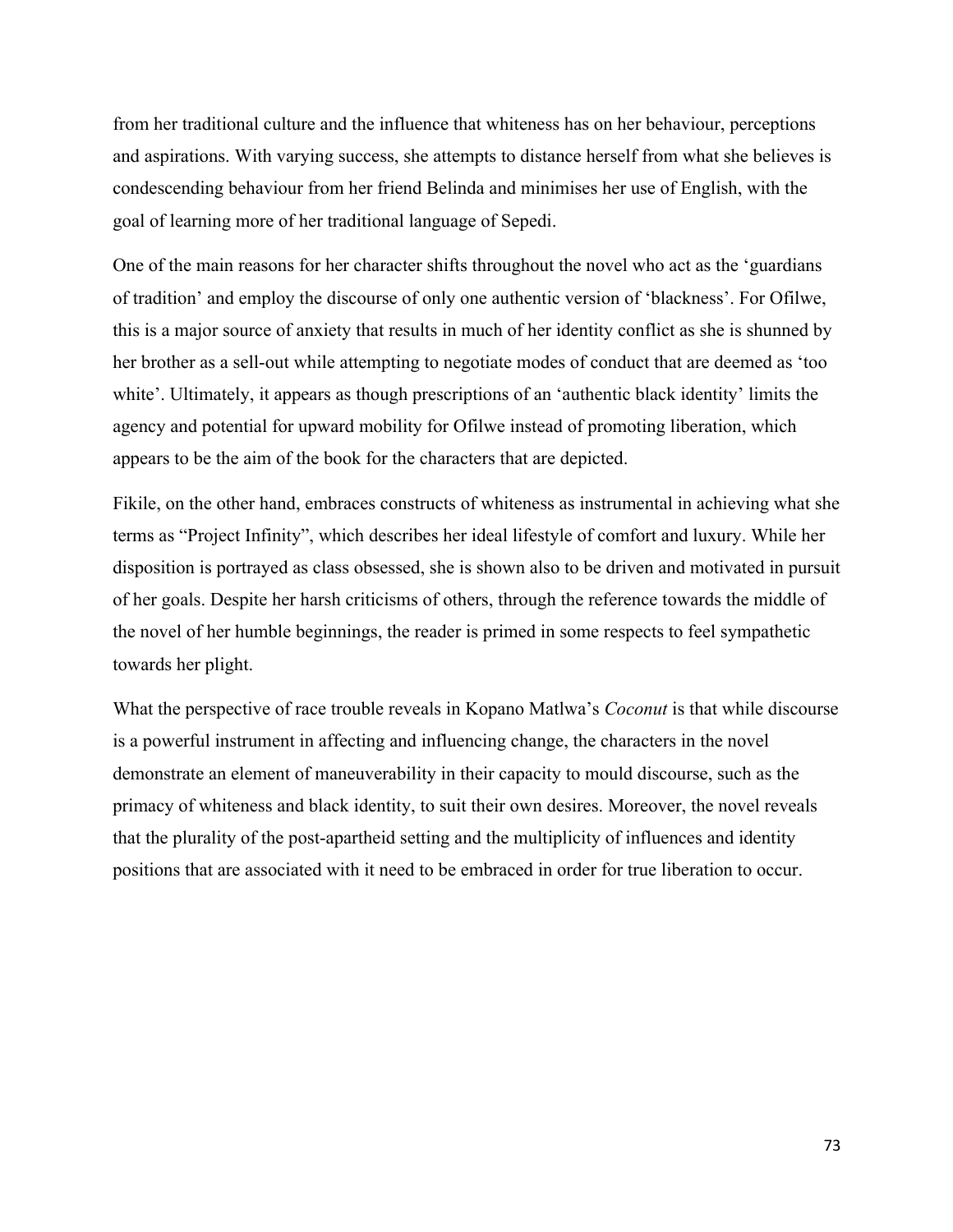## Chapter Four: Practices and Place

Petina Gappah's *The Book of Memory*

## **Introduction:**

*The Book of Memory* by Petina Gappah is an enthralling tale that is written from the first-person perspective of the novel's main protagonist, Memory, who is an albino woman who recollects the events of the plot of the novel while inside Chikurubi Maximum Security Prison in Harare, Zimbabwe. She has been convicted of the murder of her white, informally 'adoptive' father Lloyd Hendricks and as part of her appeal process, she has been asked by her lawyer, Vernah Sithole, to write down the events that led up to the death of Lloyd. The novel presents a kaleidoscopic depiction of the ability of albinism to disrupt traditional binary conceptualisations of racial identity and highlight the malleable nature of race as context-bound, in-flux and closely linked to issues of belonging, exclusion, potential conflict and the exploration and negotiation of racial ideology.

I argue that in many respects the plight of Memory throughout the novel can be encapsulated by her desire, as a disenfranchised individual, to attain power. At various points in the novel this takes a multitude of forms – in attempting to find belonging in a variety of environments, in embracing the mysticism associated with albinism, in subscribing to the dictates of whiteness, in acting prejudiced towards marginalised others. What I aim to achieve therefore in this chapter is to examine the effects of the various environments that Memory traverses throughout the novel on her character and to use the perspective of race trouble to reveal the problematic dynamics that this produces with regard to the relationships between the characters in the book and the connection that this has to Zimbabwe's colonial past. Central to this exploration is the notion of locations that develop subjective meanings and associations for different people. This is accounted for through the idea of place identity. Environmental psychologists Proshansky, Fabian and Kaminoff (1983:60) define place identity to refer to a "pot-pourri of memories, conceptions, interpretations, ideas and related feelings about specific physical settings as well as types of settings." Durrheim *et al.* further adds that "the meaning of places have been racialised and these meanings have then been the basis for developing a sense of who belongs (inclusion)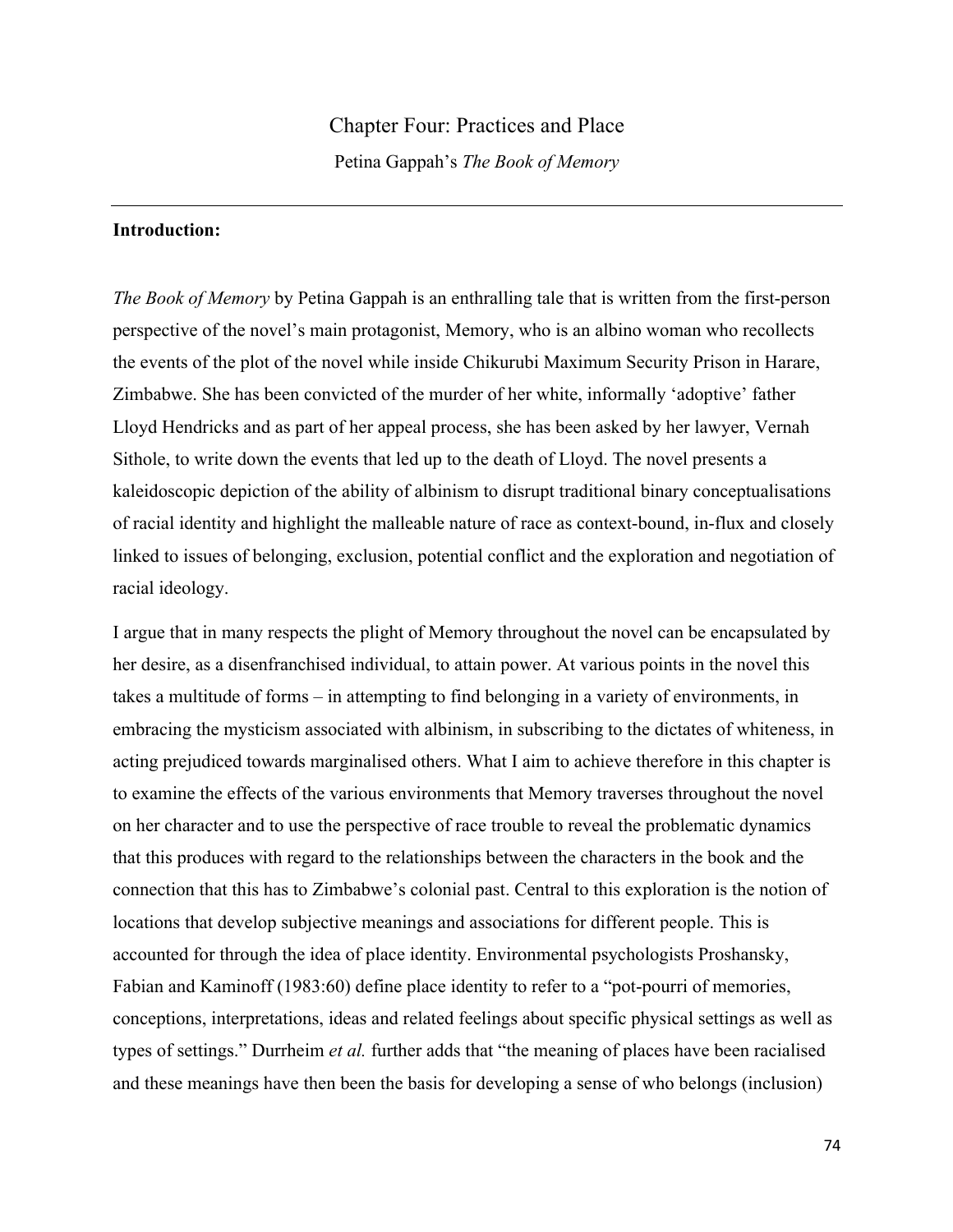or not (exclusion)….townships, for example, are black places, the suburbs are white, and in each town or city you will recognise Indian and coloured areas."

The novel also offers a poignant portrayal of not only the strained status of whites within Zimbabwe and their interactions with members of other races, but also the attitudes of prejudice and intolerance that circulate within the racial groups of the previously disadvantaged. As an albino, Memory finds herself located in a position of interstitiality with regard to her racial classification that appears to be wholly bound and influenced by her immediate contextual and environmental variables. This chapter takes inspiration from the thought-provoking article by Richard Ballard (2005) entitled *Bunkers for the Psyche: How Gated Communities Have Allowed the Privatisation of Apartheid in Democratic South Africa* as a central tool for analysing the racialised segregation in the novel and the attempt by the white community in the novel to align their preferred identity as Europeans with their spatial surroundings. Closely related to this is the idea of 'home', which is regarded as the ultimate form of environmental familiarity. Commenting on this, Ballard (2005:4) argues that:

As much as we try to shape our worlds to fit in with our identities, our environments also shape us, challenge us and constrain us. We attempt to find comfort zones within which it is possible for us to 'be ourselves'. These are places that do not challenge our self-conceptions. Home in its ideal form is the best example. It is a place where we feel safe and can let our guards down. Some people say that their homes are an extension of themselves. Home is a manifestation of our values, visually and in the things done and words spoken in it. The walls of our home are our ultimate barrier against the ravages of the outside world. If our home feels unsafe it is very difficult to feel existentially secure. Or to reverse the equation, existential insecurity can be most powerfully conveyed through the perception of threats to the home.

The character development of Memory throughout the duration of the novel is reminiscent of that of a pendulum as she attempts to negotiate the duality of achieving a coherent internal identity in the context of continually shifting environmental variables and influences. This project broadly, but with particular applicability to this chapter, utilises Gerhard Mare's (2001) conceptualisation of "race thinking" to supplement the project's and the chapter's understanding of race – which extends far beyond simply the colour of a person's skin, as evident by Memory. Mare (2001:77) states that: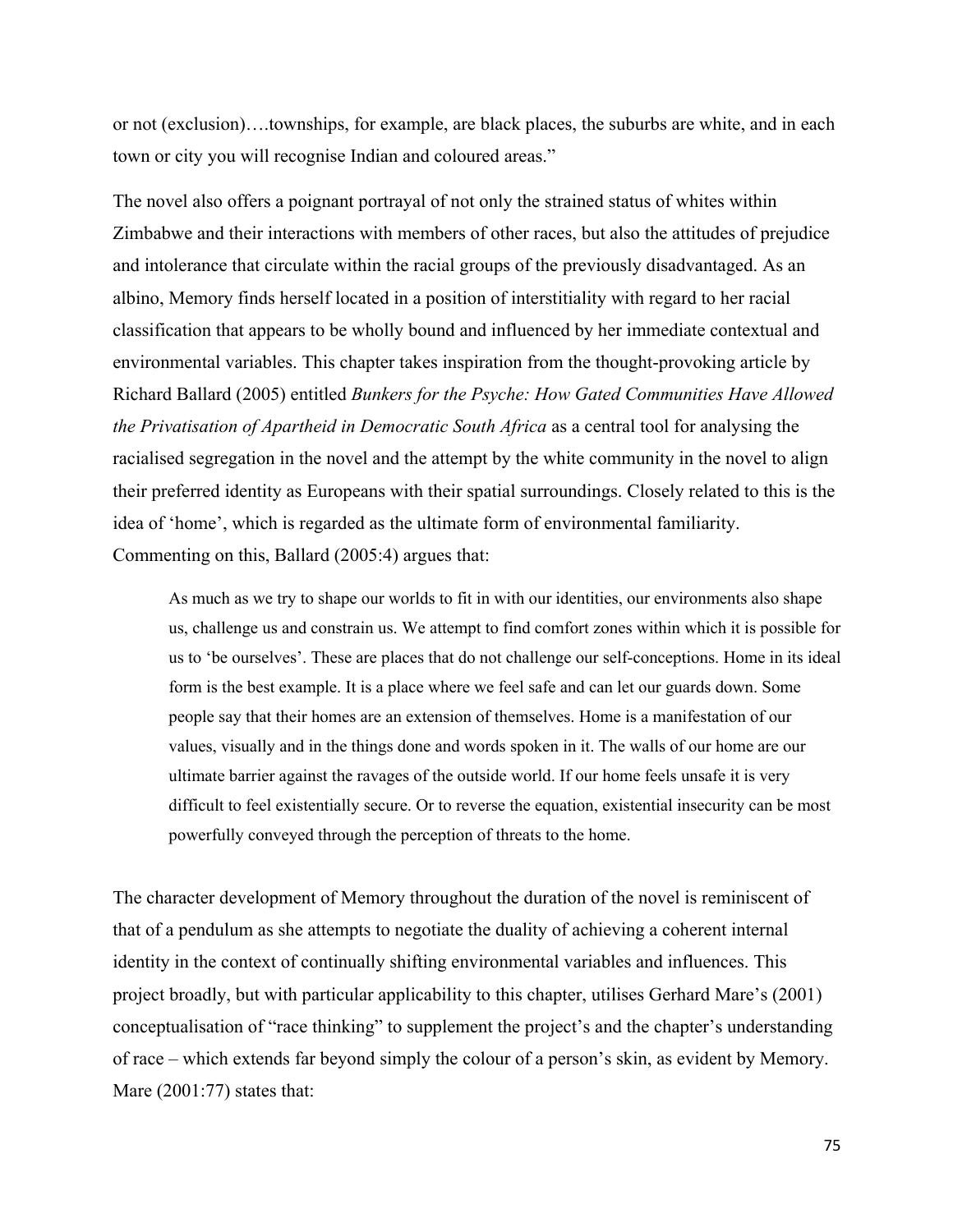Race thinking shares processes of identity formation with all social identities. Race thinking refers not only to the manner in which we make sense of social relations, actions and events, but also to the way in which we perceive our own group membership and those of others, the way in which we share identities with some and are distinguished from others – the making of boundaries between 'us' and 'them'.

This clarification is an important one to make when thinking about race as it effectively underlines the idea of race as a social location that involves group membership. It is for this reason that this project has chosen to include the element of albinism in its scope, as it provides for the opportunity to investigate its unique functioning and position of liminality within these contested spaces of race.

First, I offer a historical contextualisation to underline the status quo in Zimbabwe as it is presented in the novel to account for the element of race trouble as well as the strained and unequal system of race relations that continues to be pervasive after the abolition of colonialism. I then introduce the concept of place-identity, where I explore the process by which the various environments in the book acquire both positive and negative connotations and the effects that this has on the various characters in the novel. I systematically then navigate through the variety of environments that Memory is exposed to and the influence that this has on her sense of self, with particular focus on her racial identity and her ability to identify with the plight of both whites and blacks. Lastly, I conclude by reflecting on how the idea of race trouble is located in the problematic history and present of Zimbabwe's socio-political terrain as it's depicted in the novel and how this has infused into the variety of environments that Memory explores – influencing her sense of self profoundly.

# **Contextualisation: The historical significance of places in the construction of identity and race relations**

The various environments within the novel and the distinctions that are characteristic of them are largely as a result of the ideology of racial segregation that Zimbabwe was founded on. Zimbabwe, in a similar fashion to South Africa, has been negatively influenced by settler colonialism, land expropriation and the systematic marginalisation of the indigenous people. This has resulted in both countries being plagued by issues of belonging, restitution and relational discomfort between the various races, which I categorise broadly under the terms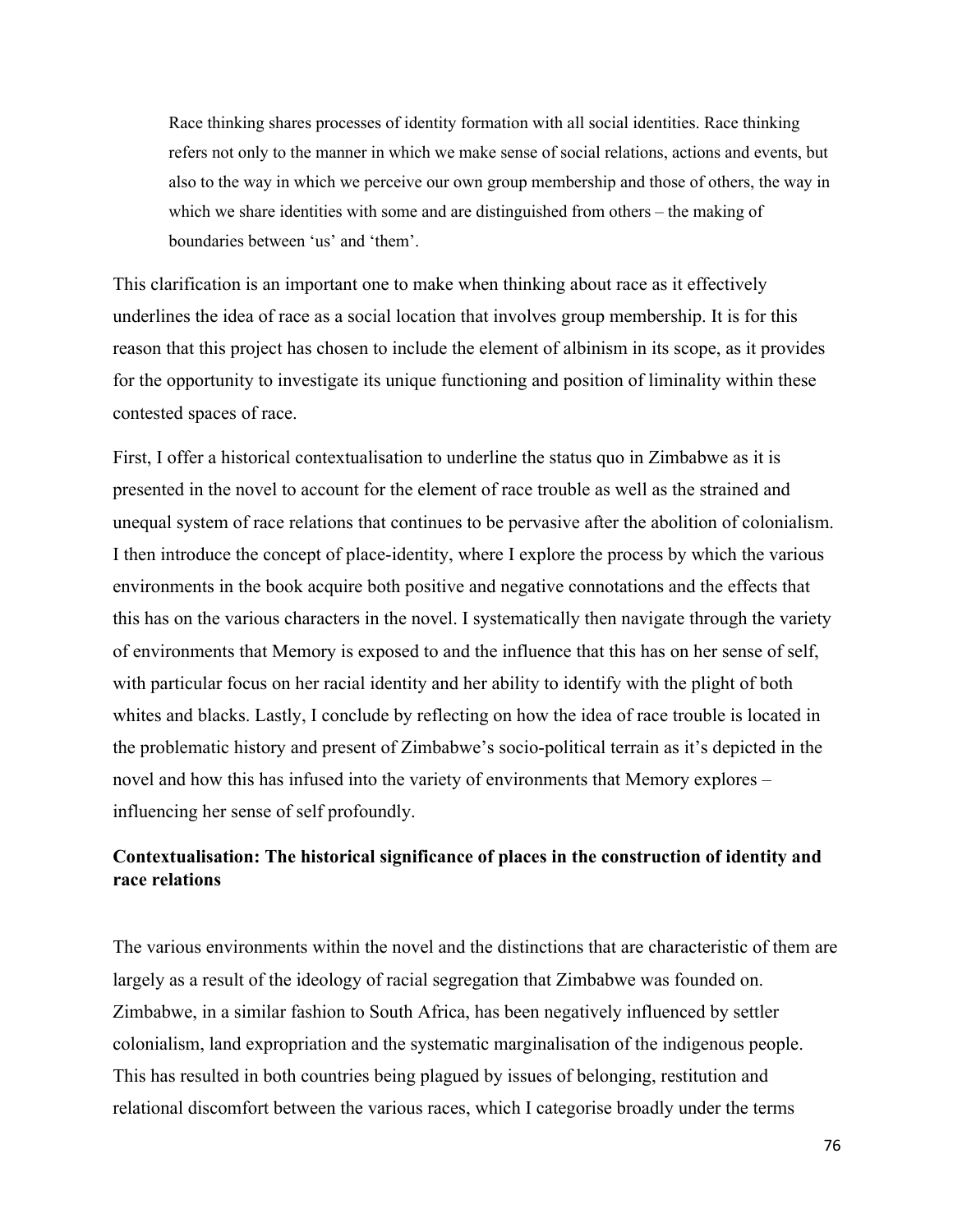'black' and 'white'. Contemporary Zimbabwe, as is depicted within the novel, is a racially textured terrain that is the sum of decades of intra- and inter-racial conflict, negotiation and tense co-habitation. This is a result of the various narratives regarding the state of politics, the economy, racial interaction and restitutive dispensation, with particular regard to the issue of land, are fought for within and between races in Zimbabwe. While similar sentiments are also accurate in the case of South Africa, issues of land and equity have not been at the forefront of the national consciousness to the extent that was seen in Zimbabwe. It is only in recent years, in South Africa, that various political parties have made explicit calls for the previously disadvantaged to receive land that has been expropriated without compensation to its previous owners.

Many of the issues regarding land equity and race relations that continue to be of prominence in present-day Zimbabwe have their origin in the country's colonial past and the dispossession of some of the original inhabitants of the land. A key figure in the upheaval and displacement of the inhabitants of the land was Cecil John Rhodes, who was not only interested in expropriating the basic resources of the area, but in also employing his acute imperial ideology, which underpinned most of his actions. (South African History Online [SAHO], 2011) He was of the belief that the Englishman was innately located in a position of primacy in comparison to all other races and people and that the rule of Britain would be of great benefit to all. This sentiment would come to inform much of the expropriation, manipulation and disenfranchisement of the indigenous people that would characterise his presence in the area of present-day Zimbabwe. Even at this early stage this ideology of a binary between those who are inferior was effective in creating notions of group membership and prejudice that unfolds in *The Book of Memory*. Commenting on how historical societal relations are of influence even in modern times, Herbert Blumer (1958:5) argues that:

An analysis of how the sense of group position is formed should start with a clear recognition that it is an historical product. It is set originally by conditions of initial contact. Prestige, power, possession of skill, numbers, original self- conceptions, aims, designs and opportunities are a few of the factors that may fashion the original sense of group position. Subsequent experience in the relation of the two racial groups, especially in the area of claims, opportunities and advantages, may mould the sense of group position in many diverse ways. Further, the sense of group position may be intensified or weakened, brought to sharp focus or dulled. It may be deeply entrenched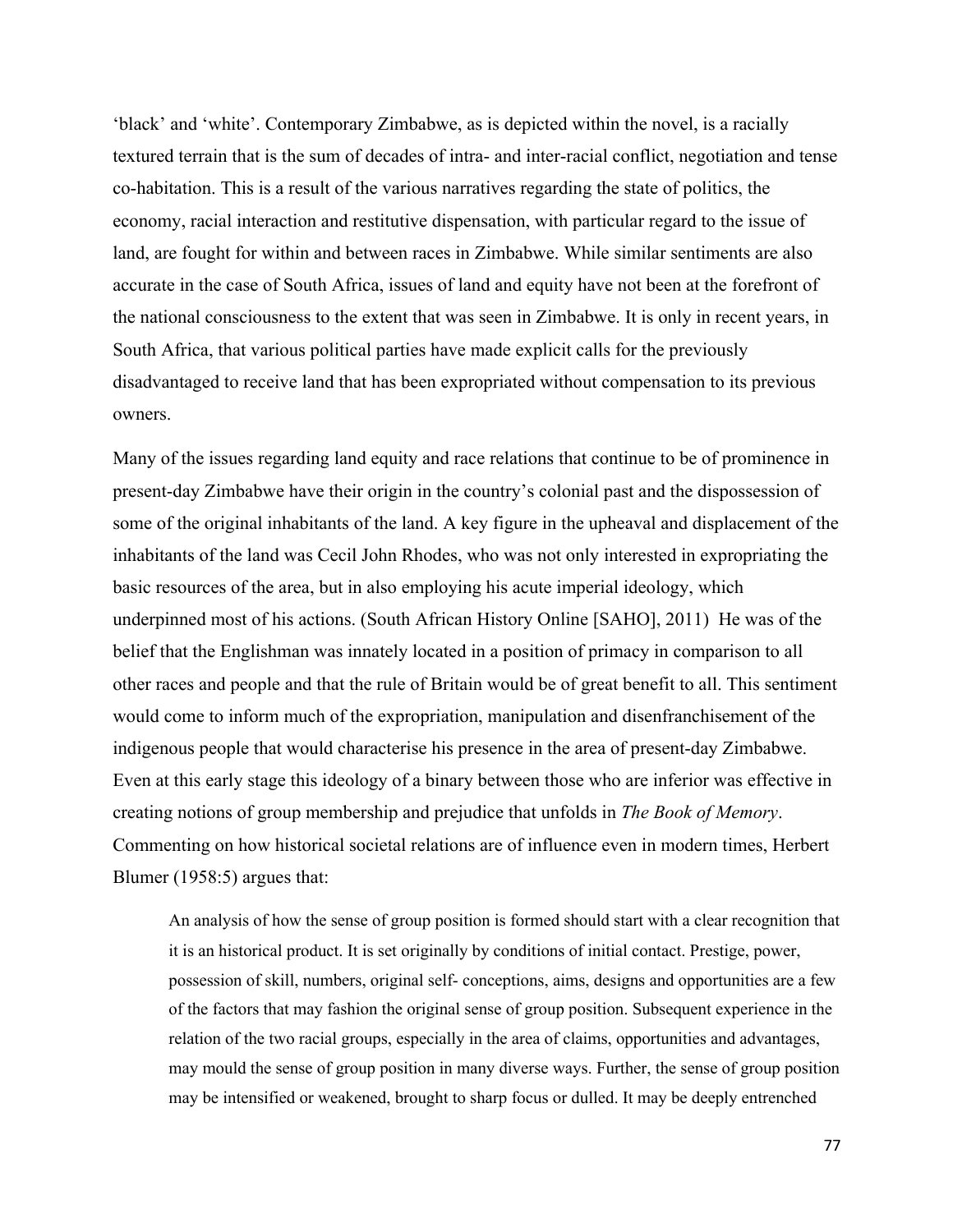and tenaciously resist change for long periods of time. Or it may never take root. It may undergo quick growth and vigorous expansion, or it may dwindle away through slow-moving erosion.

The colonial conquest of individuals like Cecil John Rhodes was effective in establishing group relationships of opposition along the lines of inferiority/superiority, belonging/exclusion. Once early settlers became familiar with the nature of the land and its rich potential for economic gain, the area became viewed as a favourable settler colony for Europeans, resulting in surges of settler migration into the area. Premised on the notion that the black population was uncivilised and that it was therefore necessary to limit the contact between the black and white races, unequal sections of land were therefore reserved for the two races – with 49 060 000 acres for the white population and 21 600 000 acres for the black population. (South African History Online [SAHO], 2011) This restriction of land, which limited subsistence farming as well as the ability to farm for profit, forced much of the black population into positions of wage labour where they were exposed to tough working conditions for meagre pay. This inequality with regard to land allocation – with whites occupying favourable, plush farmland while blacks were forced towards the periphery of civilisation, is shown through the stark contrasts between the areas of the township of Mufakose, where Memory grew up and begins her journey, to the area of Lloyd Hendricks' residence which is affectionately known as Summer Madness in the serenity of Umwinsidale. (38) The feeling of exploitation that is held by black people in having their land appropriated during colonial times is a significant issue that is depicted in *The Book of Memory*  and as accounting for a large portion of the distrust and conflict between blacks and whites.

Despite land restitution operating within a 'willing-buyer willing-seller' framework since the 1980s, the white minority, which only comprised of 0.6% of the population, continued to hold 70% of the country's most fertile agricultural ground. To assist with the enterprise of land redistribution and to facilitate compensation for landowners, the British government set up a land redistribution grant of approximately 44 million British pounds. The grant policy however expired in 1996 with Britain unwilling to commit further funds to the issue due to irregularities in land allocation, with large plots of land being given to ZANU-PF loyalists and little change being found at a grassroots level. (Human Rights Watch [HRW]: 2002) The land seizures in Zimbabwe and the manner in which they were carried out created a situation of racial unease for both blacks and whites in Zimbabwe, as white farmers felt robbed of their land and amenities,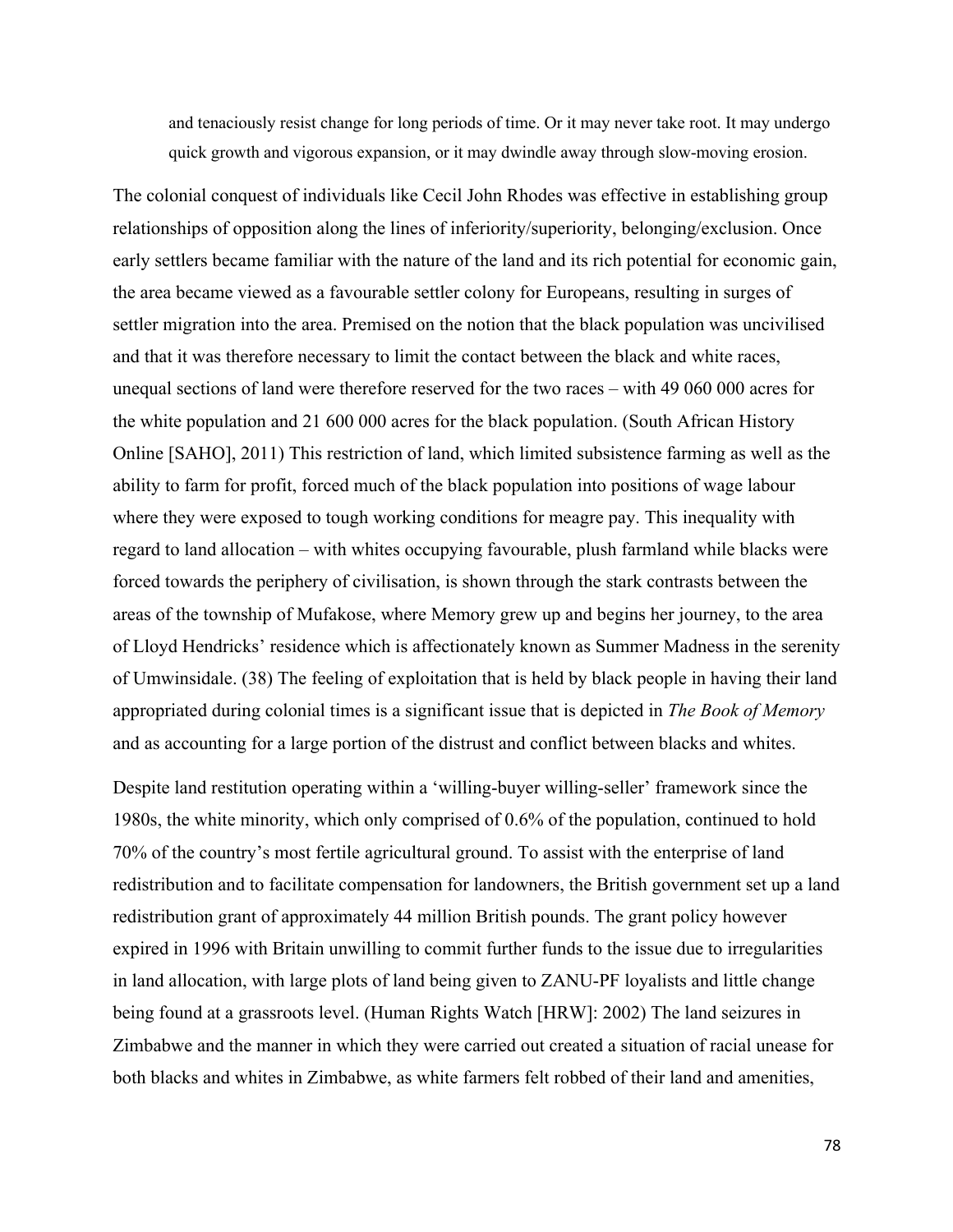while large numbers of landless blacks felt no impact of the land redistribution program that was seen to be marred in corruption. Relating on an instance of this, Memory notes that:

I don't want you to think that I am in any way defending the chaos of the way the farms were parceled out, or the greed with which the top people took farms for themselves. From what Lloyd told me, Alexandra and Ian's farm had gone to the second wife of an army general, who had also taken a farm in addition to the one that went to his first wife and two children. (Gappah 2015:212)

By 1999, eleven million hectares of the richest land was still in the hands of about 4,500 commercial farmers, the great majority of them white. (HRW: 2002) As will be explored in more detail later in this chapter, the ultimate manifestation of this conflict and the inability of the government to properly enact policies of redress is the raiding of farms that occurs towards the conclusion of the novel. (Gappah 2015:211-2) These farm invasions resulted in a compounded sense of displacement for white individuals that began with the dawn of Zimbabwe's independence. White people lost most of their privileges and found themselves in competition with their black counterparts for jobs and a share of Zimbabwe's post-independence dispensation. Many white people became disillusioned with the new black-run structures of government and immigrated out of the country. In a similar vein to South Africa after apartheid, whites in Zimbabwe struggled to find their place in the new democratic political framework. In the book however Memory questions the validity of white anger in the context of land appropriation through referencing its historical origin:

The invasions were the talk of Umwinsidale. My feelings were ambivalent. I had lived long enough among them to understand and feel pity for their losses, but I found it infuriating that they spoke as though there was no context to this, as though this is something that just happened, with no history to it. They spoke as if the Pioneer Column had never invaded a land that was not theirs, as if land had not been stolen, as if this had not been a crisis long in the making. (Gappah 2015:212)

Of particular interest with regard to the above two quotes is the liminal position of conflict that Memory resides in between the various identities that she relates to, where she embraces the 'white' aspect of her identity and consequently feels a level of sympathy for whites with regard to their loss of land but when relating more to her 'black' origins and influences, feels scorn towards whites and their ignorance of historical oppression and the need for the redistribution of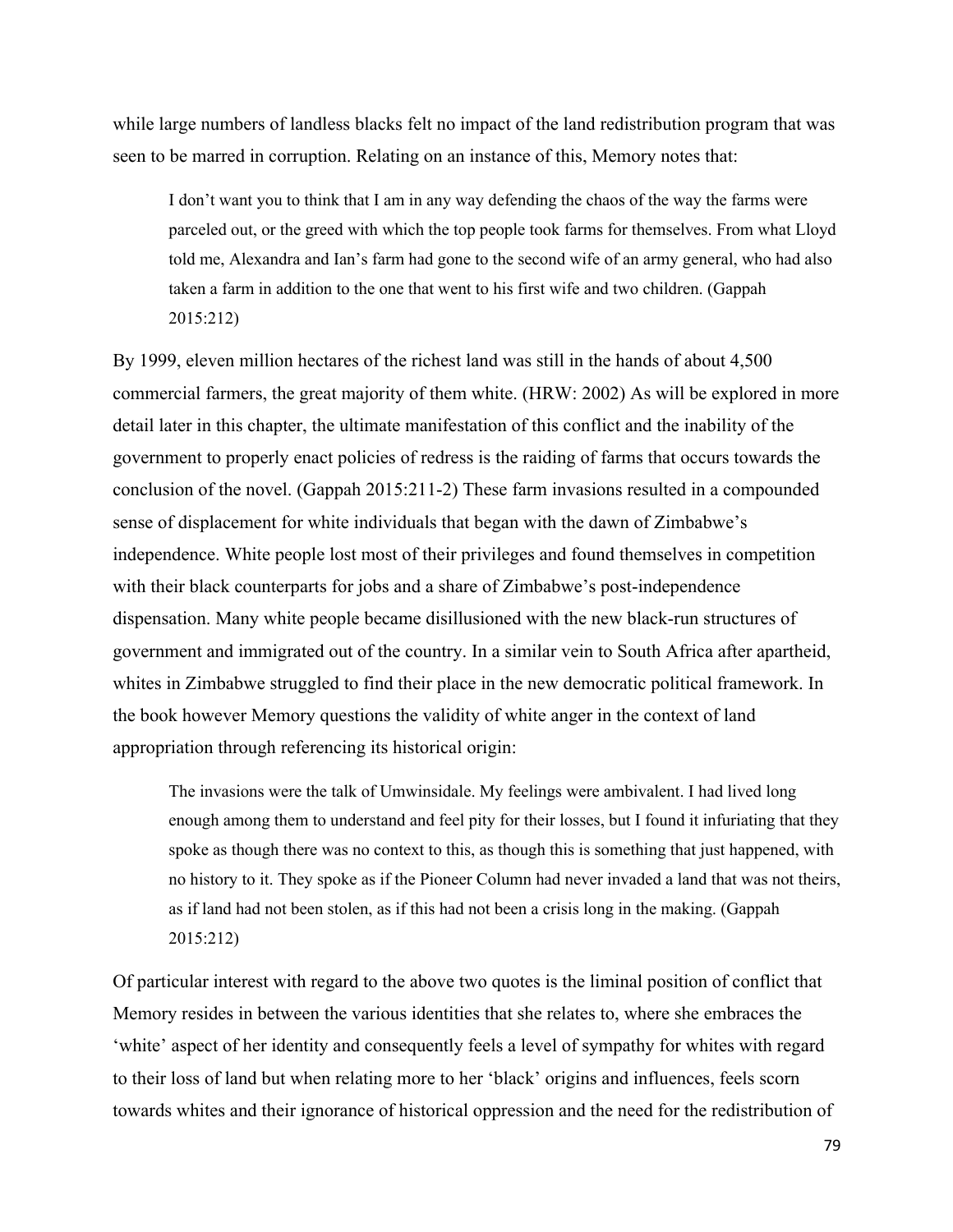basic resources. The influence of colonialism was effective in placing whites in a position of primacy with regard to access to resources and a status of prestige that was accorded to them. Following the liberation of Zimbabwe from colonial rule however, as is noted in the above quote by Herbert Blumer (1958:5), these racial dynamics appear as subject to change following shifts in political and social power towards the black majority. Within this context, it is white people who feel alienated and who live in a state of fear – anxious to show that they are not detractors to the liberation movement. Memory recalls an instance where she states that "when I first came back, Alexandra had encouraged me to buy a flag to hang in the car. It was the only way to get past the roadblocks, she explained…like many whites under siege, she thought flying the flag from her car was a badge of patriotism, a visible sign that she was not a 'detractor'." (Gappah 2015:218) Furthermore, it is interesting to note that in this context, Alexandra appears to relate to Memory as someone who occupies the same identity position as her and who consequently believes that the presence of the new government is likely to adversely affect Memory as it will her – hence her advice for her to also hang a flag in her car. Memory however does not view herself as existing in an alien position from the political developments in Zimbabwe in the same manner that Alexandra does. As noted previously, in many ways she empathises with the plight of black people who rely on the restitution promised by the government and in some ways likely relates to their struggle due to her humble beginnings in the township of Mufakose. Despite their exclusion of her, she continues to feel an earnest connection to them and does not appear to harbour enduring animosity, despite reminiscing on her time in the township with a degree of lament. In the case of Alexandra however, this is a superficial show of support for Zimbabwe's push towards redress, as it is revealed later in the novel that she still harbours racial prejudices, such as for example her automatic assumption that Memory was responsible for the death of Lloyd and that what she stood to gain from his will was a motivating factor. (Gappah 2015:163) Had she found a white person with the corpse of Lloyd in the same circumstances, it is unlikely that she would have rushed to the same conclusions without at least initial inquiry as to what happened – a courtesy that she did not afford Memory.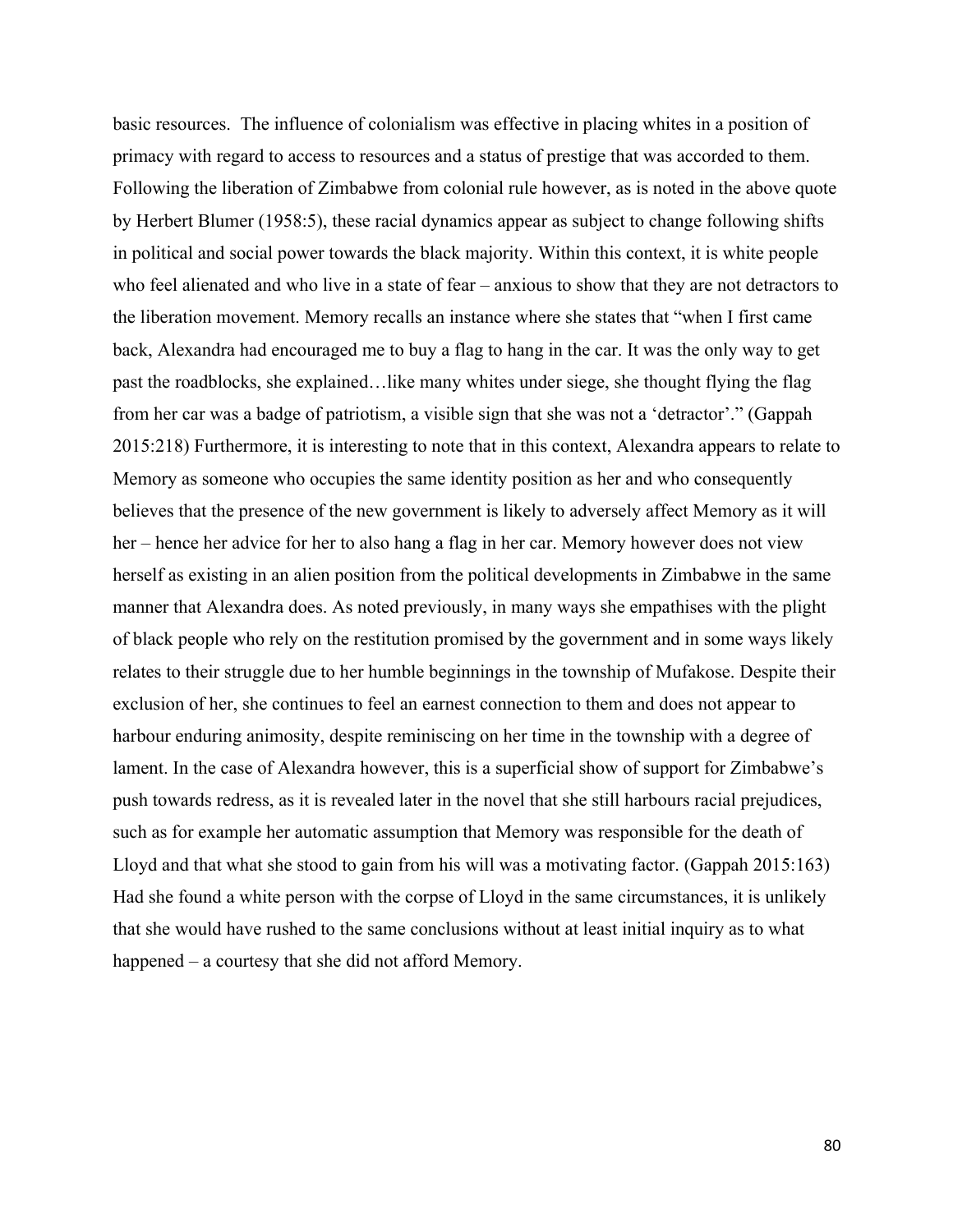## **Place-identity:**

Exploring the association of identity, sentimentality and stigma to place The legacy of exclusion, corruption and oppression continues to be impactful within the novel's depictions of Zimbabwe and the polarities of economic, political and social extremes that it houses. Commenting on how little her fellow prisoner, Mavis Munongwa, knows about the political upheaval in Zimbabwe due to her extended stay in prison, Memory states:

She has no knowledge at all of Zimbabwe, no idea of what life has been like in the last thirty years, no concept of the immense contradictions that make up this country – national unity achieved through the massacres in the south, discrimination against white people…the multiplicity of laws that guarantee women equality and a culture that ensures that they remain subservient. (Gappah 2015:78)

Within this context economic discrepancies and social divides are most explicitly observed within the environments and landscapes that individuals and groups inhabit and the belief systems and traditions that are associated with these areas. Environments do not endemically possess stereotypes, associations and traits but however acquire them over time. This is achieved through patterns of encounter, engagement and interaction in which spaces gain racial connotations and stereotypes.

In the case of Zimbabwe, separate living arrangements for whites and blacks was necessitated by economic disparagement in which blacks were resigned to living in townships and villages and whites to suburbs and farms. Due to the Land Tenure Act, prime land was reserved for the exclusive use of white people, which made it possible for them to occupy preferential residential zones. Blacks occupied the lower economic rungs of society with rife levels of unemployment being a common phenomenon. Those who were able to gain employment were often underpaid and mistreated, resulting in their continued stay in townships, villages and informal dwellings.

An extension of this is the tendency for powerless individuals to protect the little that they have through imposing notions of ownership and consequent belonging on spaces that dictates parameters of inclusion and exclusion for certain categories of people. While to a certain extent this reflects the colonial stereotype of black individuals as intolerant and uncivilised that they have subtly adopted due to the nature of their living environment, it is also originates from the systematic disenfranchisement of black people of land and other resources that results in issues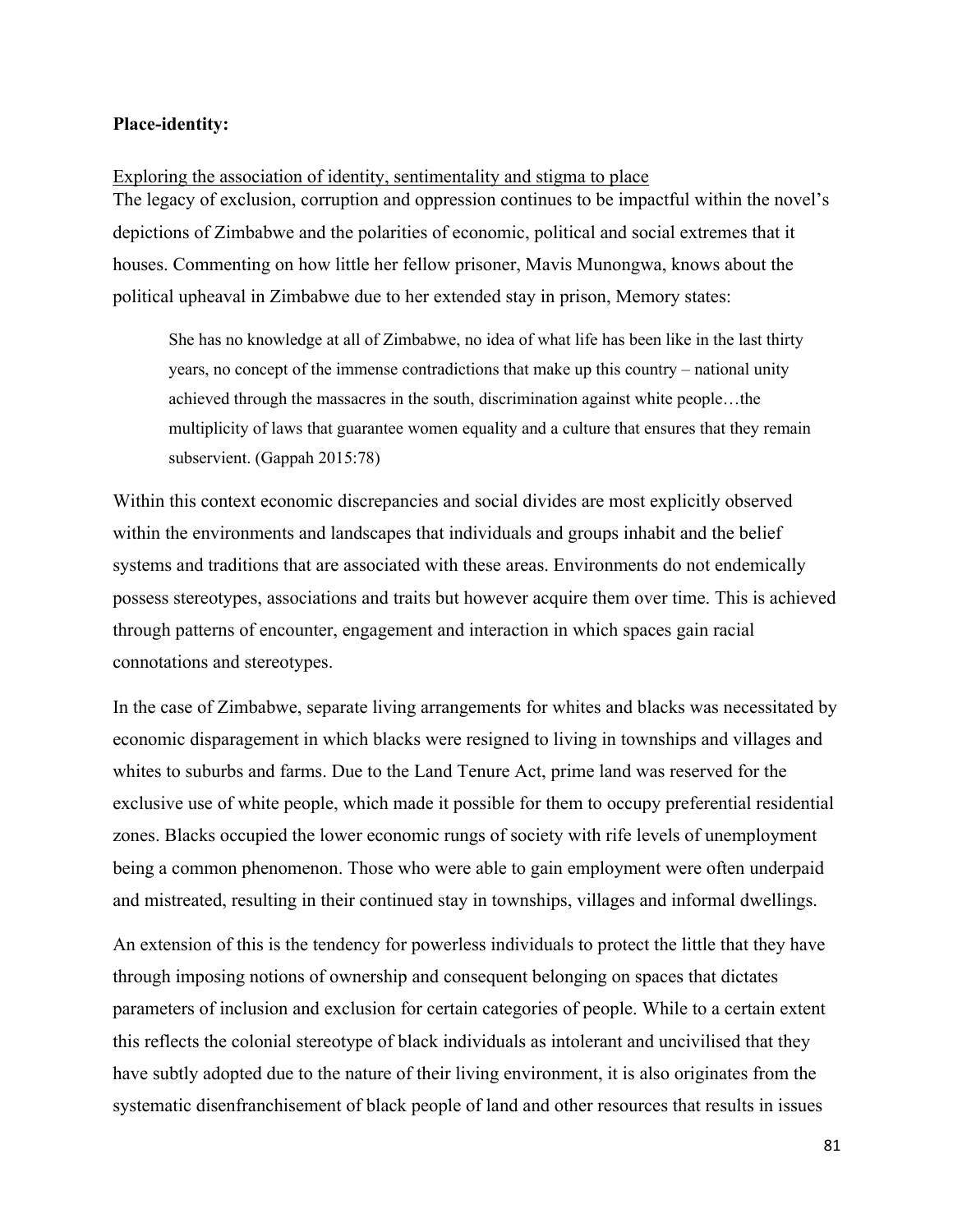of who belongs and who does not at the forefront of township consciousness. Nevertheless, despite the formalised abolishment of colonialism and legislation regarding segregation, people continue to congregate together in racial groups which results in these spaces gaining racial connotations.

Besides this, Durrheim *et al.* (2011:121) notes that in the case of South Africa, but with particular applicability to Zimbabwe:

Around the country, segregated black townships acquired representations of being degraded, violent and dangerous places. All the colonial dangers associated with meeting an 'evil-minded, barefooted black man on a dark night' were now concentrated in townships and the symbolism infused into these spaces. [This was] in contrast with the (white) city, which was developed, peaceful and an orderly place governed by the rule of law.

#### Mufakose township

Memory describes Mufakose township with "the houses that look exactly the same, redbrick houses with a square inch of space between them. Families lived together all packed one on top of the other, like sardines in a tin: mother, father, another mother, sometimes; aunts, uncles and cousins." (Gappah 2015:37) Commenting on one of the more subtle distinctions between the racialised environments of whites and blacks, Memory states that:

You will discover as you walk around the city that it was planned to keep the direct heat of the sun away from the faces of white people. In the mornings, they left the northern suburbs to go to work and the sun was behind them, and in the evenings, when they went back home, the sun was behind them still. But in the townships, the sun is always in the faces of the people. And there are no tree-lined avenues, no cool grass beneath the feet, only the hard heat of the dusty streets. (Gappah 2015:38)

In many respects the colonial mentality of black individuals as depraved, unworthy of comfort, stoic, tough and 'beasts of burden' is reflected in the design and location of areas of living. Describing the inferior design of residences, Memory notes that "our house, all our houses, had rickety doors and thin, thin windows that shook as the doors were opened and closed". Black individuals were classed as unsuitable to reside or even occupy cities, suburbs and plush areas of farmland unless it was to be subordinated in exploitative labour practices, after which they were expected to swiftly vacate the premises to return to their own assigned areas on the outskirts of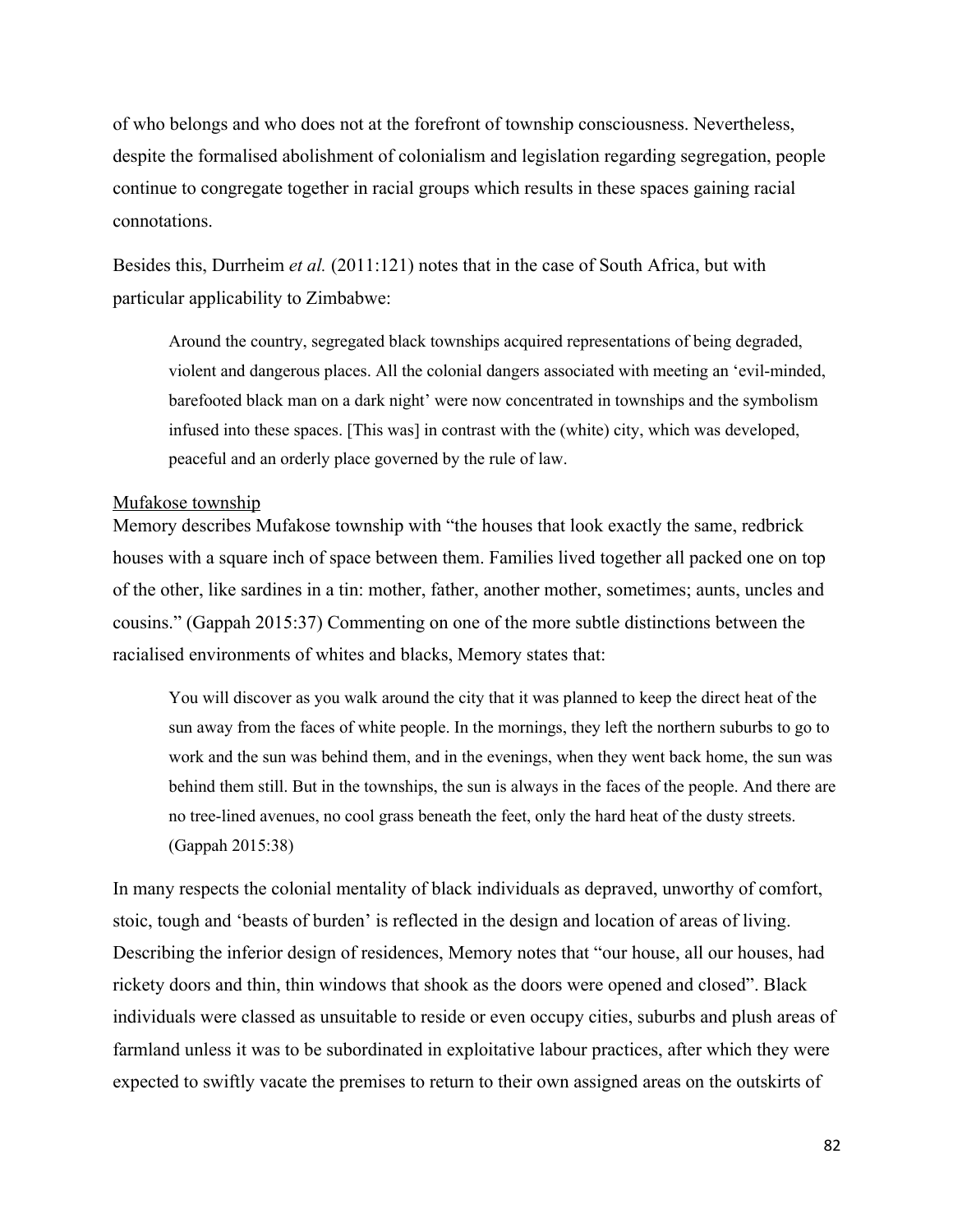the developed central business district. Durrheim *et al.* (2011:121) however notes that "by a disturbing slippage, the representations of people and places reinforce each other…place representations bind people to places as the place and the people who occupy it reflect meanings off each other." Over time, the identities and behaviour of individuals and groups are influenced by the characteristics of their environments, where black identity in the context of Mufakose township is represented as adopting the stereotypes of violence, depravity and criminality that defines the area. Memory states that "in Mufakose, the night was torn with sounds of couplings, snoring, howling dogs, the running feet of thieves chancing it in the darkness". (Gappah 2015:38)

Moreover, depictions of the township within the novel are also imbued with the exotic and the supernatural. The pervasiveness of these are outlined in the recollections of Memory when she was young – one instance of this being when she believed Nhau, the neighbourhood bully, that if she planted her sweets into the ground outside his house, they would grow into a sweet tree. (2) Despite this being a ploy for Nhau to acquire the sweets it is an innocent enough recollection. There is also the belief that Memory and the rural community have in the existence of the "*Njuzu*" (60), which Memory describes as a violent and malice water creature, claiming that "they become hurricanes and storms. They transform into snakes and crocodiles. *Njuzu* capture them down, down beneath the waters." (60)

An archetypal embodiment of the colonial stereotypes of witchcraft and dark magic as being associated with black individuals is the character of Memory's mother, Moira. Conforming to the colonial expectation of Africa and the context of the township as only being able to produce darkness, nonsensicality and malice, towards the conclusion of the novel it is revealed that Memory's mother is deeply superstitious and a believer in the divine and supernatural. This is likely coupled with a certain degree of mental illness, as Memory recalls an instance in which her mother believed that it was Memory's sister's birthday, Joyi, when it was in fact not:

We were too afraid to tell her that it was no one's birthday, or that it was not Christmas. Instead we went along with her excitement…then the music stopped with a harsh scratch as she snatched the needle from the radiogram…'Stop looking at me with those eyes,' she said. 'What are you doing in here anyway, what kind of children are you, always indoors...but we were too slow for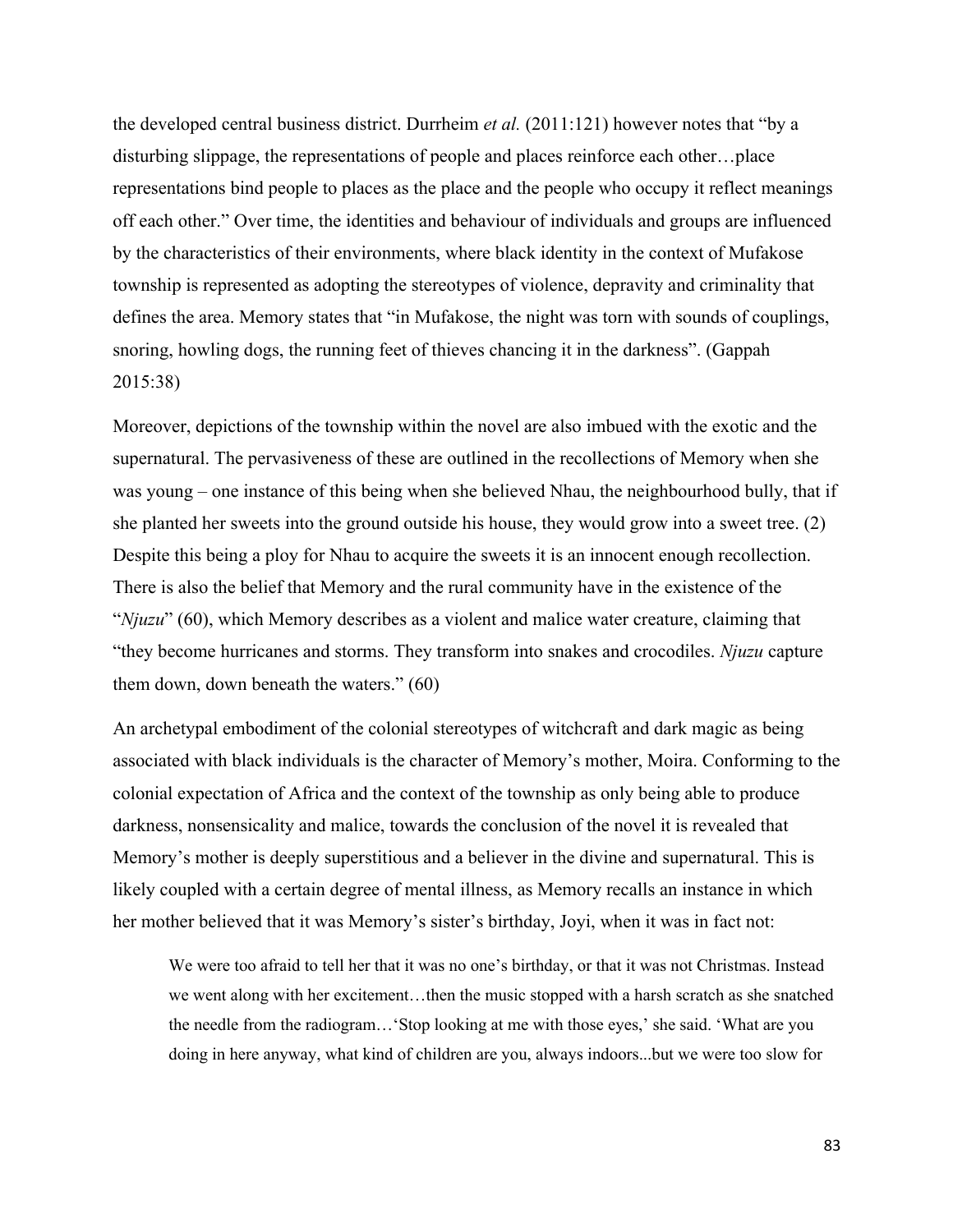my mother. She took up the record from the radiogram and threw it at me…the cake followed. (Gappah 2015:95)

Memory's mother, it is revealed, is also responsible for the death of her son, Gift, as well as her infant daughter, Moreblessings, due to the belief that her dead first born son was telling her to commit the murders. (251) Belief in the supernatural is however not only limited to the township of Mufakose, but appears to extend to the entire country. Memory states that "as you travel around the country, you will find that a lot of people believe in the power of witchcraft and dark magic. Jimmy is full of stories from her village in Chipinge about wives who put spells on their husbands". (81) This culture extends even to government officials, as Memory recalls the sentiments of one following the reburial of dead military soldiers, stating that "a government minister had suggested a ritual ceremony to propitiate the spirits of the dead, lest they return as vengeful *Ngozi* spirits." (169)

Despite this, the humbleness from which the township operates allows it to be viewed with a sense of authenticity that is grounded in the realities of real life. Memory notes that:

In the daytime, the township pulsated to the symphonic movement of the everyday. From the *speya*, I heard the children of Mharapara Street play their favourite games…from the *speya*, I heard the women who walked up Mopani Road from Mufakose to Kambuzuma crying out the vegetables that she sold…I heard the beggars, the blind men and women led by their children, pleading from one end of Mharapara to the other…we were poor without knowing it. There was nothing enabling or romantic or life-affirming about our poverty. It just was…we accepted the simple order of our lives…we were intimate with the ways of our neighbours and they with ours. (Gappah 2015:40)

When reflecting on the difference between the nature of her life in the township in comparison to the more comfortable lifestyle of Umwinsidale, she states that "poverty holds no terrors for me, because I have known it and conquered it. I want to tell her [Jimmy], but I am not sure that she would understand it, that even the big mansions hold their secret miseries. I would like to tell her that they hold more of them because there is more room for them." (Gappah 2015:11) It is perhaps because of her humble upbringing that when Memory is exposed to the area of Umwinsidale, she is able to take a step back and assess the nature of the environment from a more balanced perspective, cognisant of the discrepancies that it houses.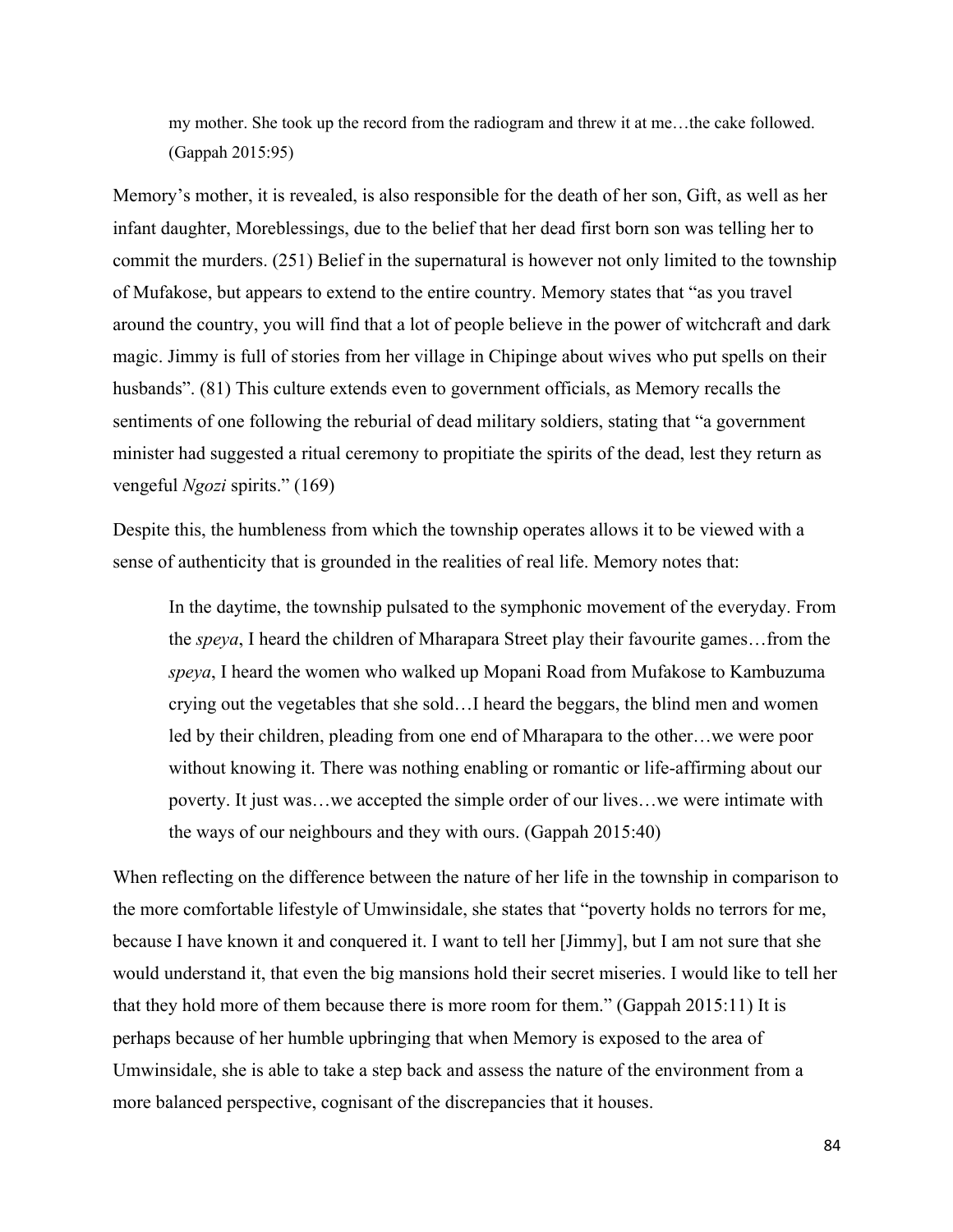Mufakose township: Arrangements of space and systems of relations through the process of categorisation

While the legacy of colonialism continues to be impactful in influencing this system of relations, the perspective of race trouble also argues for a model that is grounded in the everyday practices of people, such as the oestracisation of those who they believe to be different. In the township of Mufakose on Mharaphara Street, Memory states that "there was a brutal honesty in how the children regarded anyone different…[being termed] as a *murungudunhu*, I am a black woman who is imbued not with the whiteness of *murungu*, of privilege, but of *dunhu*, of ridicule and fakery, a ghastly whiteness." (Gappah 2015:10) Although associated more with the black race than with the privilege that accompanies whiteness, due to the inability of the community in reconciling a fixed black identity with her fair aesthetic appearance, Memory is immediately framed as an outsider to the community through terms such as "*murungudunhu*" and "*musope*" (10). Commenting on this, Dixon and Durrheim (2000:32) argue that place identity is:

Something that people create together through talk: a social construction that allows them to make sense of their connectivity to place and to guide their actions and projects accordingly…it is through language that everyday experiences of self-in-place form and mutate; moreover, it is through language that places themselves are imaginatively constituted in ways that carry implications for 'who we are' (or 'who we claim to be').

In this way individuals within the township attempt to make meaning of their world and exercise power through positioning themselves and others in systems of relations according to a metric of similarities and differences. Accounting for this phenomenon through the establishment of group membership, Herbert Blumer (1958:4) argues that:

In race prejudice there is a self-assured feeling on the part of the dominant racial group of being naturally superior or better. This is commonly shown in a disparagement of the qualities of the subordinate group...the second feeling, that the subordinate race is an alien and fundamentally different stock, is likewise always present…it is this feeling that reflects, justifies, and promotes the social exclusion of the subordinate racial group.

It is this establishment of even and uneven relationships that the perspective of race trouble is most evidently observed. Practices however also extend to the physical manipulation of spaces in order to reflect and reinforce the ideologies of dominant groups. Durrheim *et al.* (2011:124-5) states that: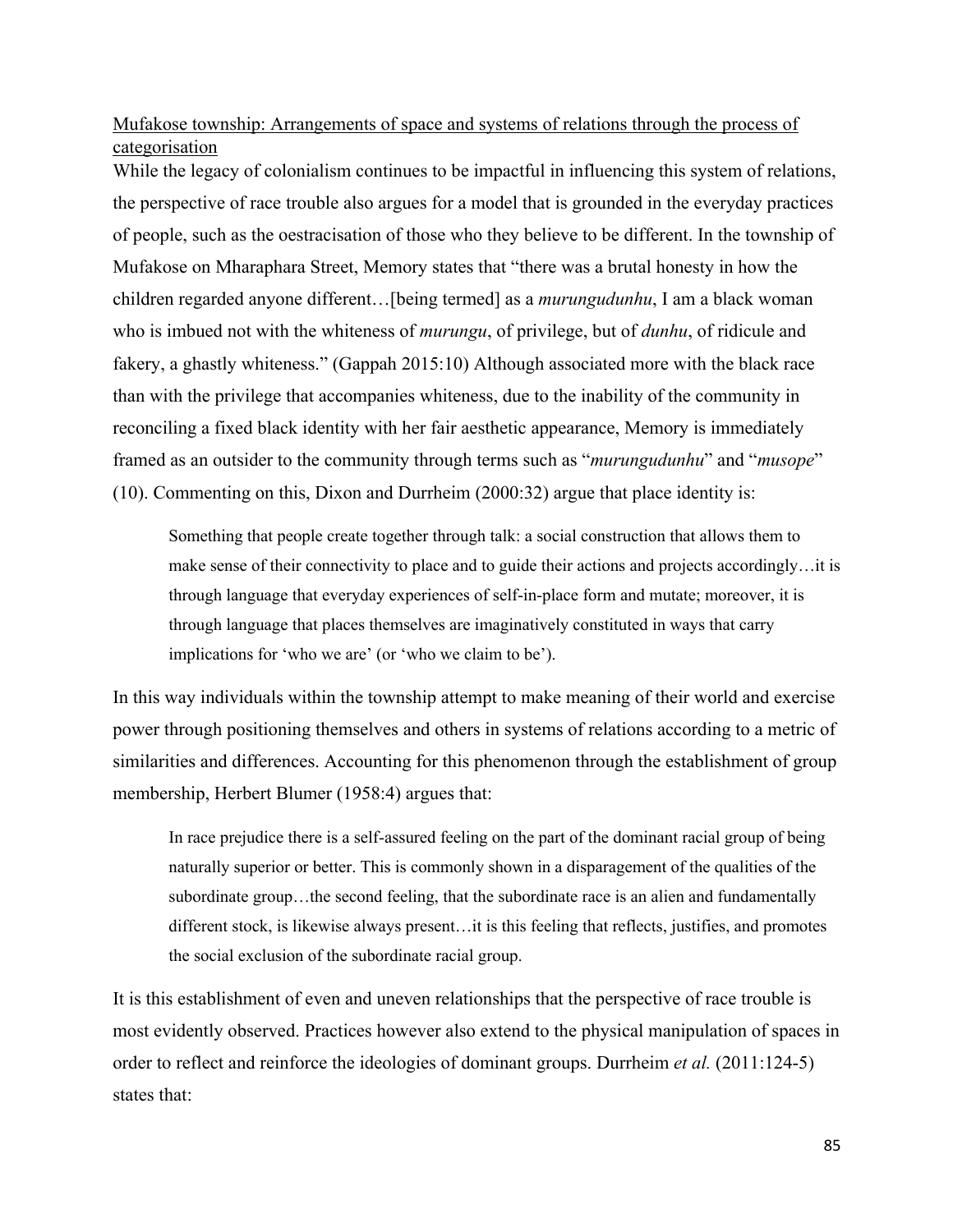The arrangement of spaces begins to provide necessities, constraints and motives for human action as they shape, channel and focus practices that give 'race relations' a tangible and concrete form…places are not dead backdrops to human action but are, in part, produced by the regulated forms of human activity that they inspire or require.

An example of this within *The Book of Memory* is foregrounded towards the very commencement of the novel through reference to Memory's living quarters while in Mufakose, which was known as the *speya*. Describing it, Memory states that:

In the township, the parents' bedroom was just the bedroom, and the second bedroom, for there were only ever two bedrooms, was always the *speya*. This indicated rooms so plentiful that one was spare, but...it also suggested that our rooms were not our own, and we were mere interlopers, temporary guests who could be evicted at any time. (Gappah 2015:38)

From a structural standpoint, this compounds Memory's existence at the periphery of township life, reinforcing the notion of her presence as something spare, extra, as opposed to essential. Categorised as a racial other from an early age, within the opening pages of the novel Memory recalls her exclusion from childhood games, stating "I remember playing that game in Mufakose, or, should I say, watching the children on Mharapara Street playing that game while I imagined that I was a part of it…" (22) She is also explicit in her detailing of much of the activity in the township from her vantage point in the *speya*. She states that "I heard the children of Mharapara Street play their favourite games. I knew all the rules to all the games…I heard the woman who walked up Mopani Road from Mufakose to Kambuzuma crying out the vegetables that she sold…I heard the beggars, the blind men and women led by their children…" (39)

While her exclusion from the activity in the township is due partly to her skin condition and the necessity that she avoids exposure to the sun, it is also a further indication of her oestracisation by the community. It is through the idea of Memory as an idiosyncratic outsider in the township community that the violence, inequality and oppression that she experiences is justified. If asked, these perpetrators of oppression, despite flaws of their own, would not believe their actions to be morally apprehensible as they believe themselves to simply be acting within normative behavioural constructs that is subtly dictated by their immediate environment and the metric of who belongs and who does not. Even those who would traditionally be excluded from everyday life due to oddities in appearance or disabilities attempt to grapple for positioning and power in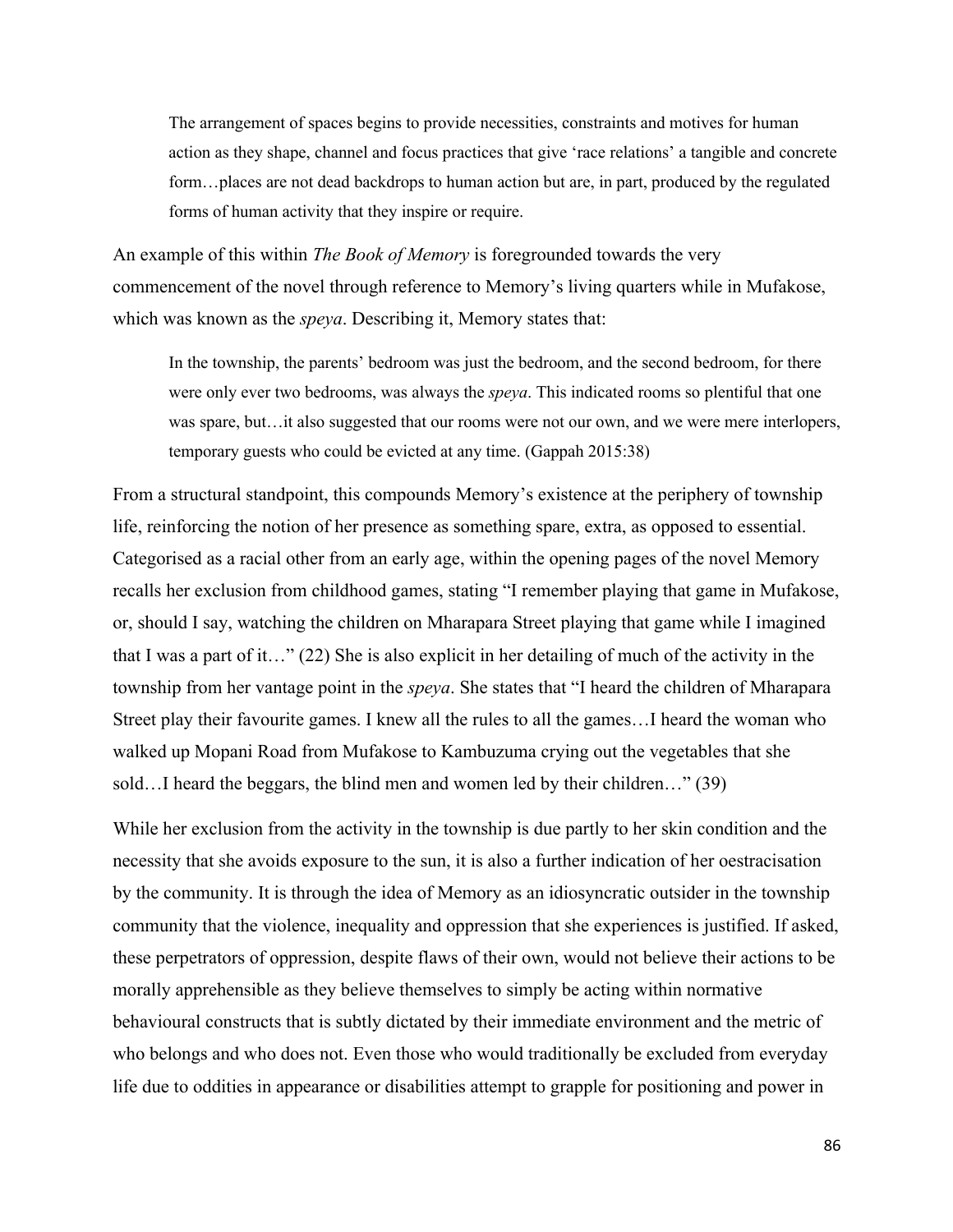order to achieve acceptance. One of the ways that this is achieved is by placing focus on individuals such as Memory, in which there is general consent towards her status as an outsider. In doing so, they gain social capital as being above the object of their ridicule while simultaneously deflecting attention away from their own shortcomings. This is indicated through Memory's recollection that:

even the people who looked odd, like Sekuru Jones, who limped on his left leg…spat whenever he saw me. MaiTafadzwa, who could only afford to feed her family on Lacto sour milk and *matemba*, muttered something under her breath and spat. The Phiri family…generally mocked because they were Malawian and the father had a sing-song voice and joined the *zvinyau* dancers…looked at me with eyes of pity. (Gappah 2015:52, italics in original)

This phenomenon of attempting to deflect attention away from one's self and onto another through the identification of their flaws as worse than one's own in order to gain social capital is a methodology that is so pervasive within the book that it is one that even Memory attempts to employ through her mention of Lameck, a fellow albino in the township. She describes him as an individual "who had a squashed face and red, blotchy skin that broke over his arms and face." (52) She goes on to further state that "it was terrible that people should look at us and conclude that we were the same…I gave him no affirmation at all. His attempts to get me to enter some sort of melanin-free club failed." (53) While those with shortcomings in the community attempt to place themselves above Memory through displays of pity and scorn towards her, Memory attempts to regain social capital and status through her display of scorn and judgement towards Lameck, who she places herself above.

Notions of identity appear then to be bound up in their immediate contexts of usage but are actively contested and negotiated in order to determine hierarchies of status and belonging. This also alludes to the idea of race as a measure of social positionality and group membership which allows Memory to differentiate herself from Lameck despite both falling under the category of 'albino'. Through descriptions of his appearance, she views him as an inferior other while simultaneously categorising herself as superior. Omi and Winant (2008:406) note that "thus we should think of race as an element of social structure rather than an irregularity within it; we should see race as a dimension of human representation rather than an illusion." These comments by Omi and Winant (2008) allow then for an element of self-representation with regard to race –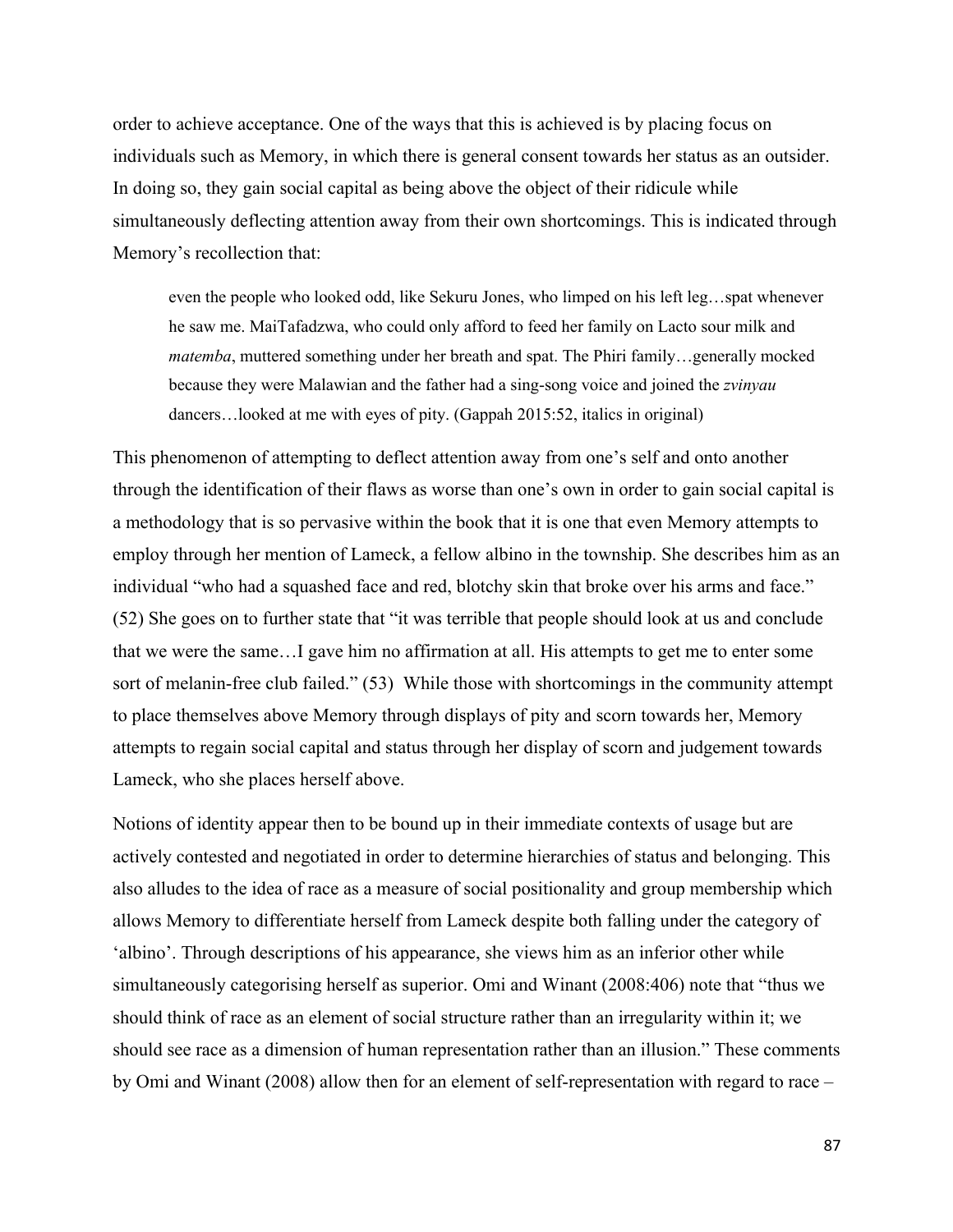alluding to how an individual categorises themselves – as seen in this instance with Memory and Lameck. Tension however arises when an individual's self-classification is incongruent with that of wider society. While Memory might classify herself as superior to Lameck, the society that she occupies views them in exactly the same manner as judged by its treatment of them – with Memory noting that "it was terrible that people should look at us and conclude that we were the same". (Gappah 2015:53)

One of the only reasons though that Memory has been able to obtain a preferential appearance in comparison to Lameck is that in many respects, she occupies a position of privilege. She has access to umbrellas and items to cover her skin, moisturising lotions and opportunities to visit the hospital when her skin breaks out in itching blotches due to sun exposure. Lameck, who appears to occupy a lower economic position, is forced to stand in the sun all day selling "tomatoes and maputi at the market" (52) in order to make a living. Memory, in contrast, has never needed to toil labouriously in the sun as her parents have always provided everything that she needs. It is interesting to note that the dynamics between Lameck and Memory act almost as a microcosm for the nexus between race and class that problematises relations throughout the entire book and influences identity constructions.

#### Highlands Police Station and Chikurubi Maximum Security Prison

Within Highlands Police Station and Chikurubi Maximum Prison, her racial associations and identity vary numerous times in accordance with her immediate context and the participants with which she interacts. After being arrested for the murder of Lloyd and explaining her relationship to him as she understood it at the time, stating "I lived with Lloyd Hendricks because my parents sold me to him as a child" (Gappah 2015:4), the police officers react in disbelief, stating "'just tell us the truth. You were his girlfriend and he was your boyfriend. He was your sugar daddy. Just tell us the truth, that you killed him for the money.'" (3) Despite having no reason to doubt her version of events, the police characterise the relationship dynamic between Lloyd and Memory as that of 'sugar daddy' and 'girlfriend', employing the discourse of Memory as a typically wanton black woman who's only motive for interaction with a white man is for financial gain. This ideology disallows the possibility of their relationship being based on a father-daughter dynamic and instead depicts the only motivation for interaction between a white man and a black woman, as Memory is characterised in this context, as being for financial gain and sexual gratification.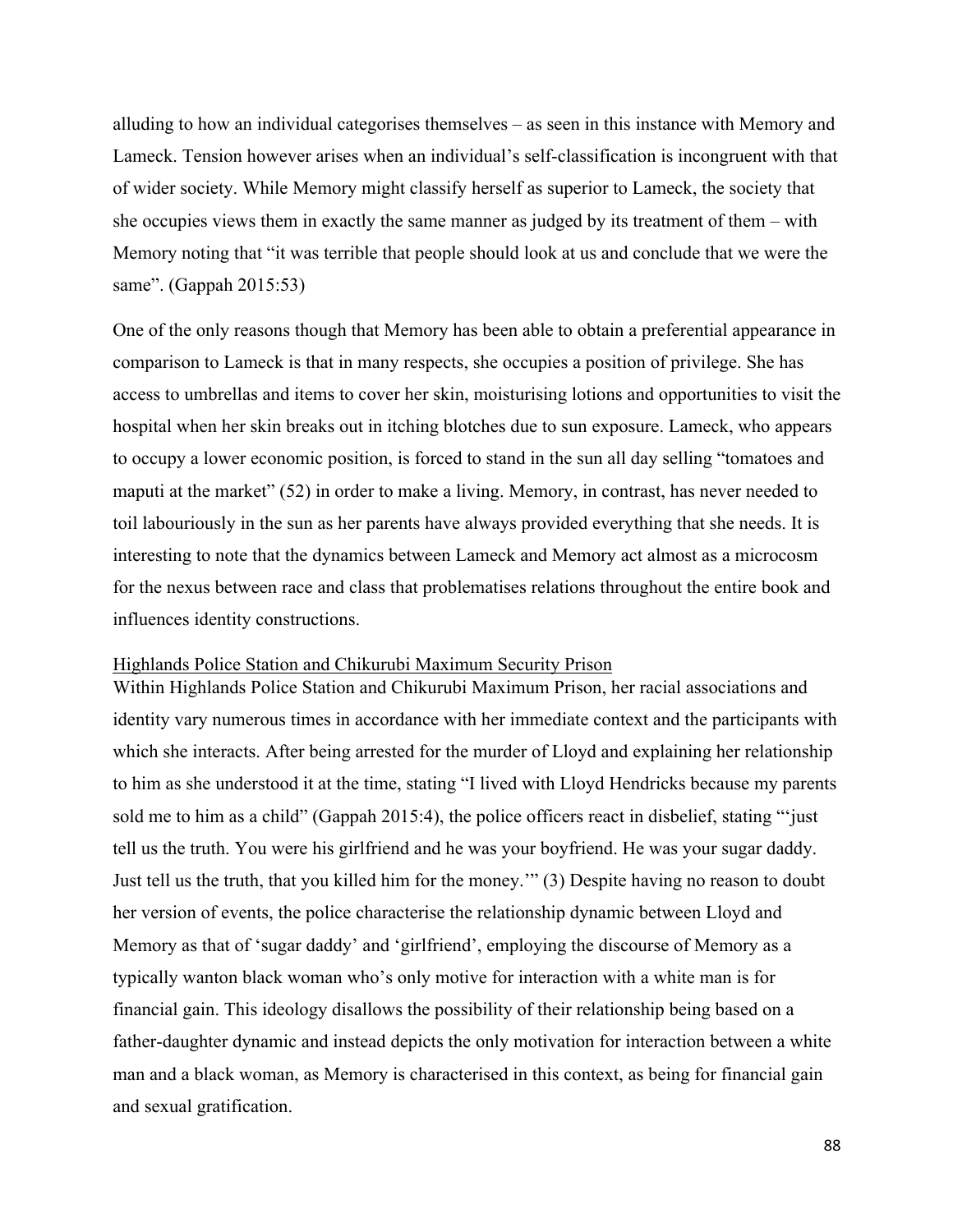When she is moved to Chikurubi, she is initially viewed with suspicion and fear. Within the initial context of the prison, she is not associated with either binarism of whiteness or blackness but is instead almost constructed within the framework of a new race – which is that of albino. As a member, she is automatically associated with all of the stigma, superstition and mysticism that accompanies albinism. Memory notes that "when I first arrived [at the prison], I found the usual fear-laced fascination and superstition around my condition." (26) She recollects an instance of an inmate by the name of Marvellous equating the mere act of Memory's stare as being responsible for killing her son. (27) Memory recalls another incident on the prison farm in which she picked up a chameleon and allowed it to move over her hands and arms, watching it change colour to adapt to the new colour hue of her prison uniform and skin. Shocked at Memory's handling of a chameleon, Beulah, one of the prisoners, asks "are you some kind of a witch that you play with such things?" (28) In response, Memory notes that "I had forgotten that…chameleons are portents of evil, associated with witchcraft and black magic. The news spread throughout the prison and made me safe from bullying, at least from the other prisoners. The fear did not extend to the guards." (28) What this episode also reveals is the construction of a counter-discourse by Memory of autonomy and ingenuity that allowed her to benefit from the stigma surrounding her condition that has traditionally been associated with oppression, subservience and violence. Here, she regains some power in relation to her prison inmates.

Despite the initial difficulties and challenges that she faces in Chikurubi, she eventually manages to attain a semblance of comradery with her fellow prisoners, joined together by their mutual hardships and dislike of the prison system. When Memory introduces each of the main prisoners towards the beginning of the novel, she goes through great pains to relate each to the reader in great detail, conveying their full names, nicknames, origins, offenses and personality dispositions. This indicates a level of intimacy and affection between her and her fellow prisoners and the relationship that they share. Even though the prisoners live in close quarters, so a level of intimacy is unavoidable, it is entirely possible to live near individuals and know nothing about them should one choose to – living an isolated existence. In this prison, that is not the case. The relationship dynamic appears to be characterised by a community of women, who offer each other support and guidance when needed. This is indicated numerous times throughout the novel, from the mock trial that the lady prisoners performed in order to help Beulah during her court appearance and avoid a lengthy prison sentence (72-3), to the solidarity shown between

89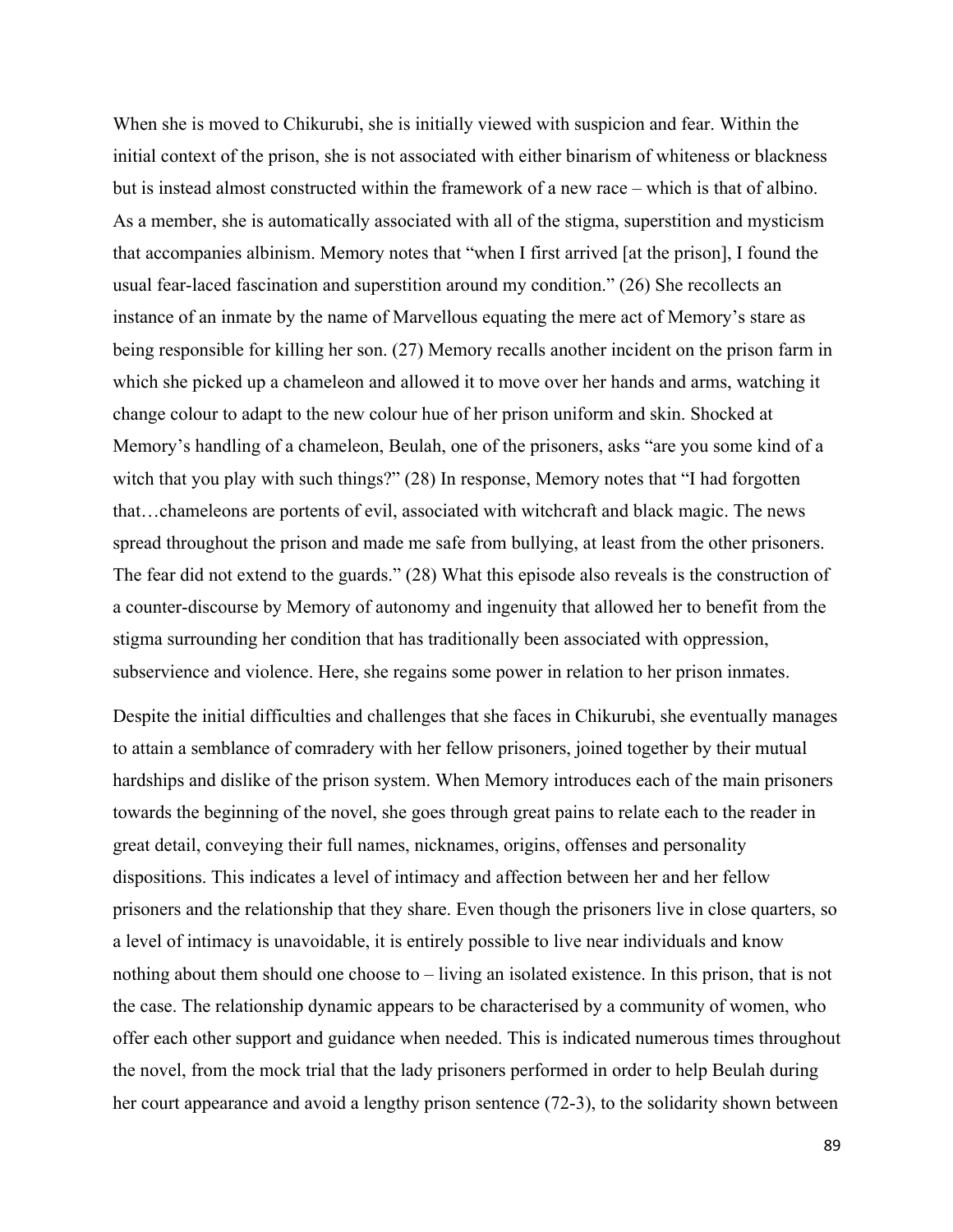Memory, Jimmy and Verity in support of Sinfree, a new prisoner in Chikurubi who was being victimised by the guards. (89-90) When Mavis Munongwa passed away, she is referred to as a "sister" (246), with the rest of the female prisoners honouring her life, despite her transgressions, with song and lament at her passing.

It is because of the close bond that is shared between Memory and the other prisoners that she introduces the reader to that towards the conclusion of the novel, when the majority of prisoners are released due to a political pardon that came with the introduction of a new government, some return to visit her. Memory notes that "Verity, Jimmy and Beulah came to see me yesterday. As part of their amnesty conditions, they are not supposed to visit the prison. But there they were, in the canteen, with things for me: food, drink, toiletries, soap, a new toothbrush, a towel and sunscreen lotion." (Gappah 2015:264) Despite risking being in contravention of their amnesty conditions, the three prisoners visit Memory as a show of support. While in the prison, Memory has even managed to establish a mutually beneficial relationship with some of the guards. She has agreed to assist the daughter of Loveness, Yeukai, with her academics and in exchange, she is granted certain liberties, such as being able to frequent the residence of Loveness and watch television, eat and drink. She eventually also extends these services to the rest of the children of the guards. (261)

In many respects, Memory is able to attain a certain level of comfort and belonging that she was not able to attain in any of the other environments that she finds herself in throughout the novel. In each of the environments, to greater and lesser extents, she is an outsider, an other. She faces the burden of exclusion severely in the township of Mufakose and this is significant in negatively influencing her self-worth and sense of identity. Her subversion of traditional categories here does not work in her favour, and she is isolated as an agent of witchcraft and mysticism. Within Umwinsidale, the constructs of whiteness are more embracing of her difference, despite the allusion from individuals like Alexandra that no matter how much she embraces the mannerisms of whiteness, she will always be different. A similar situation presents itself during her overseas travels, in that despite adopting a mostly white identity, she still exists on the periphery. She is too black to be considered white and too white to be considered black, being forced in this context to exist within a position of liminality. Within the prison environment, however, she is surrounded by individuals who have been outcast by society, in a similar manner to herself.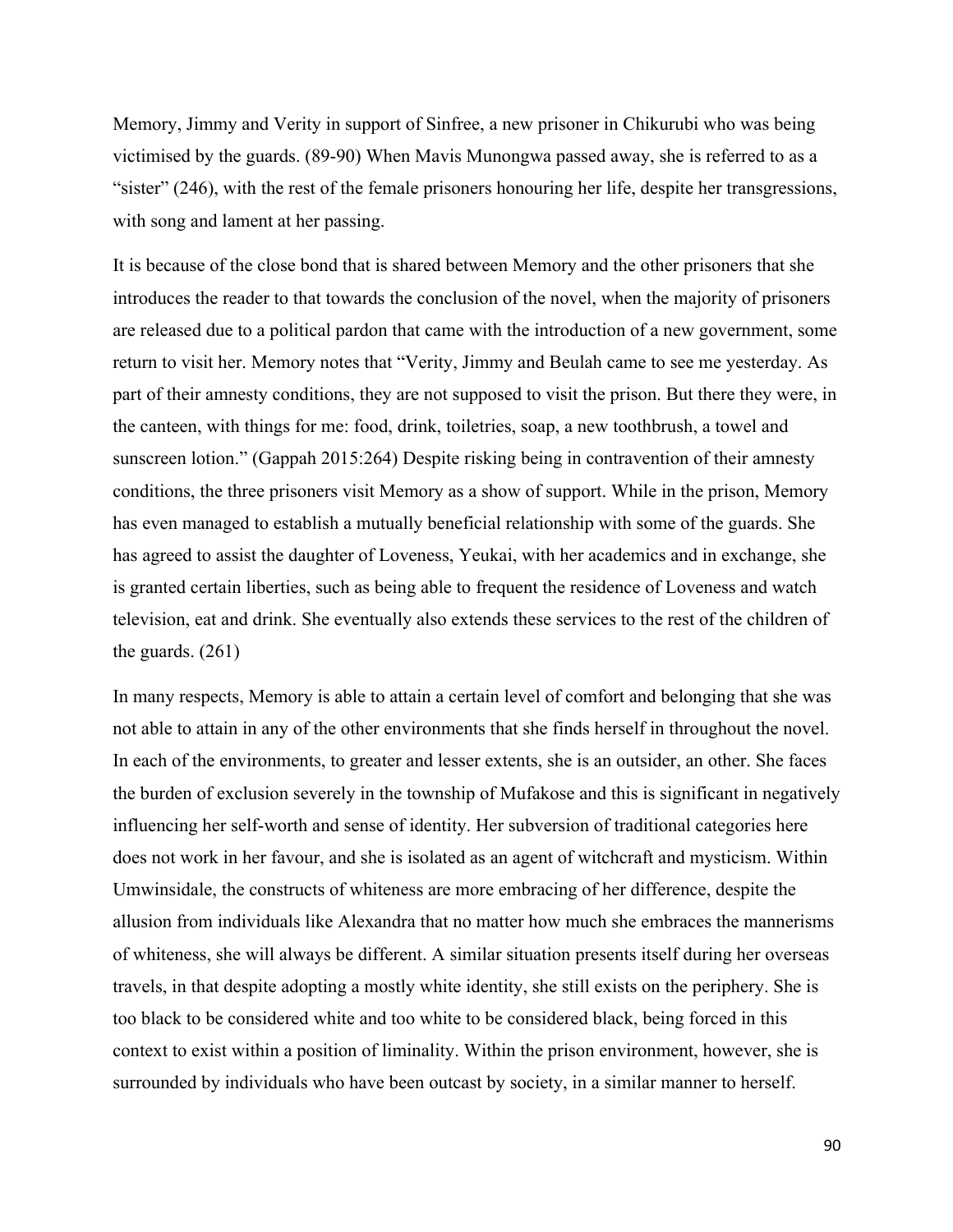Despite initial fascination with her condition of albinism, it could be argued that the relationships that Memory forms within the prison are some of the most authentic within the novel, as Memory's fellow prisoner's embrace her for who she is, with all her flaws and idiosyncrasies. The comfort that Memory finds in the prison is evident to observe, as she ponders on it favorably, enjoying her new liberties: "The prison is open to me now; I go where I please, when I please. There is no lock-up. I eat at Loveness's house, and spend most of my time there…I [also] spend most of my time in a small room that used to be the library, and which I have persuaded Loveness to let me rebuild as one." (261) Furthermore, in line with the idea of place-identity and belonging, Memory has come to be sentimental regarding the routines of the area, being hesitant to embrace any change, with Memory stating that "if I am to be honest, I do not want to think of changes here." (257)

At times in Chikurubi, however, Memory comes to be associated with the privilege of whiteness. This is facilitated through the admiration of materialism of Jimmy, one of her fellow prison inmates who "prefers to be the last to get the paper because she likes to pore over the classifieds without worrying about the next person in line. She laps up the mansions that cost billions and trillions of dollars…" (67) Jimmy then comes to admire Memory when she learns of her inhabitance in the residence of Lloyd in the affluent Umwinsidale area. Memory states that "to Jimmy…all that she sees as essential in me is that I lived in a huge mansion in one of the northern suburbs." (68) She goes on to further state that Jimmy "keeps asking for more and more detail about the house. I have added more and more rooms, and a sauna and a Jacuzzi in addition to the swimming pool and tennis court that need no introduction." (70) With Jimmy replying to this new information that "Memo really lived the life" (70), Jimmy reinforces the notion of power, privilege and whiteness as being inextricably linked. Memory recognises Jimmy's admiration of white materiality and attempts to exaggerate her previous living conditions in order to gain the most social capital, respect and status from the situation.

Whiteness as associated with privilege and power is however depicted numerous times throughout the book. In the context of the township, whiteness is admired to the extent that engaging in conversation with a white person is regarded as an occasion of spectacle, as Memory recollects when she first saw Lloyd in Mufakose: "I was struck by the wonder of a white person talking to my parents so familiarly. I had never talked to a white person before…it filled me with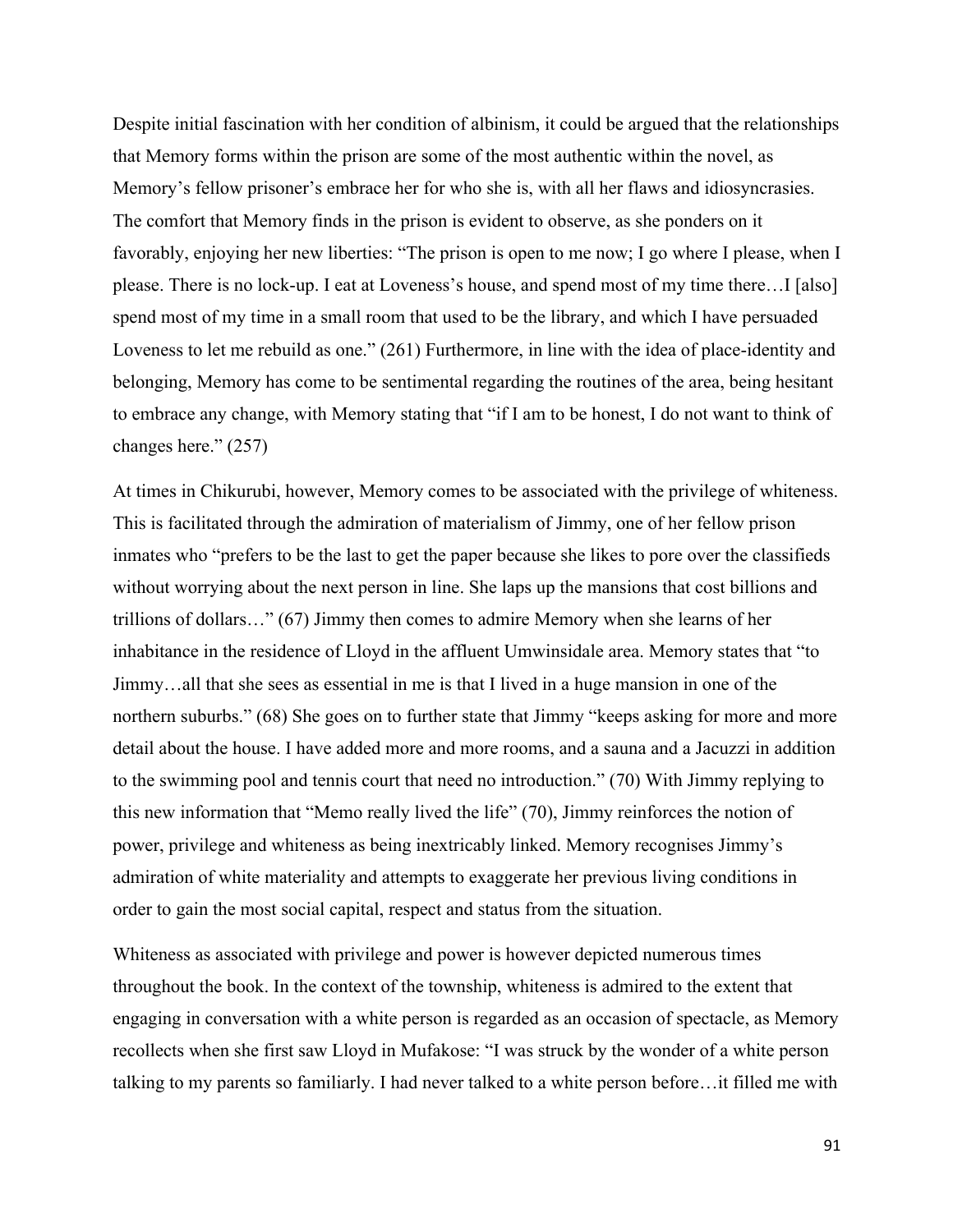wonder that my father could be talking with this man; at eye level they were the same height." (132) Before her death, Memory's infant sibling Moreblessings is depicted as being infatuated with the neighbour's child's white toy doll:

My father called out to Mobhi to come, but she cried that she wanted to stay next door…MaiPrincess's daughter Promise had a new doll with curly yellow hair and blue, longlashed eyes that opened and closed while it said 'Mama'. That holiday, Mobhi had spent as much time as she could with Promise, watching her play with her doll, never allowed to touch it". (Gappah 2015:121)

Moreover, one of the most recurring examples of whiteness is the portrayal of the English language as the conduit of civility and status. One of the earliest instances of this occurs during the mock trial of the inmate Beulah when she asks whether or not to speak in English at her trial. Verity, considered to be the most knowledgeable of court procedure due to her various misdemeanors, replies, stating "'Yes, use English…the magistrates will be impressed because they do not expect someone who goes around thumping people in the street to speak in English.'" (73) Jimmy, another prison inmate, advises Beulah not to speak in English as "'everyone will think...that you are just too high-class and they will want to fix you." (73) This instance reveals that whether English is associated with civility or pretension, in either case, the speaking of English appears to be inextricably linked with status and power. The intricacies of the language are however depicted as not being suited to everyone, as Memory observes how the prison guard Patience "prefers to speak to us in English. She is training to be a court interpreter. 'Irregardless of the absence of water,' she says, 'you should make sure the hoarse pipes are connected.' 'You must make sure that your plates and bowels [sic] are clean.' 'You have the wrongful [sic] number!' she screamed into her phone the other day. 'I said this is the wrongful [sic] number!"  $(29)$ 

Local languages are shown to carry a negative stigma of difficulty, backwardness and an allusion to malice. When Memory discovers that Melinda Carter, the journalist from America who is researching her case, is attempting to learn Shona, she states that "whatever you do, you should not allow yourself to be discouraged by the many people – white people, I mean – who you are certain to meet who will tell you how difficult the local languages are, how they twist the tongue and confuse the mind." (49) From this, Memory makes a generalisation of white people as being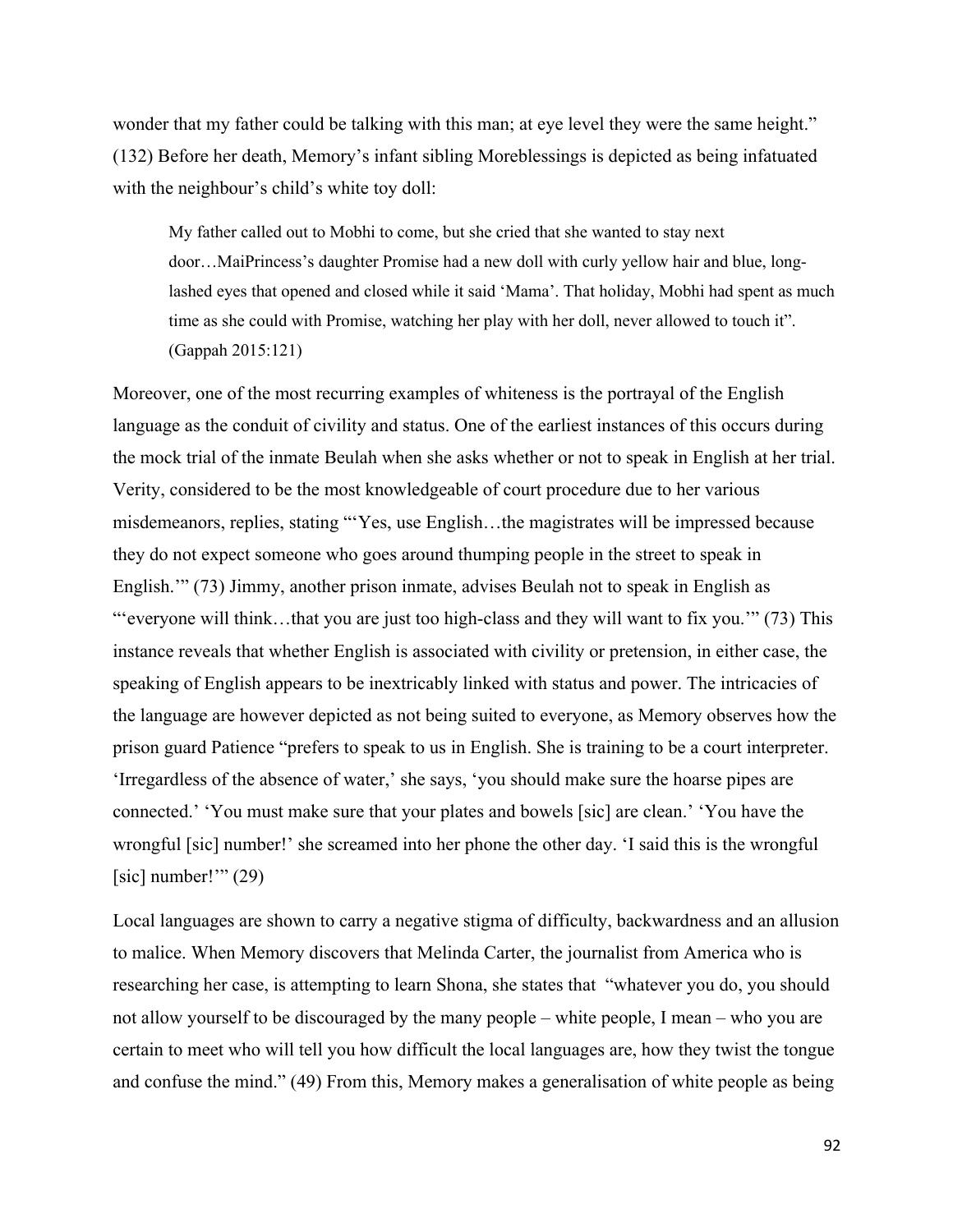prejudiced towards local languages and alludes to a subtly uneasy relationship with whites, despite her intimate relations with them. Furthermore, in depicting the attitudes of whites and the nature of local relationships in this way, she achieves some success in displaying the value of local languages while simultaneously attempting to undermine the perceived primacy of English. She also views English with some condescension when she states "I wondered often why Lloyd had taken me in. You see how insidious his influence is, how I am using his language." (144)

#### Umwinsidale and 'Summer Madness'

While Memory is on that occasion critical of the influence of whiteness on the development of her character, in many respects she embraces the distinctions from rural life that it provides. While for the majority of the book the environments of the township and the prison are described as an aberration, the area of Umwinsidale, where Memory goes to stay with Lloyd, is depicted as synonymous with nature, peace and civility:

In Umwinsidale, with Lloyd, on the other side of Harare, I was as far from Mufakose as it was possible to be. Umwinsidale was still tranquility. There were no sounds that did not belong to nature. Lloyd's house, Summer Madness, sat on its own small hill, and when I looked out into the night, I saw nothing but the darkness of the valley, and the far-away lights of the neighbours shimmering like fireflies in a distant forest. (Gappah 2015:38)

Initially however, when Memory comes to reside with Lloyd she is extremely anxious and uncomfortable and is met with suspicion and passive-aggression, as indicated by Alexandra's reaction to Memory mistakenly dropping and shattering a doll, with Alexandra stating: "If you are to make a success of this, you must teach her to respect other people's property. And you really ought to teach her better manners, too." (158) Here, Alexandra assumes, despite Lloyd's protests to the contrary, that Memory broke the doll deliberately and consequently lacks manners and respect for property. These assumptions are likely motivated not from the action of breaking the doll itself, but from the position of Memory as a racial other to that of Alexandra. Part of Alexandra's racial prejudice towards Memory and motivation to exclude her from her immediate surroundings likely stems from the entire purpose of Lloyd's Summer Madness, which is to create an escape and utopian environment away from the harsh realities of Zimbabwean life, an environment which Alexandra believes that the presence of Memory will threaten. Commenting on this, Ballard (2005:14) states that: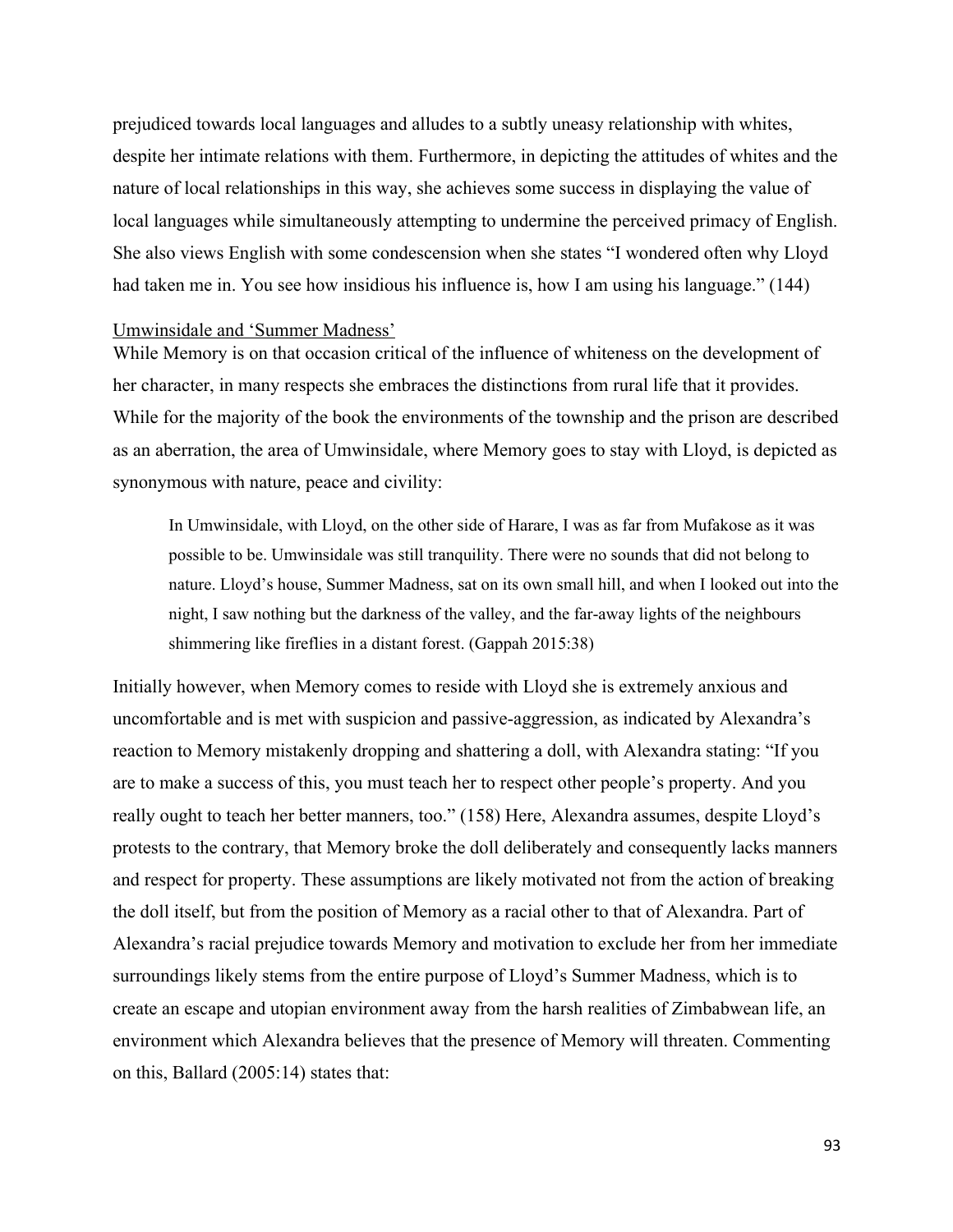The process of othering…which was the basis for traditional strategies for creating comfort zones, maps into space attempting to remove or regulate people who threaten the Western, modern, first world identity. In a situation where such traditional strategies…are no longer in place, private boundary maintenance becomes a vital tool. Barriers regulating access to neighbourhoods are physical statements regarding the kinds of people who belong and the kinds that do not. They are an attempt to restore a certain sense of 'our' identity through boundary maintenance, prompted by the disturbing presence of others…

To substantiate the unrealistic nature of Umwinsidale, noting the racial demographics of a dinner party, Memory comments that "Zenzo…was the only other guest there who was not white. The only other black people there were the staff: the maids in colourful uniforms, the men in white shirts and black trousers, carrying glasses and food." (Gappah 2015:185-6) In many ways then the response of Alexandra towards Memory simply reflects the stereotypes of racialised others that she has been conditioned into believing through the exclusive structure of her immediate environment, pointing to the impact that environmental variables have on character dispositions. It is likely because of this that despite no explicit evidence of racism or racial prejudice in her utterances, Alexandra also appears to view individuals who are not white only in terms of subservience, and not as equals, as indicated by her observations later in the novel: "I never recovered my relationship with Alexandra. I want to believe that she might have been kinder to me if she had known how. She only knew how to command black people or give them charity. And I was a black child who was only black on the inside." (161) Dixon and Durrheim (2000:29) argue that:

In this conception, human actors are cast as imaginative users of their environments, agents who are able to appropriate physical contexts in order to create, here, a space of attachment and rootedness, a space of being. The personalization of dwellings is an oft-cited example. By this practice, 'home' places are organized and represented in ways that help to maintain selfcoherence and self-esteem, to realize self-regulation principles.

Later in the novel however it appears as though Alexandra does indeed harbour inherent racial prejudices towards Memory, as even though she has no definite evidence to support her accusations, she is convinced that Memory is responsible for the death of Lloyd and utilises reasons such as the fact that Memory stood to gain materially, such as acquiring the house, from the will of Lloyd should he pass away. Memory recalls the instance by stating: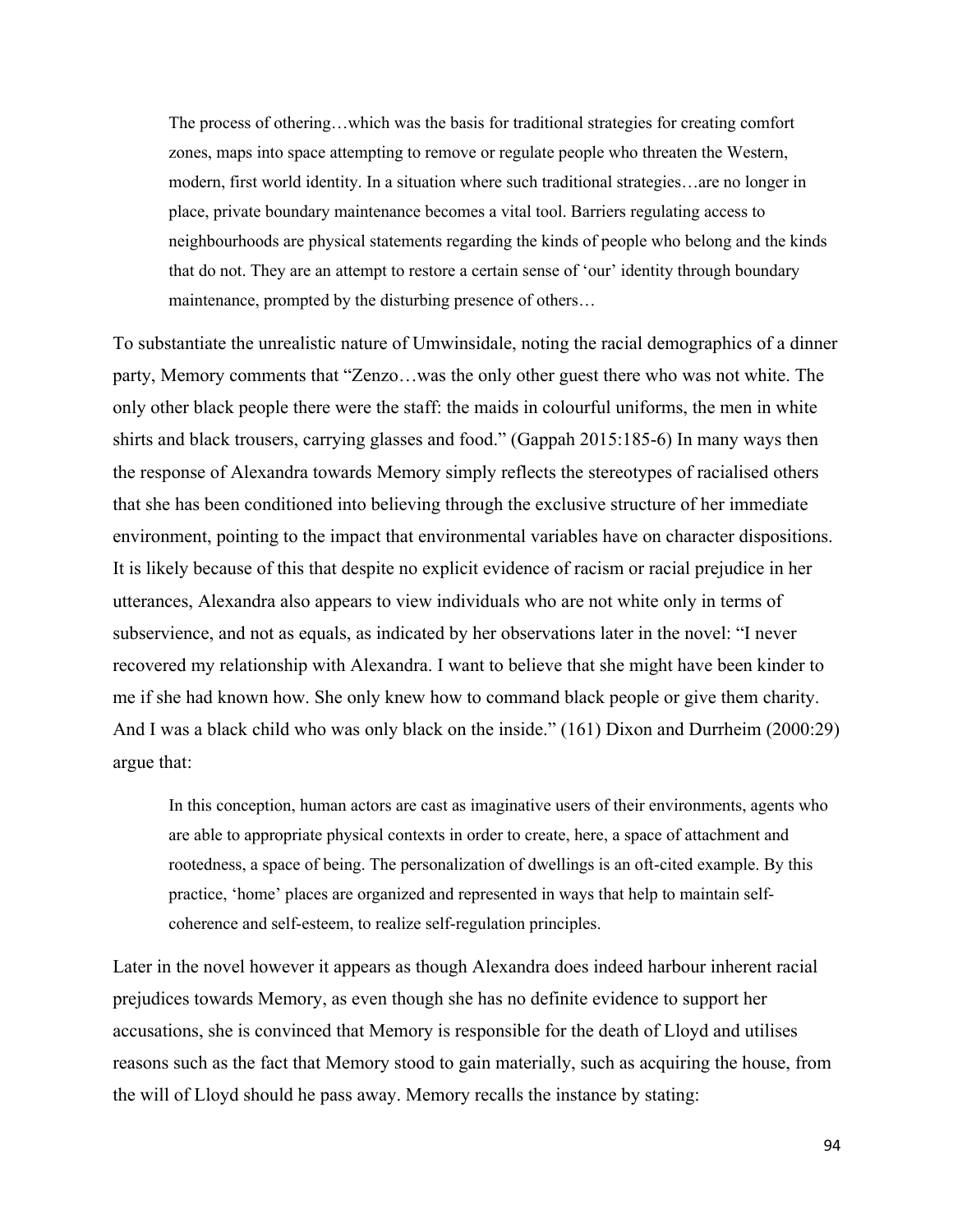She told the judge that I had killed Lloyd for the Hendricks money and for Summer Madness and everything in it. She knew about the will because Lloyd had told her that he would be leaving everything to me. She had not liked it, of course, and had tried in vain to plead with him, and she saw me only as one who sought to take the things the family had fought for and make them my own. (Gappah 2015:163)

Irrespective of her challenging start in Umwinsidale, the environment of Summer Madness, which she uses as a nickname to describe Lloyd's residence, appears to embrace her racial identity to a far greater extent than that of Mufakose. Memory describes the differences between the two environments:

In Mufakose, I moved between my rigidly defined worlds of home and school, my mother's churches, healers and hospitals. In my tree house at Summer Madness…I spent long days reading Lloyd and Alexandra's old books…when it was too wet or cold to go outside, I stayed in the library, a dark cool room at the back of the house…in the library, and up in the tree house, I found the happiest and most peaceful moments of my life. (Gappah 2015:164)

In comparison to Mufakose, Memory finds a certain degree of familiarity, comfort and belonging in Umwinsidale that was never possible in the township environment. The contextual possibilities and opportunities that Summer Madness brings begins to reflect in her changing disposition and interests which is visible as she develops an appreciation for Western constructs, such as the architecture of Lloyd's house:

I did not know until Summer Madness became my home that it was possible to fall in love with a house. It did not happen at once. What was meant to be a simple farmhouse became a little temple to grace and beauty; all Doric pillars and columns. Along its length runs a veranda. I loved to sit there during a raging storm, as one with the elements but protected from them. (Gappah 2015:167)

As the novel develops, Memory is surprised to reflect upon how much of an influence Western ideals have had on her. One of the occasions that she realises this is when her love interest, Zenzo, mimics her voice: "He laughed at my accent; until he mimicked me back to myself, I had not realised how my voice had taken on the voices of those around me. I had not realised how much of the Convent was in me, how much Liz, of Lloyd and Sandy. I wanted to stamp out my voice." (190) Despite the comforts that she enjoys, Memory has an uneasy relationship with the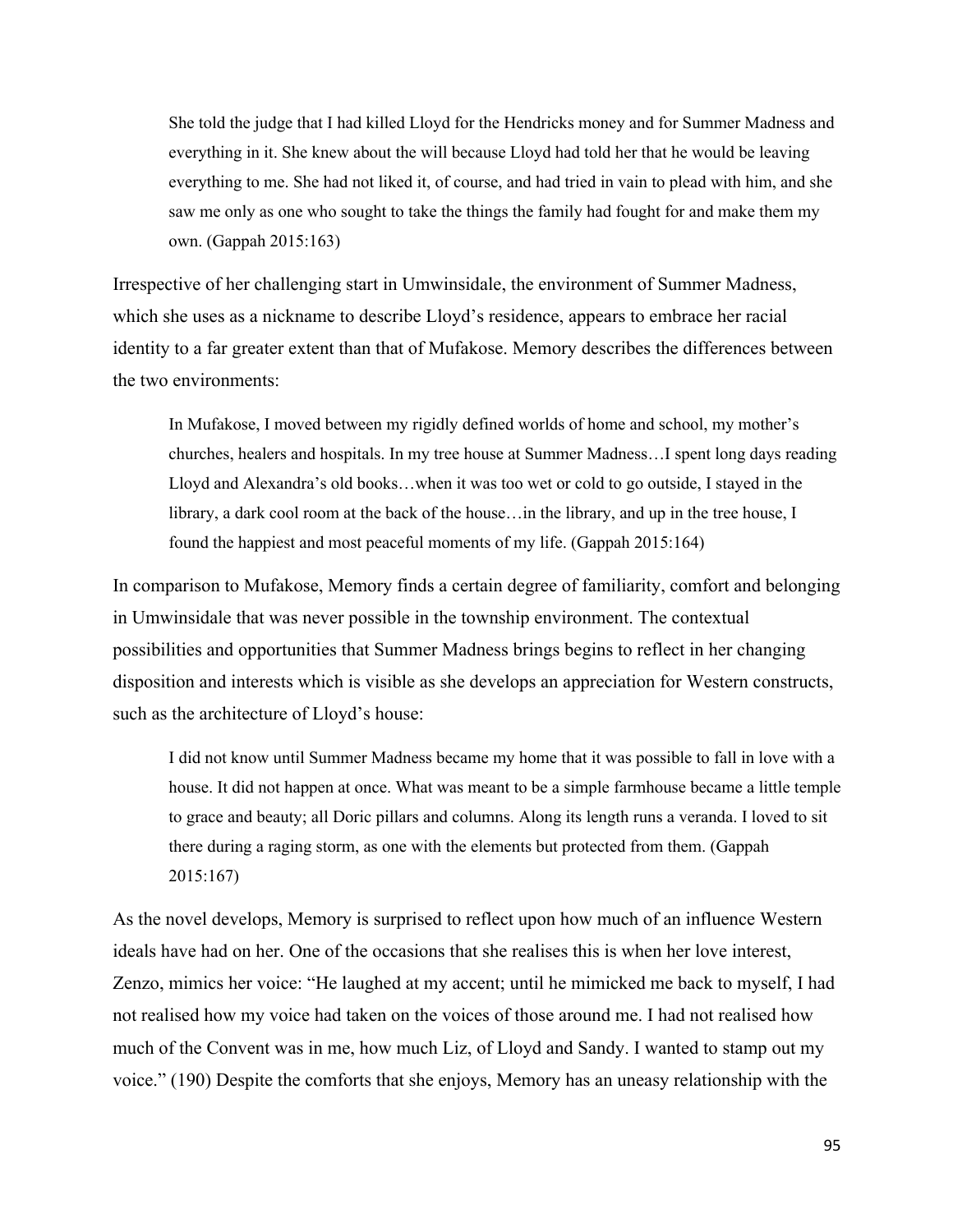environmental influences that she finds herself surrounded by and exists often in a space of interstitiality between embracing the traditional culture that shuns her and adopting Western ideals that largely accepts her. On several occasions she however laments the status quo in the Zimbabwe that is depicted in the novel, in this instance, the nature of education:

In this independent, hundred-per-cent-empowered and fully and totally indigenous blacker-thanblack country, a superior education is one that the whites would value, and as whites do not value local languages, the best-educated among us have sacrificed our languages at the altar of what the whites deem supreme. So it was in colonial times, and so it remains, more than thirty years later. (Gappah 2015:50)

#### **Overseas**

The influence of colonial associations of whiteness with that of power, status and prestige continues to be evident throughout the novel and is impactful with regard to how racialised individuals relate to each other. Zenzo appears to be cognisant of the power that is associated with whiteness and attempts to associate himself with it as closely as possible through having sexual relations with white characters in the novel: First, with the German economist Sigrid, then with Memory, who by this stage has adopted many of the mannerisms of whiteness, and then finally with Lloyd. For Zenzo, variations in gender do not appear as a boundary in the attainment of white power. Despite the questionable nature of his actions, his strategy in using the power of whiteness is effective in attaining upward social mobility as it results in his journey overseas – with Memory noting that he "left on the arm of his German girlfriend, on a ticket bought with her Deutschmarks, and that, having gone to Germany, he got himself a nice new passport before he traded her in for someone richer." (Gappah 2015:179)

Memory would encounter Zenzo during her travels overseas following her fallout with Lloyd. Much like Memory who has the ability to adapt to her surroundings, the Zenzo that Memory meets on her travels is the product of his environment. Memory comments that:

Zenzo had lost his dreadlocks. He was still very good-looking – better looking, in fact, than he had ever been. Money and success became him. I had already learned from the *Observer* interview that he had reinvented his past when he renamed himself…this was certainly a new Zenzo, a more expensive one. (Gappah 2015:179-180)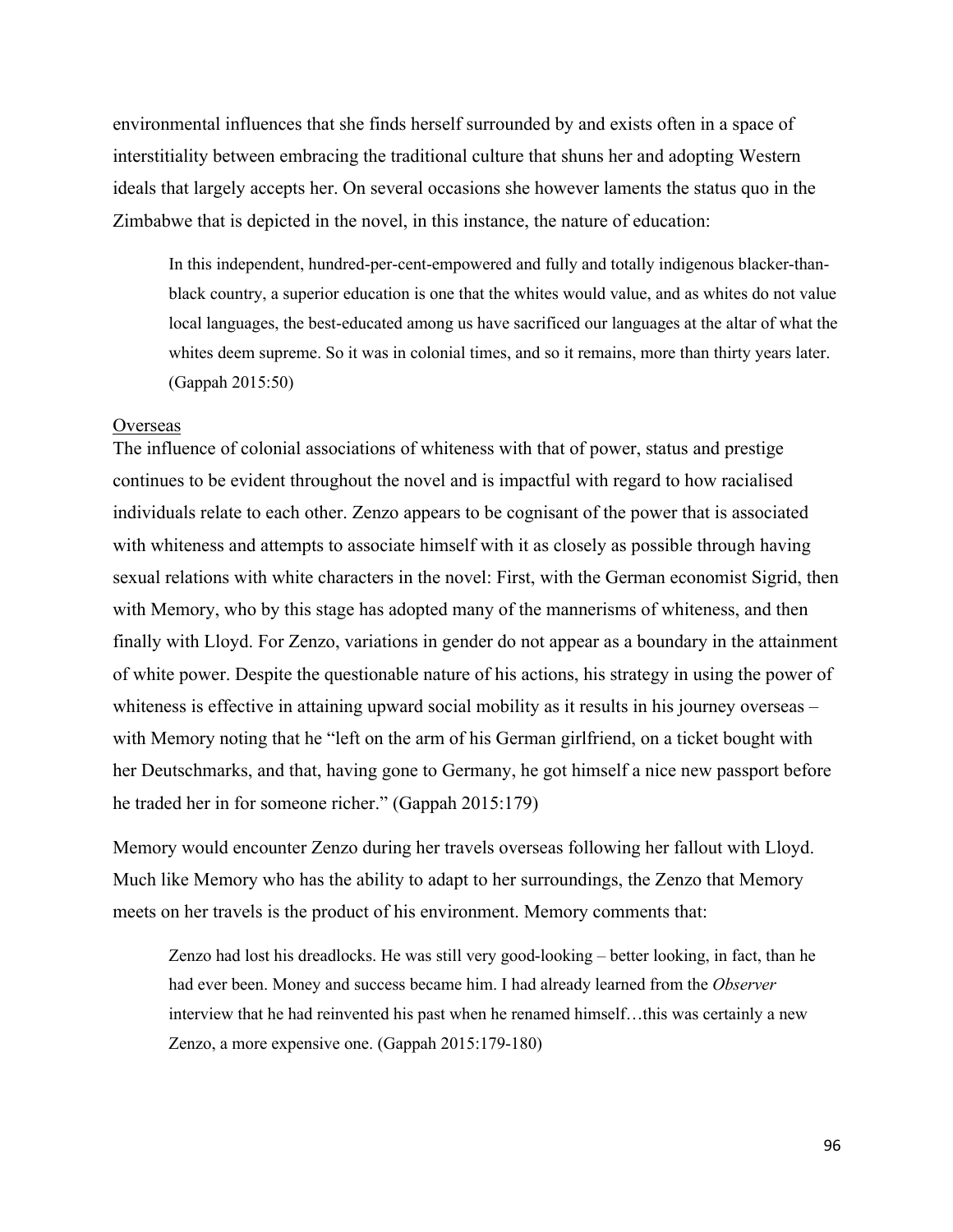Aware of contextual cues and societal culture, Zenzo is able to reinvent himself in order to be most congruent with the requirements of the environment and crowd that he finds himself in. This is perhaps one of his biggest strengths, and he seems prepared to strip down the very essence of his identity and history in order to better match his surroundings and attain opportunities that were perhaps not previously forthcoming. The overseas environment appears to be the location in which Zenzo is best at 'home', self-actualising more here than in any of his previous settings.

For Memory, while her overseas travels were necessary in order to escape the trauma of her discovery of Lloyd and Zenzo, she appears less comfortable overseas than she was with Lloyd in Summer Madness. She meets another love-interest, Simon, however the dynamic of their relationship is a strange one. He appears to like her only for her exotic appearance, viewing her more as an item of fascination and mystic as opposed to an actual human being. Memory comments on this, stating:

I had developed by then the affectation of braiding my hair into long plaits that matched the colour of my skin to produce a somewhat otherworldly effect. Simon, in the first giddy moments when we could not stop touching each other, said I looked like something that lived in the water, like the Ondine. (Gappah 2015:193)

This incident is telling as it is illustrative of the position of liminality that Memory occupies as an albino – the allure of her for Simon is the position that she occupies as an enigma, something mysterious that he is unable to categorise, hence his infatuation with her. While this is positive in the sense that it allows for a partner such as Simon to be attracted to her due to her idiosyncrasy and allows her to move between various environments due to her subversion of traditional categories, her flexibility makes finding a sense of belonging in one environment challenging. This is indicated in her unwillingness to pursue further studies oversees, opting to return home to Zimbabwe instead:

A few months before my studies ended, one of the fellows at my college had recommended that I continue on to doctoral work. He also recommended that I spent a year at an East Coast university in the United States…I collected the forms; I put everything together. Then I did nothing…I was tired, too tired to do anything; all of it seemed too difficult; everything seemed to difficult…I decided that it was finally time to go home. (Gappah 2015:205)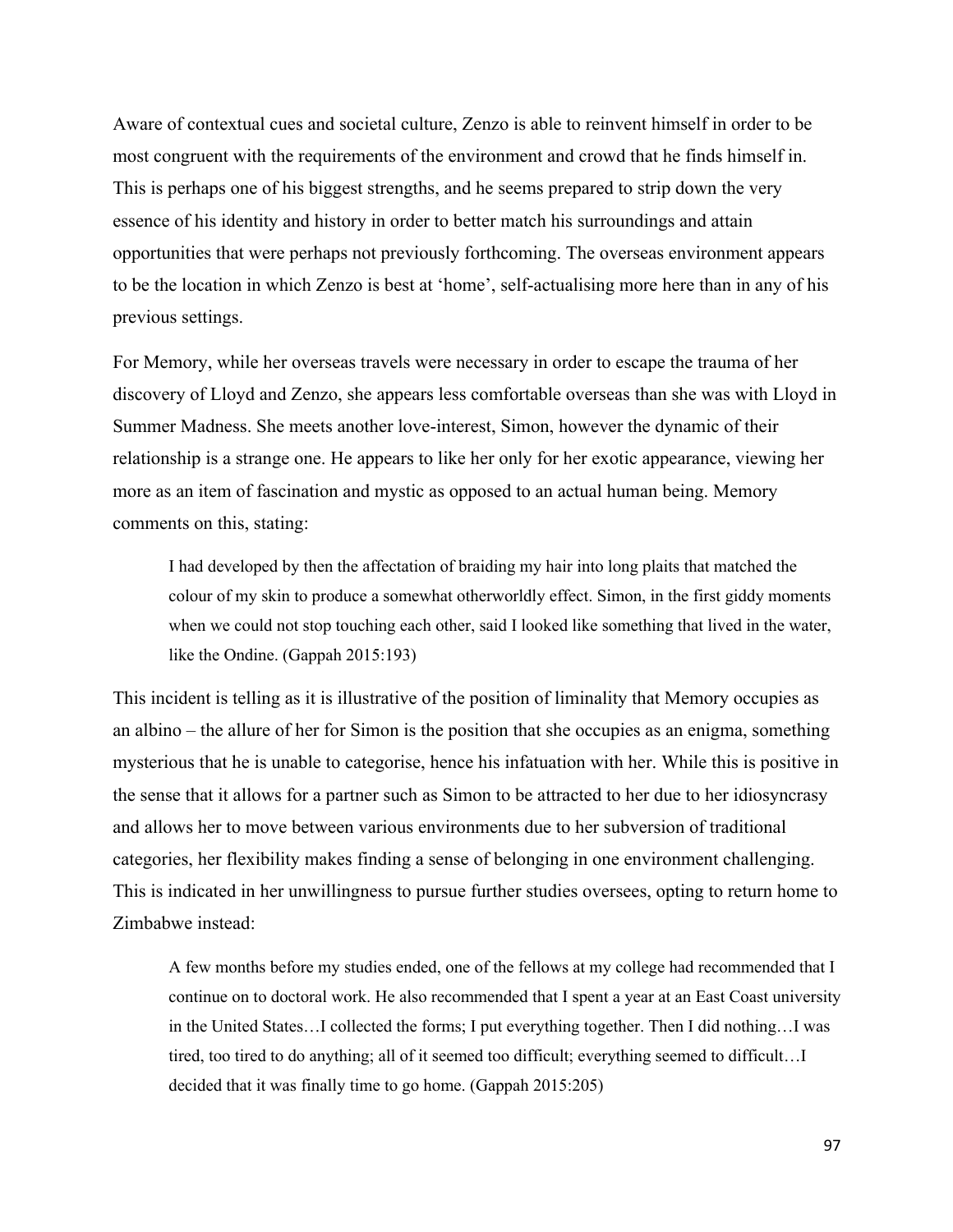While Memory has the ability to adapt to her surroundings, she is certainly not as skilled or committed to it as Zenzo, and she consequently finds it difficult being away from Summer Madness, the location in which she first found a sense of comfort and belonging. More than this, however, the white people that are shown as residing overseas, such as the parents of Simon, are depicted as ignorant and obnoxious. When Simon's mother, Domenica, inquires about a term that she has heard, Matemba, believing them to be a group of people who engage in a forgiveness ceremony, when she is corrected by Memory that Matemba are actually small fish, she casually states that "well, it must be some other Africans, then", (194) operating on the assumption that all African cultures and identities are simply interchangeable. Furthermore, Simon's parents appear to be under the impression that all Africans look a certain way, which Memory comments on upon first meeting them: "I could see as soon as I met them that Simon had only told his parents where I was from, but not what I looked like." (193) This difference in appearance likely takes Simon's parents by surprise, which results in them taking liberties with her, such as the expression of ignorant comments, that perhaps would not be as forthcoming had Memory complied with their expectation regarding the appearance of an African. To a large extent however Memory appears to be disillusioned towards this behaviour and these attitudes, placing her in an uncomfortable position, unable to relate to this culture and this place. This likely acts also as a motivating factor for her desire to return home.

## **Conclusion**

While it appears as though Memory's most probable path to self-actualisation lies within the environment of Umwinsidale and Lloyd, she remains painfully aware of the racial discrepancies, conflict and political instability that characterises her country, despite it being removed from her immediate lived experience. She notes:

But at Summer Madness, I had long wet weekends in the library or sunny days in the tree house….the wars and troubles were, at the closest distance, only reports on the news bulletins, and at the furthest, distant murmurs, far off rumours that did not penetrate the ordered tranquility of my new life. (Gappah 2015:170)

The conflicts that Memory refers to here are waged against the backdrop of colonialism and the levels of government corruption that are in part a result of it. The equitable allocation of land,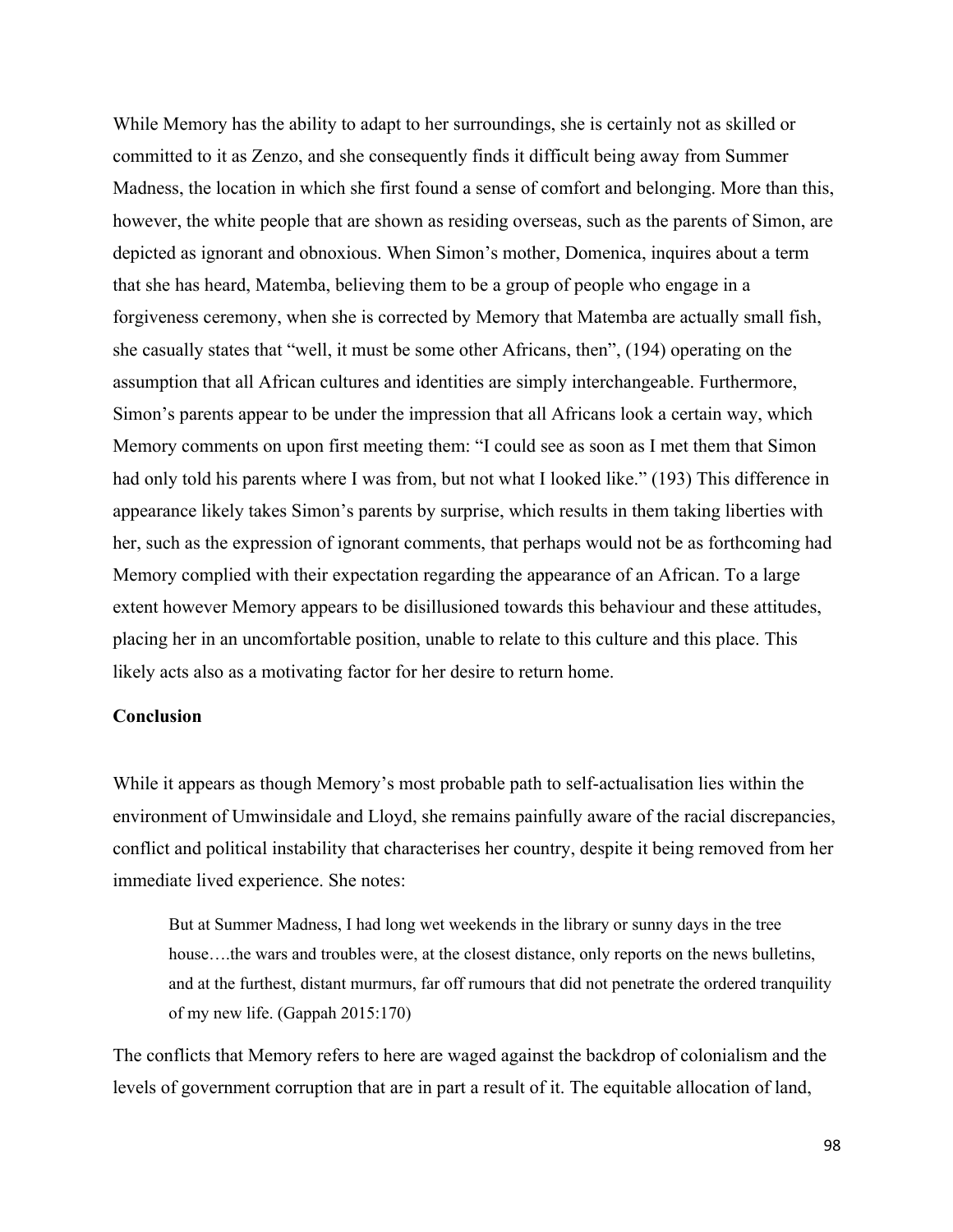being a central issue in these conflicts as it is portrayed in the novel, is fought for viciously not only between whites and blacks, but within the black population itself as government corruption is shown to undermine any policies of redress:

I don't want you to think that I am in any way defending the chaos of the way the farms were parceled out, or the greed with which the top people too farms for themselves. From what Lloyd told me, Alexandra and Ian's farm had gone to the second wife of an army general, who had taken a farm in addition to the one that went to his first wife and two children. (Gappah 2015:212)

Whites who are viewed as being in possession of land and other privileges that was unfairly acquired during colonialism however continue to be a focus of what blacks view as necessary retributive justice that takes the form of land seizures:

She [Alexandra] told me about the stand-off at the farm…Lloyd had called 'a connection of his', one of the ministers he had been with in the camps at Chimoio, who had said, if they packed their clothes and things, he would make sure that they were not harmed…she told me about the people I did not know…like Keith and Suzy Granger, who had left with nothing at all, just what they had on; not even proper shoes…the Grahams had [also] fled the farms, shots ringing in their wake; their dogs were killed as they tried to defend them. (Gappah 2015:211)

The main focus of this chapter, to return to the aims expressed in the introduction, was to examine the effects of the various environments that Memory finds herself in and how these varying contexts contribute to her character development. Through the perspective of race trouble, I hoped to gain a greater understanding of the problematic relations that this potentially produces with the remnants of colonial influence as a lingering backdrop. What appears evident from some of the analysis undertaken in this chapter is that due to the imperial aspirations of the first colonisers, such as Cecil John Rhodes, and the establishment of binaries such as between the civilised and uncivilised, a metric of difference was established that resulted in the construction of identities that operates along the axis of group membership. This resulted in not only racial distinctions, between various people, but also economic distinctions, between the rich and the poor. This is evident in not only the strained relationship that whites have with blacks in Zimbabwe, but also the vast economic inequalities between blacks. Part of the reason for this is because of the presidential reign of Robert Mugabe and his reckless economic policies that plundered his own country into destitution, but part of the reason is also because of the failure of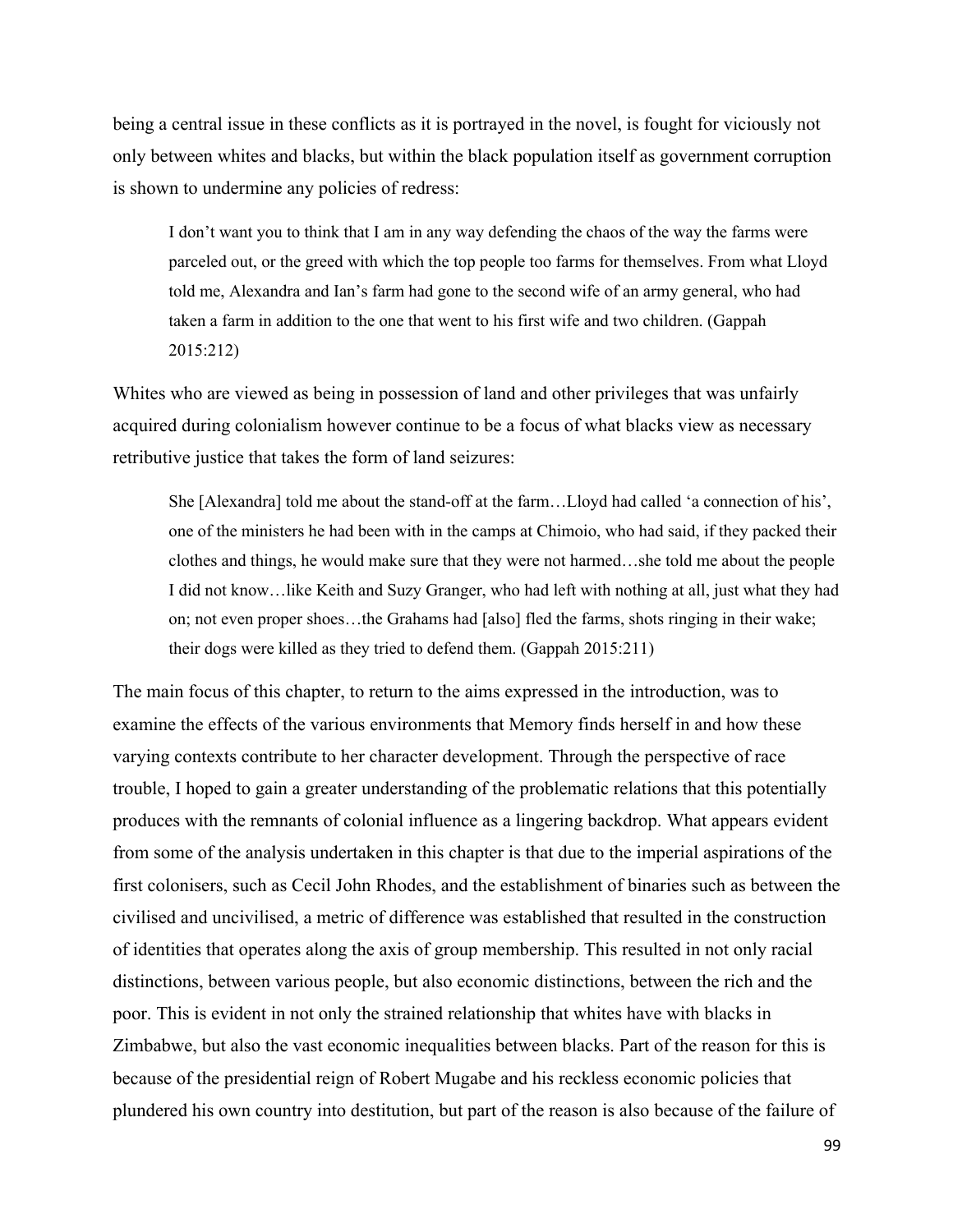policies of redress, such as land redistribution, to be equally divided, with vast amounts of corruption marring the process. Tension and race trouble were therefore evident on at least two different axes.

This chapter also argues that much of the problematic plot trajectories that occur in the novel can be characterised by the attainment of power, which disenfranchised individuals across race and class appear obsessed with attaining. Memory, as the focaliser of the novel, is important as the perspective of race trouble reveals itself most potently through her status as an albino and position of liminality in society. This chapter has used the mechanism of place and the idea of place identity to better understand the attributes that become attached to places and contexts and how these unique identities of place create troublesome behaviour and identity constructions.

Each environment that Memory traverses throughout the novel profoundly impacts her ideas of self-worth, identity and perspective. Within the township of Mufakose, she endures the worst of oestracisation, humiliation and abuse and is constructed as an outsider in not only the behaviour of those around her, but also in the physical construction of place, as she is described as sleeping in the *speya* – the spare bedroom. Colonial constructions of the township, as a place of darkness, malice and incivility, in some respects, as Durrheim *et al.* notes (2011:121), the ideological construction of place and the behaviour of people sometimes reinforce each other. The degradation of the township can be closely linked then in influencing the degraded behaviour of its residents in isolating those deemed to be different.

In stark contrast and through the influence of colonial representations, the area of Mufakose, where Lloyd's Summer Madness is located, is described in naturalistic terms as being one with the environment, as opposed to the township, which has the connotation of being an aberration and an eye-sore. While Memory is initially uncomfortable in this environment and made to feel out of place by Alexandra, the constructs of whiteness appear to be far more welcoming of her and this context provides her with the best opportunity at attaining self-actualisation. This environment is not without its perils, however, as Memory often laments the hegemonic effect that white constructs, such as the speaking of English and the adoption of an accent, has on her identity. While Memory exists within this context as a liberated individual, its utopian setting also belies its falseness, as just outside its borders, the country is in chaos. Despite the attempt of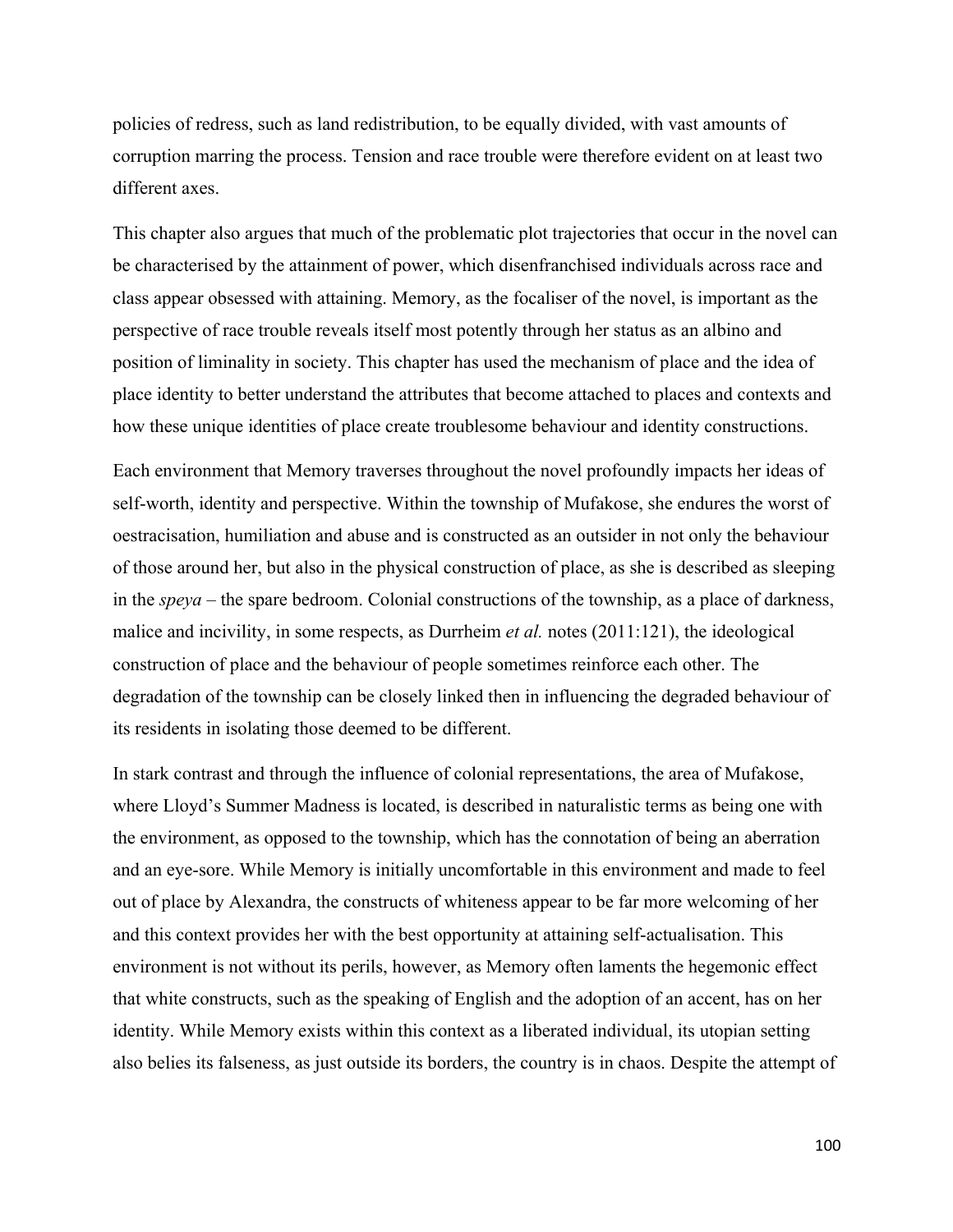the white community to create a 'bubble' and comfort zone, the area is also ultimately affected by the political chaos of Zimbabwe which takes the form of farm raids.

Reflecting on the farm raids, Memory's crisis of identity is exposed. While she is sympathetic towards the white community and their sense of loss, she empathises with the plight of black people who have been systemically disadvantaged. What this ultimately reveals for the perspective of race trouble is that places are not just idle backdrops for human activity but act as profound tools for shaping behaviour and the structure of wider society through the connotations and attributes that they inherit.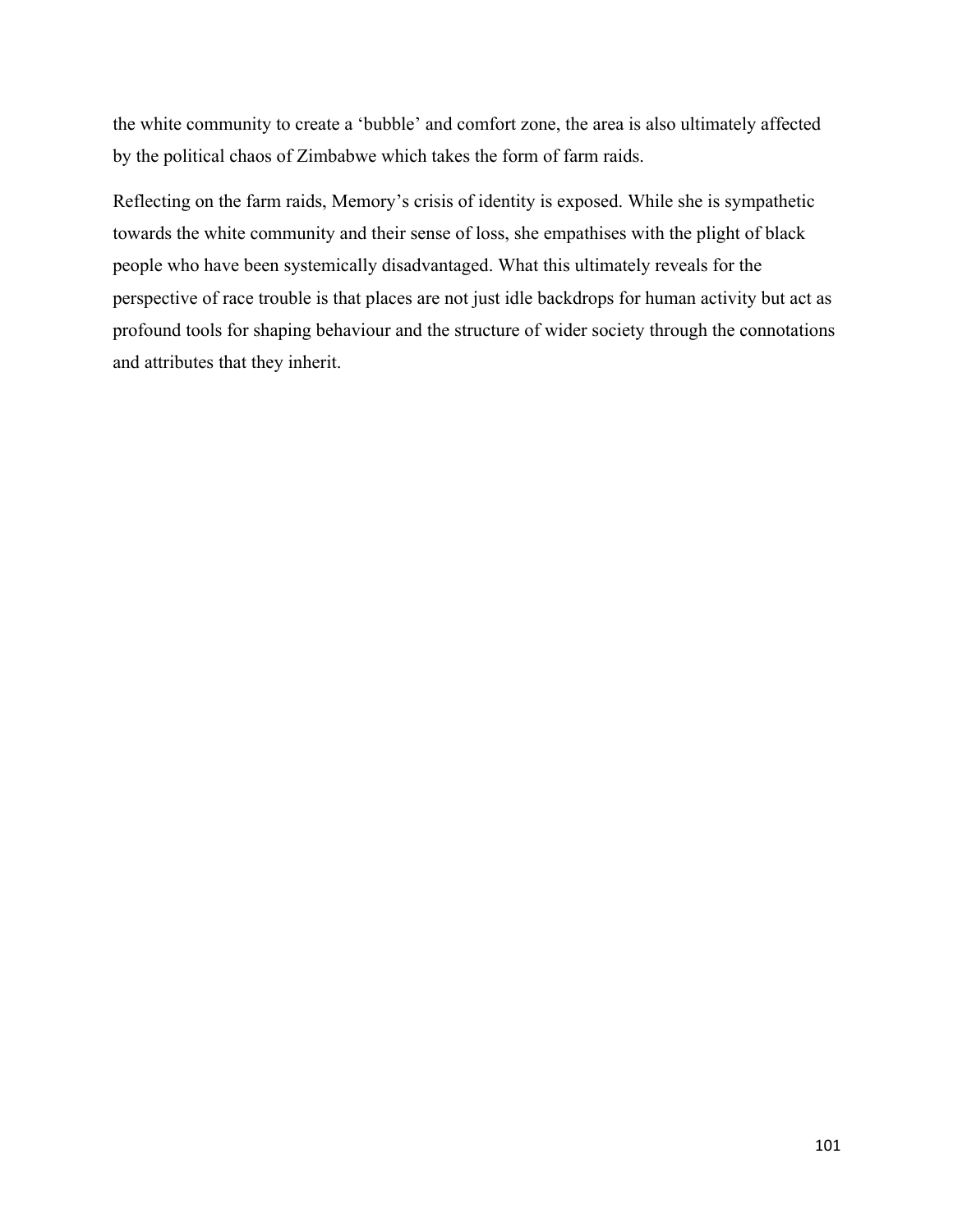# Chapter Five: Ideology, Subjugation and Othering Meg Vandermerwe's *Zebra Crossing*

## **Introduction**

Meg Vandermerwe's *Zebra Crossing* is a profound tale that is an explicit portrayal of the farreaching implications of othering as understood in its broadest sense but with particular emphasis on race, gender and sexual orientation. Othering within the novel is depicted as a multifaceted phenomenon that occurs pervasively within as well as between various nationalities and races. Underscored by discursive constructions of identity, belonging and exclusion, Robyn Wilkinson (2016:36) defines othering as:

…processes by which powerful groups, who may or may not make up a numerical majority, define subordinate groups into existence in a reductionist way which ascribe problematic and/or inferior characteristics to these subordinate groups. Such discursive processes affirm the legitimacy and superiority of the powerful and condition identity formation among the subordinate.

Drawing attention to the historical context of othering, Richard Ballard (2004:52) states that:

Othering [was] a key conceptual process in which inferior qualities were projected onto, and seen as, the property of racialised others. Such others were seen as lazy, licentious, criminal, dirty, and so on. The effect of such classifications was to produce a positive self-image for Europe/the West/'white' people as hard-working, moral, clean: broadly, as civilised...the dominant strategy for managing this social hierarchy was ensuring that others were far away.

Part of the reason for the establishment of large spatial distance and segregation during colonial times was to ensure the maintenance of colonial stereotypes of the black individual as 'malice' and 'uncivilised'. Boundaries between urban areas and the townships on the periphery of the cities ensured that contact between the races was kept to a minimum, with research by Gibson and Claassen (2010:269) indicating that "interracial contact has a positive effect on racial attitudes, but that more intimate contact has more direct and powerful consequences". I suggest that the strict maintenance of stereotypes, prejudices and segregation in instances such as these is to ensure a denial of the recognition of our common humanity and similarities, with Hook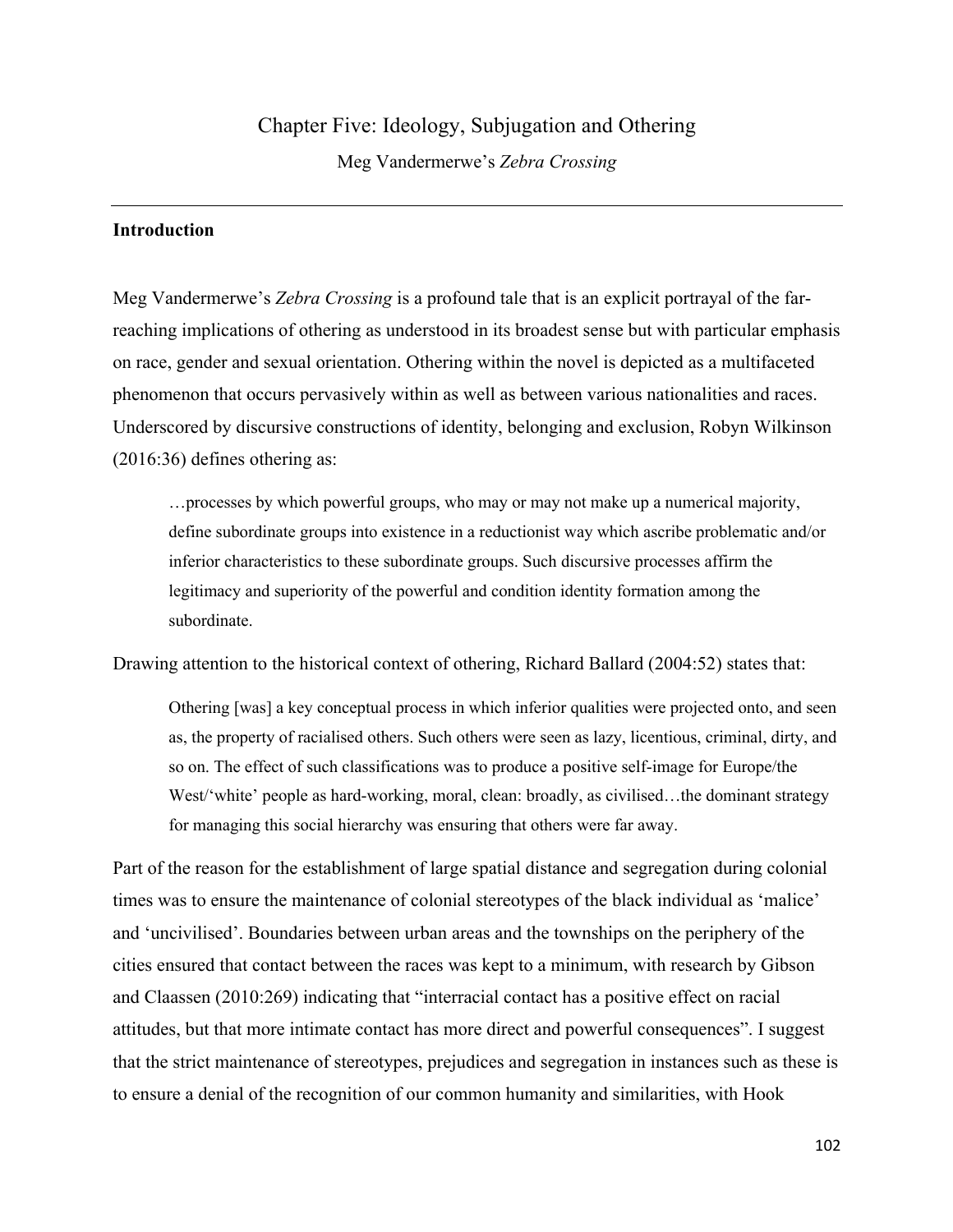(2005:10, italics in original) commenting that "we witness a situation in which the confrontation with radical difference *threatens to give way to the possibility of identification*, to the perception of similarity or a common humanity." This is eloquently realised in the novel through the interaction and relationship between Jean-Paul and Chipo, who is an albino as well as the novel's primary focaliser. Despite the stark differences between them, as will be elaborated on further in this chapter, Chipo's encounter with Jean-Paul is one of the only instances in the novel in which she is treated as an individual that is worthy of respect and recognition.

What is significant in Wilkinson's (2016:36) definition of othering is the emphasis that is placed on the ability of discursive processes, such as othering, in influencing the formation of identity. The term identity, which is employed in an inclusive sense to refer to an individual's perception of themselves and their racial identity, is therefore malleable and subject to change in accordance with external definitions of identity that are imposed by other groups who occupy a hegemonic position, as is indicated in Chipo as a subservient subject when in the presence of her brother George, Peter and David and as a liberated woman when in the company of Jean-Paul. This is particularly applicable to racial identity, which extends beyond simply the colour of an individual's skin and appears to be more a matter of group consensus as opposed to being determined by any conclusive aesthetic characteristic. While this assertion appears to have some validity in the context of the previous two novels – *The Book of Memory* and *Coconut* – the extent to which it is true for *Zebra Crossing* will be explored. Alluding to the complication that albinism brings to this, however, Omi and Winant (2008:409, italics in original) state that:

We utilise race to provide clues about *who* a person is. This fact is made painfully obvious when we encounter someone whom we cannot conveniently categorize – someone who is, for example, racially 'mixed' or of an ethnic/racial group we are not familiar with. Such an encounter becomes a source for discomfort and momentarily a crisis of racial meaning.

This crisis of racial meaning can be profoundly troubling for individuals and groups in the society that is depicted in *Zebra Crossing* that appears to be heavily reliant on the categorisation of people into 'neat', traditional classes. As is indicated later in the chapter with regard to the placing of specific nationalities in specific jobs due to their stereotypical strengths and weaknesses, race becomes a powerful tool in which people use to comprehend and organise their world. This is particularly true in the contexts of South Africa and Zimbabwe, where the notion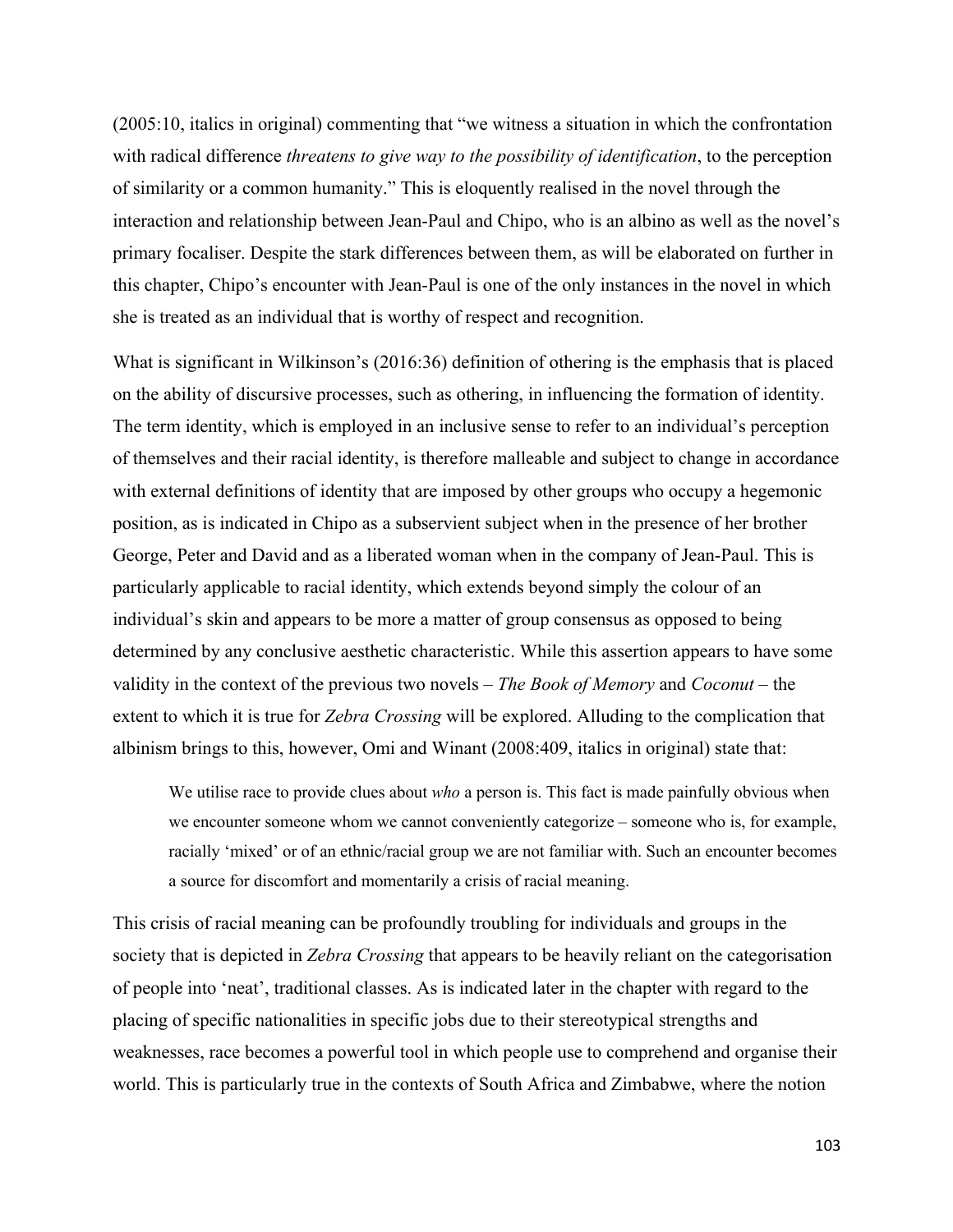of race continues to be of significance due to the troubled histories of racial conflict of both countries. The presence of Chipo in this equation is a source of anxiety and confusion for many people, as her status of liminality prevents easy, traditional compartmentalisation. The tension that this produces manifests itself in rebukes, aggression and scorn that is directed towards Chipo that is evident throughout the novel. Interestingly, in an attempt to understand and place a person for whom groups and individuals have little to no knowledge of, the employment of stereotypes is used in an attempt to categorise and better understand the person that is unknown, even if it is a false sense of knowledge. Commenting on the functioning of stereotypes, Derek Hook (2005:9) notes that "as a mode of discourse the stereotype functions to exaggerate difference of the other, whilst nevertheless attempting to produce them as a stable, fully knowable object." Hook is effective here in highlighting the apparent nonsensicality of the stereotype, in that while it tries to highlight the other as distant and unknowable, it simultaneously assumes intimate knowledge of its characteristics. Despite is apparent contradictions, however, it is a powerful tool in influencing identity.

Through constant repetition, these cumulative attitudes of stereotype, anger and oestracisation become normalised and closely associated with her identity. Chipo, who feels the burden of the hostility that is directed at her from various facets of society, including as close to her as her immediate family, begins to become defined by these attitudes – consequently influencing her behaviour, self-esteem and self-perception. This will be looked at further in the chapter. This process in which the routines of everyday life influence people into acting in certain ways is what is referred to as 'subjugation', or the production of the 'subject'.

Through the mechanism of othering, in this chapter we are interested in examining this idea of the subjugated individual as an ideological production and the implications that this has on race relations as they are depicted in the novel. While in previous chapters we have looked at the perspective of race trouble as a tool in investigating discursive and embodied practices, with environmental variables as a backdrop in influencing identity politics, opportunities, relations and episodes of conflict. Here we attempt to extend upon these constructs through the idea of individuals or groups who are interpellated or 'hailed' as a subject by ideology to behave in certain ways. Durrheim *et al.* (2011:139) notes that "ideology operates by producing individuals or collectives as subjects – the ability to feel, think and to be an agent depends on the existence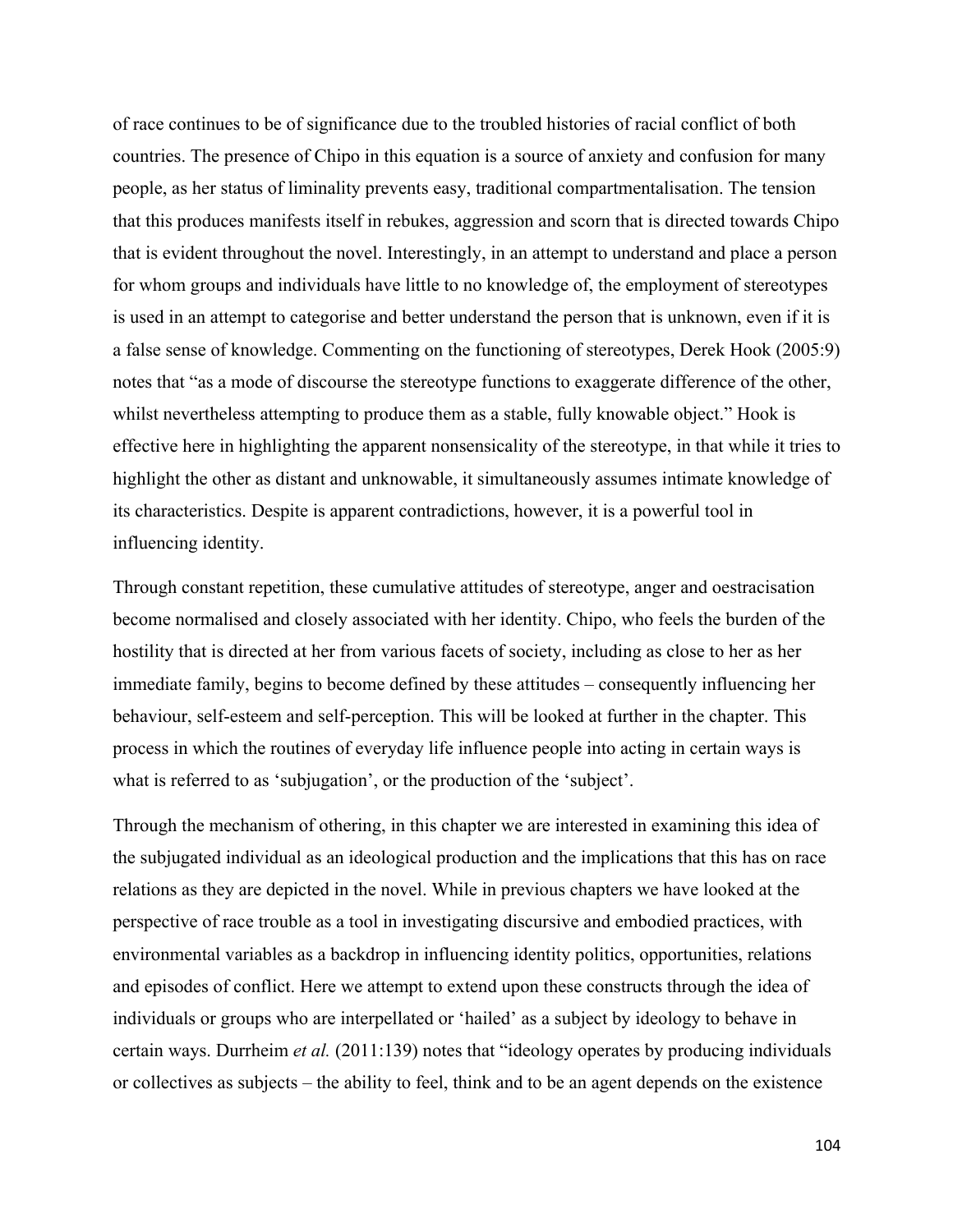of ideology, which subjugates in the moment of its producing the subject." This chapter hopes to achieve a greater understanding of the functioning of the subject in potentially producing problematic behaviour, intergroup relations and identity constructions.

What Durrheim *et al.* alludes to is the idea that one's sense of self with inclinations, perceptions and personality attributes is necessitated by an ideological context, otherwise known as the home, that acts as the backdrop against which behaviour is enacted. Home, which alludes to the ownership of place, provides individuals and groups with the satisfaction of comfort, security and pride. In order to maintain the intimacy with place that these qualities require, the personalisation of space is often necessary in order to assert identity. This personalisation is a subjective and exclusive process that is inherently divisive in nature – creating divisions between those who fit into these newly personalised spaces and those who do not. In *Zebra Crossing*, this is a highly political and social act and is evident in a number of ways – from the ostracised position that Chipo and her family occupy in residing in the building of President's Heights to the manner of treatment that they receive while in the country – being constructed as outsiders at every available opportunity. In close proximity to this process is the notion of self-identity, in which insider/outsider constructions are internalised.

One of the ideas that has been looked at in the previous two chapters was the possibility of racial interiority and its associated constituents of selfhood, perception, subjective states and behaviour being influenced by regulated and normative external settings that take the form of environments and contexts that are inhabited by individuals and groups. I take lead from Richard Ballard (2005:14) in exploring the idea that othering is used as a traditional strategy for creating 'comfort zones.' Ballard (14) notes that "barriers", be them ideological or physical, "are…statements regarding the kinds of people who belong and the kinds that do not. They are an attempt to restore a certain sense of 'our' identity through boundary maintenance, prompted by the disturbing presence of others".

Intimately linked to the notion of 'comfort zones' is the idea of the home that is postulated by Rosemary Marangoly George (1996) in her seminal text *The Politics of Home: Postcolonial relocations and twentieth-century fiction*. In *Zebra Crossing*, one of the central issues that confronts the main protagonists is attempting to negotiate the dimensions of home. George (1996:2) offers the suggestion that: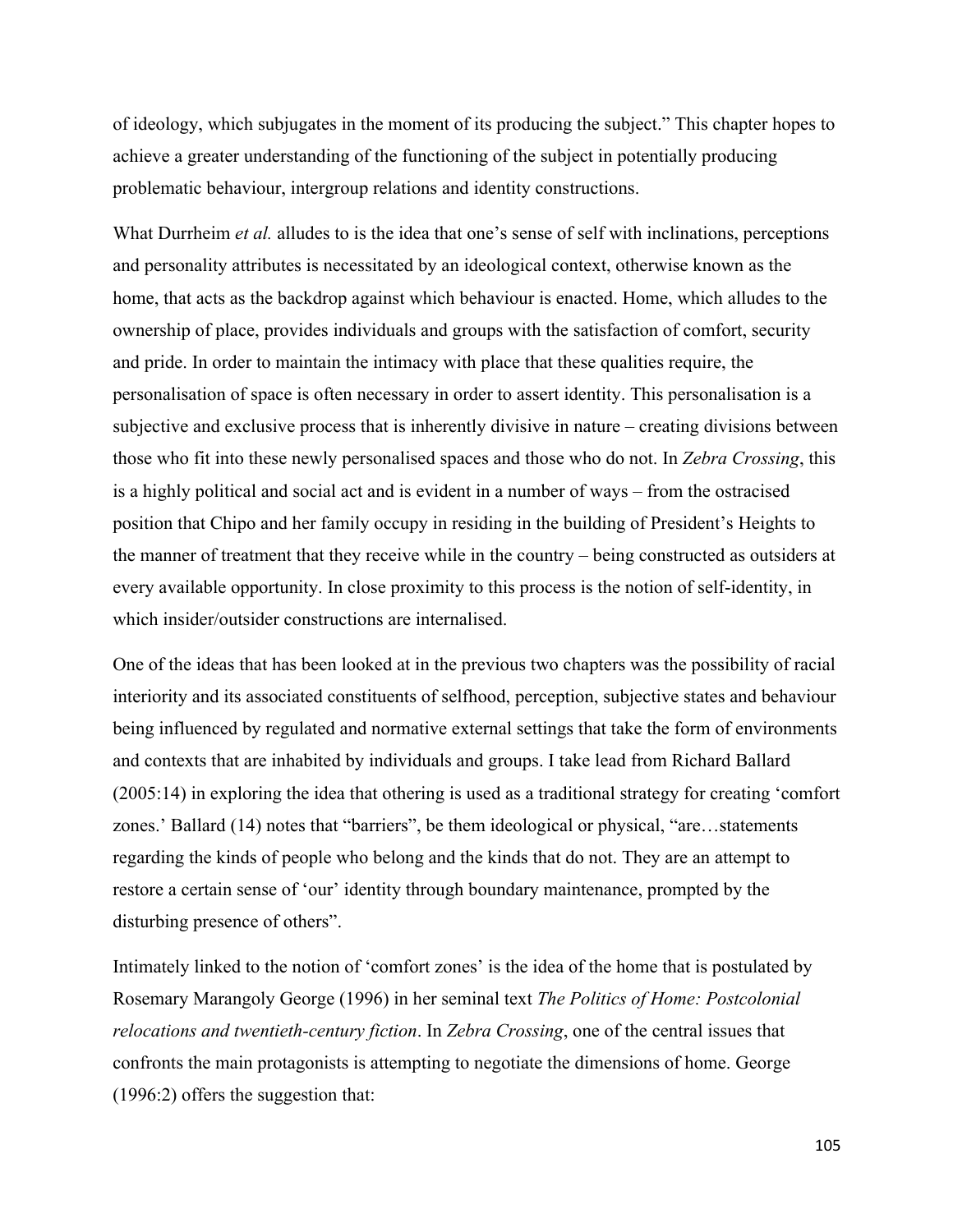The basic organizing principle around which the notion of the 'home' is built is a pattern of select inclusions and exclusions. Home is a way of establishing difference. Homes and home-countries are exclusive. Home…along with gender/sexuality, race, and class, acts as an ideological determinant of the subject.

From this definition two points also form part of the focus of this chapter: First, the framework of home and its attainment is an inherently contested terrain with the potential for producing profound conflict between those who attempt to find belonging within its boundaries. In this regard, I look at the primary mechanism of othering in producing instances of exclusion and the framing of home as a place of inherent competition between those who are trying to claim their place. Second, to investigate the notion of an intimate link between the terrain of home and the production of the subject.

#### **Introduction to subjugation and the role of language in the construction of the other**

In her book, *Bodies That Matter: On the Discursive Limits of 'Sex'*, Judith Butler (1993) conceives of the notion of situational subjugation through adopting an anti-humanist perspective that denies the individual any sense of agency and that views a disjunct between the self and ideology as nonsensical. The production of a subject can be compared to being hailed or interpellated. Providing an example, Durrheim *et al.* (2011:139) notes:

You are hailed, for example, when you recognise that the shouts on the street, 'Hey you, there!' apply to you. The hailing calls you into being so that you recognise yourself as belonging to a particular identity. This recognition will differ if it is your name being called by a stranger or friend, or perhaps if it is a police officer or beggar that is hailing you. Each of these hailings will place a different regime of expectations upon you, frame your actions and subjugate you accordingly.

In line with this, Butler attempts to advance a theory of performativity – which refers to the performance of behaviour that lacks a pre-existing subject. The subject is constructed entirely in the act and does not precede it. Butler (1990:25) states that "…there is no 'being' behind doing, acting, becoming; the doer is merely a fiction imposed on the doing – the doing itself is everything." Commenting on this, Durrheim *et al.* (2011:142) states that: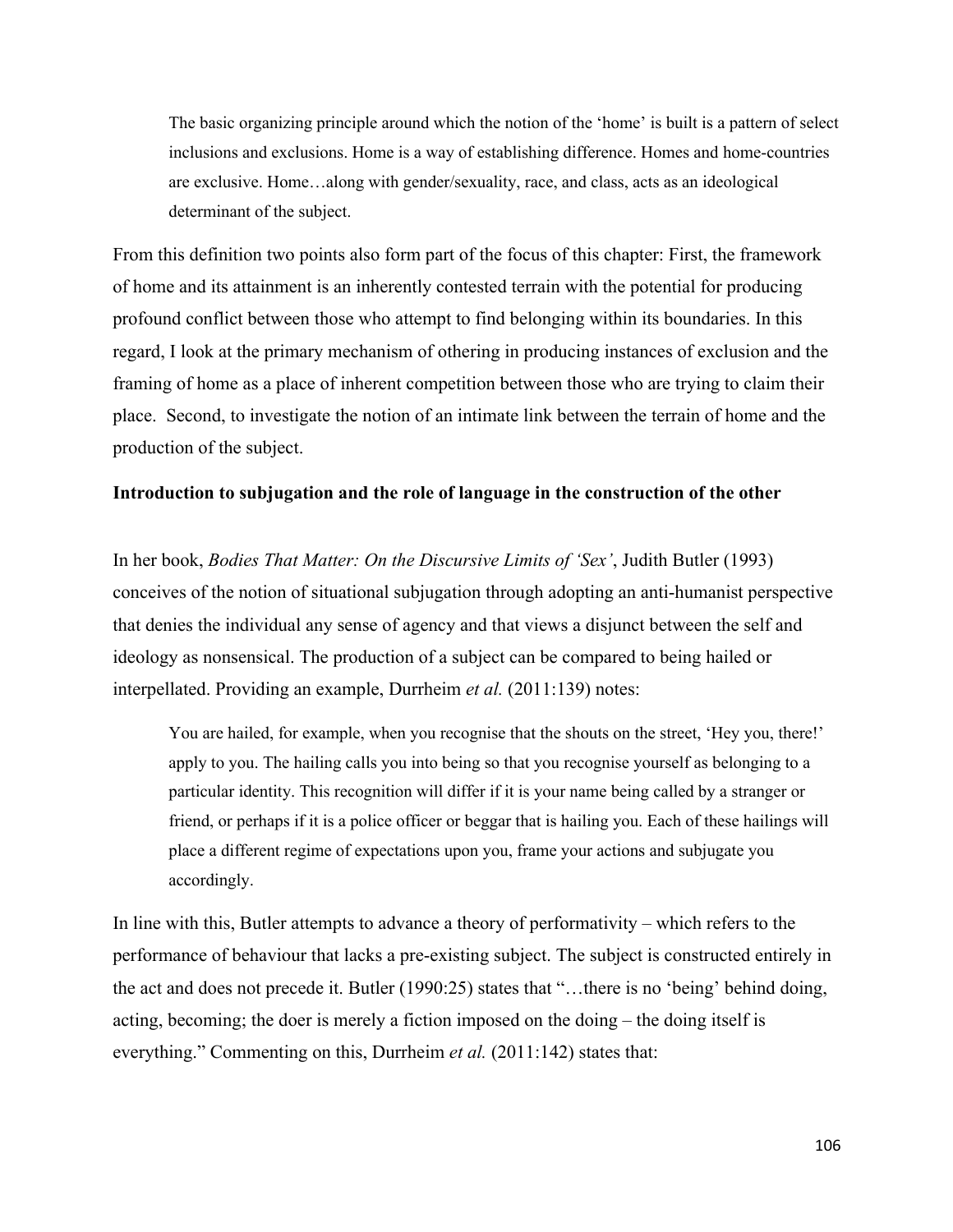The upshot of this perspective is that the starting point of analysis of subjectivity is human activity, of which the desiring subject is an outcome. This is what Butler means when she says that there is no doer behind the performance. All we have are people engaged in discursive and embodied activities of various kinds that have become routine, unthinkingly compulsory, but which produce subjects as they are accomplished.

The formation of identity in this regard is strongly influenced by this process of subjugation, which is indicated towards the very commencement of the book through the use of diction and the association of terms with certain categories of people, with the significance of language in the construction of identity and its influence on behaviour being highlighted also in *Coconut* and *The Book of Memory*. This is shown towards the beginning of *Zebra Crossing* where Chipo, an albino and the novel's main focaliser, describes the terms which are used to refer to her:

Peeled potato. That is what many in Zimbabwe call me. Also 'monkey' and 'sope'…in Malawi, they call us 'biri'. They whisper that we are linked to witchcraft. In Tanzania, we are 'animal' or 'ghost' or 'white medicine'…in the Democratic Republic of the Congo, they call us 'ndundu' – living dead…in Lesotho, we are 'leshane', meaning half-persons, whereas to South Africans, depending on whether they are Xhosa or coloured, we are 'inkawu', meaning ape, 'wit kaffir', 'spierwit' or 'wit Boer'. (Vandermerwe 2013:10)

The use of each of these terms constructs Chipo's identity in different ways depending on the context in which they are used. Within some contexts, she is constructed as sub-human and referred to in animalistic terms – being called 'ape', 'monkey' and 'half-person'. In other contexts, the identity of Chipo is linked to the divine through the belief that she possesses supernatural powers and that her body parts have healing properties. In certain contexts, such as South Africa, the terming of Chipo as a 'wit boer' alludes to an association with privilege due to her fair skin tone. However, the term also has a derogatory element to it as in both the countries of South Africa and Zimbabwe, the term has intimate associations with colonialism, apartheid and the oppression that was associated with those eras. The term alludes to Chipo being an outsider and trespasser, much in the same way that white farmers were constructed following the emergence of democracy in Zimbabwe, with similar sentiments being expressed more recently in the case of South Africa.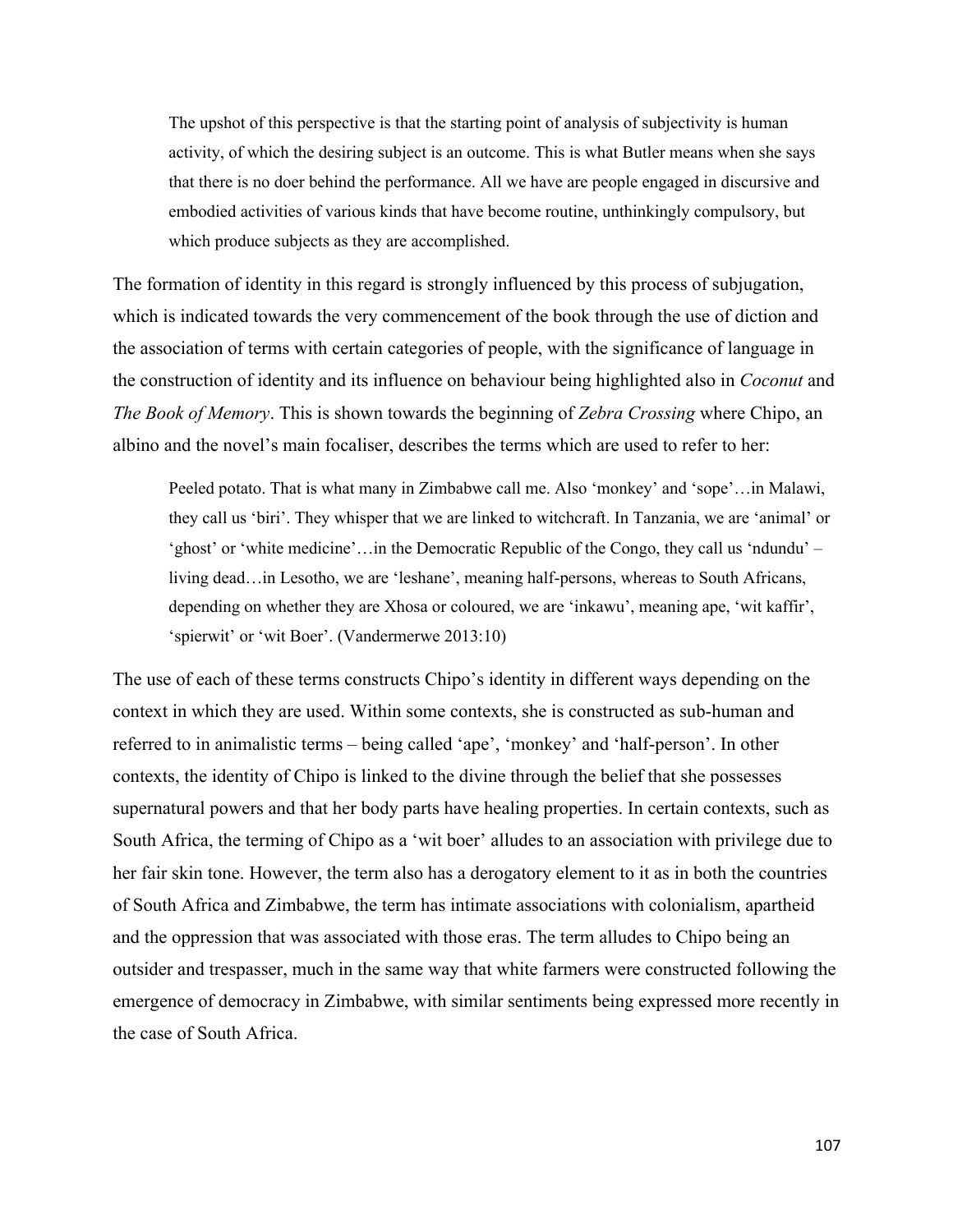# **Subjugation as performative: Exploring the role of practices and environment in the emergence of the subject**

Extending beyond this however, in multiple contexts throughout the novel, Chipo is constructed as an idiosyncratic, inferior other and this in turn influences the behaviour of people towards Chipo as well as Chipo's perception of certain incidents. She notes an occasion where while walking with her brother George, they attempt to hail a minibus taxi. The taxi however speeds past and leaves Chipo wondering "too full for us? Or maybe it is me that they do not want to stop for. Two men pass. Too close. I can feel them staring. I look at the ground." (12) She is fearful, suspicious and distrustful of people's motives, as indicated by her reaction to the two male passerbys. The stigma and stereotypes that surround Chipo have a significant impact on her perception of behaviour and events. When a second minibus taxi is hailed by her brother George, Chipo believes that the eyes of the passengers "narrow" (14) as she enters the vehicle. As a result of this, Chipo chooses an isolated seat next to the window, in order to distance herself from any potential conflict. She believes that every situation has the potential for her to be prejudiced and excluded, and as a result of this, her oestracisation from society and her immediate surroundings appear to be sometimes self-imposed, as indicated in the above mentioned instance. Chipo assumes that she will be mistreated by others and attempts to pre-emptively avoid it through isolating herself, in times constructing herself as a marginalised subject even without the necessary actions to facilitate that construction. Her assumptions regarding her mistreatment are however depicted as a very rational and justified anxiety due to the names that are given to her and the superstitions surrounding her condition. George (1996:2) comments here that:

The politics of location come into play in the attempt to weave together a subject-status that is sustained by the experience of the place one knows as Home or by resistance to places that are patently 'not home.' 'Location'…suggests the variable nature of both 'the home' and 'the self', for both are negotiated stances whose shapes are entirely ruled by the site from which they are defined.

The notion of 'home' is a difficult concept for Chipo to attain in both South Africa and Zimbabwe where she carries her status as a marginalised subject everywhere she goes. Within almost every environment that she encounters, from the broader contexts of Zimbabwe and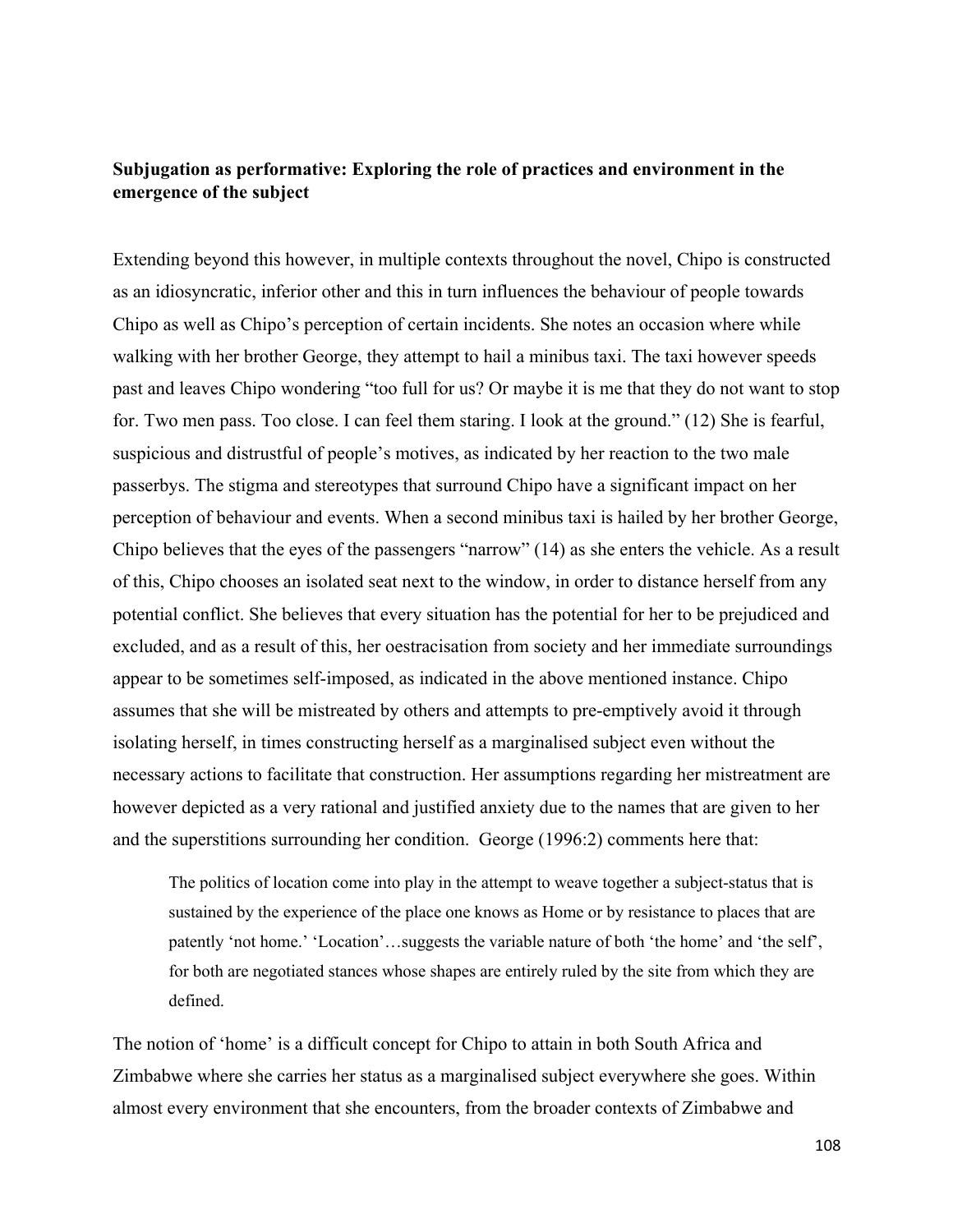South Africa to the more immediate settings of Cape Town, Presidents Heights, Home Affairs and her family environment of George, Peter and David, she is denied the intimacy of belonging and familiarity. There are only two environments within the novel in which Chipo feels a sense of belonging – within her mother's house, affectionately known as "Old Trafford", and within the flat of Jean-Paul, where she is employed as his assistant. Despite the initial welcome that she is received with in both environments, the sense of comfort that she enjoys is fleeting, placing her again in positions of displacement. Chipo reflects on the context of her mother's household positively, recalling the level of protection and comfort that she felt in that space. One of the primary reasons for this sense of belonging was the role that her mother, Grace, played in maintaining the area of her home as a location in which Chipo is accepted entirely – taking great effort to remove any person who is prejudiced towards Chipo. When Stanley Mupfudza, the man who Chipo's mother was briefly in a relationship with, expressed that Chipo and her condition was an obstacle in the progress of their relationship, she immediately banished him from her home. (Vandermerwe 2013:21-2) When patrons at the tavern that Chipo's mother used to operate from her house showed distain towards Chipo handling their money, they too were banned from the premises. (33) This sense of inclusion would however not be long lasting, as Chipo recalls when:

In 2003 the government [of Zimbabwe] declared informal drinking taverns like Mama's illegal. Operation 'Remove Moral Filth', they called it…all informal drinking taverns must be demolished. Street markets too…Some say [they] had seen Mama at the rallies supporting the MDC. That is why she and Old Trafford in particular were targeted. (Vandermerwe 2013:12)

It is interesting to note that even within their birth country of Zimbabwe, Chipo and her family are considered to exist as undesirable members of society, with regard to both their political affiliations and style of living, which results in the demolition of their house by the government. For Chipo and her family, this results in a profound sense of sadness and displacement, to the extent that Chipo correlates this event with the ailing health and consequent death of her mother. (13)

The burden of exclusion weighs heavily on Chipo which results in her being overly grateful for small mercies. She indicates gratitude to David and Peter that, despite her condition, they also allow her to stay with them at President's Heights. (28) Her unnecessary gratefulness at not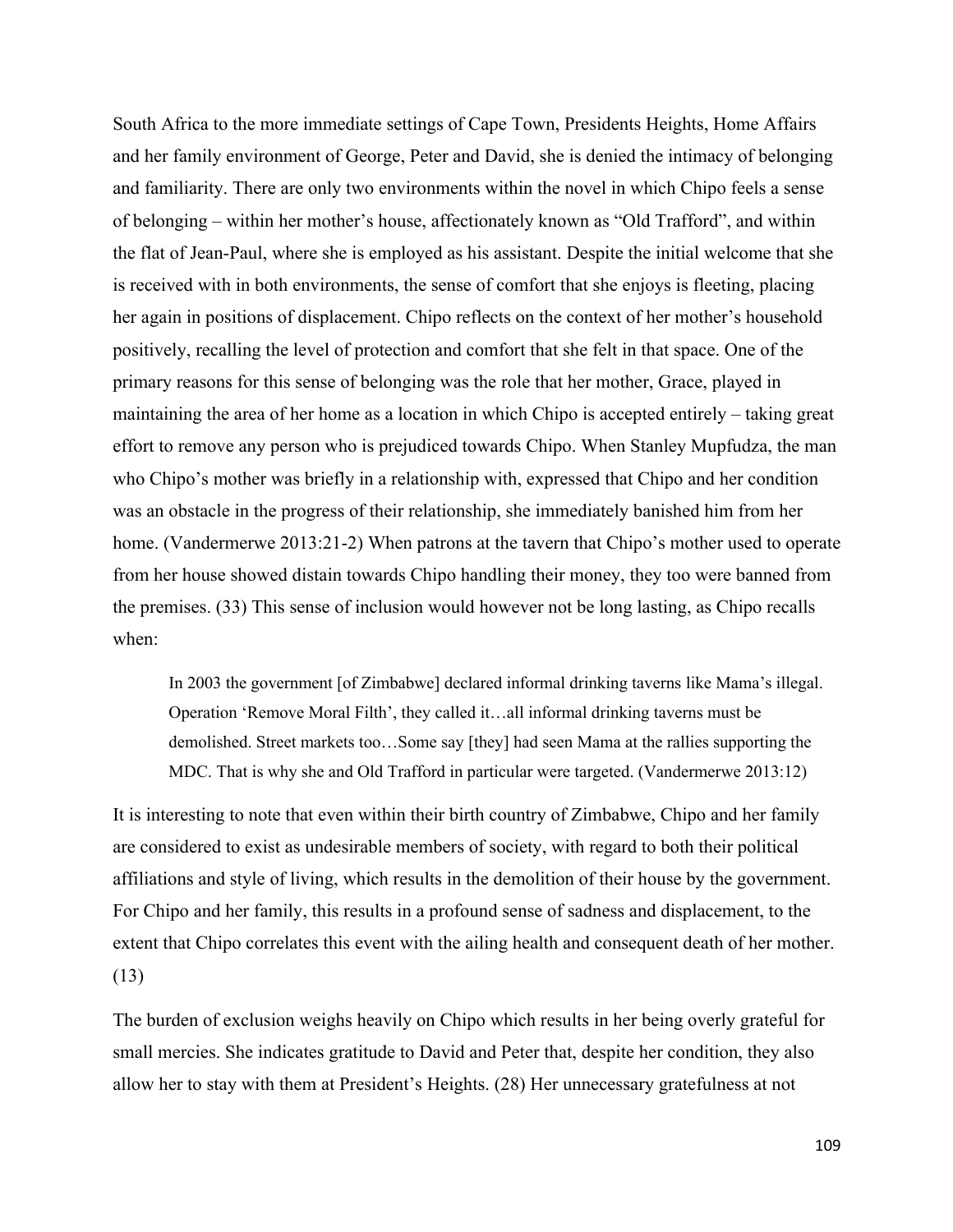being prejudiced due to her condition makes her vulnerable to exploitation within the familial setting of the book. At President's Heights, Chipo occupies a position of subservience, one that she appears to acknowledge and accept, stating that "it is my job to listen. When I am not scrubbing or sweeping. But most of all it is my job to obey. If I do not obey, how can he [George] protect me?" (9) However, instead of being protected by her brother George, Chipo is exploited, ridiculed and ostracised in the worst possible manner. Despite being portrayed in a more positive light throughout the novel, even David takes advantage of Chipo's housekeeping responsibilities, tasking her with washing and ironing his clothes, cleaning his dishes and picking up after him. Chipo appears to be aware of the expectations and responsibilities that she is expected to complete as a woman – and often takes pride in the tasks allotted to her. She notes the fact that back in Zimbabwe, despite the fact that red dust is a prevalent nuisance and opponent to cleanliness, the home that she tends to "is never filthy – I make sure of that". When she first arrives at President's Heights, her first inclination is to scrub away the filth from the apartment. (29) When serving food to the men in the apartment, she is cognisant of the tacit responsibility to behave in a 'ladylike' manner, stating:

I blush as I serve myself a few spoonfuls [of mealie porridge]. I do not want to appear greedy. To be greedy is not ladylike. That is what Mama always told me…after we have eaten, I pack the dishes into the sink in the corner of the room. Then I roll up my sleeves to begin to wash. A lady knows when to do the men's dishes. (Vandermerwe 2013:29)

The ideology of traditional gender roles and expectations appears to be an enduring habit of practices that was learnt from her mother, which places her in a position of subservience within this intimate familial setting. Despite this, Chipo faithfully embraces her role as caregiver to the men and caretaker of the flat at President's Heights. Irregardless of her efforts, her brother George uses her role within the household to further humiliate her. When David compliments her on her academic prowess and A-grade average, George interjects: "'Grade A? Chipo? Ha ha. A good joke…yes, A-grade for scrub, cook and clean. Speaking of which, why is dinner not ready yet, hey? Can't you even manage that, Tortoise?'" (39)

While David is portrayed as one of the most redeemable characters in the novel, with particular regard to his actions towards the conclusion of the book in which he attempts to save Chipo from her situation of dire abuse and exploitation (Vandermerwe 2013:151), his paternalism towards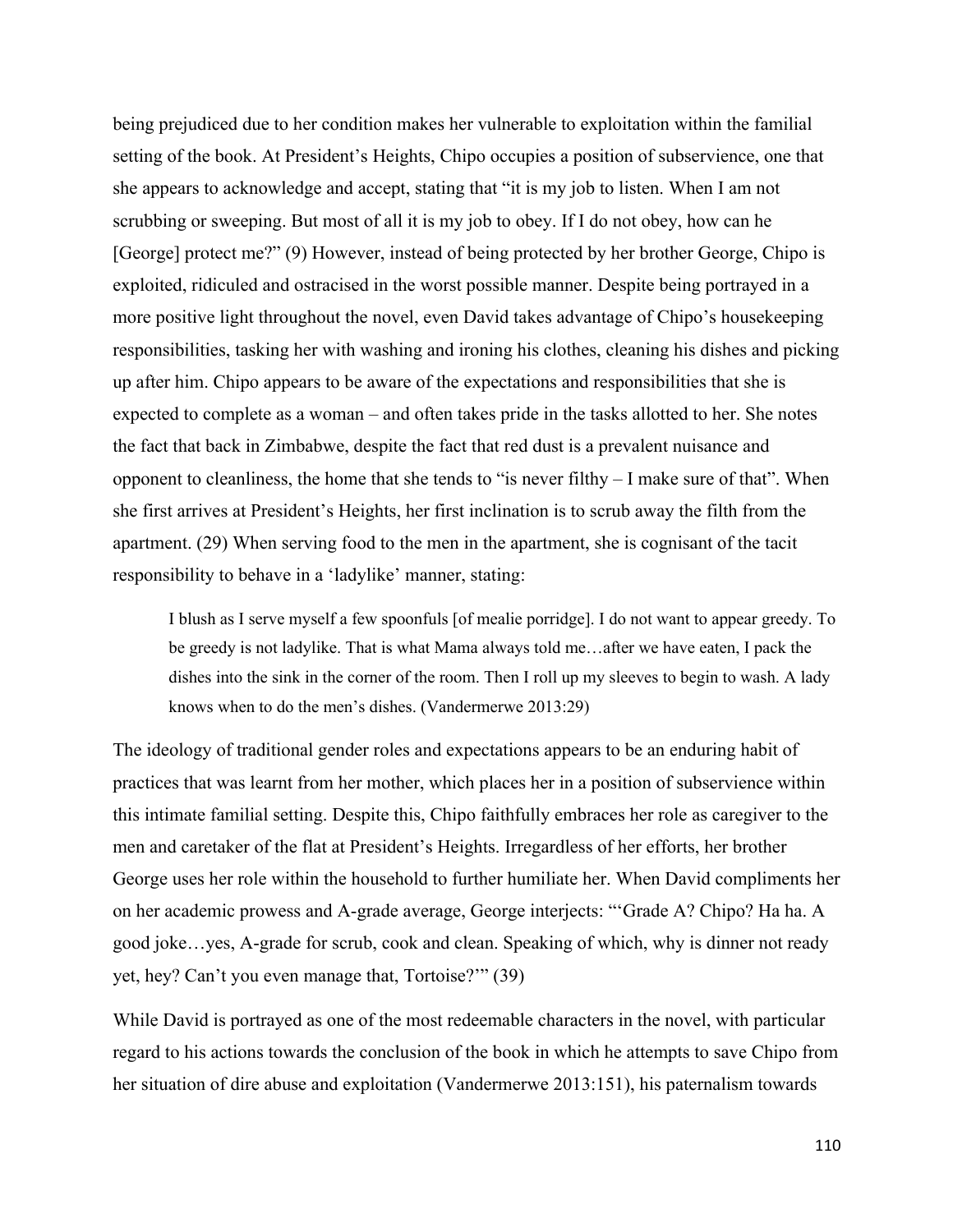Chipo, in which he is grateful for her completing his domestic chores despite the fact that there is no reason that he cannot complete them himself, reinforces the identity of Chipo as a subservient other. She notes that:

Everyday I do my work happily if I receive one of David's compliments. He is the only one who seems to notice what others take for granted. 'No one washes shirts like you, Chipo. The sweat stains are completely removed. And when I have swept or scrubbed the carpet, he always takes his shoes off before walking about so as not to give me extra work. (Vandermerwe 2013:42)

Unfortunately, even with the occasional positive affirmation that she receives from David, her identity in this environment as an inferior other has negative implications on her self-worth. When Chipo describes what a beautiful woman would look like, she describes an individual who is nothing like herself: "She would look respectable. Would she be fashionable? I look in the mirror and stare hard. Examine. Imagine. She would not be a tin of condensed milk like me. She would have beautiful dark skin. She would definitely have long hair too." (Vandermerwe 2013:74) In this way Chipo appears to have internalised the stigma and criticism surrounding her condition, now adopting offensive terminology to describe herself in the same manner that others would use to describe her, such as referring to herself as a "tin of condensed milk". (74) This is a process that Durrheim *et al.* (2011:33) refers to as self-stigmatisation, in which people describe themselves through a variation of negative attributes. Chipo, who is already cognisant of the uniqueness of her appearance, pines over what she considers to be normatively beautiful. Despite the fact that a lighter complexion, such as hers, is often thought of as desirable, due to its closer association with whiteness, she places no value on her skin colour and gushes over the thought of "beautiful dark skin". (74) It is interesting to note the contrast between Chipo's sentiment and the thoughts of Ofilwe in *Coconut*, who believes that the dark skin of her mother is undesirable and carries with it the negative stigma of poverty and malice. This instance of Chipo internalising the influences of her environment places her in a position of self-imposed subjugation, in which she takes the ideology of what she believes to be beautiful and systematically excludes herself from the category. This takes place despite the presence of no third party to influence her perceptions of herself.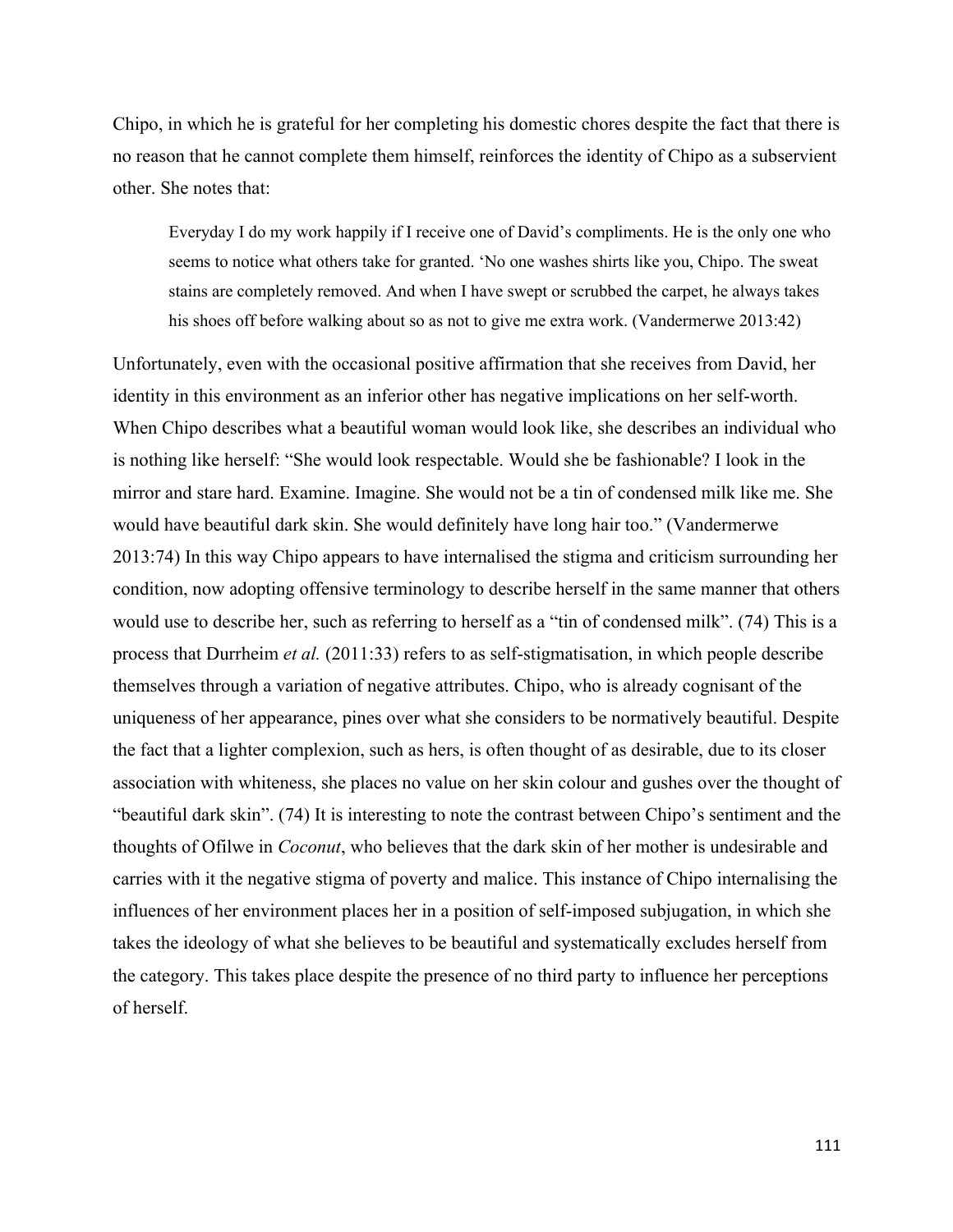## **Routines of conduct, ideology and gendered self-identity in the production of the subject**

At the heart of the idea of subjugation like the incident mentioned above are the consistent practices that come to define people and situations. Durrheim *et al.* (2011:114) comments that "once embodied and habitual, the routines of performance persisted, becoming forces for social conservation. Social routines contain subjects." What Durrheim *et al.* alludes to here is that an analysis of practices is paramount in determining the nature of identity – as it is the sense of normality that is produced from social routines that comes to define the subject, and not the subject that defines the routines. Judith Butler arrives at a similar understanding in placing the emphasis on practices with regard to gender. Butler (1990:33) states that:

Gender is a repeated stylization of the body, a set of repeated acts within a highly rigid regulatory frame that congeal over time to produce the appearance of substance, of a natural sort of being. A political genealogy of gendered ontologies, if it is successful, will deconstruct the substantive appearance of gender into its constitutive acts and locate and account for those acts within the compulsory frames set by the various forces that police the social world of gender.

The routines of conduct that Chipo engages in – cooking, cleaning, an attitude of subservience and humility – all contribute to the construction of her as a subject that is characterised by domestic exploitation. Chipo then meets the tailor from next door, Jean-Paul, who she asks for help in mending a pair of David's trousers. The goodness of Jean-Paul is immediately foregrounded in their first encounter, as Chipo describes Jean-Paul as being "surrounded by a shimmering watery halo" (44), the brightness of which blinds Chipo. For one of the first times in the novel, Chipo is treated as an individual who is worthy of respect and kindness. When Jean-Paul is made aware of the fact that Chipo is only in possession of three dresses, he gifts her with a parcel of skirts:

In the bathroom I kick off my skirt, whose elastic waistband had long ago grown slack. I cannot remember when I last got new clothes. Not since Mama was alive, that is for sure. Very carefully, I pull open the tissue paper. Two skirts. Brand new! One red and one green with a yellow pattern. I put on the red one and look down. It fits perfectly. (Vandermerwe 2013:57)

Jean-Paul is also the only individual to remember Chipo's birthday. Despite being uncomfortable in the noise of a busy taxi and the chaos of the city streets, Jean-Paul takes Chipo to Fabric City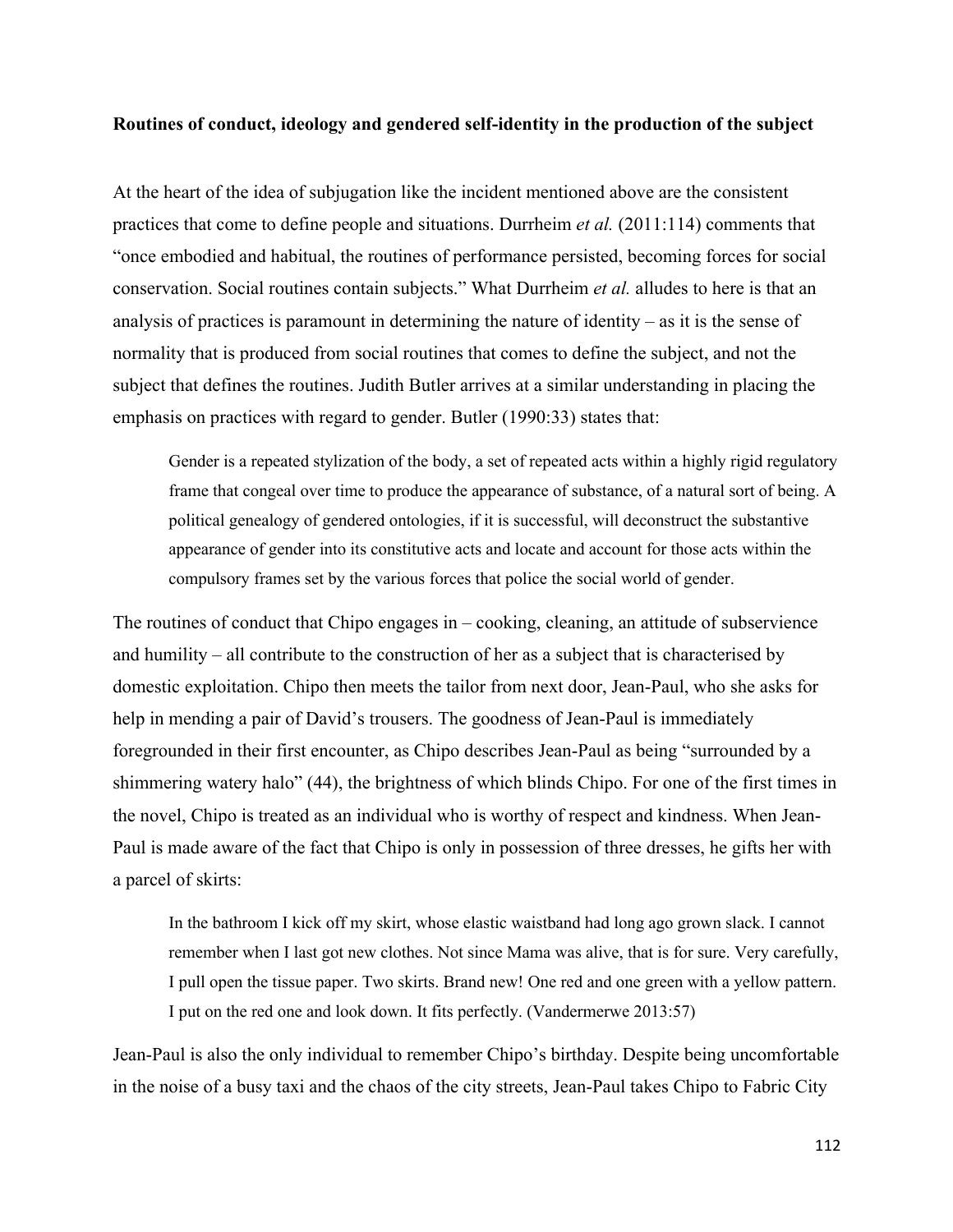to get fabrics for her birthday gift – a "winter wardrobe"  $(89)$ . When they arrive, Chipo is overcome by the variety of colours:

I look. Pinks, blues, yellows, greens. Some are sari fabrics that the Indians like. Gold with black trim. Black with gold butterflies. Others have African patterns. I look at Jean-Paul. He is too kind to hurry me, but I am sure he is growing impatient to get back to his room…which one should I choose? I feel overwhelmed by so much choice. It isn't often in my life that I am asked, 'What would you like, Chipo?' 'Which would you prefer?' (Vandermerwe 2013:90)

Chipo has become so accustomed to being downtrodden by the everyday habits that characterise her life that when she is treated with dignity and affection, it is a surprise to her. She is engulfed by the subjugation that accompanies her place of residence at President's Heights. There, she is seen, by George and Peter particularly, as simply an instrument to making their lives more convenient. In the contexts of Jean-Paul's room and her mother's house, she enjoys the respect and affection that she is deserving of. The main distinction between the contexts in which she is oppressed and the contexts in which she is liberated is the social routines and practices that characterise the respective locations, which in turn influences the nature of her identity profoundly. The location to which Chipo feels at home is also negotiated along these various environments, where she is particularly cognisant of the areas that felt like home, reminiscing fondly on the time spent with Jean-Paul and her mother inside Old Trafford. In this manner, the concepts of subjugation, identity, home and the routines and practices that characterise these respective locations share an inextricable link.

In the space of Jean-Paul, however, the routines of subservience and mistreatment are absent. It is a fresh, new space in which Chipo is free to establish new routines of conduct and behaviour that render her as a liberated subject. It is also important to note here the inextricable link between context and the individual – in that it is contextual cues that informs the nature of individual identity and that as these cues vary, so does individual identity. This is evident in the contrast of the treatment that Chipo receives while in the presence of George and Peter and how she is treated while working for Jean-Paul. In the confines of Jean-Paul's room, Chipo finds herself, perhaps for the first time in the novel, in a location of belonging and inclusion. George (1996:2) states that "locations are positions from which distance and difference are formulated and homes are made snug." Jean-Paul embraces Chipo as a welcome member of his space where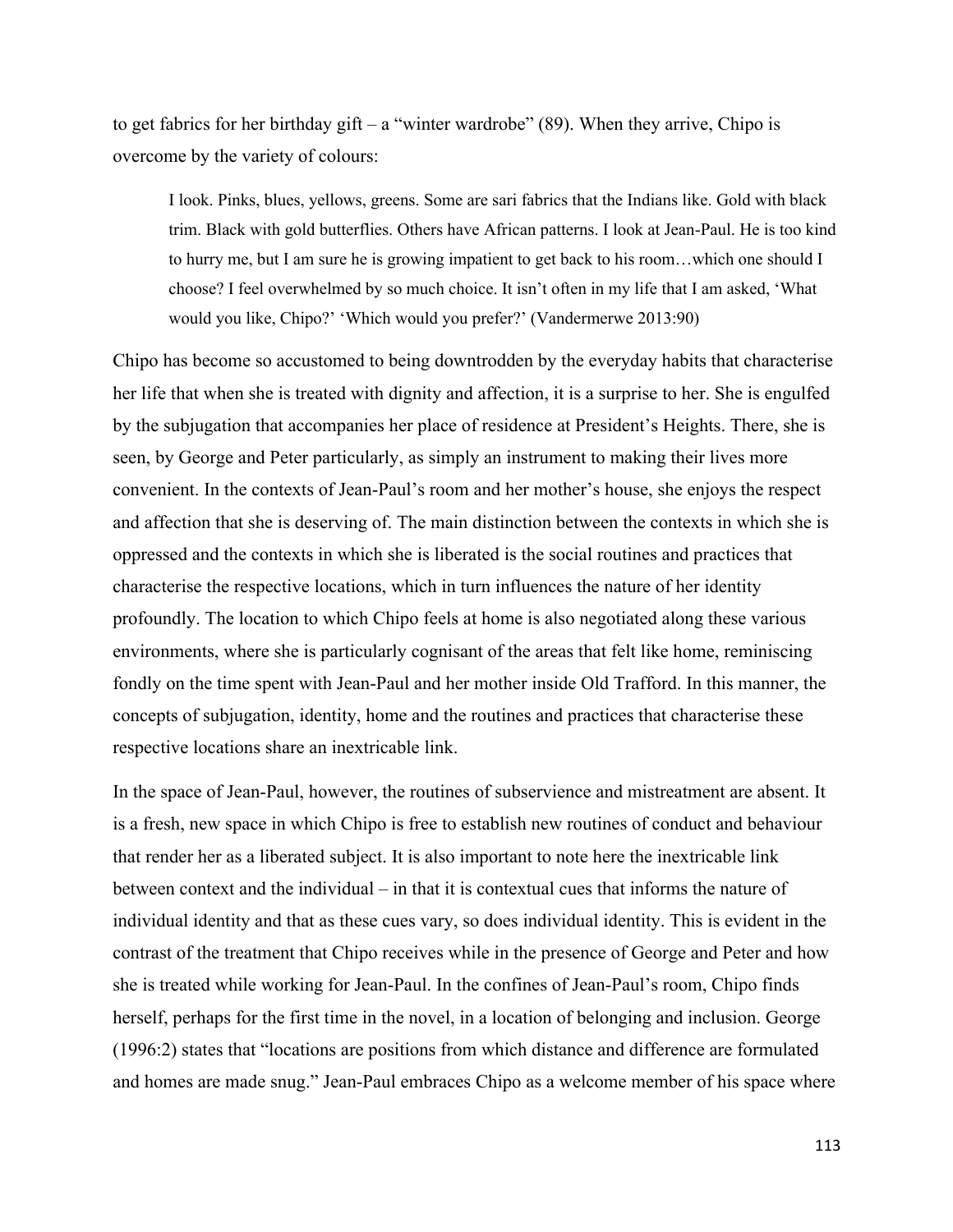she is able to obtain a level of agency through the money that she earns and takes a step in the direction of self-actualisation, an example of this being the fact that Chipo has developed the tendency of taking care of her appearance. She states that "working for Jean-Paul has made me more conscious of what I wear, too. Every day I make sure my blouse is clean and pressed." (Vandermerwe 2013:74) For the first time in the novel, she is recognised as a woman with certain needs and desires as opposed to an object that is instrumental to the completion of household chores.

## **Othering: Examining exclusionary behaviour and its role in identity construction**

Despite attempting to avoid situations in which she is prejudiced and discriminated against, her oestracisation and ill-treatment from others is enduring. From birth, she is condemned as the product of infidelity by her father who ultimately deserts the family due to her "foreign pink form." (21) This acts as a significant loss early on in the life of Chipo as she not only loses a central parental figure, but is profoundly rejected by an individual who is tasked with nurturing her, accepting her and acting as the foundation upon which she can grow. Instead, he catalyses the framework of insecurity and exclusion that will come to follow Chipo throughout her life. Moreover, this rejection carries with it a particularly painful stigma that it was the result of Chipo's mother having an affair with a white man, hence Chipo's "foreign pink form". While the accusation of an affair is cause for conflict in any family, this instance is particularly taboo as such an interaction with a white individual calls up ideas of being a traitor and a stooge to white interests – a particularly harmful title to have due to Zimbabwe's colonial legacy. Even though Chipo was birthed in what was supposed to be a context that constitutes belonging, she is immediately made to feel out of place. What confounds the situation is that it is not the father who banishes the baby Chipo from the house due to her unexpected appearance. It is he who leaves the home – an indication that he believes that the entire familial situation must be dismissed as there is no possibility of redemption once such a situation has occurred – indicating its severity. Chipo notes further that "our close family made it clear, time and time again, that we were an embarrassment. What, an albino for a child *and* a husband who abandoned the family…they shook their heads at gatherings and muttered under their breaths when we saw them in the street or at the market." (62)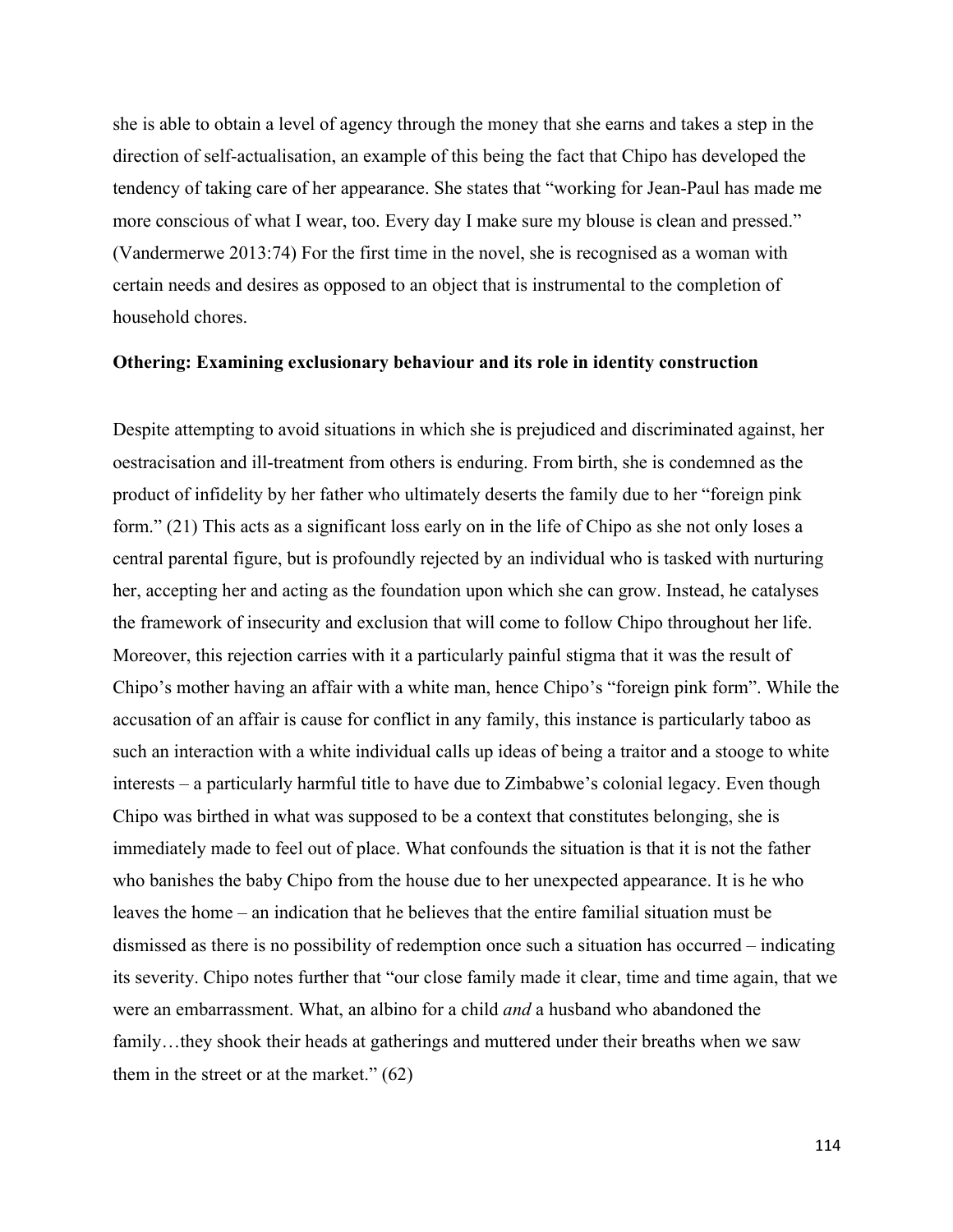The second love interest of Chipo's mother, Stanley Mupfudza, refuses to leave his wife in order to pursue a relationship with her due to the presence of Chipo in the family. This is a noteworthy instance within the novel as it indicates and foregrounds the complication that gender and its politics introduces within this family setting. Despite the vigor and agency that characterises Chipo's mother – indicated by her choice to dress in bright colours (22) and the fact that she runs her tavern with authority – she is reduced to a subservient, helpless position when engaging in relations with men. Her relationship with Stanley is not exclusive – he has a wife, and it is on these grounds that the terms of their relationship are negotiated. Chipo's mother is reduced to an 'other' in the relationship between Stanley and his wife and is expected to contend with being a member of a love triangle, indicating the extent to which women are devalued under this ideology which promotes 'traditional' gender roles. Moreover, when Stanley is banished from the house, it is not explicitly because of this, but because of his rejection of Chipo. This is a vivid portrayal of the normalisation of these gender roles, that it is almost expected that men will engage in extra-marital relations

When Stanley's wife, Mai Mupfudza, sees Chipo, Chipo notes that "she spat at her feet and turned her back on me. It was local superstition – spit and you will protect your unborn child from catching the sope's curse." (22) One of the main ideologies that is depicted here as dominating the context of the township is superstition. Despite having no grounding in fact or being able to produce any tangible change, believers in superstition, such as Mai Mupfudza, subscribe strongly to its constructs. This ideology is significant in the construction of Chipo as an outsider and as an oddity. Superstition is also instrumental in her appropriation by the main antagonist of the book, Dr. Ongani, with George and Peter as willing beneficiaries. Due to her albinism, Chipo is associated with the stigma of being in possession of magic powers which Dr. Ongani, George and Peter take advantage of in a FIFA World Cup betting scheme. While with Dr. Ongani, she endures difficult conditions. She sits behind a curtain for lengthy periods of time, is barely allowed to use the toilet before she must rush back to the consultation room and is eventually confined to this consultation room where she must permanently reside "for her own safety" (143). Despite Chipo likely perceiving her racial identity as that of a black woman, it is clear from these incidents that from the perspective of her sibling, her cousins and the larger community, she is excluded from that racial category and is viewed as an idiosyncratic other.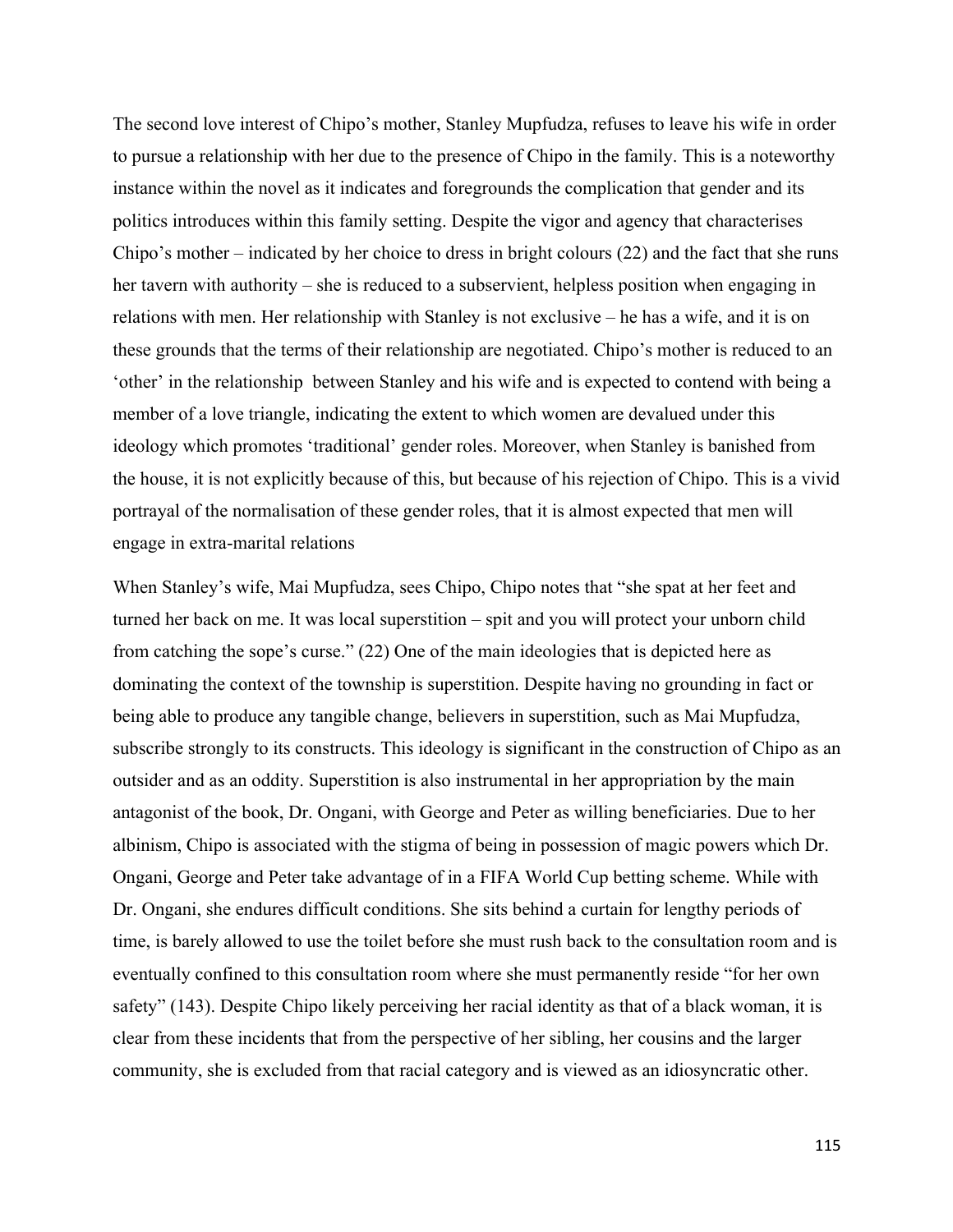However, although she is an object of ridicule due to her marginalised status, Chipo projects the same intolerance and prejudice that has been directed at her at David upon discovering his homosexual orientation. The role of diction in this regard is evident in the construction of David in an exclusionary discourse. She states that "my head is spinning. David…an ngochani…moffie, buttock beak, homo, homosexual, pede, gay, festering finger…isn't that what the government used to call their sort back in '98?" (110-11). Chipo is highly critical of the relationship between David and his love-interest Jeremiah. Surprisingly, although she is oppressed by traditional gender roles, she resorts to her understanding of a normative husband and wife dynamic and uses that as a tool to critique David's relationship, stating: "Once or twice I think I catch them looking at each other, secretly, smiling, the way a man and wife should." (111) Through referencing a husband and wife, Chipo attempts to propose the idea that because David and Jeremiah are not husband and wife – they are an oddity – they should not be looking at each other in such a way. Through this, in much the same way that Chipo has her rights denied to her by many of the characters in the novel, she too proposes the ideology that marginalised individuals, such as Jeremiah and David, cannot enjoy the same rights and freedoms as everyone else.

Moreover, she subtly wishes that harm befalls Jeremiah and David, stating: "What would you two do if everyone knew you were *that sort*? And you, Choirboy? If the others knew? Peter and George would beat you until you couldn't walk. No more chess for you two. No more anything at all, I think." (111) Here, for once Chipo finds herself on the side of the normative majority and in this instance, not as a marginalised other. Her prejudice towards homosexuality is congruent with the belief system that characterises her immediate surroundings and in concurring with these beliefs, she attains a sense of power and acceptance, which for an individual like herself, who is generally on the receiving end of intolerance, is enticing. The level of acceptance that she experiences is however fleeting, as the stigma that is attached to her condition will still render her as an outsider. More than this though, the passage reveals the power of ideology and othering, in that everyone is susceptible to engaging in exclusionary practices due to the power that one attains in discrediting and marginalising others.

Prejudice and othering within the immigrant community however extends far wider than Chipo and David to explicit antipathy, stereotyping and intolerance between nationalities. Upon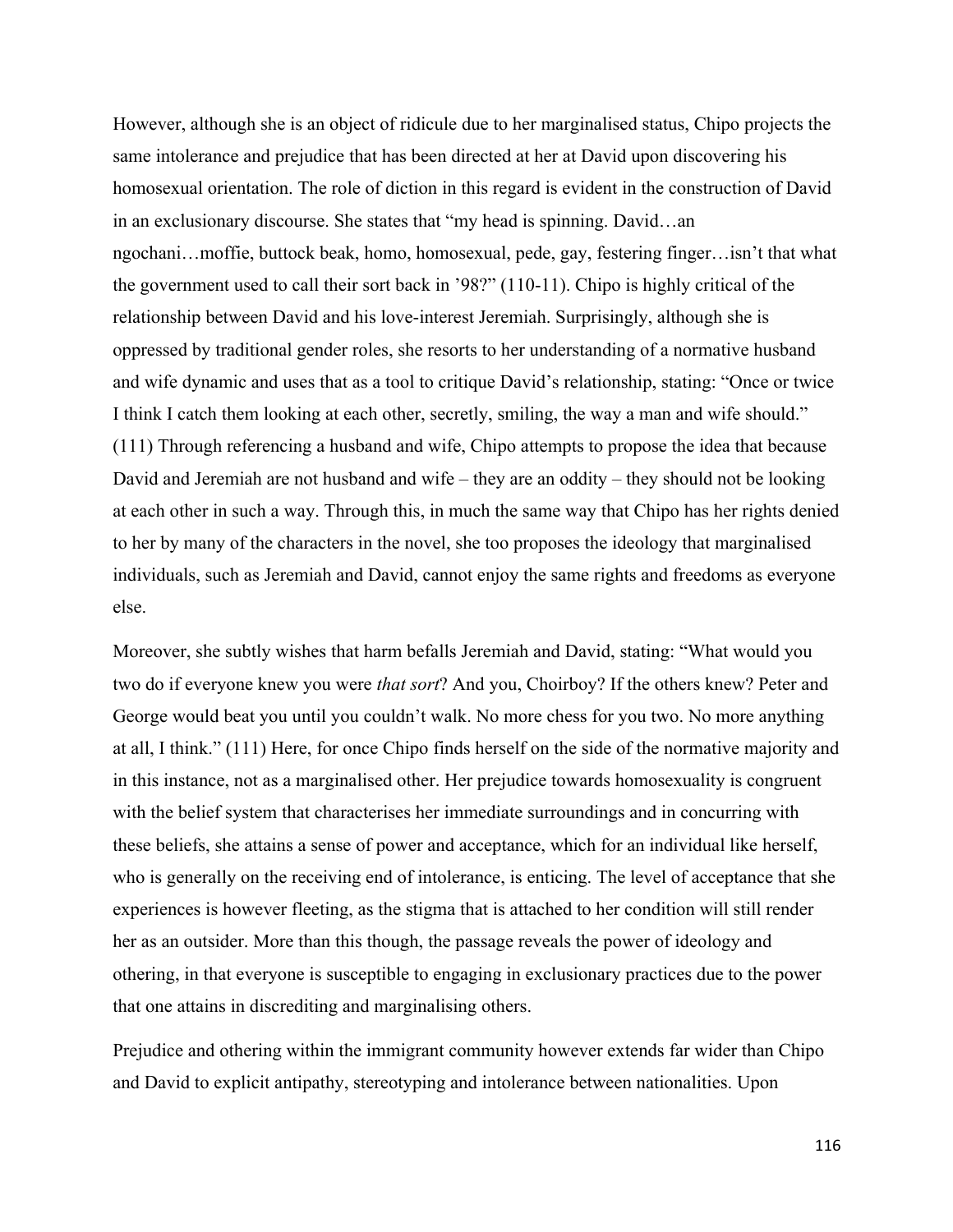arriving in President's Heights and finding out that the flat that Peter and David reside in is shared with a Congolese tailor, George immediately asks "and our suitcases with the Congolese fellow? Is it safe to leave it?" (Vandermerwe 2013:29) George's allusion to the criminality of the Congolese is then followed by him questioning why he does not live with people of the same nationality. (30) When George steps in vomit on the stairs of President's Heights, he immediately blames the "bloody drunk Congolese bastards" (39), despite having no proof to supplement his accusation. The prejudice, intolerance and tendency of George to preference segregation is evident. The normalisation of segregation in the immigrant community also extends to the various occupations that the various nationalities are stereotyped as doing. To confirm this, Peter states "this Mountain Dew tuck shop…it is owned by the Somalis…you won't secure a position with them. They only employ family or Xhosa-speaking locals." (30) He goes on to further note that "DRC people do all the security for these shops. They are also most of the parking marshals around here. You will find it is like that in Cape Town. Certain nationalities, certain jobs." (31) When George then inquires as to what Zimbabweans do for employment, David replies: "Mostly waiters and chefs. Sometimes cleaners. Sometimes shop assistants." (32)

What is of significance here is the tendency of associating certain nationalities with certain occupations. The practice of creating these stereotypes sets up specific employment outlooks and opportunities that dictates the behaviour and perception of individuals. What this means, for example, is that if you are an immigrant from the Democratic Republic of the Congo and are living in Cape Town, the ideology of the Congolese occupying the positions of security guard and parking marshal subjugates them to act in certain ways that are congruent with that line of work, such as perhaps spending more time in the gym, walking with a heightened sense of bravado and so forth. More than this, however, is the economic and social position that this subjugation reduces them to – to living in a certain kind of accommodation in a certain area, dressing a certain way, eating certain kinds of food etc.

While discriminating and categorizing amongst themselves, the entire immigrant community is also discriminated against and prejudiced by South Africans that takes the form of xenophobia. Essential to this process of discrimination is the establishment of insider and outsider groups that

117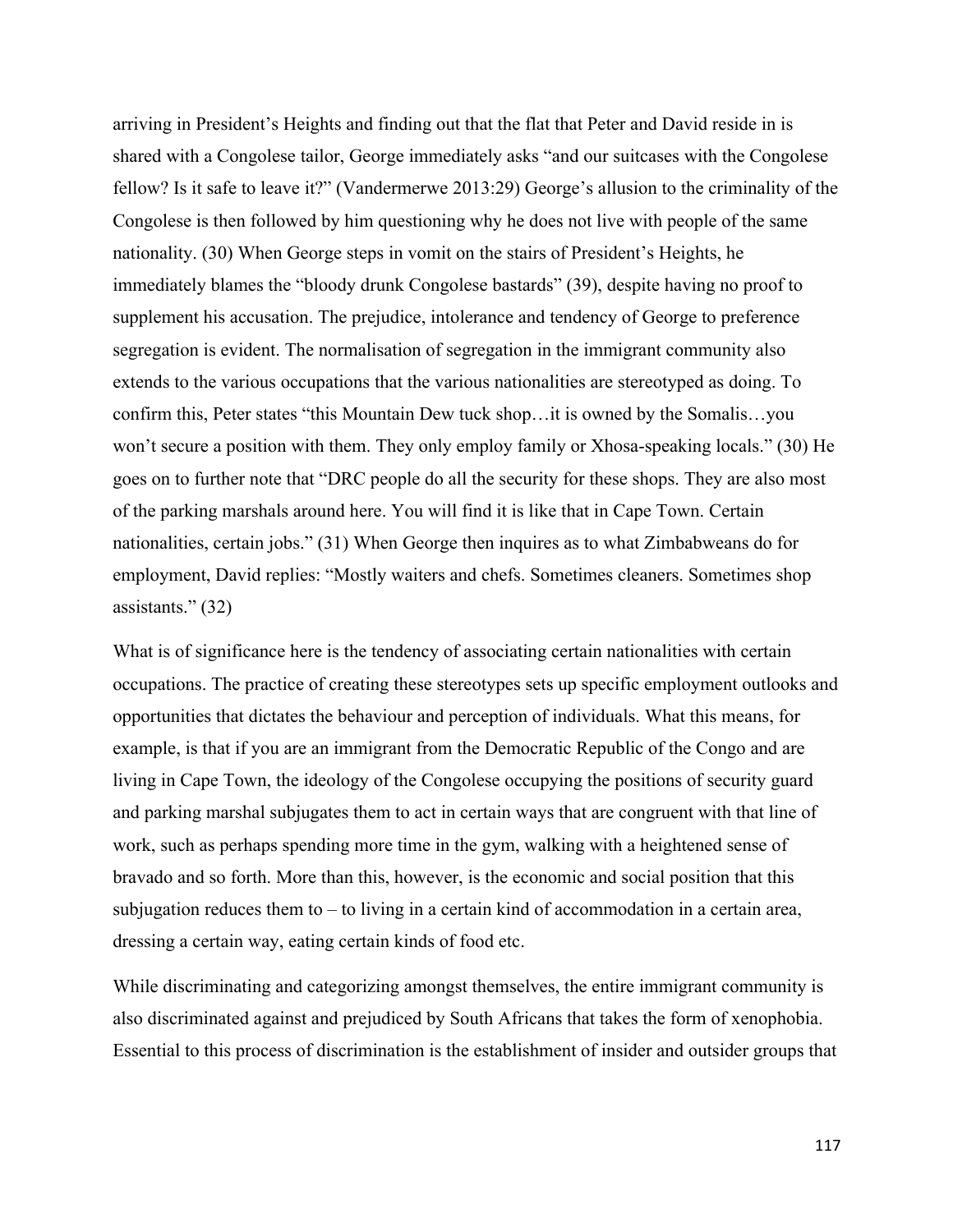are characterised by a relationship of dominance and inferiority respectively. Blumer (1958:4) notes that:

Essential to race prejudice is a fear or apprehension that the subordinate racial group is threatening, or will threaten, the position of the dominant group. Thus, acts or suspected acts that are interpreted as an attack on the natural superiority of the dominant group, or an intrusion into their sphere of group exclusiveness, or encroachment on their area of proprietary claim are crucial in arousing and fashioning race prejudice.

Chipo recalls an incident "in December when David came back, furious because a Xhosaspeaking saleslady had refused to speak English to him when he asked for help at a department store" (Vandermerwe 2013:80) and another incident where "there were unfriendly comments from the Xhosa locals. 'Hey, makwerekwere! Go back to your own country!' 'Hey, we know you are only here to take our jobs and money.'" (80) Chipo further notes that "complete strangers have started approaching [George, Peter and David]. They say, 'We are giving you until after the World Cup final. After that, you better go home.' Peter's girlfriend, Aneni, says that a Xhosa woman, a woman at the hotel where she cleans, said to her, 'Sorry for you. When the World Cup is finished, you will burn." (84) For South Africans, the immigration of foreigners into their country is seen as a threat to South Africa as a zone of comfort that carries with it the possibility of undermining the sanctity of their home. The idea of the home is an intimate space in which those who are deemed to be trespassers are met with the force of exclusion and prejudice. Supplementing this idea, George (1996:1) notes here that "the word 'home' immediately connotes the private sphere of patriarchal hierarchy, gendered self-identity, shelter, comfort, nurture and protection."

## **The 'home country': Inclusion, exclusion and the politics of belonging on a national scale**

These incidents occur against the backdrop of the FIFA World Cup, which has been promoted as an inclusive African event that can aid in promoting humanity and unity. With this biting irony being highlighted, discourse that depicts foreigners as thieves of jobs, opportunities and local women is important in the construction of immigrants as outsiders but is important in furthermore highlighting the fear that South Africans experience towards the presence of foreigners and the potential that it is believed that they have in 'stealing' opportunities and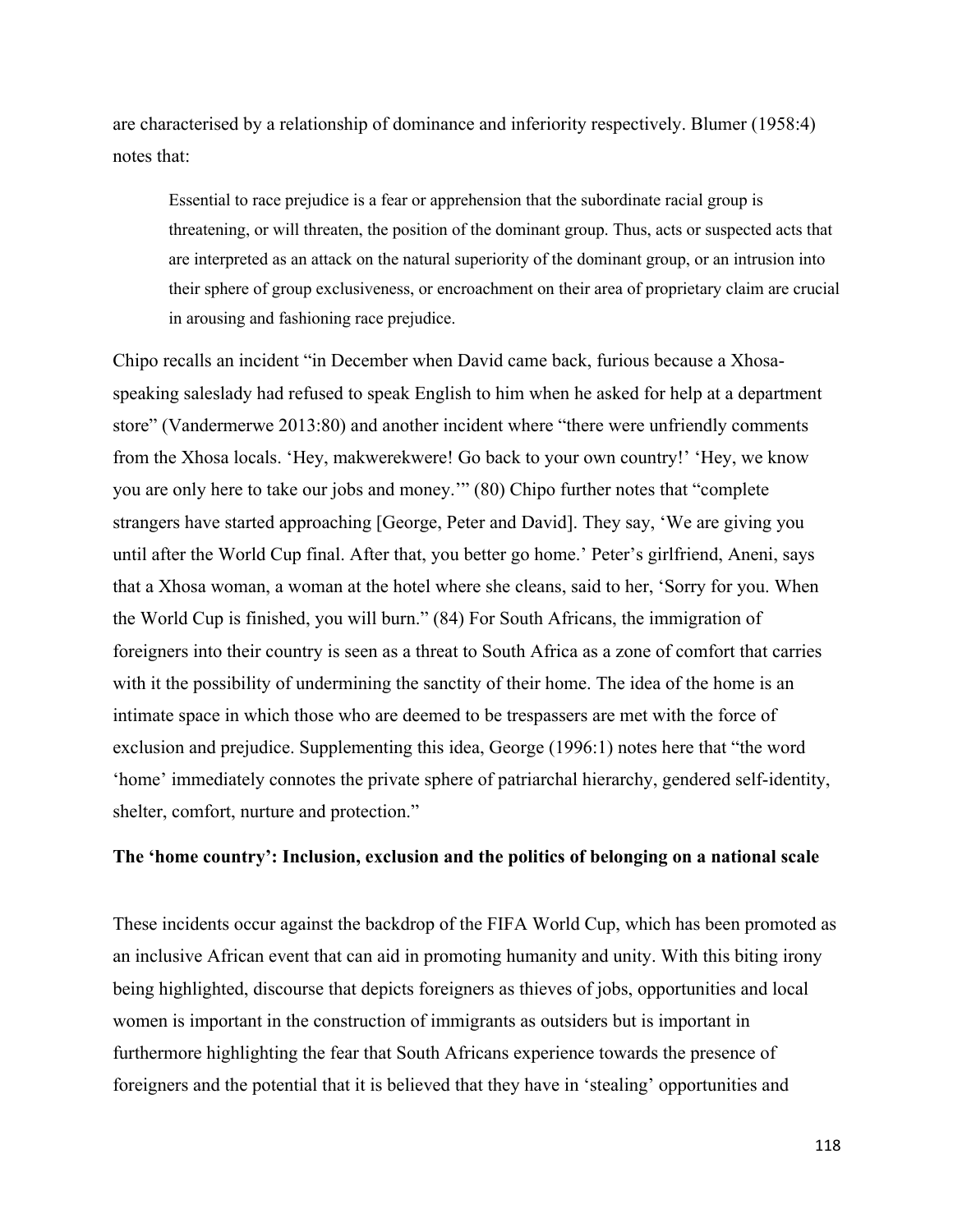resources. In this regard, Kristen Day (2006:569) comments that "fear is a key mechanism for justifying and maintaining race privilege and exclusion." Here, Chipo recalls "the smoke of May 2008…it is a stain that cannot be washed out. That smoke spread like blood over the houses of those foreigners burned out of the townships by their African brothers and sisters who bared their teeth and raised their pangas, chanting 'Go home or die here!'" (Vandermerwe 2013:80) This behaviour that characterises the context of South Africa for foreigners produces a sharp binary between one's home country, where one feels the comfort of belonging and familiarity, and a foreign land, where one is made blatantly cognisant of their displacement. Within the notion of the 'home-country', the politics of home occur on a grander scale as the primary focus of the 'home' is on a more private, intimate space from which the individual moves into the larger domains of life. Furthermore, George (1996:11) adds that "home is also the imagined location that can be more readily fixed in a mental landscape than in actual geography." In contrast to this, the home-country operates within the realities of geography and fixed boarders, which makes the distinction between foreign and national clear. Moreover, George (1996:11) states that "the term 'home-country' suggests the particular intersection of private and public and of individual and communal that is manifest in imagining a space as home…[it] is also not quite the object of nationalism as it is usually understood." Furthermore, George (1996:2) notes that:

The term 'home-country' in itself expresses a complex yoking of ideological apparatuses considered necessary for the existence of subjects: the notion of belonging, of having a home, and a place of one's own. And yet, in the very reference to a 'home-country' lies the indication that the speaker is away from home. This distance from the very location that one strives to define, is, I believe intrinsic to the definition that is reached.

As opposed to the more private location of one's conceptualisation of 'home', the broader nature of the 'home-country' necessitates that the construction of ideologies of belonging, national consciousness, identity and exclusion are a collaborative effort between a plurality of varying demographics. Due to its collaborative nature, conflict is inherent to the process of establishing a home-country's dominant narrative and ideas – resulting in a phenomenon in which some people are at home within their home-countries and some are not. In the unfortunate case of Chipo, however, the attainment of a place to call her home is complicated by her status as a double outsider: First, in her home-country of Zimbabwe with her status as an albino and then second in South Africa with her status as a foreigner. For Chipo, while she was born in Zimbabwe, her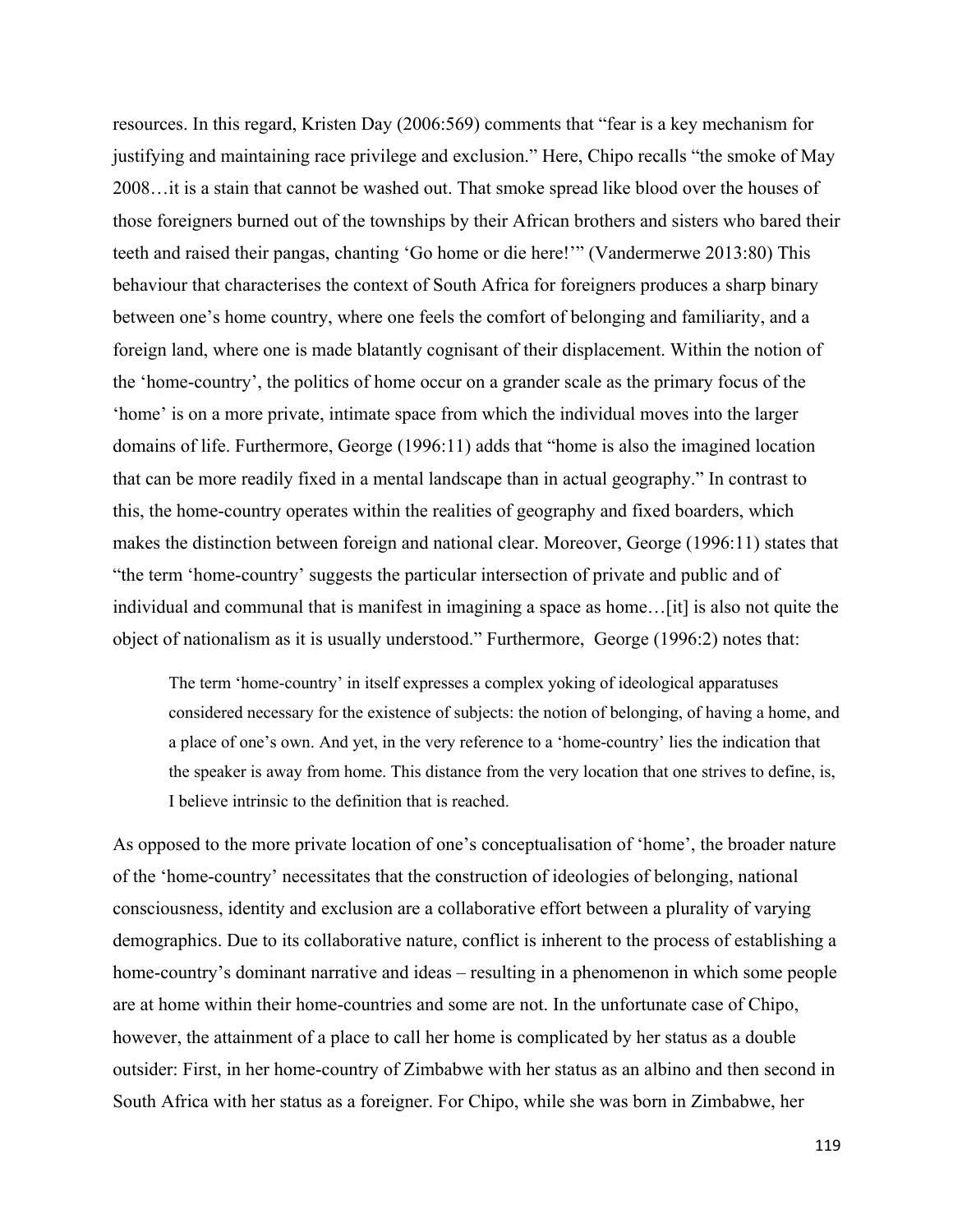condition of albinism renders her as an other and denies her the opportunity to identify with Zimbabwe as a 'home-country'. The element of superstition that governs the attitudes of the population automatically places her on the periphery of society but also in a position of danger – she is fearful as she walks the streets as she is cognisant of the belief that her body parts possess magical powers. (Vandermerwe 2013:12) The comfort of belonging to a home-country is consequently denied to her. In South Africa, the stigma surrounding her condition persists, however her status as an other is compounded by the fact that she is a foreigner.

The tangible effects that discourse of this nature has on the behaviour and attitudes of immigrants in general is also evident to note. George compares the Home Affairs papers that he is required to possess to the passbook that blacks had to carry during the period of apartheid – which was also responsible for dictating movements and facilitating issues of belonging and exclusion. Durrheim *et al.* (2011:118) notes that individuals "are constructed as foreigners by 'a dual discursive process which involves: 1) the construction of a normative place classification; and 2) the exposure of an action, event or human presence that transgresses this system of classification." While this is complicated by the backdrop of the FIFA World Cup, which is presented as a spectacle of African unity, prejudice within many of South Africa's primary institutions also undermines this endeavour. David recollects one such instance in a hospital:

The nurses. They asked Jeremiah's cousin for his name and family name so that they could fill in their forms. When he told him the nurse replied, "But that is not a Xhosa name. You cannot be from here." Immediately she left. And each time Jeremiah went to find her, she and her colleagues pretended to be too busy to help. (Vandermerwe 2013:82)

Chipo also comments on the manner in which foreigners are viewed by officials at Home Affairs, stating that "refugee sounds like flea. That is how, we are warned, many at Home Affairs view us. Like fleas that need to have their heads squeezed off." (36) This is illustrative of the intolerance with which foreigners are viewed but also the manner in which they are depicted – as subhuman, as pests and parasites that do no belong and that need to be removed. Moreover, The Department of Home Affairs in South Africa is the official channel through which individuals become recognised as citizens of the country. The denial of foreigners as citizens of the country or even as worthy of being viewed as human beings is particularly significant in their construction as unwanted subjects due to Home Affairs as an official arm of the South African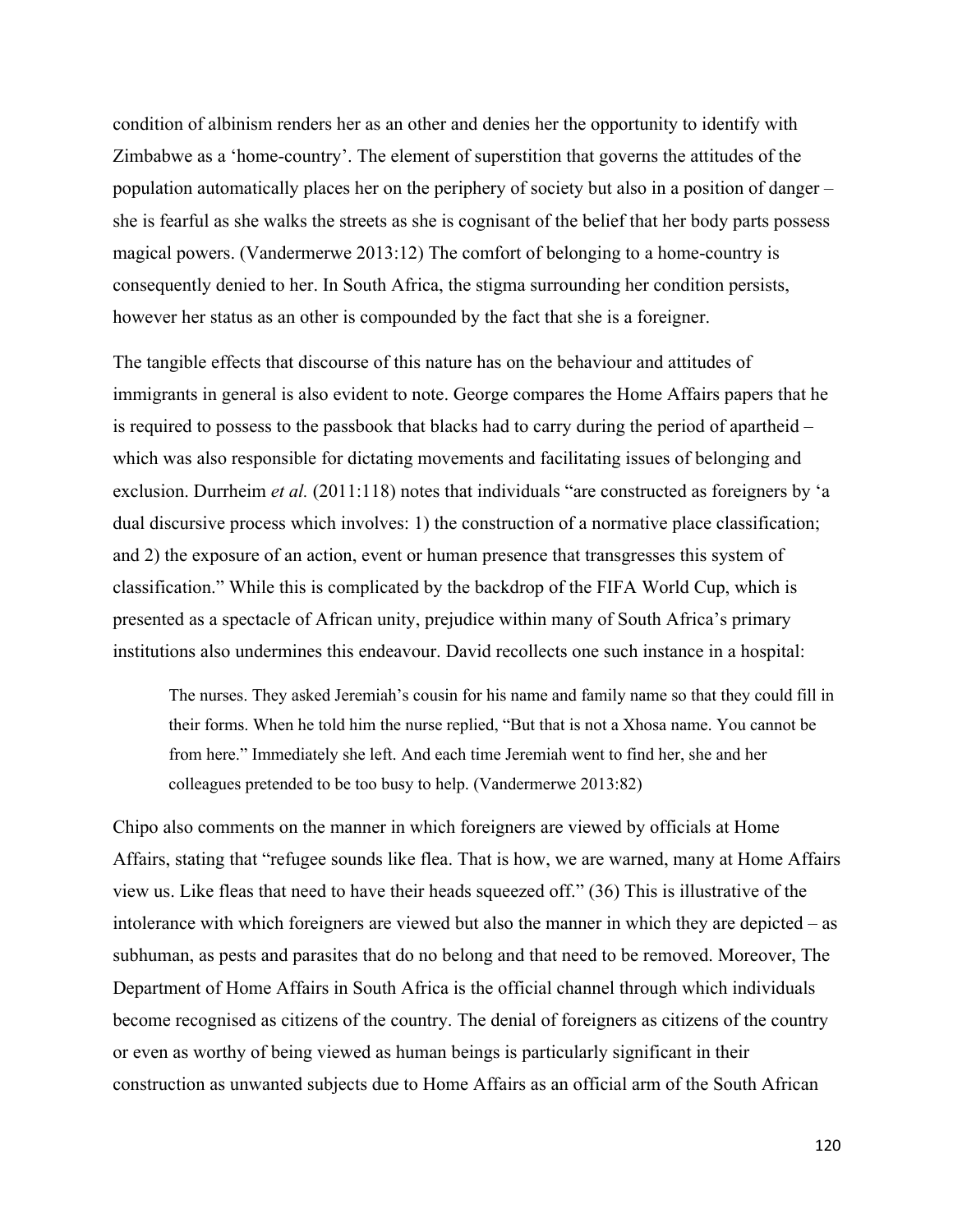government. Moreover, the words 'Home Affairs', alluding to its business in dealing with affairs of the home and home-country, poignantly depict the country as a restricted location for foreigners – the very antithesis of a comfort zone and area of belonging.

#### **Whiteness and the attainment of power and status in the context of marginalisation**

It is interesting to note however that despite the wide prevalence of othering between South Africans and foreigners and between foreigners themselves, the notion of whiteness continues to be a construct that is associated with power and a culture to aspire to. This is indicated explicitly when Chipo is mistaken for a white woman. She recalls that:

The Pan African Market is a collection of different shops…as I make my way through the rooms, with their walls painted bright red, blue and yellow, out of the shadows step handsome black men, with smiles like slices of sweet melon when they think they can smell foreign currency. Most ignore me when they can see that I am not a real white. (Vandermerwe 2013:75)

The association of whiteness with power appears to be pervasive and in line with historical constructions of it as the measure of civility and status – which appears as an attractive point of aspiration for those who are marginalised – such as the migrant. This takes place despite the suspicion and distrust with which whites are viewed due to their involvement in colonialism, which is alluded to at the commencement of the book: "'It was the imperialist murungu,' our headmaster explains, 'he came long ago, dividing the continent like the carcass of an ox, and kept the lion's share for himself…but never forget: once your parents and grandparents were slaves to greedy foreigners.'" (Vandermerwe 2013:7)

Although there is an absence of notable white characters within the novel, whiteness as an institutional construct appears to be evident within the novel. In a similar manner to *Coconut*, whiteness as a potential container of influence is foregrounded at the beginning of *Zebra Crossing*. While whiteness is explicitly realised in *Coconut* through the presence of its numerous white characters, whiteness appears to operate more subtly within *Zebra Crossing*. The above quote regarding the role of colonialism and the enactment of boarders and social divisions between races is insinuated in the novel as a catalyst and also being continuingly responsible for the xenophobia and the tendency for racial categorisation that is witnessed during the context of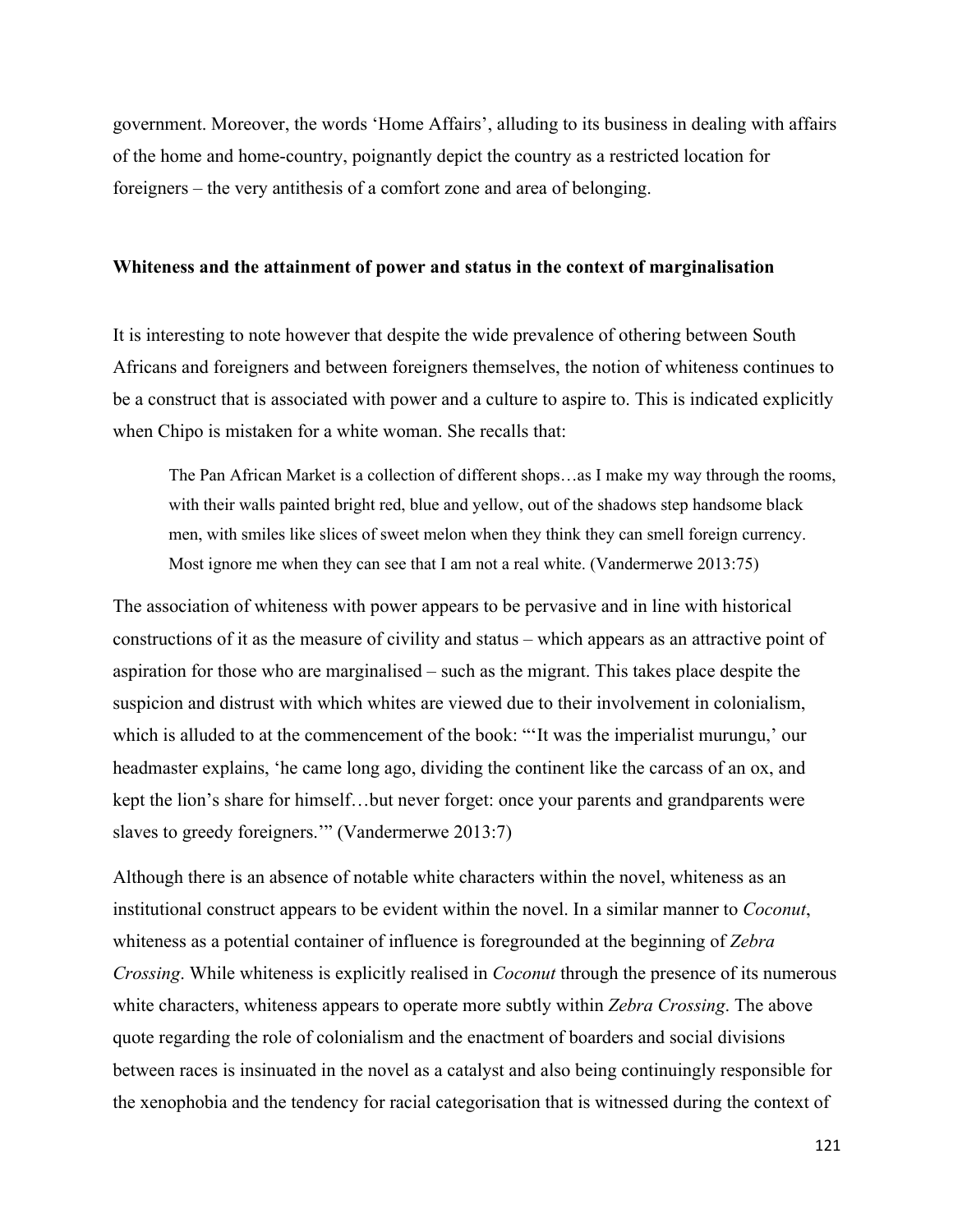the FIFA World Cup. The ability of whiteness to set up relations of opposition between people that is impactful is significant with regard to issues of subjugation, home and belonging.

Moreover, despite the novel depicting a multiplicity of individuals from different countries, hardly a word of their native language is spoken throughout the course of the novel. In the case of Chipo and George, despite growing up and living most of their lives in Zimbabwe – having only recently immigrated to South Africa, they do not speak a word of Shona throughout the book, only English. For most readers, this is not even a noticeable point until it is highlighted, but it is significant in outlining the normative nature of English, to the point of invisibility, that exists within the broader framework of whiteness. This is likely because of the fact that even though they are able to speak their native language, using it in this context would result in a further sense of isolation from the South African nationals that they are trying to assimilate with. More than this, though, the speaking of their native language would only serve the function of highlighting their difference and status as foreigners, which is highly undesirable and potentially dangerous for them in this context of intolerance and xenophobia. The power and status that the use of English provides them is essential in attempting to establish a platform of commonality with South African citizens, but it also allows them to associate themselves with the global phenomenon that English has become. This links to discussions had previously in *Coconut* and *The Book of Memory* regarding the nature of whiteness as an invisible troupe of domination as well as the relationship between the use of a language, the assumption of its culture and the attainment of power.

## **Conclusion:**

One of the main thematic concerns of *Zebra Crossing* are the interlinking circles of prejudice, discrimination and othering that characterises the dynamics within society, as families discriminate within each other and between each other, which further extends to the conflict within the immigrant community and the immigrant community that is finally discriminated against by South African citizens. These situations are responsible for the emergence of conflict and anxiety as people attempt to grapple for position, belonging and power. What this chapter has attempted to explore the process by which the characters in *Zebra Crossing* perceive and behave in a subjugated state. This chapter has sought to reconcile some of the aspects of race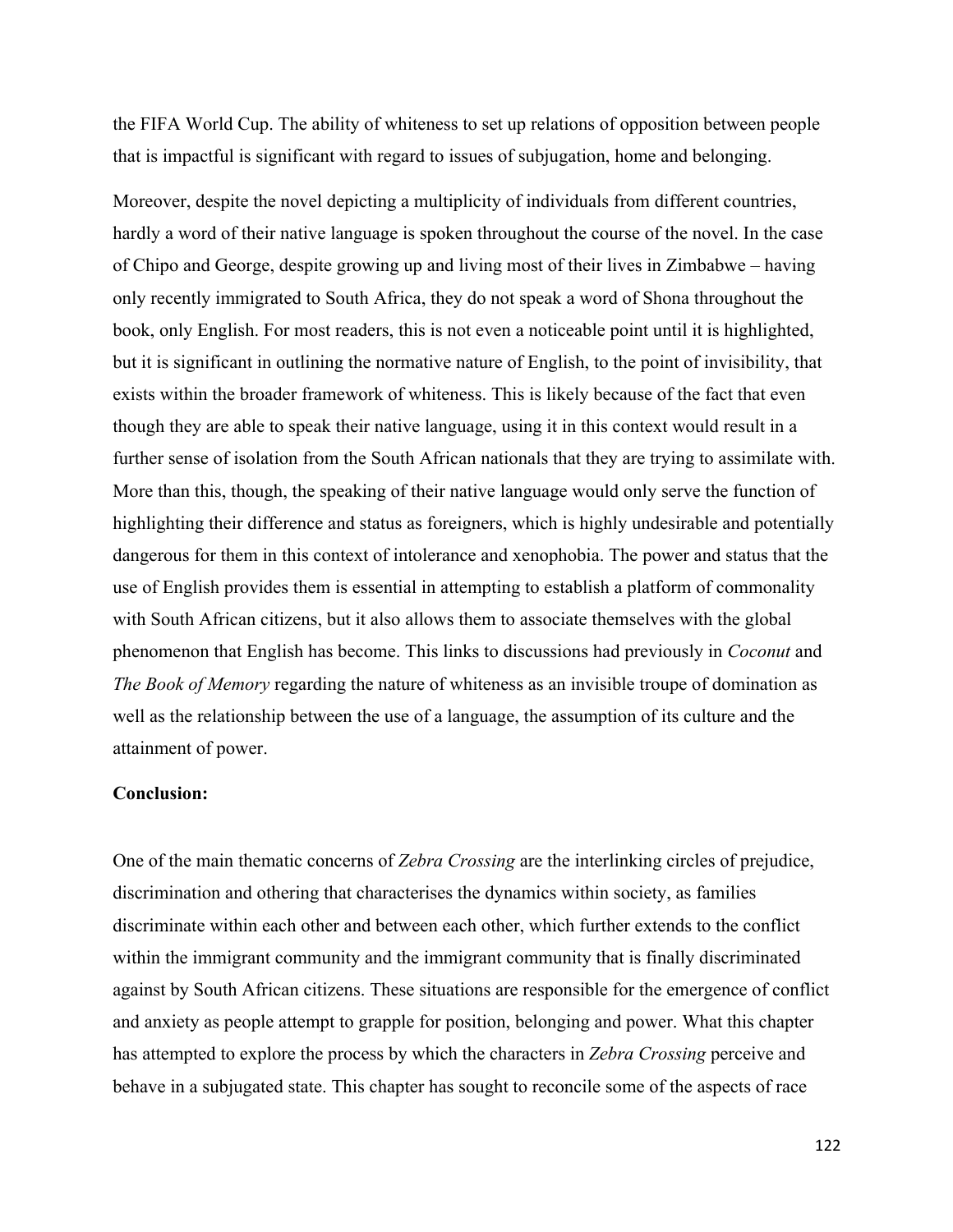trouble that have been analysed in previous chapters, such as the effects of discourse, contextual influences in identity formation and the influences of ideology in an attempt to account for the individual as a subject that is rooted in the routines of embodied practices that ultimately produces structured ways of living that become normative over time. Individuals engage in these ways of living unthinkingly as they sometimes unconsciously and sometimes consciously reproduce stereotypes, assumptions, prejudices and inequality.

One of the primary mechanisms that provides a link between the subjugation of the individual and the perspective of race trouble is the concept of 'othering' – in which individuals and groups describe each other in inferior and exclusionary terms for the purpose of attaining primacy. The chapter has examined the notion of states of subjugation as being inextricably linked to the contexts in which they are produced and has sought to test the idea of whether or not subjugative states are pervasive across contexts.

The chapter has utilised the important work of Rosemary Marangoly George (1996) and her conceptualisation of 'the home' in its attempt at understanding the motivations of the various characters in the novel – to which I can conclude that one of the main themes throughout the novel is "the search for the location in which the self is 'at home'". (George 1996:3) George conceives of the home as a place of belonging but also as a place of inherent conflict in which exclusions and inclusions occur.

Through analysis of the character of Chipo, who is presented as an 'other' for most of the novel, with brief respites during her time with Jean-Paul, there is some evidence to suggest that subjugative states persist to some degree across a multiplicity of contexts and appear to be able to effect a fundamental aspect of an individual's character that they carry across contexts. This appears to be in contrast to Butler's conceptualisation of the subject, in which she believes that the subject is produced in practices and does not precede it. (Butler 1990:25) What this suggests with regard to the perspective of race trouble is that individuals and groups appear to act from an anti-humanist perspective in that as opposed to individuals acting in ways that exclude and oppress unwarrantedly and maliciously, the source of their behaviour appears to arise from environmental, political, economic and social factors that are external to them.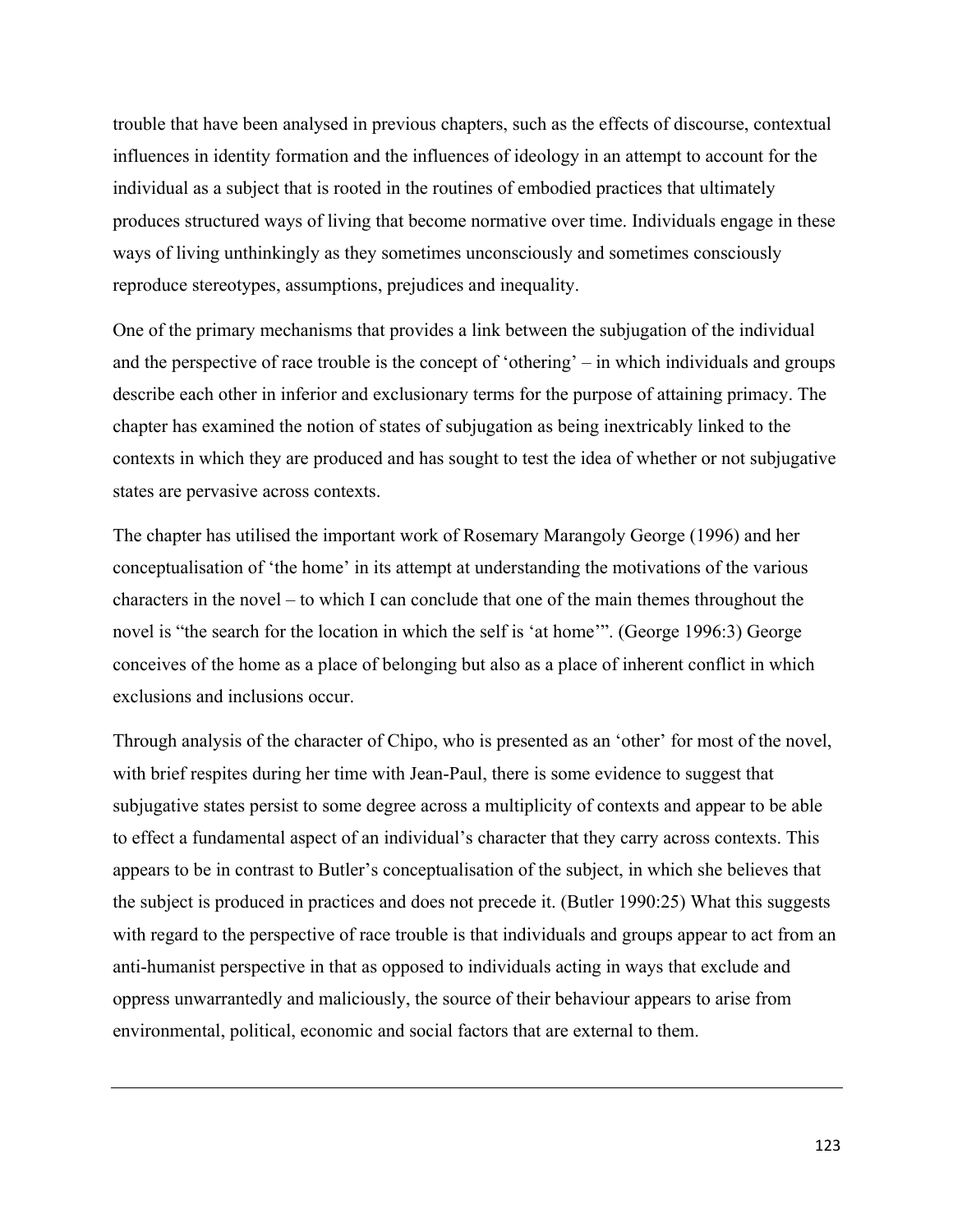# **The perspective of race trouble: Understanding race relations in the post-apartheid and post-colonial setting**

This project locates itself within the post-colonial and post-apartheid contexts of Zimbabwe and South Africa respectively as they are depicted in the novels by Kopano Matlwa, Petina Gappah and Meg Vandermerwe entitled *Coconut*, *The Book of Memory* and *Zebra Crossing*. Following the abolishment of apartheid and colonialism respectively, focus for researchers turned towards attempting to understand the potential change in racial dynamics and interactions that the postapartheid and post-colonial era would necessitate. Indeed, as has been observable within the novels, some changes have occurred, and it has been the primary motivation of this project to attempt to frame and understand the nature of these changes. Throughout this project, we have observed a number of profound changes to race relations, attitudes and behaviour that have been depicted in the novels and that have been facilitated and influenced by the legacy of colonialism and apartheid, which appear to be impactful long after their formalised end.

In the context of this legacy, individuals are acutely aware of their racial identity and how they are positioned in society with regard to their status, power and the opportunities that are available to them. As these individuals interact and compete with each other for limited resources, some groups feel disadvantaged, some feel marginalised, others feel privileged and included. The central question which has guided the content of this project was as follows: To investigate how the conditions of race relations that were set up in the colonial past continue to influence the colonial present as it is depicted in the novels? One of the main tools that this project has used in attempting to understand this phenomenon has been the perspective of race trouble, which has been formulated by Kevin Durrheim (2011), with the assistance of researchers Lyndsay Brown and Xoliswa Mtose in the book *Race Trouble: Race, Identity and Inequality in Post-Apartheid South Africa*. Durrheim *et al.* (2011:27) defines race trouble as "a social psychological condition that emerges when the history of racism infiltrates the present to unsettle social order and create situations that are individually and collectively troubling."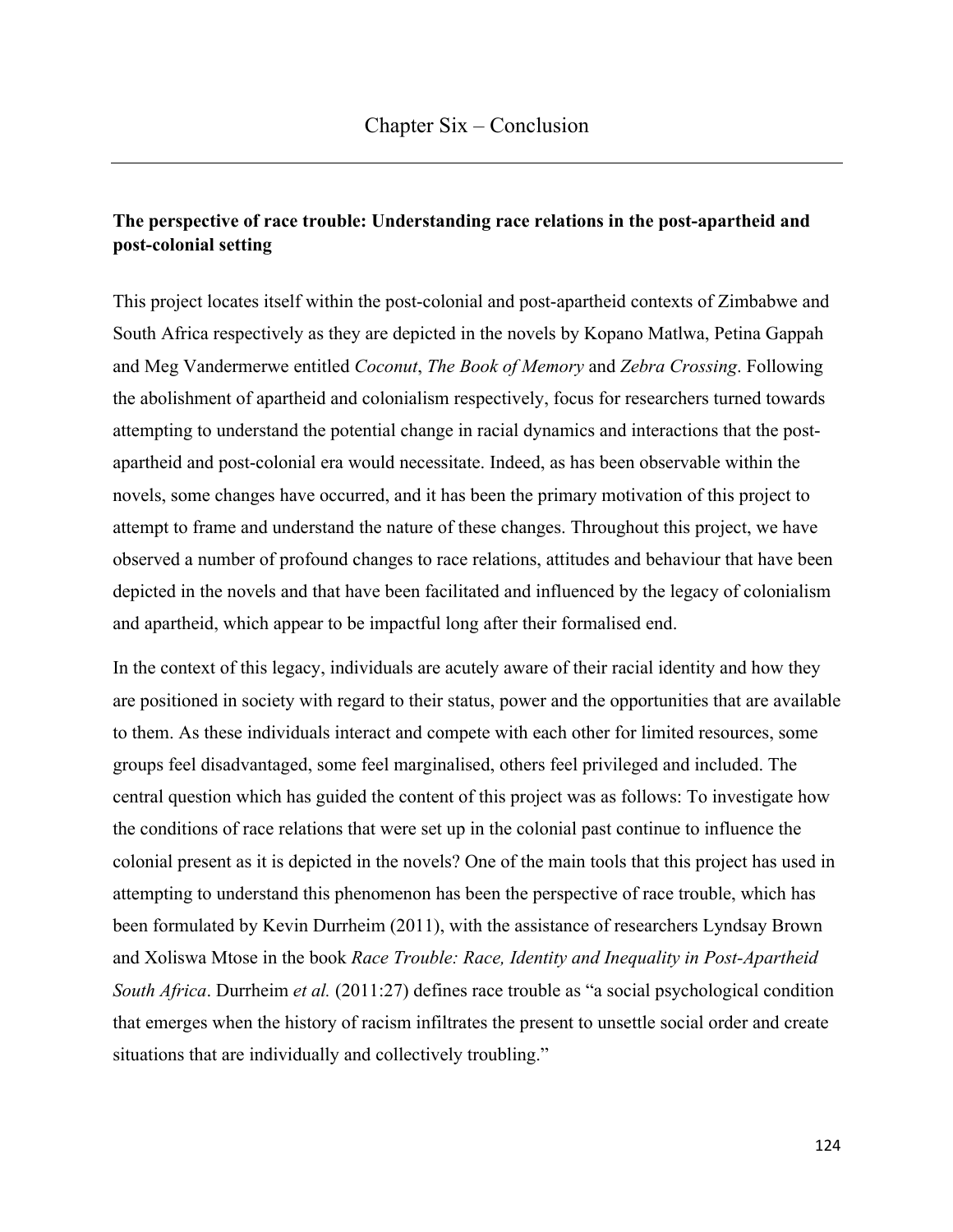Part of this involves a sense of unease that was created as the racial hierarchies of these systems of oppression were outlawed, and different races were expected to interact within a position of equality, despite lingering elements from the past, such as environmental stigmas and pervasive discourse. What role the identities and influences of whiteness and blackness would assume in this context became a point of interest for researchers and a noteworthy point of investigation for this project.

More than this, however, are the complications that arise within the context of these legacies that cut across simply characterising the problem of the post-apartheid and post-colonial context as simply a problematic interaction between blacks and whites. It further involves the issues that become attached to certain identity positions with the rise of liberalism and the opportunities for self-advancement. It produces questions of what it means to be white or black and the stigma attached to moving too far away in behaviour from what is considered to be acceptable for white or black individuals. It raises complications of language, discourse and environment, as individuals and groups engage in practices, such as the use of English to communicate, which produces anxiety for people who are cognisant of the historical weight of using the language, but who are simultaneously enticed by the power and status that it continues to wield. Issues of discourse become significant in this sense as it frames the interpretation of these actions as appropriate or not in achieving a desired identity or subject position. In line with this, it also involves how individuals are constructed in these contexts, either consciously or not, and the implications of this.

Moreover, it references the ideologies that spaces and environments have historically been associated with, which is influenced by their respective locations and the demographics that populate these areas, and the influence that these environments have on the lives of people. Closely associated with environments in this regard is the idea of belonging, exclusion and place-identity, in which individuals attempt to place ownership on specific locations and the implications that this has on those who are deemed as belonging and those who are not.

This legacy furthermore hails and affects those who have been categorised as 'other', such as the immigrant, such as the albino, which the novels *Zebra Crossing* and *The Book of Memory* craft masterfully in showing the unique position that these individuals operate from in subverting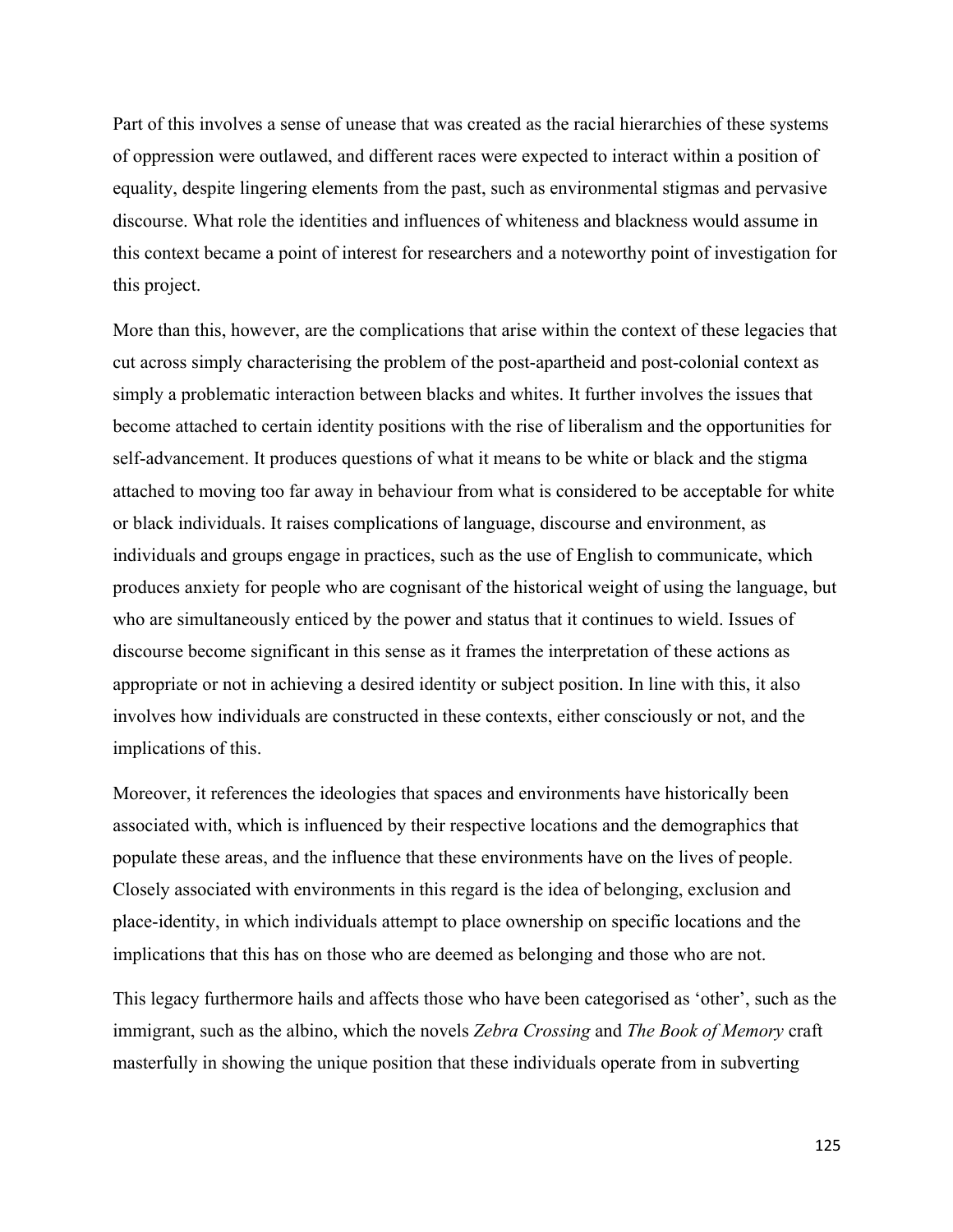traditional categories of classification and the unique effects that this has on their individual character journeys.

To look at some of these issues in more detail, it is noted that despite an emphasis on attempting to achieve restitution and redress, constructs of whiteness appear to be resilient in their unwillingness to relinquish their association with power and status. In Kopano Matlwa's *Coconut* and Petina Gappah's *The Book of Memory*, this issue is explored profoundly. An observable phenomenon within both of the novels is the tendency for the pursuit of upward social mobility by the characters to be inextricably linked with constructs of whiteness.

The power of whiteness in this regard lies in its ability to pose as a normative construct with the connotation that all other identity positions are an aberration. The origin of this lies with the advent of colonialism and apartheid in which individuals were classified into racial groups for the purpose of distinguishing perceived inferiority from superiority – with the concept of whiteness being created to confer hegemony and power to those who possess the classification. In this regard, Sally Matthews (2015:117) notes that:

The category "white", and other racial categories, are arbitrary and continually shifting, but also that the category "white" describes a particular social and political *position* in a divided and oppressive society, rather than a cultural or ethnic identity or a biological or natural category. Whites are those who occupied (and for the most part still do occupy) a dominant position in the very unequal and divided societies and the broader global order created by European expansion and conquest.

By tapping into the hegemony and normalcy that continues to be associated with power and strength, the main protagonists in *Coconut* and *The Book of Memory* are able to uplift their social positions. In *Coconut*, whiteness is normalised to the extent that white people are unaware of their position of privilege and the implications of their presence and behaviour. Ofilwe reflects on page 48 how her friendship with Belinda came to an end, acknowledging that while Belinda had good intentions and was not entirely to blame for Ofilwe's discomfort, friendship with Belinda was an exhausting exercise – reflecting on the excuses that she would have to make to account for her family's mannerisms.

Here, white values and culture are constructed as normative while the mannerisms and tendencies of Ofilwe's family are depicted as idiosyncratic in comparison. She is kept at a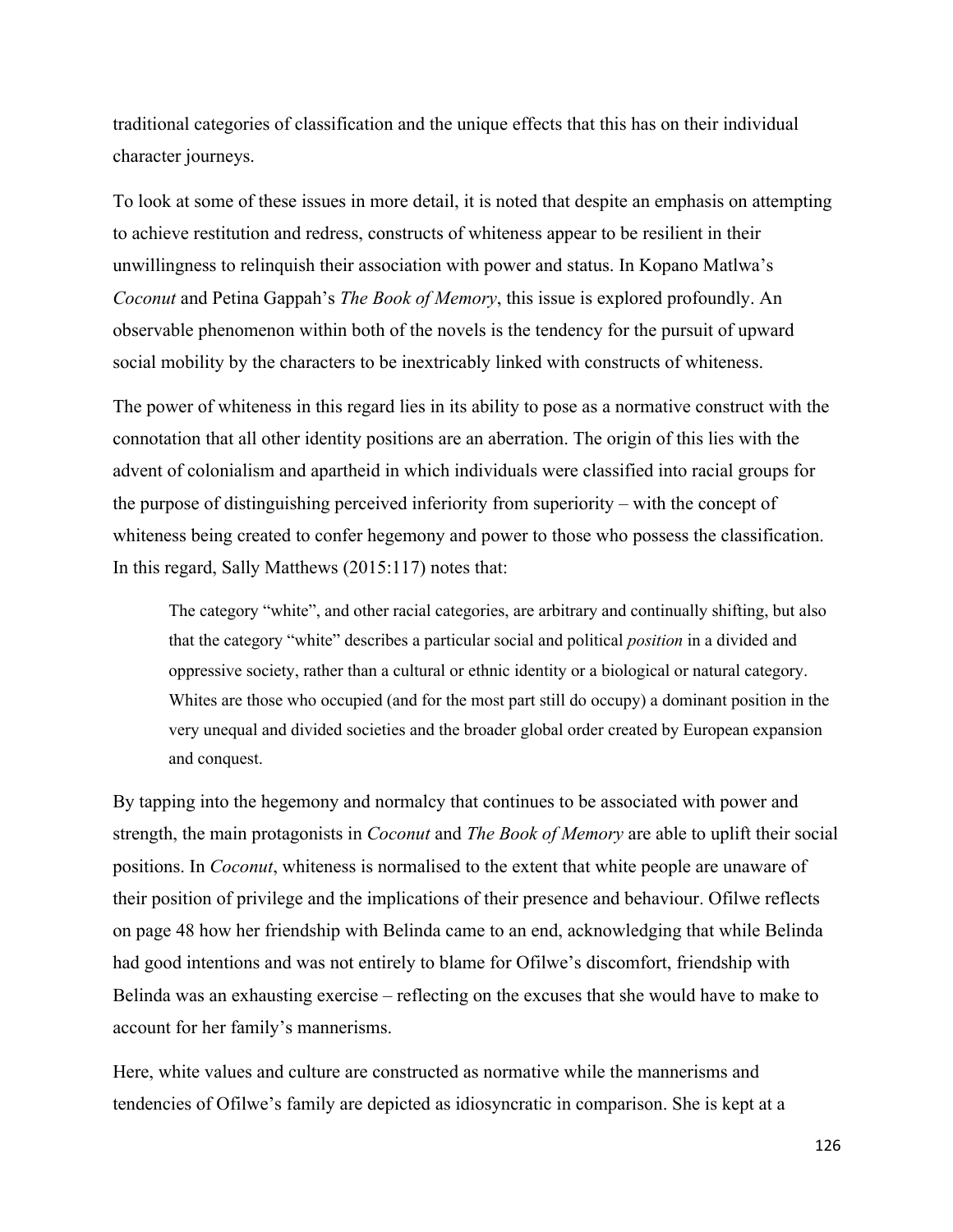position of subordination in having to excuse her family's non-compliance with these norms. The peril with the adoption of whiteness however is that it appears as an all-encompassing construct that renders both Ofilwe Tlou and Memory with profound identity conflicts that produce anxiety within both of them. Memory and Ofilwe however negotiate these anxieties differently. Ofilwe is cognisant of the perceived oestracisation from her culture, family and preferred identity that whiteness brings and she systematically tries to undermine its influence.

For Memory, however, the belonging that the constructs of whiteness provides is largely embraced and is conversely embracing of her. It allows her to escape the trauma that she endured in the township of Mufakose but even in the context of Umwinsidale, she is hesitant to fully amalgamate into its heavily influenced, white colonial culture. Noting the racial demographics of a dinner party, Memory comments that "Zenzo…was the only other guest there who was not white. The only other black people there were the staff: the maids in colourful uniforms, the men in white shirts and black trousers, carrying glasses and food." (Gappah 2015:185-6)

In a similar fashion to Chipo in *Zebra Crossing* when she uncovers that David is a homosexual, Memory chastises Lloyd for his sexual orientation, stating that "I judged him with all the prudish and priggish self-righteousness of a Catholic schoolgirl with narrow, dogma-driven certainties." (196) It is however interesting to note that within the novel, even the hegemony of whiteness cannot liberate Lloyd from the marginalisation that homosexuality faces in Zimbabwe.

While Lloyd Hendricks is depicted as one of the most redeemable white characters in *The Book of Memory*, the normative nature of whiteness makes him often unaware of his position within the 'bubble' of Umwinsidale that belies the true, politically and socially chaotic nature of his surroundings. Despite being shown to be empathetic and kind, he remains a benefactor of the privilege that he surrounds himself in, choosing to live a segregated existence in Umwinsidale.

The mechanism of discourse that is used to analyse the events in *Coconut* and the idea of place identity that is used in *The Book of Memory* can be observed as reinforcing each other, as it is through discursive constructs that the organisation of places occurs, and it is through the structure of place that discourse is formed. This has been explored thoroughly in both Chapter 2 and 3. Through analysis of the novel *Zebra Crossing* by Meg Vandermerwe (2013), Chapter 4 extends upon the ideas of place identity and discourse through the emergence of the subject, which is produced through the combination of discourse and place. Facilitating the production of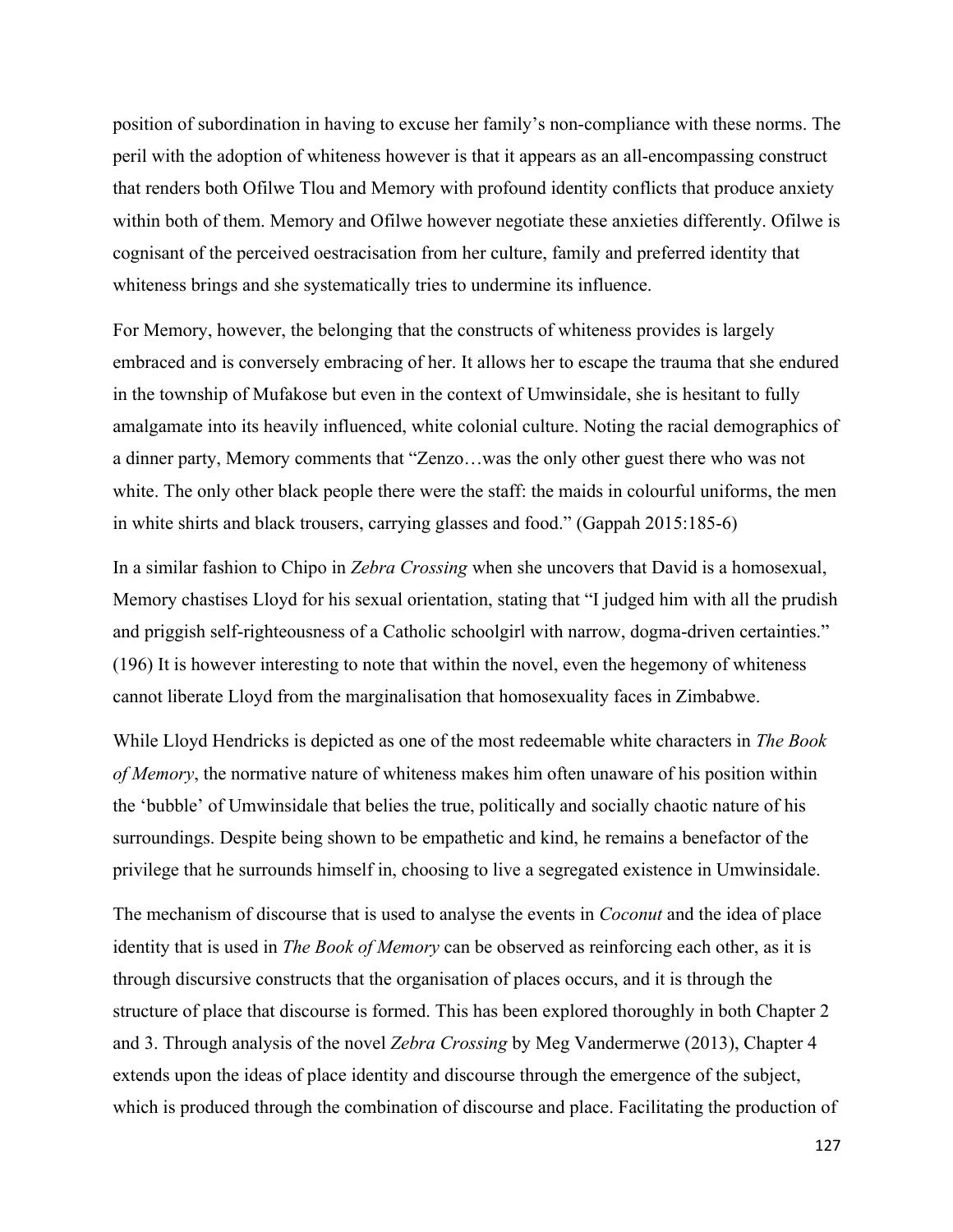the subject is the presence of ideology which influences behaviour and attitudes that results in certain practices becoming habitual and taking the form of social routines. As Durrheim *et al.* (2011:114) argues, these routines of conduct are the container in which subjects are positioned.

Through the important work of Ballard (2005) and Rosemary Marangoly George (1996), this project characterises much of the plight of *Zebra Crossing* as the search for the place in which the self is at home. The idea that groups establish "comfort zones" (Ballard 2005:14) in order to place a sense of ownership over spaces accounts for the activity of "othering" (Wilkinson 2016:36) that is depicted as pervasive throughout the novel as individuals and groups are excluded from certain areas in order to reinforce the familiarity and comfort of the space. George (1996:9) notes that "homes are manifest on geographical, psychological and material levels. They are places that are recognised as such by those within and those without…home is the desired place that is fought for and established as the exclusive domain of a few. It is not a neutral place."

Along all three of the axes of geography, psychology and materiality, Chipo and the rest of the immigrant community are denied access to South Africa as a place of home. At the commencement of the novel, the reference to geographical boarders, which Chipo describes as "a place where barbed wire and high fences block your way. It is where you are not wanted, but where you must nonetheless go." (Vandermerwe 2013:8) This separation between South Africa and Zimbabwe which distinguishes those who are welcome from those who are not is crossed illegally by Chipo and her brother George, who hide in a truck. (19) Once in South Africa, the immigrant community is depicted as living separately from South African nationals in a building complex known as President's Heights – described as a dilapidated building. Within South Africa, George, Chipo, Peter and David struggle to make a living – sharing a borrowed mattress to sleep on (30) as well as barely being able to afford the rent for the flat. (54) They are also denied basic amenities when they are recognised as foreigners by the locals, such as access to the hospital and service at Home Affairs. Moreover, psychologically, they are constructed as thieves of resources by the locals and are explicitly constructed in exclusionary terms, such as "*makwerekwere*" (80), which is a disparaging term for a foreigner.

The effects of place, the notion of the home and zones of comfort, the discourse of whiteness, the activity of othering and the construction of the subject through social routines are most evidently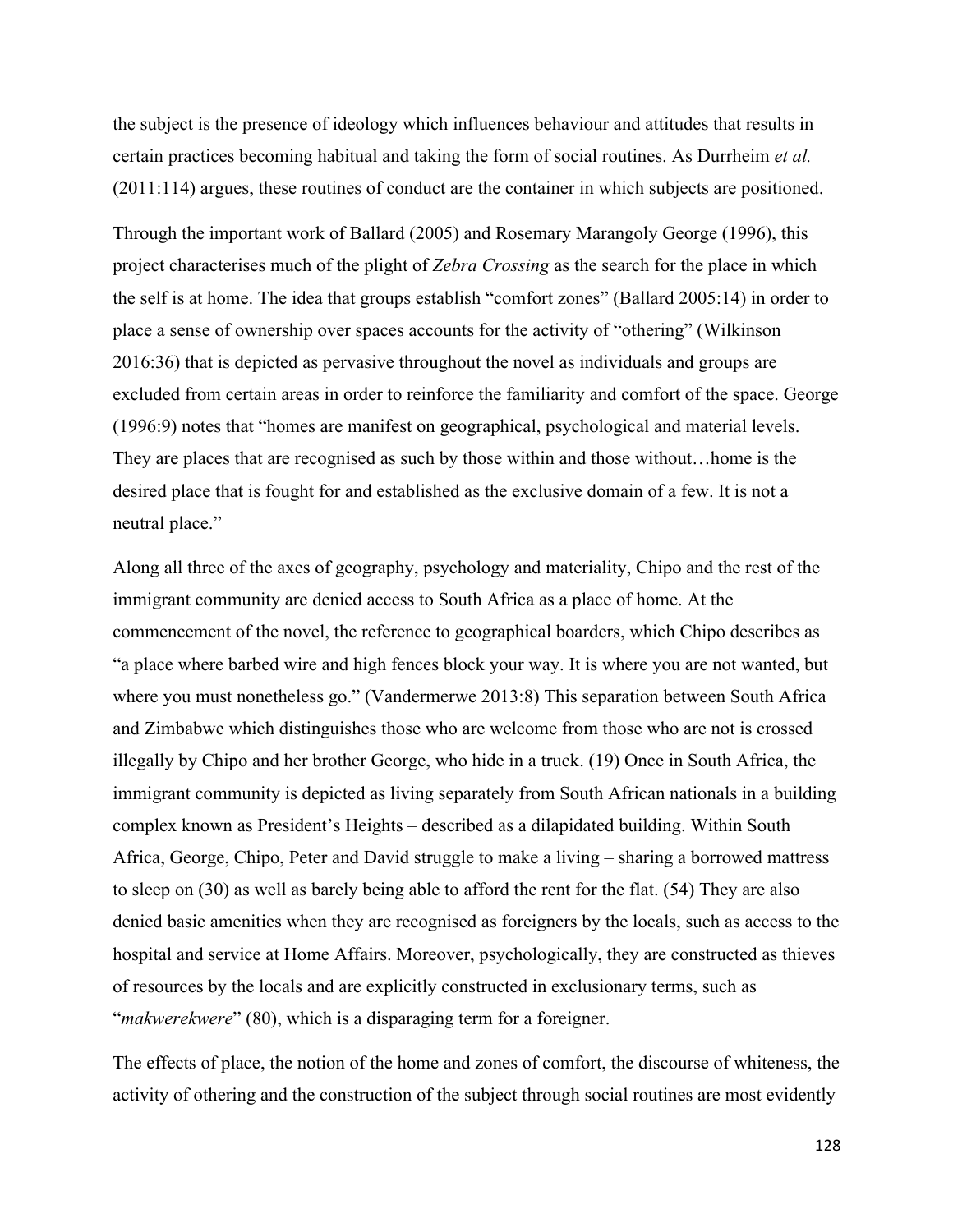realised through Chipo and Memory and their status as albinos in their respective novels. Both characters have offered the valuable opportunity to examine the process of racialisation and identity development from a fresh perspective due to their subversion of traditional categories of classification. The perspective of race trouble reveals, from these two characters, how the legacy of apartheid and colonialism continue to be significant from the character developments that were evident throughout the novels.

What the perspective of race trouble reveals through analysis of the three novels, at the broadest level, is that the legacy of colonialism and apartheid is indeed embedded within the respective societies in the novels. The remnants of this legacy have had a direct influence on many of the inequalities and prejudices that are visible within the novels due to these systems of oppression necessitating distinctions between the civil/uncivil, superior/inferior that were the groundwork for each to function effectively. This tendency to group the inferior from the superior and those who belong from those who do not are explicitly evident.

With the fall of both of these systems of oppression came the liberty for black individuals to selfactualise with regard to identity constructions and behaviour, however the stigma attached to venturing too far away from 'acceptable' racial conduct remains. Ideas of acceptable 'white' conduct and 'black' conduct are still evident in these contexts.

Despite the engagement that the characters have with whiteness in the novel with the consequent exposure of some of its hegemonic traits, it remains an elusive and deeply complicated concept to map out and understand. It has a resilient tenacity of remaining relevant in the lives of the most disenfranchised as a manner of attaining some level of perceived status and power. The adoption of white values and culture remains in vogue for many, likely due to the continued place of locations such as America and Europe at the centre of society and modern life. Positively, items of discourse in the novels, such as the primacy of whiteness, have been shown to be malleable and can be used in service of achieving one's goals and desires, such as agency and upward social mobility.

The perspective of race trouble has sought to provide a better understanding of how the notions of discourse, practices and ideology such as place identity and subjugation articulate with each other and how these interrelated constructs fashion social life. Due to the emphasis of this project on the everyday practices that characterise daily life, the suggestion for enacting social change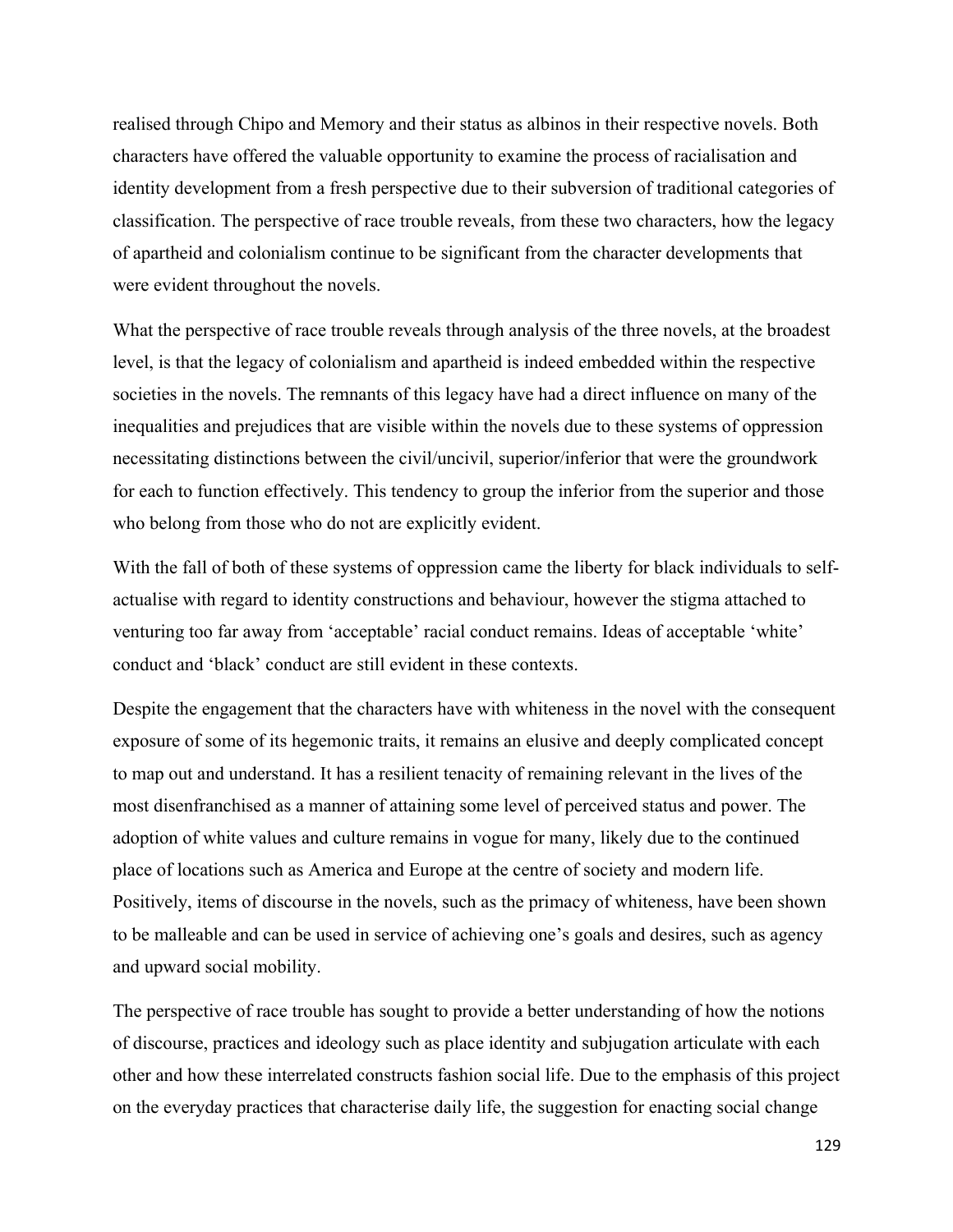with regard to problematic social relations as depicted in the novels is a reevaluation of the very practices that constitute items of problematic discourse, place stigmas and subject positions. It is through the practices that can be employed on a daily basis, such as acceptance and tolerance and the dismantling of antagonistic subject positions in exchange for ones that promote unity and a recognition of our common humanity that positive changes can be brought about.

This study is limited due to the nature of its scope in focusing on three novels and the conclusions reached in this study can therefore only be limited to the context of the selected novels. Issues relating to the precarious position that individuals find themselves in as they attempt to navigate a post-apartheid and post-colonial terrain is prominent in the status quo so a study with a broader scope has the potential for enriching and illuminating conclusions to be reached.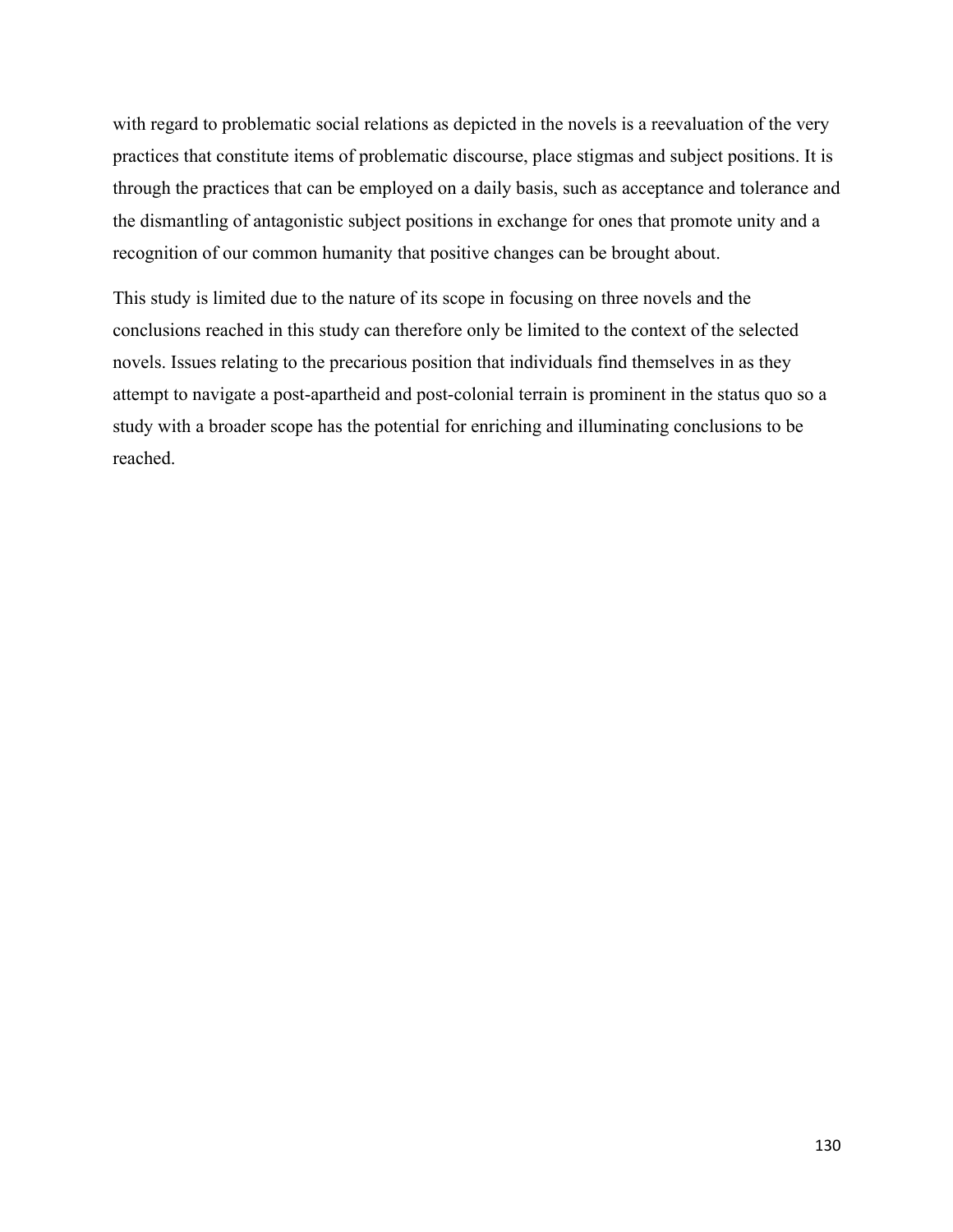- Ahmed, S. (2004) "Declarations of Whiteness: The Non-Performativity of Anti-Racism." *Borderlands* 3. Available: http://www.borderlands.net.au/vol3no2\_2004/ahmed\_declarations.htm [2020, 23 February].
- Allen, T. (1994) *The Invention of the White Race*. London and New York: Verso.
- Appiah, K.A. (1992) *In My Father's House: Africa in the Philosophy of Culture*. New York: Oxford University Press.
- Ballard, R. (2005) "Bunkers for the Psyche: How Gated Communities Have Allowed the Privatisation of Apartheid in Democratic South Africa." *Dark Roast Occasional Paper Series* 24, 1-19.
- Basson, A., & Burnard, L. (2018) EXCLUSIVE: Why Supersport said the Willemse incident wasn't racist. *Sport24*. 24 May 2018. Available: https://www.sport24.co.za/Rugby/SuperRugby/exclusive-why-supersport-said-thewillemse-incident-wasnt-racist-20180524 [2020, February 23].
- Bernasconi, R. (2000) "Who Invented the Concept of Race?" In *Theories of Race and Racism: A Reader*. L. Back, J. Solomos, Eds. New York: Routledge.
- Bhabha, H. (1994) *The Location of Culture*. London & New York: Routledge.
- Biko, S. (1987) *I Write What I Like*. Johannesburg: Heinemann.
- Blumer, H. (1958) "Race Prejudice as a Sense of Group Position" *The Pacific Sociological Review* 1 (Spring), 3-7.
- Bobo, L. (1999) "Prejudice as Group Position: Microfoundations of a Sociological Approach to Racism and Race Relations." *Journal of Social Issues* 55, 445-472.
- Bonnett, A. (1997) "Constructions of Whiteness in European and American Anti-Racism." In *Race Identity and Citizenship: A Reader*. R. Torres, L. Miron, & J. Inda, Eds. Massachusetts: Blackwell Publishers.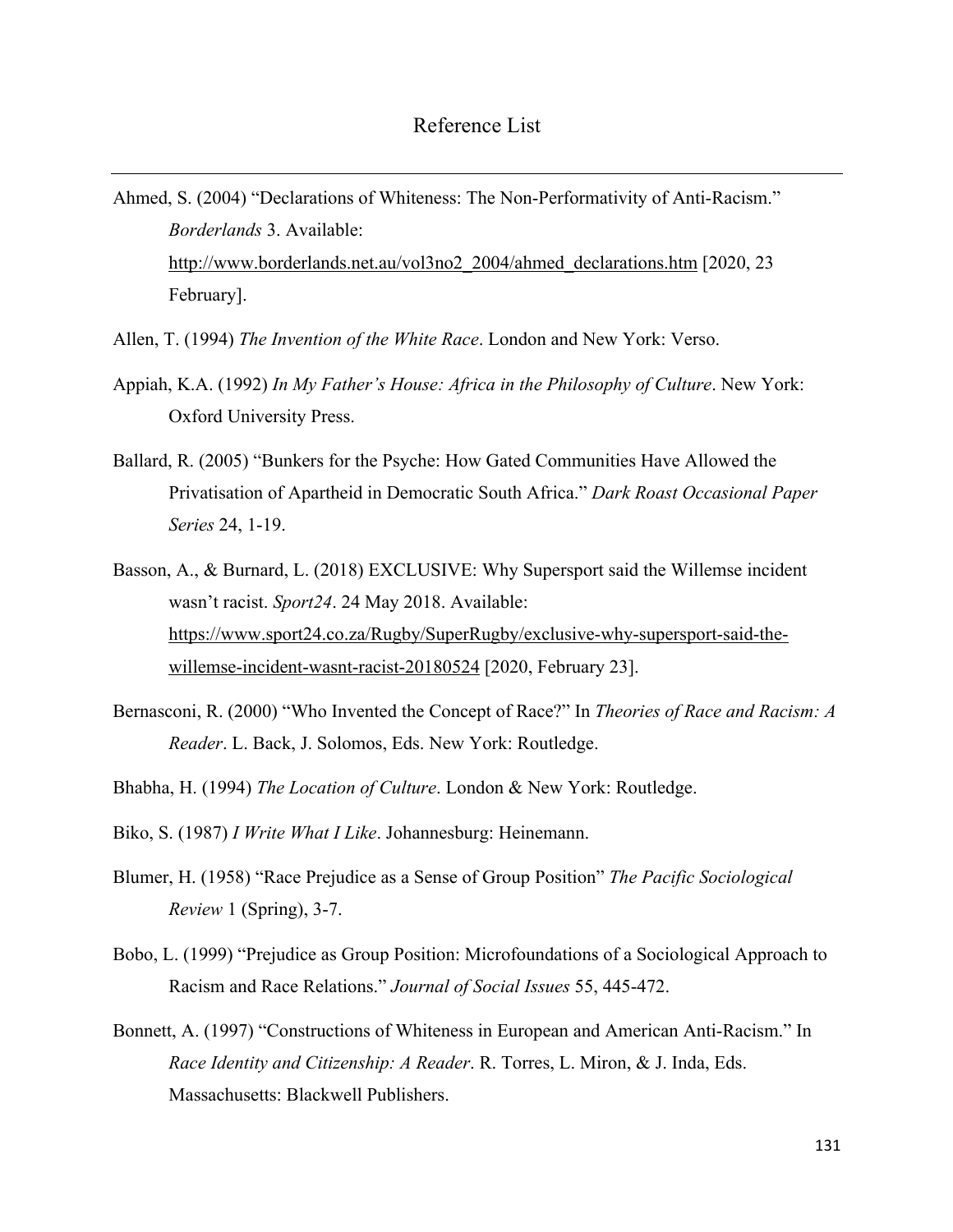Boxill, B. (2001) "Introduction" In *Race and Racism*. B. Boxill, Ed. New York: Routledge.

- Butler, J. (1990) *Gender Trouble: Feminism and the Subversion of Identity*. New York: Routledge.
- --- (1993) *Bodies That Matter: On the Discursive Limits of 'Sex'*. New York: Routledge.
- Day, K. (2006) "Being feared: Masculinity and race in public space." *Environment and Planning* 38, 569-586.
- De Kock, L. (2007) "Blanc de blanc: Whiteness studies a South African connection?" *Journal of Literary Studies* 22, 175-189.
- Di Masso, A., Dixon, J., & Durrheim, K. (2013) "Place attachment as discursive practice." In *Place Attachment*. L. Manzo & P. Devine-Wright, Eds. Oxon: Routledge. 75-86.
- Distiller, N., & Steyn, M. (2004) "Introduction: Under Construction." In *Under Construction: 'Race' and Identity in South Africa Today*. N. Distiller & M. Steyn, Eds. Sandton: Heinemann.
- Dixon, J., & Durrheim, K. (2000) "Displacing place-identity: A discursive approach to locating self and other." *British Journal of Social Psychology* 39, 27-44.
- Du Bois, W.E.B. (2000) "The Conservation of Races" In *Theories of Race and Racism: A Reader*. In L. Back & J. Solomos, Eds. New York: Routledge.
- Durrheim, K., Greener, R., & Whitehead, K. (2015) "Race trouble: Attending to race and racism in online interaction." *British Journal of Social Psychology* 54 (March), 84-99.
- Durrheim, K., Mtose, X., & Brown, L. (2011) *Race Trouble: Race, Identity and Inequality in Post-Apartheid South Africa*. Pietermaritzburg: UKZN Press.
- Durrheim, K., Rautenbach, C., Nicholson, T., & Dixon, J. (2013) "Displacing place-identity: Introducing an analytics of participation." In *Geographies of Privilege*. B. Gardener & F. Windance-Twine, Eds. New York: Routledge. 43-71.
- Dyer, R. (1997) *White*. London: Routledge.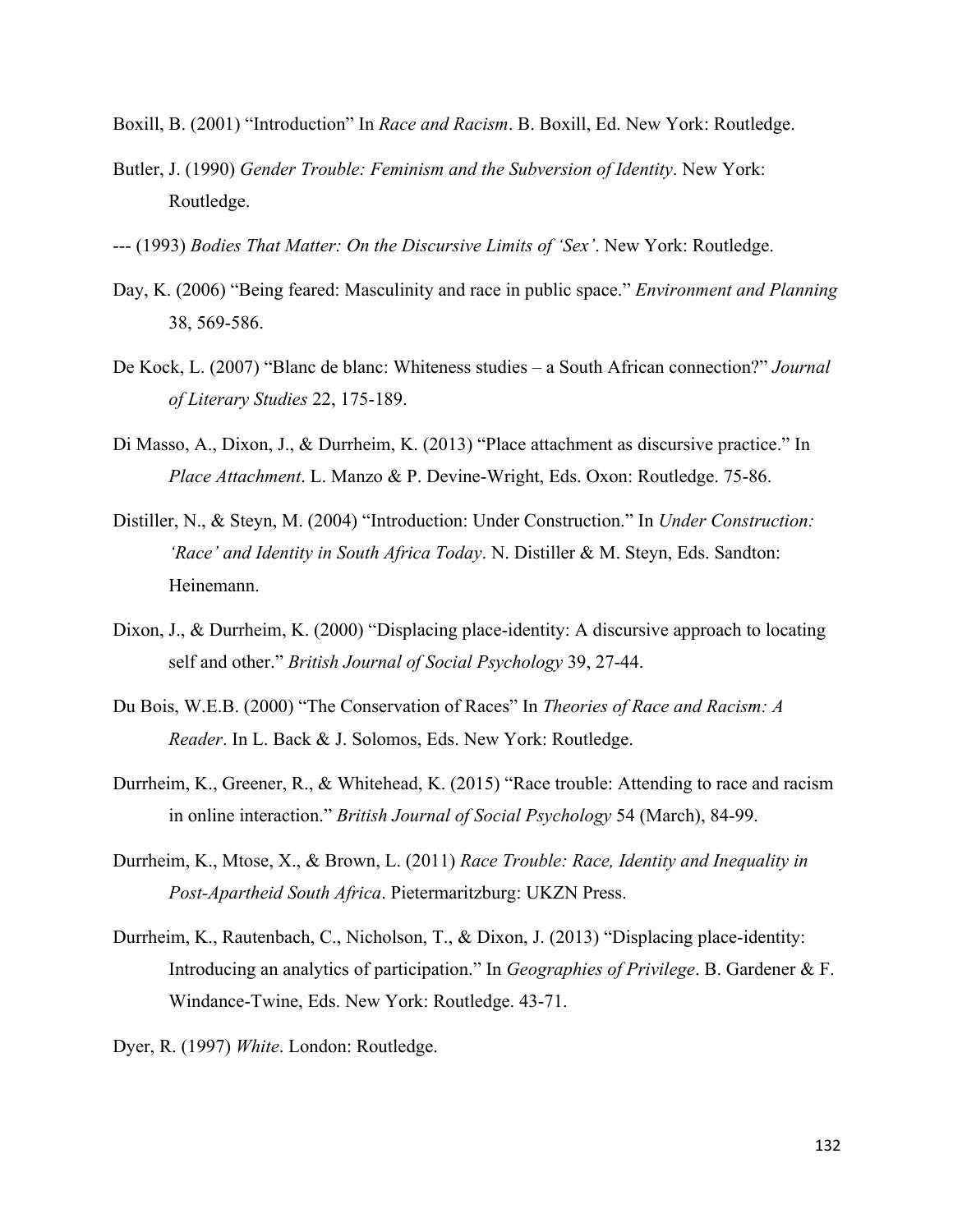- Fine, M., Weis, L., Powell, L., & Mun Wong, L. (1997) "Preface." In *Off White: Readings on Race, Power and Society*. M. Fine, L. Weis, C. Powell, & L. Mun Wong, Eds. London: Routledge.
- Foucault, M. (1972) *The Archaeology of Knowledge*. London: Tavistock.
- Frankenberg, R. (1993) *White women, race matters: The Social Construction of Whiteness*. Minneapolis: University of Minneapolis Press.
- Fraser, A. (2007) "Land reform in South Africa and the colonial present." *Social & Cultural Geography* 8 (December), 836-851.
- Gappah, P. (2015) *The Book of Memory*. London: Faber & Faber Limited.
- George, R. (1996) *The Politics of Home*. California: University of California Press.
- Gibson, J., & Claassen, C. (2010) "Racial Reconciliation in South Africa: Interracial Contact and Changes over Time." *Journal of Social Issues* 66, 255-272.
- Goodman, R. (2012) "Kopano Matlwa's *Coconut*: Identity Issues in Our Faces." *Current Writing: Text and Reception in Southern Africa* 24 (May), 109-119.
- Habib, A. (2008) "Preface." In *Racial Redress & Citizenship in South Africa*. A. Habib & K. Bentley, Eds. Cape Town: HSRC Press.
- Hendricks, M. (2000) "Surveying 'race' in Shakespeare." In *Shakespeare and Race*. C. Alexander & S. Wells, Eds. Cambridge: Cambridge University Press.
- Henrard, K. (2003) "Post-Apartheid South Africa: Transformation and Reconciliation." *World Affairs* 166 (Summer), 37-55.
- Herbst, J. (1989) "Racial Reconciliation in Southern Africa" *Royal Institute of International Affairs* 65 (Winter), 43-54.
- Hlongwane, G. (2013) " 'In Every Classroom Children Are Dying': Race, Power and Nervous Conditions in Kopano Matlwa's *Coconut*." *Alteration* 20, 9-25.
- Hook, D. (2005) "Paradoxes of the other: (Post)colonial Racism, Racial Difference, Stereotypeas-fetish." *PINS* 31, 9-30.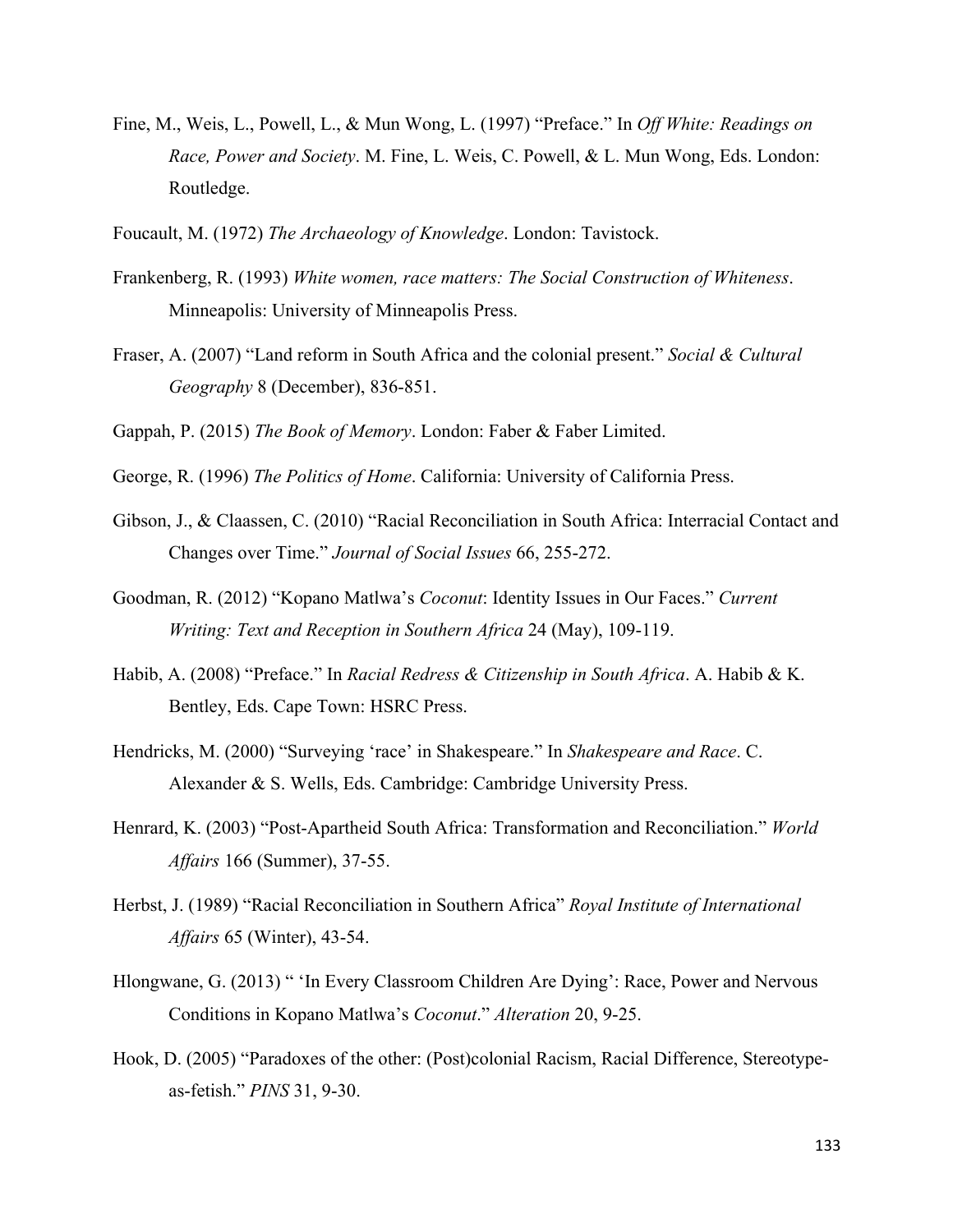- Human Rights Watch. (2002) *Zimbabwe: Fast Track Land Reform in Zimbabwe*. 14(1). March 2002. Available: http://www.hrw.org/reports/2002/zimbabwe/ZimLand0302.pdf [2020, February 23].
- Ignatiev, N. (1997) "Talk given at the Conference 'The Making and Unmaking of Whiteness'." University of California, Berkeley, April 11-13 1997.
- Kitis, E., Milani, T., & Levon, E. (2018) " 'Black diamonds', 'clever blacks' and other metaphors: Constructing the black middle class in contemporary South African print media." *Discourse & Communication*, 1-22.
- MacMullan, T. (2005) "Beyond the pale: A pragmatist approach to whiteness studies." *Philosophy & Social Criticism* 31, 267-292.
- Mare, G. (2001) "Race counts in contemporary South Africa: 'An illusion of ordinariness'." *Transformation* 47, 75-93.
- Matlwa, K. (2007) *Coconut*. Johannesburg: Jacana Media.
- Matolino, B. (2013) "'There is a racist on my stoep and he is black': A Philosophical Analysis of Black Racism in Post-Apartheid South Africa." *Alteration* 20, 52-77.
- Matthews, S. (2015) "Shifting White Identities in South Africa: White Africanness and the Struggle for Racial Justice." *Phronimon* 16, 112-129.
- Mohamed, A. (2018) #AshwinWillemse: Sports Minister calls on Supersport to suspend Mallet, Botha. *IOL Sport*. 20 May 2018. Available: https://www.iol.co.za/sport/rugby/springboks/ashwinwillemse-sports-minister-calls-onsupersport-to-suspend-mallett-botha-15069964 [2020, February 23].
- Murray, J. (2012) "'Pain is Beauty:' The Politics of Appearance in Kopano Matlwa's '*Coconut'.*" *English in Africa* 39 (May), 91-107.
- Nakayama, T., & Krizek, R. (1995) "Whiteness: A Strategic Rhetoric" *Quarterly Journal of Speech* 81, 291-309.
- Omi, M., & Winant, H. (2008) "Racial Formation." In *The New Social Theory Reader*. S. Seidman & J. Alexander, Eds. London and New York: Routledge.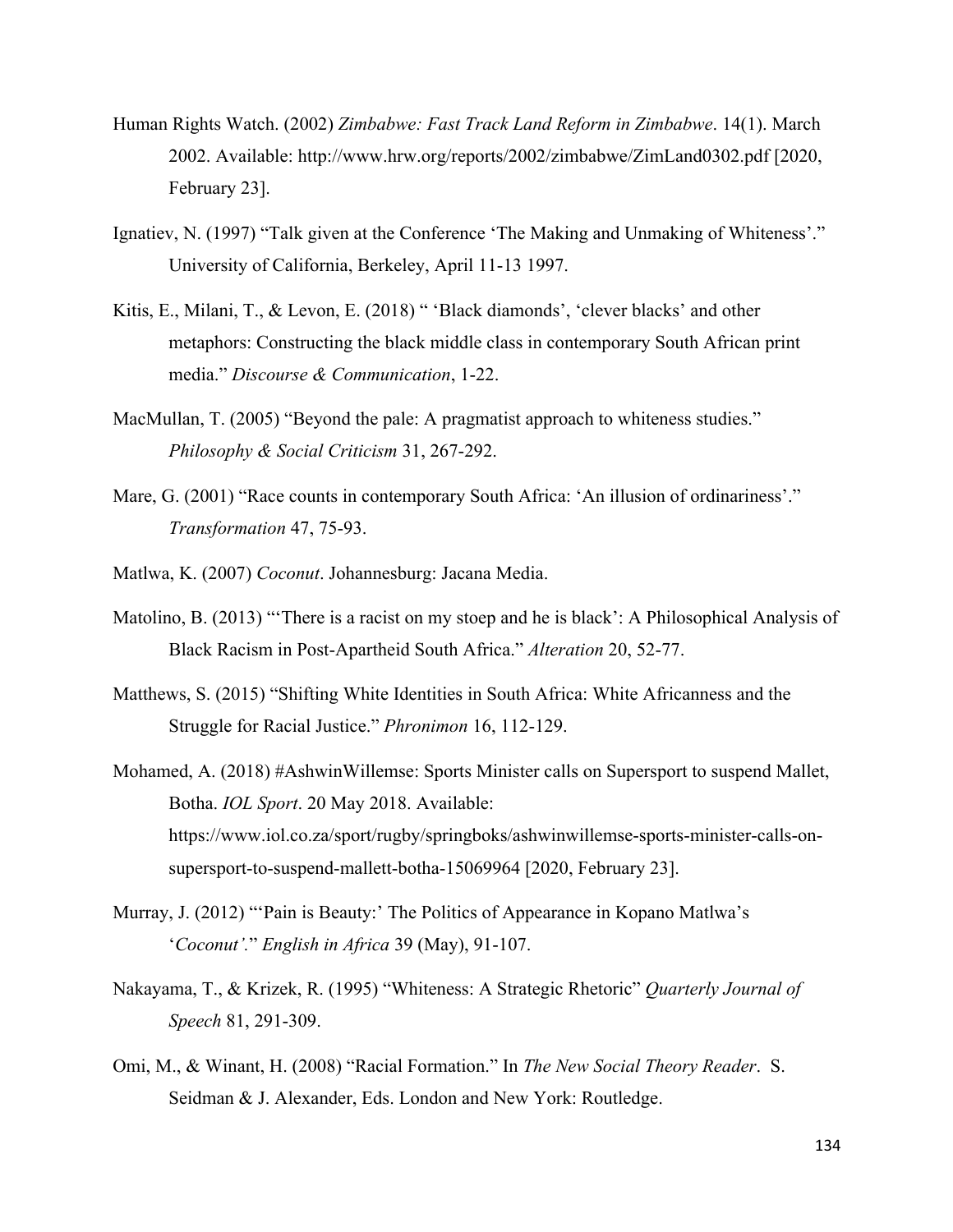- Packard, R. (1989) "The 'Healthy Reserve' and the 'Dressed Native': Discourses on Black Health and the Language of Legitimation in South Africa." *American Ethnologist* 16, 686-703.
- Phiri, A. (2013) "Kopano Matlwa's *Coconut* and the Dialects of Race in South Africa: Interrogating Images of Whiteness and Blackness in Black Literature and Culture." *Safundi* 14 (May), 161-174.
- Proshansky, H., Fabian, A., & Kaminoff, R. (1983) "Place-Identity: Physical World Socialisation of the Self." *Journal of Environmental Psychology* 3, 57-83.
- Purvis, T., & Hunt, A. (1993) "Discourse, Ideology, Discourse, Ideology, Discourse, Ideology." *The British Journal of Sociology* 44 (September), 473-499.
- Robson, G. (2010) "Negotiating a New Cultural Space: Aspects of Fantasy in Contemporary South African Youth Literature, with Specific Reference to *Because Pula Means Rain* by Jenny Robson." *Mousalon* 28, 14-25.
- Roediger, R. (1991) *The Wages of Whiteness: Race and the Making of the American Working Class*. London: Verso.
- Rudwick, S. (2008) "'Coconuts' and 'oreos': English-speaking Zulu people in a South African township." *World Englishes* 27, 101-116.
- Saayman, S. (2016) "Imagining the 'other' The Representation of the African Migrant in Contemporary South African Literature." *International Journal of Language and Linguistics* 3 (December), 72-80.
- Seekings, J., & Nattrass, N. (2006) *Class, Race and Inequality in South Africa*. Pietermaritzburg: UKZN Press.
- South African History Online. (2011) *Cecil John Rhodes*. SAHO. 1 October 2011. Available: https://www.sahistory.org.za/people/cecil-john-rhodes [2020, February 23].
- Steyn, M. (2004) "Rehabilitating a Whiteness Disgraced: Afrikaner White Talk in Post-Apartheid South Africa." *Communication Quarterly* 52, 143-169.